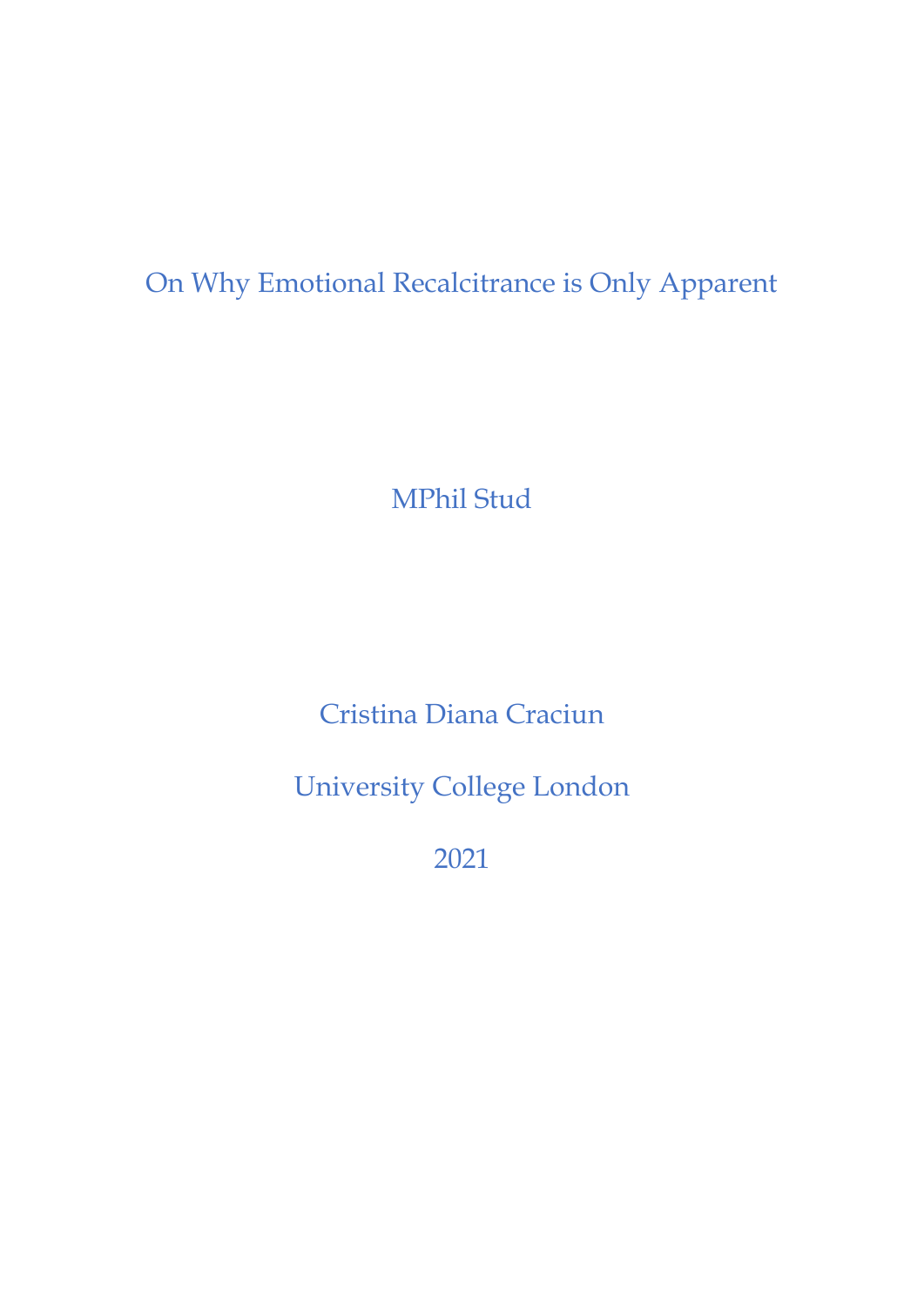I, Cristina Diana Craciun, confirm that the work presented in this thesis is my own. Where information has been derived from other sources, I confirm that this has been indicated in the thesis.

Cristina Diana Craciun, 30th of August 2021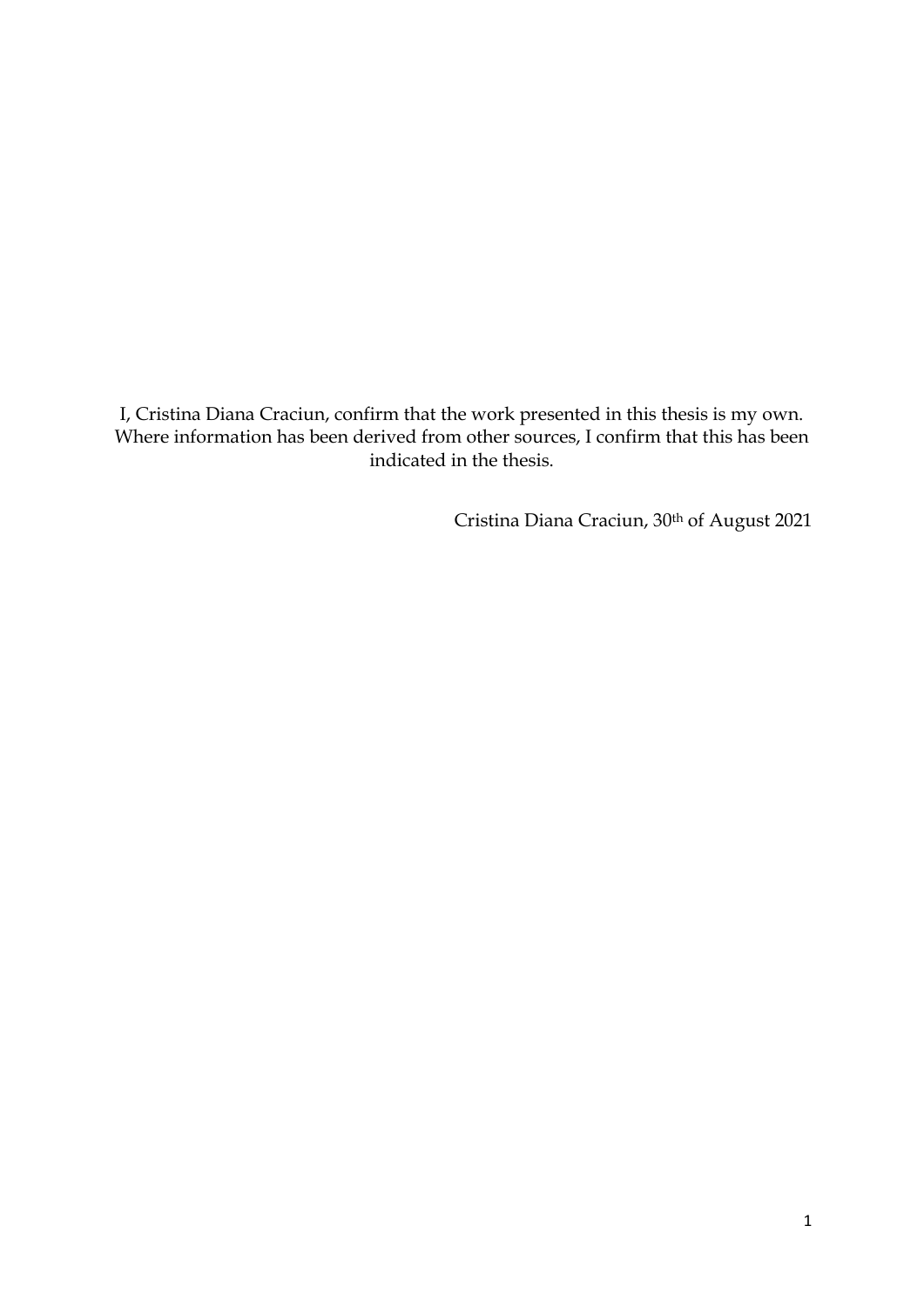#### Abstract

In this thesis I address the topic of emotional recalcitrance, the phenomenon in which one's emotions are in a state of conflict with one's judgment. It might be assumed that this conflict indicates that such emotions must be irrational, since they go against our judgment. However, a plurality of voices in the literature have tried to argue that these emotions are not irrational, contrary to appearances. For instance, some emphasise the underlying biological processes of these emotions, leading to views on which recalcitrance is potentially a-rational. Another strategy is to focus on the differences between how judgments and emotions relate to their content, for instance by arguing that emotions are more like perceptions, which are not irrational even when conflicting with judgments. I will argue against both types of responses.

On my view, recalcitrant emotions are not irrational because they are not in conflict with the judgments we take them to be in conflict with. That is, subjects misunderstand the content of their own emotion and compare it with the wrong judgments – the emotion, however, is therefore not in any breach of rationality. This assumed conflict is the source of irrationality, rather than the emotion itself. Emotional recalcitrance is, then, the persistence of a misunderstood emotion.

I will organise this work as follows. In the first chapter, I will offer a taxonomy of existing theories of emotions and assess their approach to the challenge of recalcitrance. In the second chapter, I will offer a new lens for discussing recalcitrance: a distinction between *strong* and *weak* recalcitrance. I will show that my account is the most promising way of accounting for this distinction, while also being consistent with the majority of existing views of emotions. In the final chapter, I address potential issues for my account, particularly issues concerning normative criteria.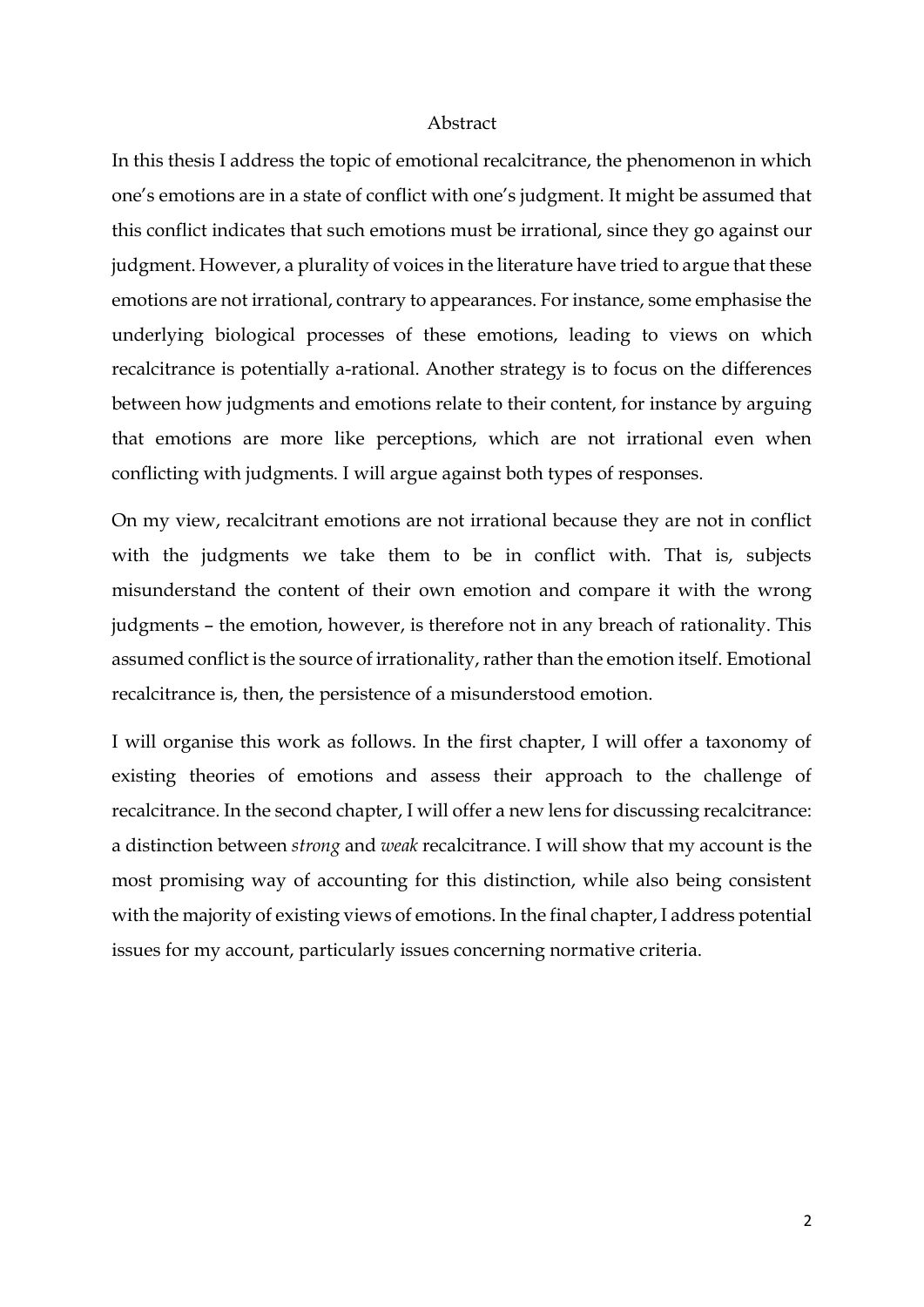### Impact statement

This thesis provides an original response to the problem of emotional recalcitrance, which will be impactful both for future research in the philosophy of emotions and for psychology and therapy. First, this work offers a solution to the challenge of emotional recalcitrance that is independent of any one theory of emotions, thereby contributing to the overall mission of developing a satisfactory account of the emotions. My account is particularly useful to judgmentalism, since it allows it to avoid the implausible implications recalcitrance would have on it. Furthermore, I offer a detailed analysis of the concept of intentional object and develop a new way of understanding it, which will meaningfully contribute to further theoretical discussions about the emotions.

Secondly, my conclusion is relevant for psychology and therapeutic practices because it encourages better understanding of the content of an emotion, with the implication that a thorough understanding of these objects will lead to resolution of these problematic emotions. In particular, my account offers solutions for dealing with emotions that resist our judgments, which often is the case with trauma and other compulsive emotions. My account favours a type of self-understanding as a precursory to emotional healing, which is consistent with current empirical approaches but recontextualises them.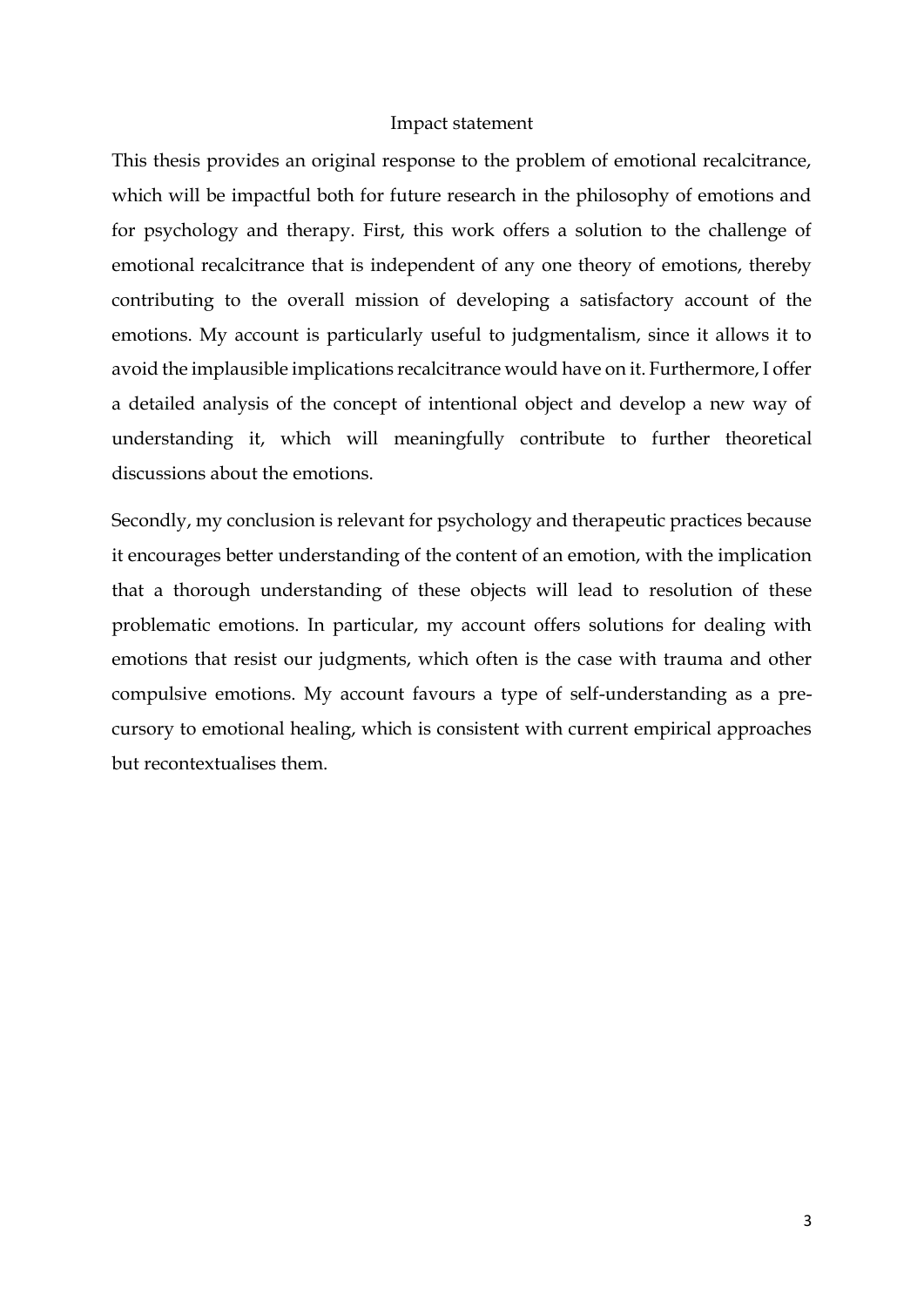# Contents

| 3.2 Advantages and disadvantages of judgmentalist or evaluative accounts 19                |  |
|--------------------------------------------------------------------------------------------|--|
|                                                                                            |  |
| a)                                                                                         |  |
| b)                                                                                         |  |
|                                                                                            |  |
|                                                                                            |  |
|                                                                                            |  |
|                                                                                            |  |
| Chapter 2: Does (the conflict of) emotional recalcitrance exist? The challenge from strong |  |
|                                                                                            |  |
|                                                                                            |  |
| 2.                                                                                         |  |
|                                                                                            |  |
| 2.2 The problem is the relation between the emotion and judgment54                         |  |
| 3.                                                                                         |  |
|                                                                                            |  |
|                                                                                            |  |
|                                                                                            |  |
|                                                                                            |  |
|                                                                                            |  |
|                                                                                            |  |
|                                                                                            |  |
|                                                                                            |  |
|                                                                                            |  |
|                                                                                            |  |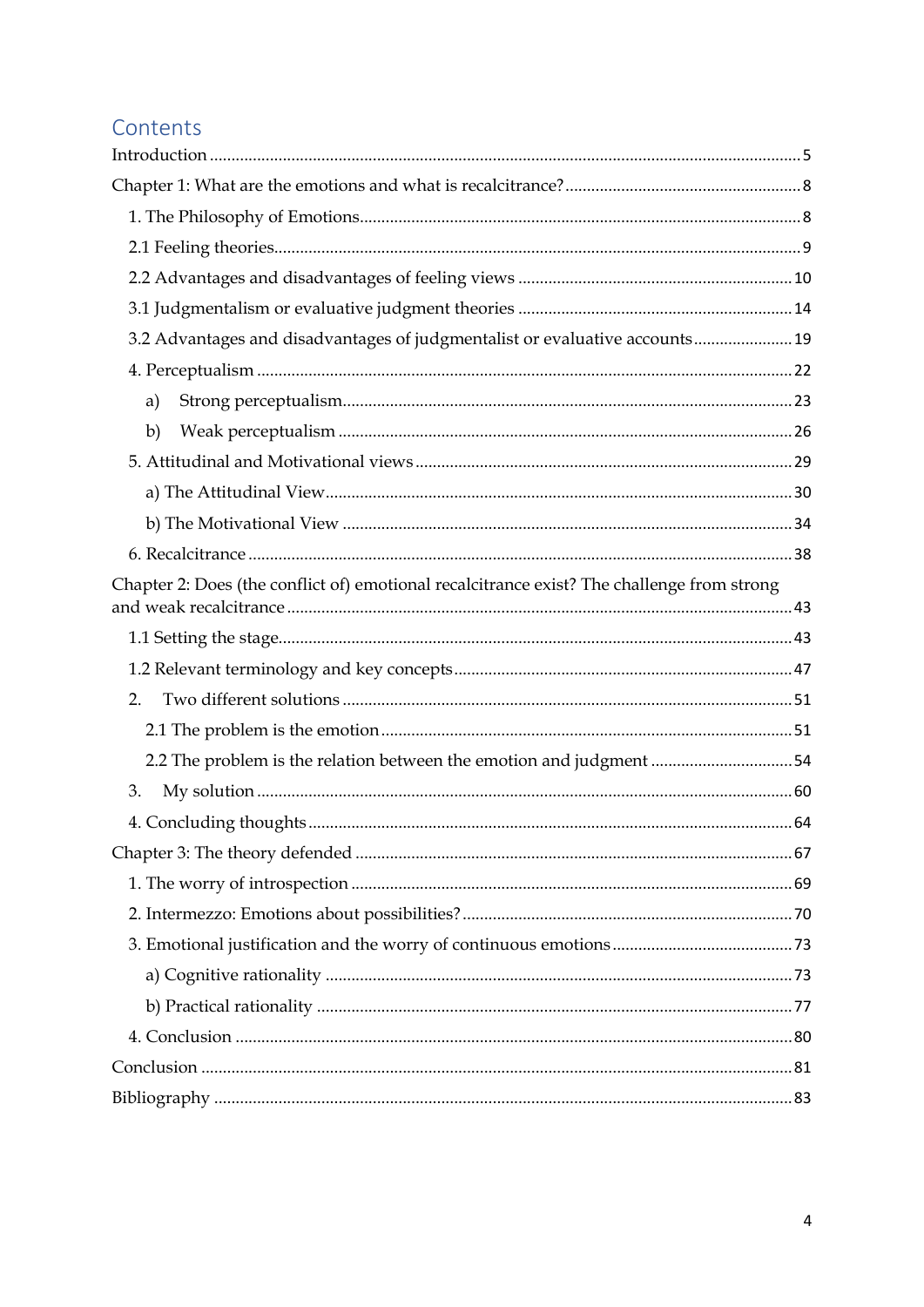# Introduction

<span id="page-5-0"></span>The puzzle of recalcitrance has been central to the inquiry into the nature of emotions. Briefly, an emotion is recalcitrant if it conflicts with a judgment, for instance fear of a spider one knows to be harmless.<sup>1</sup> This is a very common phenomenon, as we often find ourselves puzzling over an emotion that would not go away even though (we think) we know better. One important characteristic of these episodes is that we regard these emotions as irrational in virtue of their conflict with judgments. Yet why would this common phenomenon be so central to the definitional question of emotions? One answer is that many views of the emotions, especially early ones such as judgmentalism and feeling theories, struggle to account for it.

First, judgmentalism, which argues that emotions are a type of judgment,<sup>2</sup> would lead to a very strong conclusion: that we are contradicting ourselves. If our emotion is a judgment that  $p$ , and it conflicts with a belief that  $\neg p$ , then we are contradicting ourselves and we are therefore fully irrational. Of course, this conclusion would be too strong – recalcitrant emotions may have irrational aspects, but they are not as irrational as full-blown contradictions between two judgments. In other words, consciously thinking to oneself both p and ¬p seems more irrational than fearing a spider while thinking it is not dangerous. We are, in other words, not *that* irrational.<sup>3</sup>

Second, feeling views, which reduce emotions to their phenomenal character (how they feel to the subject), $4$  struggle to explain why recalcitrant emotions would be even remotely irrational. Since they are mere feelings such as pain, tiredness, or feeling ticklish, they simply cannot stand in conflict with beliefs. We cannot have irrational pain, or irrational tiredness, so we cannot have irrational fear either. Feeling theories thus have the opposite problem from judgmentalism: they make these emotions not irrational enough.

<sup>1</sup> Majeed (2020), Grzankowski (2017, 2020), D'Arms and Jacobson (2003, p.129).

<sup>&</sup>lt;sup>2</sup> See chapter 1, section 3.1 for a more in-depth analysis of Judgmentalism.

<sup>&</sup>lt;sup>3</sup>Additionally, as Dow (2009) puts it, judgmentalism would render such situations unusual or exceptional, since we do not normally contradict ourselves so blatantly. However, since recalcitrance is a fairly common occurrence, it should not feel exceptional, which is therefore an issue for judgmentalism (p.146).

<sup>&</sup>lt;sup>4</sup> See chapter 1, section 2.1 for a more in-depth analysis of Feeling theories.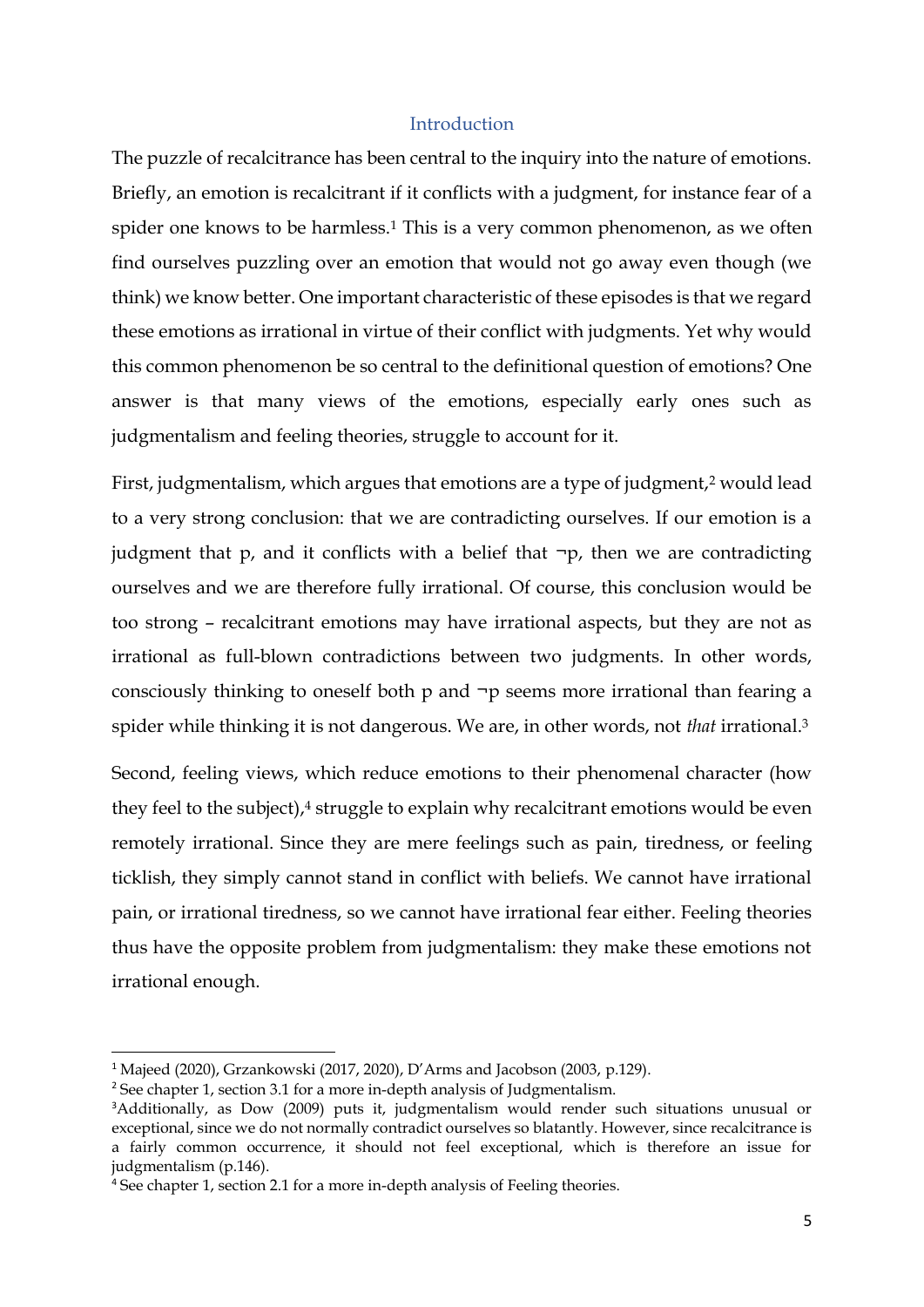Thus, the puzzle of emotional recalcitrance has become a test case for any view of emotions. Theories of emotions must therefore find a way to balance i) the fact that recalcitrant emotions meaningfully conflict with judgment and thus seem to exhibit irrationality and ii) they are not as irrational as a judgment conflicting with another judgment.<sup>5</sup>

This puzzle is consequently not only useful in identifying a promising theory of the emotions, but it also opens the door to discussing the connection between reason and emotions, states which have long been thought to stand in opposition to each other.<sup>6</sup> But if emotions were thoroughly irrational, arguably every single emotion would feel like recalcitrance – yet they do not. When one grieves the loss of a loved one, when one celebrates a victory, when one is afraid of a shark, one's emotion seems to be doing something right, it seems appropriate to the situation. Likewise, fear of a towel, anger at somebody who did nothing wrong, joy over a tragedy, all seem unjustified – they fail some normative criteria. Recalcitrance is therefore a great starting point for discussing the normativity of emotions.

Taking all of these ideas into account, this work will be structured as follows. In the first chapter I offer a general survey of the different views of the emotions discussed in the literature. I discuss feeling views, judgmentalism, perceptualism, attitudinal and motivational views, and then I focus on how each of them addresses the challenge of recalcitrance.

In the second chapter, I propose a new way of discussing recalcitrance. I start by noting an ambiguity in how recalcitrance is defined. Since it is defined simply as a conflict between an emotion and a judgment, it also includes emotion states that may be in conflict with existing judgments of which we are unaware. These emotions importantly change as a result of that judgment, particularly once we become aware that we do hold that judgment. This is what I call 'weak recalcitrance', and by including it in the discussion of recalcitrance we fail to do justice to an essential feature

<sup>&</sup>lt;sup>5</sup> See Dow (2009, pp.146-147) for a more detailed outline of the criteria.

 $6$  As Solomon (1977, p.35) puts it, 'The myth of the passions', according to which emotions are irrational forces beyond our control, has dominated most of the history of philosophy, yet has recently been challenged both within philosophy and the empirical sciences.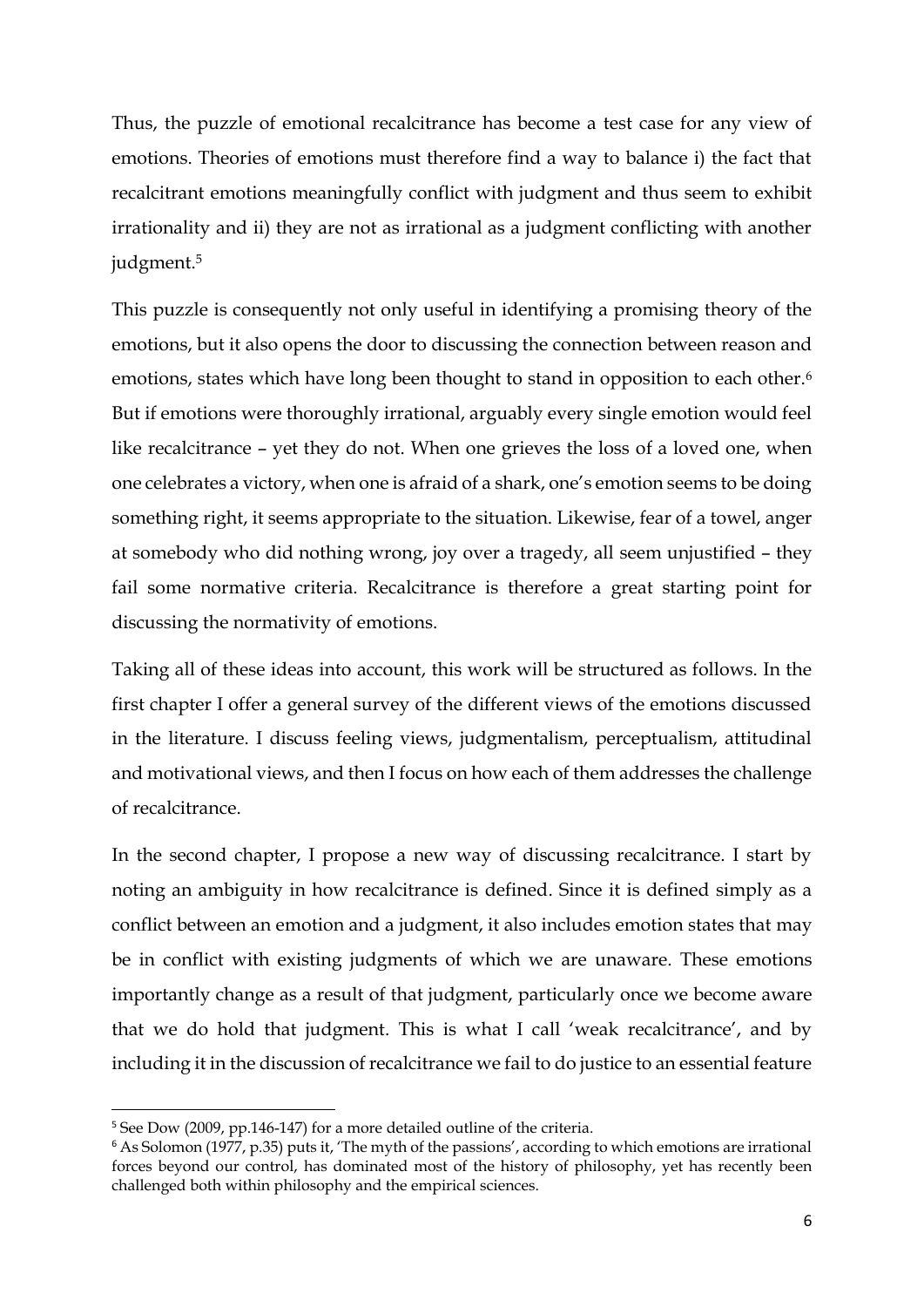of recalcitrance, namely evidence-unresponsiveness. What characterises recalcitrance, I argue, is its *persistence* in the face of contrary evidence (I will call this persisting conflict strong recalcitrance).

Once I establish this distinction, explaining the phenomenon of recalcitrance becomes explaining how it is that some emotions are evidence-unresponsive. To that aim, I challenge the very idea that there is a conflict between beliefs and emotions, with the goal of showing that these emotions are only evidence-unresponsive because they are faced with the wrong evidence. That is, we misunderstand the content of our emotion, and thus assume it is in conflict with the wrong judgment. The conflict, then, does not exist at all – thus, the emotion is not actually irrational. However, it seems to us like it is irrational simply because we assume it is in conflict with a certain judgment. This account thus satisfies both i) and ii).

I dedicate the third chapter to defending this account from potential worries, specifically worries concerning the normativity of recalcitrant emotions as I describe them. In short, I argue that these emotions are about more than we give them credit for: they are not only about, say, lipstick traces on one's partner's shirt. Instead, they are about any number of possibilities, implications, explanations, or general mental states related to those lipstick traces. For instance, they could be about who they may be cheating with, why, what that means about your relationship and their love for you (or lack thereof).

Since I argue that recalcitrant emotions are about such complex mental states, beliefs such as 'it is not lipstick, it actually is tomato sauce' may fail to relieve the anger simply because the anger is about how they could potentially be seeing A behind your back or how they may not love you anymore, which remain possible regardless of whether the redness is due to tomato sauce or not. Thus, the emotion seems to still be justified given its object: who would not be angry at the prospect of being cheated on? Or afraid at the possibility that a gorilla escapes and attacks you? Of course, there may be problems with such emotions about possibilities, so I will spend the third chapter discussing possible normative criteria for the emotions and inquire whether emotions about possibilities do satisfy them.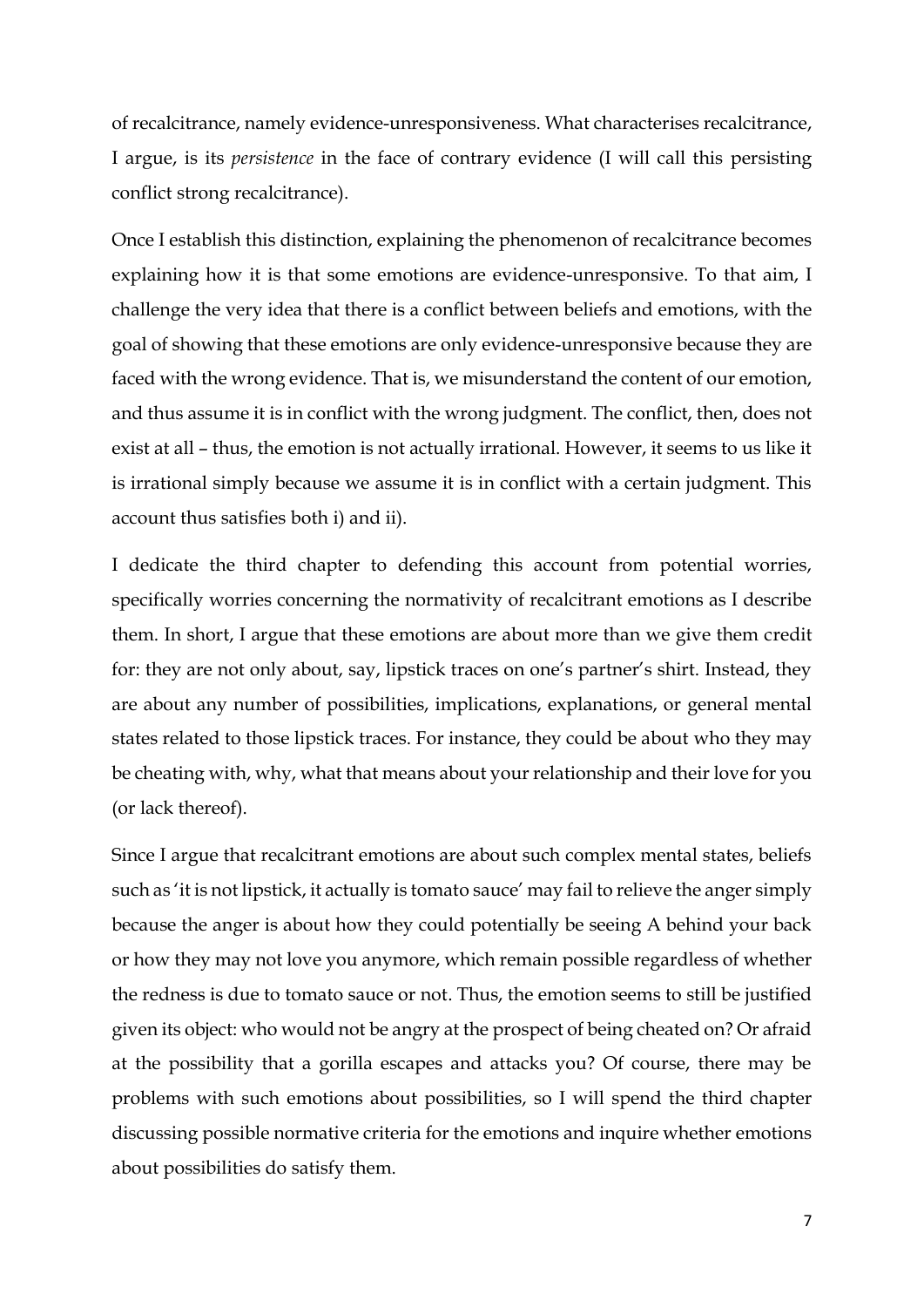## Chapter 1: What are the emotions and what is recalcitrance?

## <span id="page-8-1"></span><span id="page-8-0"></span>1. The Philosophy of Emotions

The puzzle of recalcitrance has greatly influenced the philosophical discussion of the emotions: any account of them must be able to provide an explanation of this all-toocommon phenomenon. Thus, I will begin by outlining the current landscape of the philosophy of emotions, which will provide us with the necessary background to fully grasp the weight of the challenge of recalcitrance.

To that aim, I will first spend the rest of this section outlining some key principles and caveats concerning the philosophy of emotions. Then, in section 2.1, I introduce feeling views, followed by the advantages and disadvantages of these views in 2.2. Following the same structure, I introduce judgmentalist views in 3.1 and their advantages and disadvantages in 3.2. In section 4, I introduce perceptualist views, first discussing strong perceptualism in 4.a) and weak perceptualism in 4.b). In section 5, I introduce motivational and attitudinal views, addressing attitudinal views in a) and motivational ones in b). Finally, I will introduce the topic of recalcitrance in section 6, where I also discuss how the views outlined in the other sections fare in relation to the puzzle. The sections follow a somewhat chronological order. 7

What is an emotion? As Prinz (2004b) points out, there is a significant number of elements one can associate with an emotion, those being: thoughts, bodily changes, action tendencies, modulation of mental processes (such as attention), and conscious feeling (p.3). One way to address the definitional question of emotions, then, is to establish which of these elements is the essential element, which one is identified with the emotion. For instance, some views think the essential element are the thoughts, others the bodily changes and so on. Arguing why one element is more essential than the others is what Prinz calls the 'problem of parts' (pp.3-4), and it garnered a plurality of responses. Another way to answer 'what is an emotion?', however, is to consider all of these elements as necessary constituents. This solution, however, also faces its

<sup>7</sup> I.e. the sections (except the final one on recalcitrance) are roughly organised in the order in which they were developed and discussed in the literature.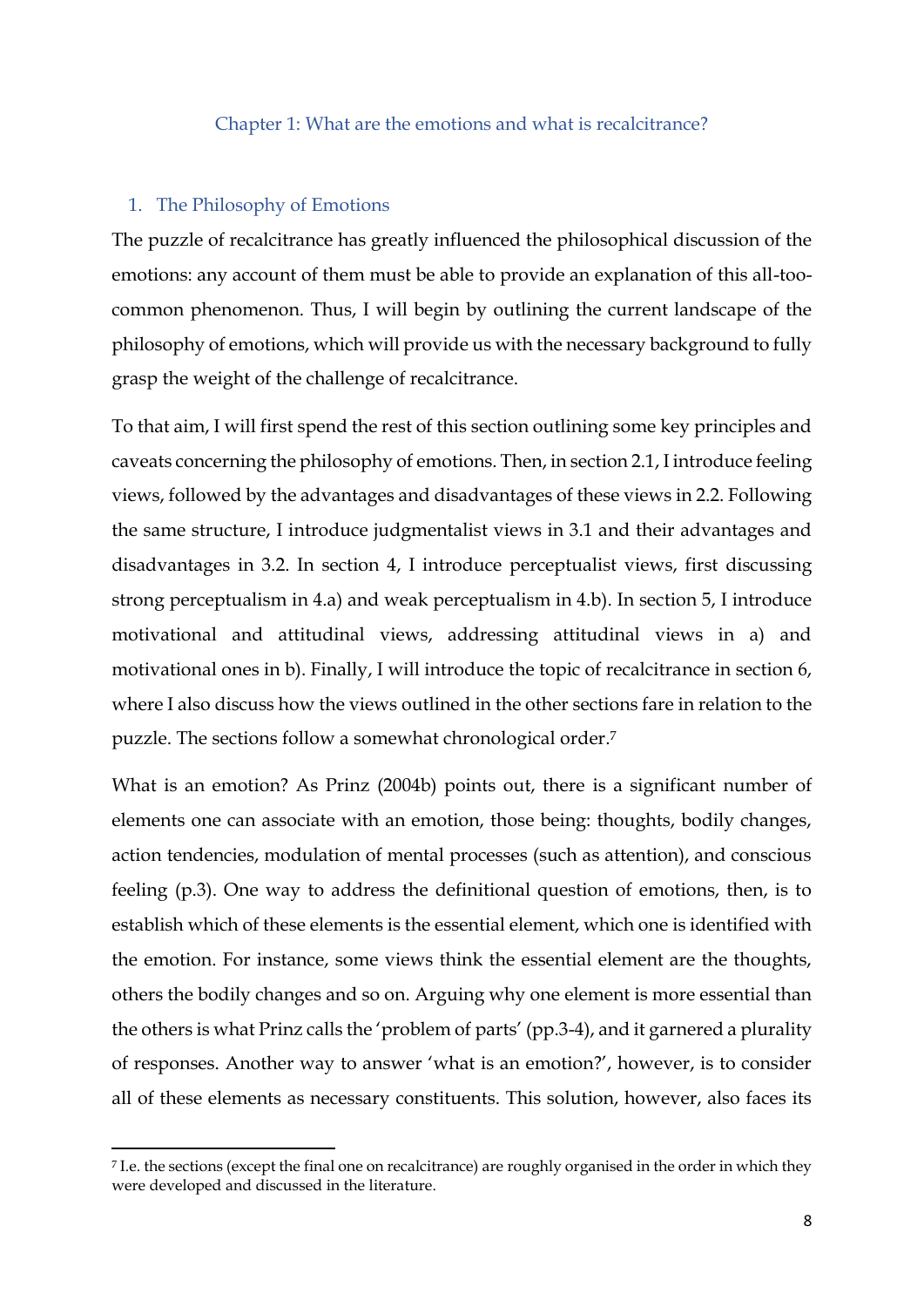own issues, such as what Prinz calls 'the problem of plenty'. Namely, if all of these parts are essential, then how do they hang together in a coherent whole? Prinz notes the differences between the two problems as follows:

The Problem of Plenty is the counterpoint to the Problem of Parts. The Problem of Parts asks: What components of an emotion episode are really essential to its being an instance of some particular emotion? The tempting answer is that all parts are essential. The Problem of Plenty then asks: If all parts are essential, how do they hang together into a coherent whole? Put differently, the Problem of Parts asks for essential components, and the Problem of Plenty asks for an essential function of emotions in virtue of which they may have several essential components. (p.18)

The problem of plenty is dealt with better by so-called 'hybrid accounts', which argue that essential to an emotion is a particular combination of some elements. In this chapter I will primarily focus on non-hybrid-accounts, but I will mention hybrid accounts that relevantly add to the views I will discuss.

At this juncture it is also worth noting that generally the emotions are seen as divided between basic emotions (fear, anger, joy, sadness), and complex emotions (grief, curiosity, jealousy).<sup>8</sup> One way of grasping this distinction is evolutionary: our basic emotions have been evolutionarily encoded and inherited, such that we share them with non-human animals. Complex emotions, on the other hand, seem to require a more advanced cognitive system, such that we might think of them as exclusive to humans. I will not rely on this distinction; however, I will indicate the points in the discussion where it could serve as a useful explanation.

# <span id="page-9-0"></span>2.1 Feeling theories

The most straightforward way of thinking about emotions is to focus on their most phenomenologically salient feature: their felt quality. Thus, feeling theories see emotions as a class of feelings, which we can differentiate from other sensory experiences through their experienced quality. As Scarantino and de Sousa point out, there are two main ways to interpret this type of subjective experience: one is to regard feelings as 'primitives without component parts', the other is to regard them as more

<sup>8</sup> See Prinz (2004b, pp.86-102) for a discussion of different views of basic and non-basic emotions, leading to interestingly different divisions of emotions into these categories.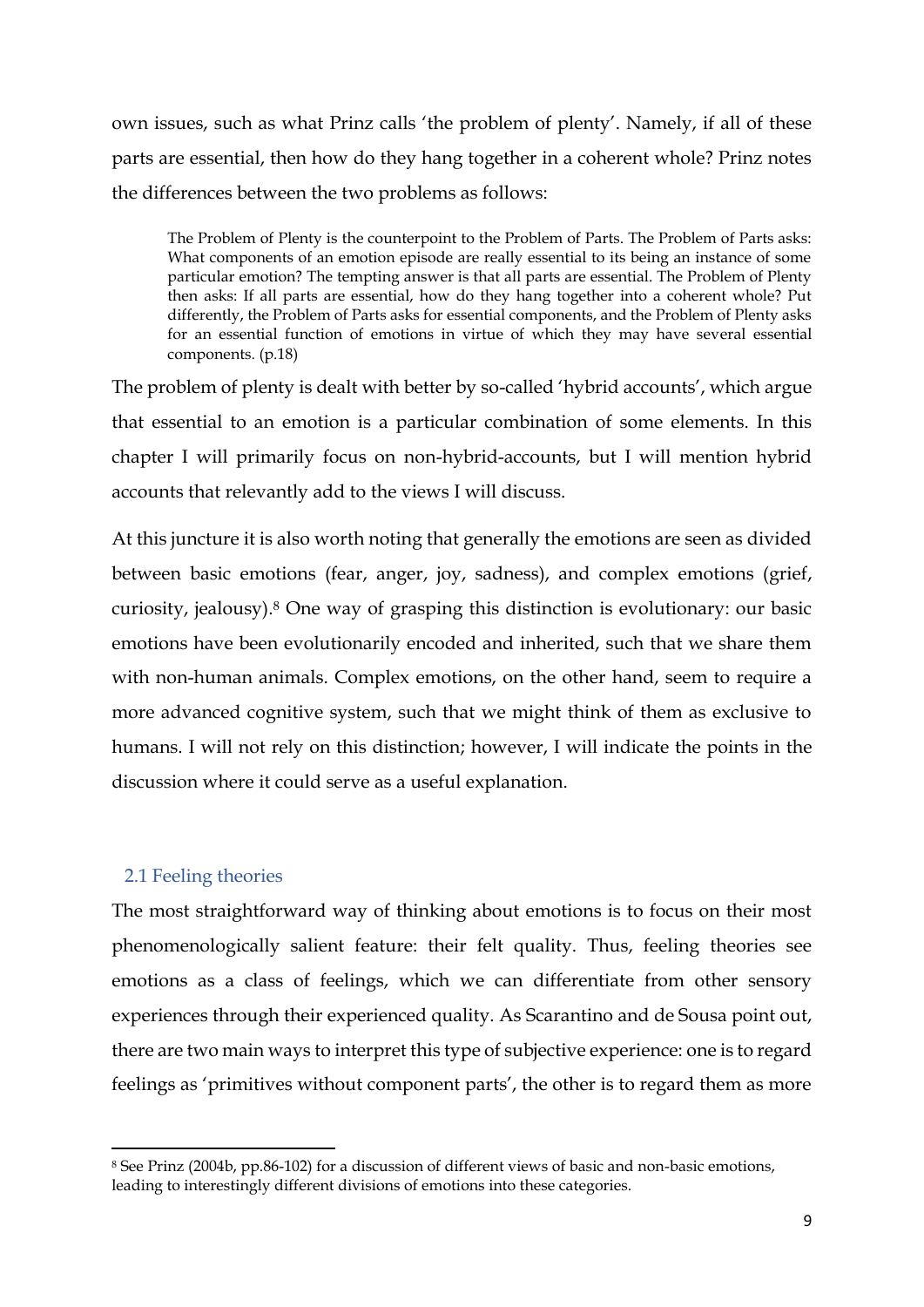complex constructs. When it comes to the former, many philosophers such as Plato, Hume, Locke, have taken feelings to be primitive. However, the latter has received more attention with the rise of the James-Lange theory (Scarantino and de Sousa, 2021).

The James-Lange theory states that the emotions are feelings of bodily modifications 'triggered by […] apprehension of certain objects or facts' (Deonna and Teroni, 2012, p.63). Thus, the emotions are argued to consist in the subject's internal awareness of bodily responses that result from their interaction with the environment. For instance, being in danger may give rise to bodily responses such as increased heartbeat, sweating, etc., and the awareness of these changes *is* the fear. James bases this result on a thought experiment called 'the subtraction argument'. According to this argument, if we remove all the bodily sensations from an emotion, we will conclude that nothing remains, i.e. we cannot have an emotion without having the bodily sensations. In what follows I will discuss some of the problems for this theory alongside its advantages, and then move on to some alternatives.

# 2.2 Advantages and disadvantages of feeling views

<span id="page-10-0"></span>A first point in favour of these views is that, as Prinz highlights, there seems to be a link or a correlation between emotions and bodily perturbations. He notes how every culture seems to have bodily expressions for talking about emotional states 'from broken hearts in our own culture to bad intestines in Tahiti' (2004a, p.45), which is also corroborated by empirical evidence pointing to correlations between emotional states and changes in the body. These correlations between bodily changes and emotions point to the sufficiency of feeling these changes for an emotion – they can thus arise without the mediation of appraisal judgments. However, Prinz argues that showing sufficiency is not enough, for one should also prove necessity. To that aim he introduces a modified version of the James-Lange theory, which I will discuss later in this section.

A further advantage of this view is, as Deonna and Teroni emphasise, that it is less cognitively demanding and puts 'the body at the centre' (p.64), which is an issue for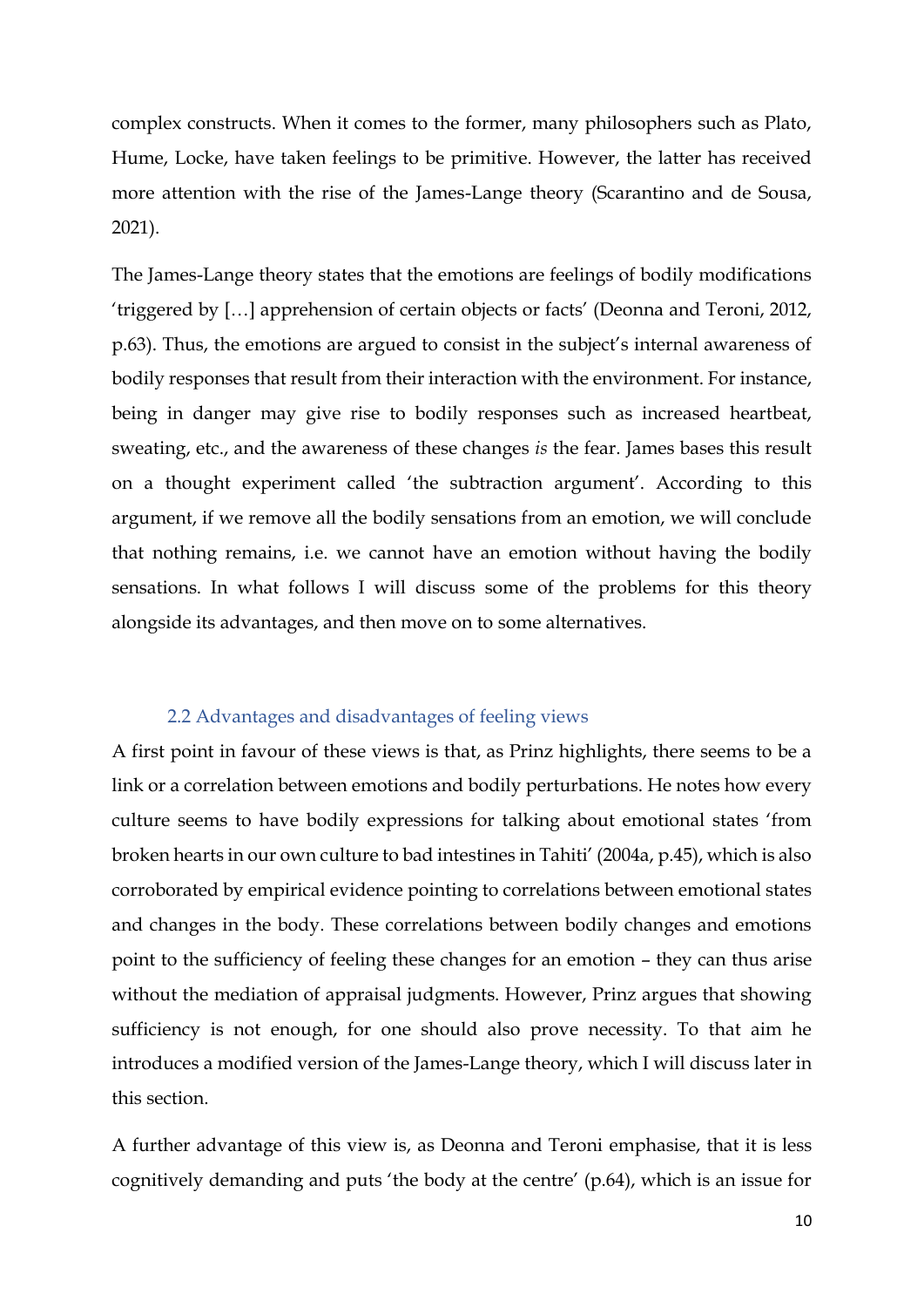the views I will discuss in the following section. In brief, by being too cognitively demanding (i.e. understanding emotions in such a way that the subjects would have to have high cognitive abilities) it would exclude infants and animals from the group of subjects who can experience emotions, even though we have a strong intuition that they do experience emotions as well. Furthermore, unlike judgment theories, feeling theories seem better equipped to deal with the problem of recalcitrance, which I will discuss more in detail in following sections.

When it comes to problems for this view, Deonna and Teroni point out that an immediate one is the following: does it not imply the wrong order of explanation? That is, does it make sense to say that we are sad because we cry, rather than say that we cry because we are sad? This would seem to get things the wrong way around, since we give explanatory priority to the emotion over the bodily reactions in our common understanding of emotional experience. For instance, we appeal to the fact that we are sad (so, the emotion), to explain why somebody is crying, or to the fact that they are afraid to explain why their body is shaking. However, Deonna and Teroni point out that this objection is a non-starter, since it gets James' theory wrong: the relation between the two elements is argued to be constitutive, rather than causal. Thus, it is not the case that crying causes sadness, but rather crying *manifests* sadness  $(p.64)$ .

A further objection casts doubt on one of the assumptions of the view, namely that all emotions are accompanied by bodily changes. Firstly, some emotions do not seem to have any bodily changes, for instance hope, regret, guilt, loneliness, etc. (or at least they are too subtle for us to reasonably notice within the course of an emotion). Secondly, sometimes there may be bodily changes, but they are very weakly felt, or we may be unaware of them – yet we still experience the emotion. Lastly, it seems that people with spinal cord lesions, who are therefore unable to become aware of their bodily changes, still experience emotions normally (Cannon, 1927).

Prinz attempts to deal with some of these objections as follows. First, he notes that James only talks about primary emotions, so more complex emotions such as guilt may have more complex explanations. Second, he also notes that we do not really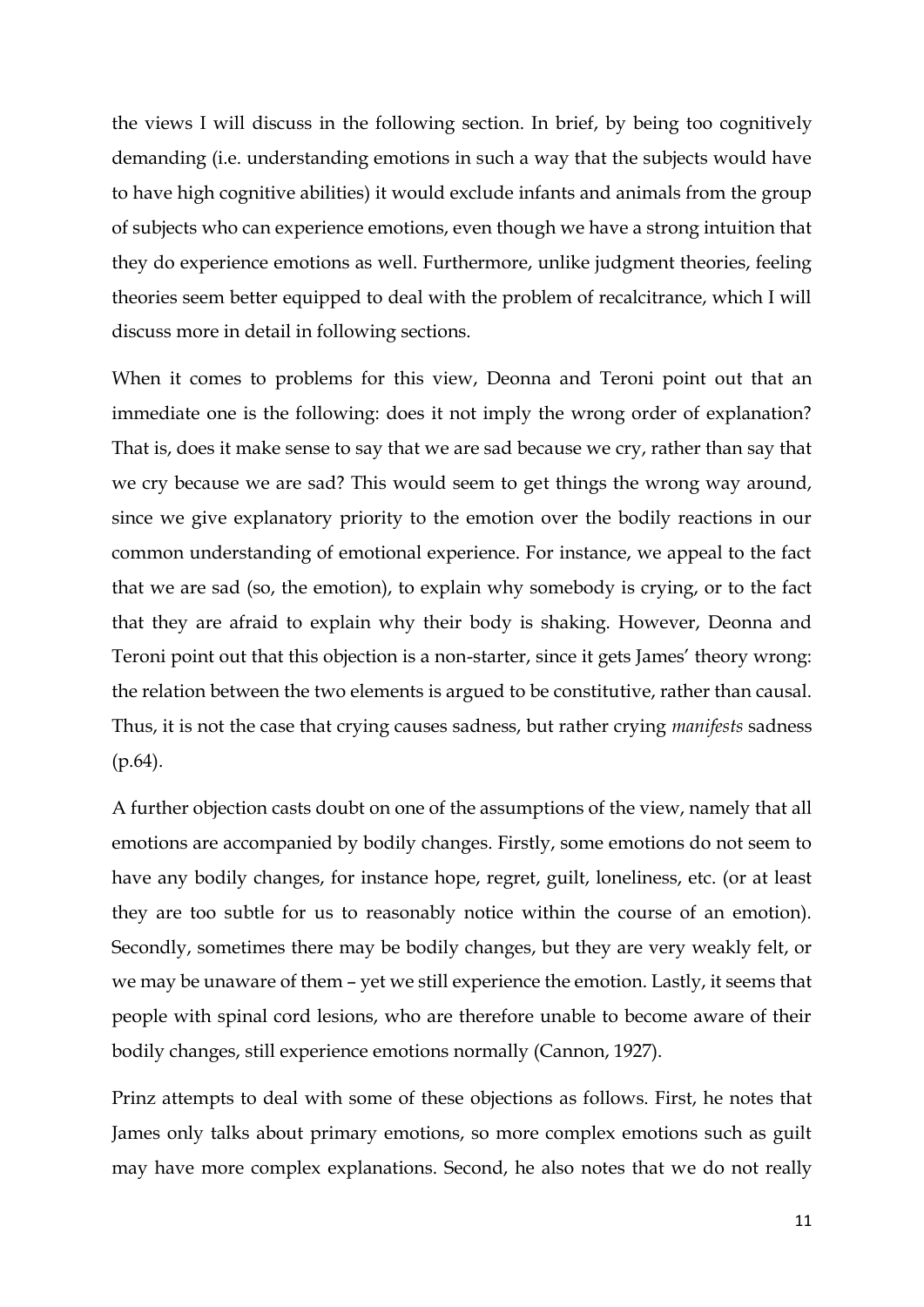know if there are physical correlates of emotions such as guilt. After all, there often are 'pangs of guilt', or maybe facial reactions such as downcast eyes and lowered chin (pp.49-50). That we cannot conclusively point some out does not mean that there are none.

Regarding the patients with spinal cord injury, some empirical studies do point to a diminished emotional experience resulting from the injury. Further, he also notes, drawing from Damasio's work, that most spinal injuries are incomplete and that information about the body can also travel through the blood stream, such that the point about spinal injuries becomes less pertinent to the discussion. Also from Damasio comes the idea of an 'as-if loop', which essentially states that our brains must be able to experience a certain feeling even without the corresponding bodily reaction being present (p.48). Thus, sometimes we may react as if the bodily change was present, even if it is not really there or we are unable to feel it. So, even if other studies show no difference in emotional experience in subjects with spinal cord injuries, that does not imply that their bodies do not in some sense behave in a Jamesian way.

Another serious objection to this view is the fact that, even if we grant that there are bodily reactions associated with every emotion, it is not clear whether it is sufficient to identify emotions. That is, since there seems to be overlap in the bodily reactions of different emotions, then how come we can identify different emotion types? Would it not be the case that, say, anger and indignation, or joy and Schadenfreude, or dread and fear or grief are the same emotion, given how similar they can be in terms of bodily reactions?

To this kind of objection Prinz notes that, indeed, some emotions are very closely related, thus evincing species relations. Emotions such as anger, indignation etc. belong to common families and will thus share some, if not most of the traits. Yet, of course, this does not help answer how it is that we can distinguish between members of the same emotional family. To this he adds that, even though anger and indignation are similar somatically, their eliciting conditions are different. Thus, indignation is caused by injustice, while many instances of anger are not, therefore allowing us to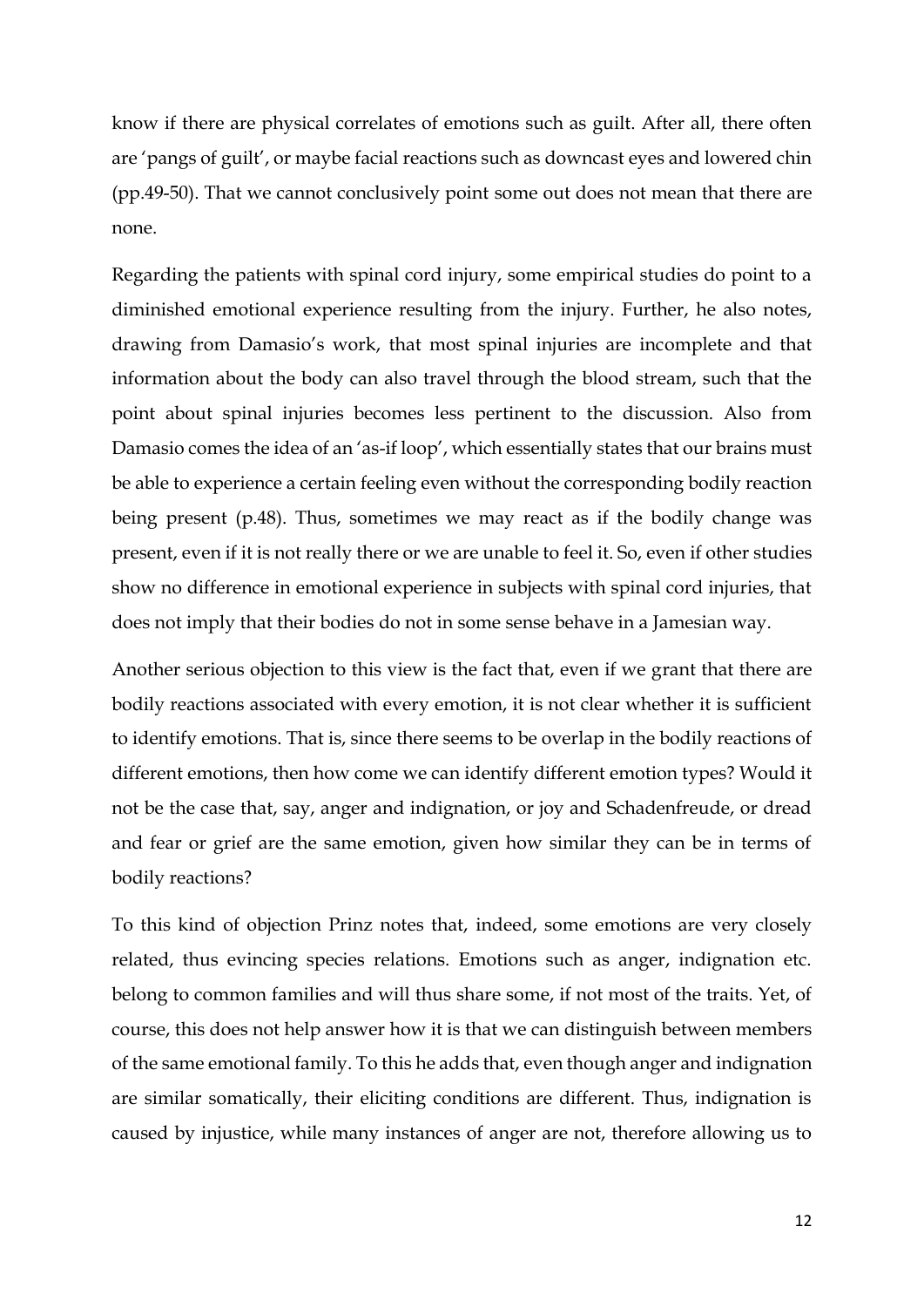individuate the emotions. He notes that James and Lange do not mention this idea, but he thinks it would be consistent with their approach (pp.52-53).

Relatedly, a further objection is that a feeling theory such as the James-Lange one cannot explain the fact that emotions have intentional content: the intentional content is not, after all, our body being in such and such a state, but rather a great height, an assailant, a loud noise and so on. So, as I will outline in more detail in the next section, emotions seem to have formal and particular objects (i.e. they attribute some property to some object), which renders the emotions amenable to rational assessment. For instance, we can think of emotions as being appropriate in a given situation, or of emotions being irrational (e.g. being angry when unjustified). How could the James-Lange theory account for this?

Prinz thinks that James-Lange could find a solution by emphasising the eliciting conditions mentioned in the previous paragraph. According to some theories of mental representation, one could say that mental states get their intentional content in virtue of being reliably caused by something (pp.54-55). Assuming that such views of mental representation are correct, then Prinz concludes that there are some causal connections that confer content. He thus introduces his addition to the James-Lange view: core relational themes.

To begin with, he envisions their role as follows:

If emotions are perceptions of bodily states, they are caused by changes in the body. But if those changes in the body are reliably caused by the instantiation of core relational themes, then our perceptions of the body may also represent those themes. In other words, leading theories of how mental representations *entail* that emotions represent core themes, if they are reliably caused by those themes in the right sort of way. (p.55) [sic]

So, what does he understand by 'core relational themes'? The concept relies on what he calls 'elicitation files'. Briefly, these files contain a group of 'body-change elicitors' (including sounds, perceptions, etc.), united in virtue of their association with a particular theme or property, say 'dangerousness'. That is, loud noises, sudden noises, looming objects are all dangerous and thus united in their potency to elicit bodily reactions pertaining to fear. These mental files are not set, so they can be updated depending on our experiences. Getting admitted to these files, however, may depend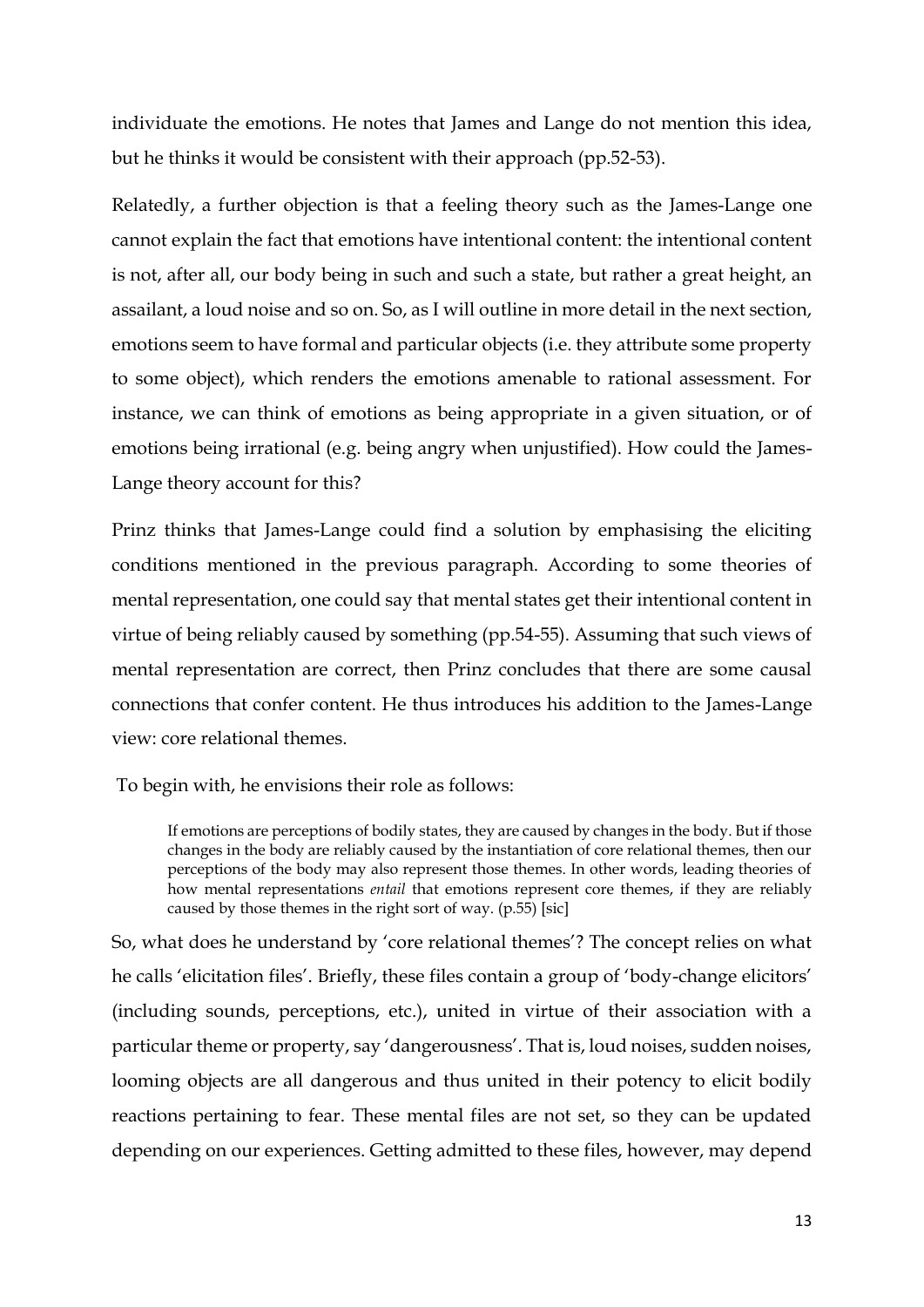on their similarity to the already existing elements. Thus, on this understanding bodily perceptions represent the relevant themes through reliable causation, so we can say that the emotions have formal objects (that is, they assign properties). Furthermore, they can have correctness conditions depending on whether the formal object identified (for example dangerousness) is present or not. For instance, fear can be said to bear a meaning-conferring causal relation to dangerous things, such that being afraid of something that is not dangerous would be inappropriate.

However, one may wonder: what are they are attributing these properties *to*? Are emotions about any particular object in any sense? Prinz briefly addresses this issue as follows:

'A full answer to this question would have to include details about how mental states are bound in thought. The idea would be that a representation of heights gets coactivated with a somatic perception and linked to it in such a way that the former causes the latter to occur, and the latter wanes when the former becomes inactive. There is no reason to provide the details here, because any theory of the emotions will have to explain how dependencies arise between representations of particular objects and somatic states' (2004a, p.56)

Thus, he does not provide a straightforward explanation of how emotions can be about objects, yet he points out that this is a far more complex matter that any account of the emotions should address carefully.

We have thus seen a stronger version of the feeling view. Further issues with such theories in general will become apparent in the following section, seen as judgmentalism is directly opposed to feeling theories.

# 3.1 Judgmentalism or evaluative judgment theories

<span id="page-14-0"></span>To begin with, judgmentalist (or evaluative, or cognitive) views can be regarded as standing in opposition to feeling views. While the latter argues for a non-cognitive nature of the emotions by emphasising a certain phenomenology, the former emphasises the cognitive nature of the emotions. Thus, on these views an emotion is a judgement about or evaluation of an object. Yet, as Solomon (2003) cautions, the word 'cognitive' is here understood in many ways, such that it may even include what is normally called affect. But before I discuss how that may be the case, it would be useful to begin with a survey into what cognitive views entail.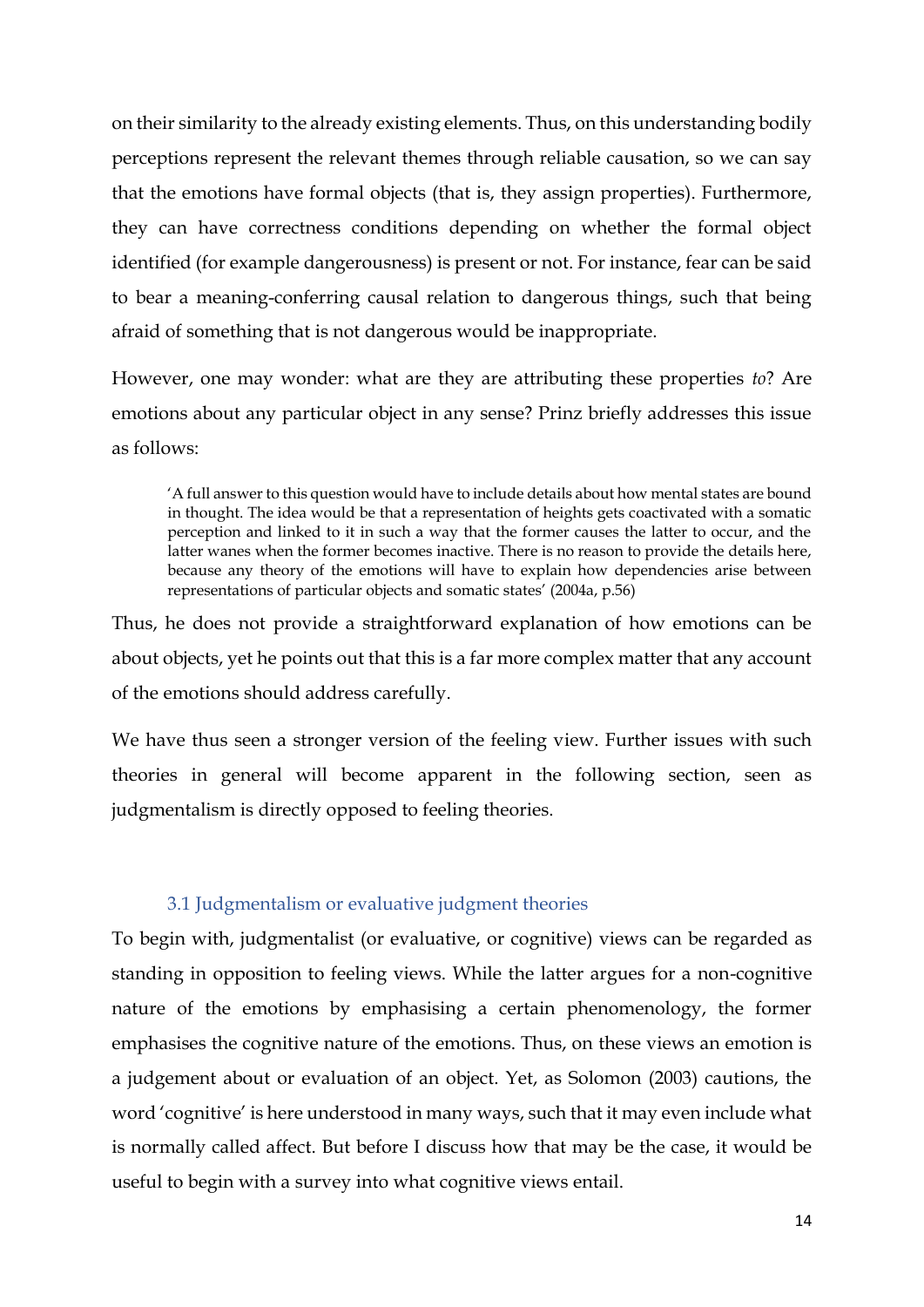Cognitive views arose as a response to some of the issues with feeling views. For instance, as Nussbaum notes (2004), what distinguishes a mere feeling from a fullblown emotion is that our emotions are *about* something, whereas feelings merely occur in us.<sup>9</sup> She even argues that the very identity of an emotion depends on having an object – could one be just angry, without being angry at or about something, or could we grieve if there is nothing to grieve over? Furthermore, the type of object discussed here ought to be an intentional object. That is, 'it figures in the emotion as it is seen or interpreted by the person whose emotion it is' (p.188). This interpretative aspect of the intentional object is important to note because otherwise we would fail to explain how it is that two people can have different emotional reactions to the same object, e.g. if the object was a dog, then why would some experience fear, while others do not? The difference, then, is how they are internalised or contextualised in the subject's perspective.

Note that feeling views would struggle to explain why different people have different emotions about the same object. Here a feeling theorist might argue that two individuals simply have different bodily reactions to the same object. However, they would need to do more work to explain (i) what determines the particular bodily reactions to each emotion, since even twins with nearly identical bodies may experience different emotions when facing the same object and (ii) why it is that one individual could have different bodily reactions to similar objects, say my fear reaction to a snake prior to discovering that its species is not poisonous and my calmness when I witness a different snake of the same species – how come my body reacts differently to virtually the same kind of object? Lastly, she points out that our emotions 'embody (…) beliefs about the object' (ibidem). That is, there seems to be a strong connectivity between our beliefs and emotions, such that changing one's beliefs may result in changing emotional state. One example would be being upset after receiving bad news, but then discovering that the news is false and actually the opposite is true – one's sadness will vanish together with the previous belief.

<sup>&</sup>lt;sup>9</sup> As mentioned at the end of the previous section, Prinz argues that it is not so straightforwardly clear that other views can explain how dependencies arise between representations of particular objects and somatic states, so feeling views may not be as disadvantaged as Nussbaum contends.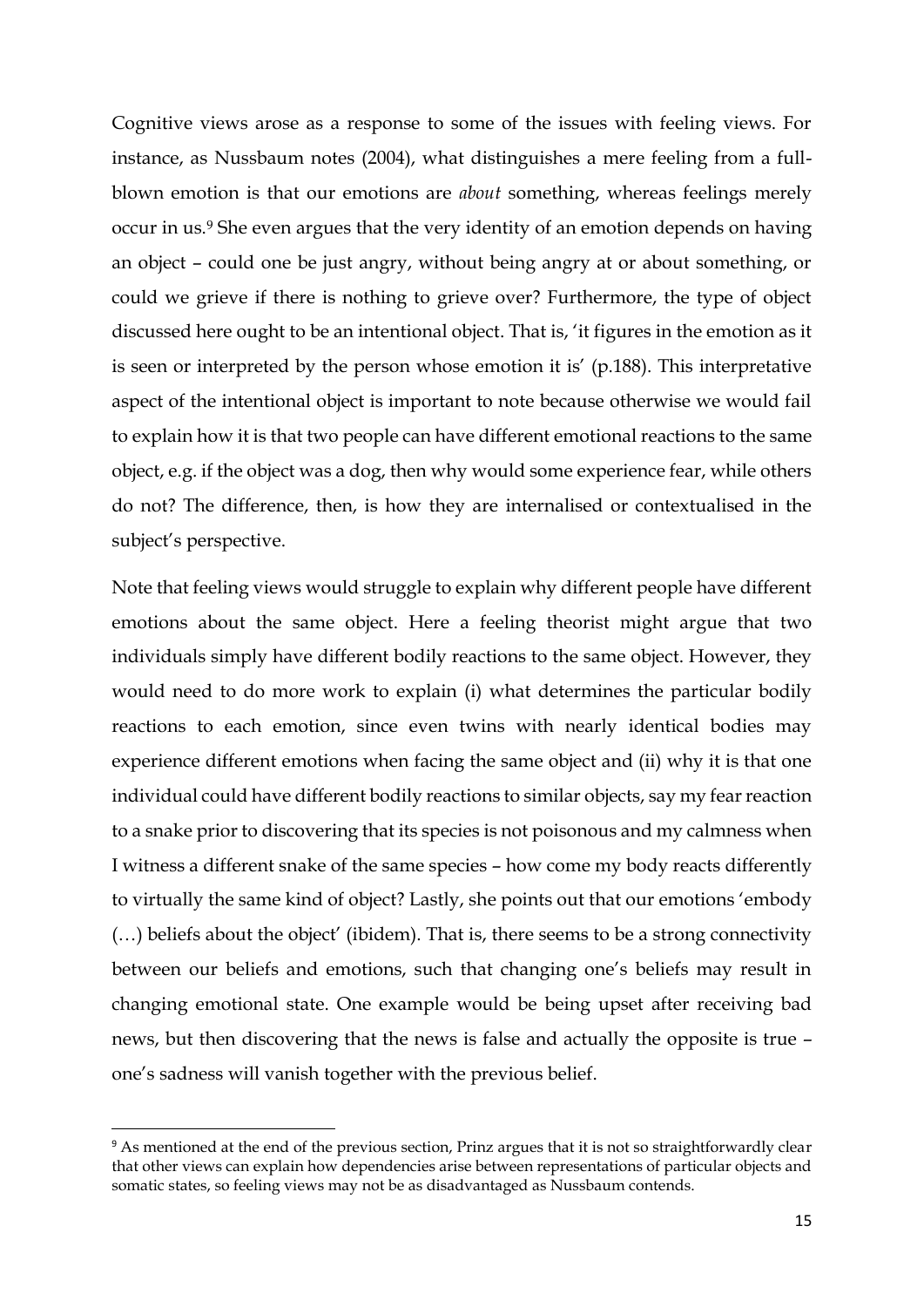So, it seems that cognitive elements (whether they be beliefs, judgments, etc.) are necessary for an emotion (and sufficient, depending on the view). The question, then, is what type of cognitive elements. Solomon usefully sums up some of the differing positions: for authors such as J. Murphy and K. Walton, the necessary element is a belief. For J. Neu it is thoughts, whereas for others it comes in the form of evaluative judgments. There are also views that regard the cognitive aspect to have a rather perceptual form, such as R. Roberts' construals or Calhoun's 'seeing as', but I will address those in the section on perceptualism (2003, p.3). Due to space considerations I will only be addressing some of the stronger versions of cognitivism, i.e. that better deal with the objections raised against cognitivism – for instance, Walton's belief view has more difficulties with the objection concerning infants and animals, since it would require subjects to possess high cognitive capacities; hence I will discuss views that can provide better answers to such issues, starting with evaluative judgmentalism.

One initial worry one might have about these views, particularly belief and thought views, is the following: we may have a thought or a belief that p, yet not experience any emotion. I may believe that there is a bear in front of me yet feel no fear. Evaluative judgment views attempt to bypass this issue by noting that the cognitive content we are after (for them, the judgment), cannot be of a merely factual form. Instead, it needs to evaluate the object – it needs to be of the form 'the bear is dangerous', where the word 'dangerous' is the formal object (or evaluative property) attributed to the object. The fact that there is a bear in front of me, if unqualified in any way, cannot give rise to any emotion in me. Yet judging the bear to be dangerous seems to be a more promising stance.

Thus, the judgments involved are not neutral apprehensions of the object, but they apprehend it in an evaluative way – so, they are intelligible emotional responses. Some evaluative judgment views do not stop here: indeed, even an evaluation in terms of formal objects can occur in the absence of emotional responses. A strategy defended at this point is to argue that emotions are concerned with value, specifically values that the subject has. A good example of this kind of view is Nussbaum's eudaimonistic view (2004, pp.189-190). According to her, such evaluations affect us emotionally if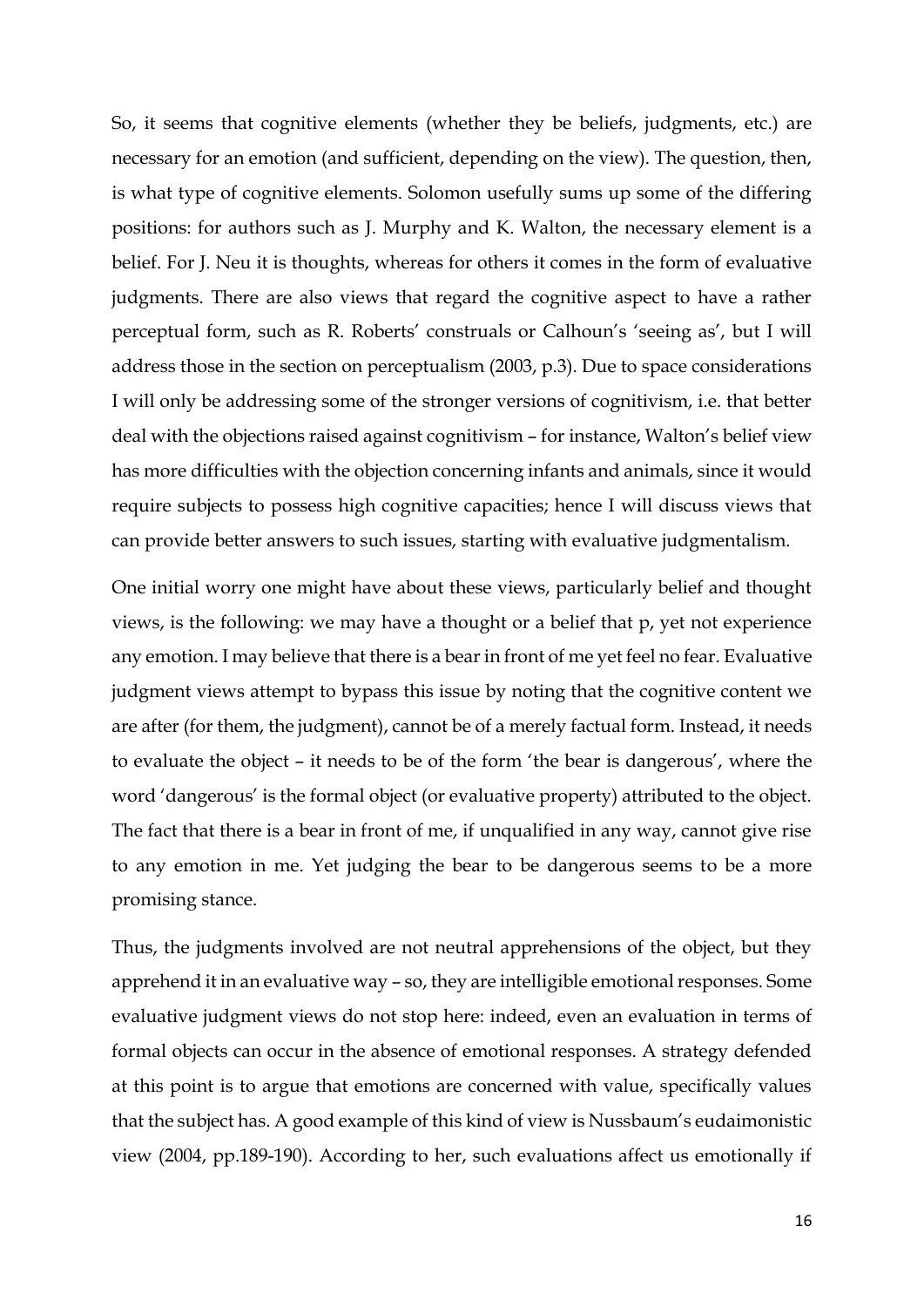they are connected with values that are relevant to our flourishing as human beings. Her main example is the experience of grief over the loss of a loved one: we do not grieve the death of a completely unknown person, unlike the loss of our loved ones, because we value the latter in a way that we do not the former. Thus, I may have the judgment that 'Their death is a loss' (assuming 'loss' is the evaluative property at play), yet not feel grief. But I will definitely experience grief if the person is relevant to my flourishing, such as a loved one (so, the judgment will still be 'Their death is a loss', yet in this case tied to the subject's concerns).

A few clarifications are in order. In particular, we need to clarify what kind of mental state are judgments, for one may think it absurd as a requirement that we always have a conscious judgment in a propositional form. Solomon carefully sums up the following traits as pertaining to judgment as he understands it:

'They are episodic but possibly long-term as well. They must span the bridge between conscious and non-conscious awareness. They must accept as their 'objects' both propositions and perceptions. They must be appropriate both in the presence of their objects and in their absence. They must involve appraisals and evaluations without necessarily involving (or excluding) reflective appraisals and evaluations. They must stimulate thoughts and encourage beliefs (as well as being founded on beliefs) without themselves being nothing more than a thought or a belief. And (of considerable importance to me), they must artfully bridge the categories of the voluntary and the involuntary.' (2003, pp.10-12)

I will not examine each of these elements, but I will address two extremely important ones. On the one hand, both Solomon and Nussbaum emphasise the dynamic aspect of these judgments (i.e. that they are not merely passive, short-lived mental occurrences). Nussbaum in particular borrows the Stoic understanding of judgment as 'assenting to how the world is'. That is, the judgment includes recognising its content, and rejecting or assenting to it respectively. It does not suffice to merely entertain the thought – one must assent to it, take it as true (2004, p.192). If I am walking through a hologram museum and I see a bear in front of me, I do not necessarily assent to the thought that there is a bear in front of me – I take in the elements and reject them, hence I am not afraid. Of course, assenting to them (so taking it as true that there actually is a bear in front of oneself) would typically lead to fear. This may lead to several complications from the point of view of recalcitrance, but I will not address these at this point. The main aspect to note here is that one is constantly evaluating the situation, such that a judgment is not merely an episodic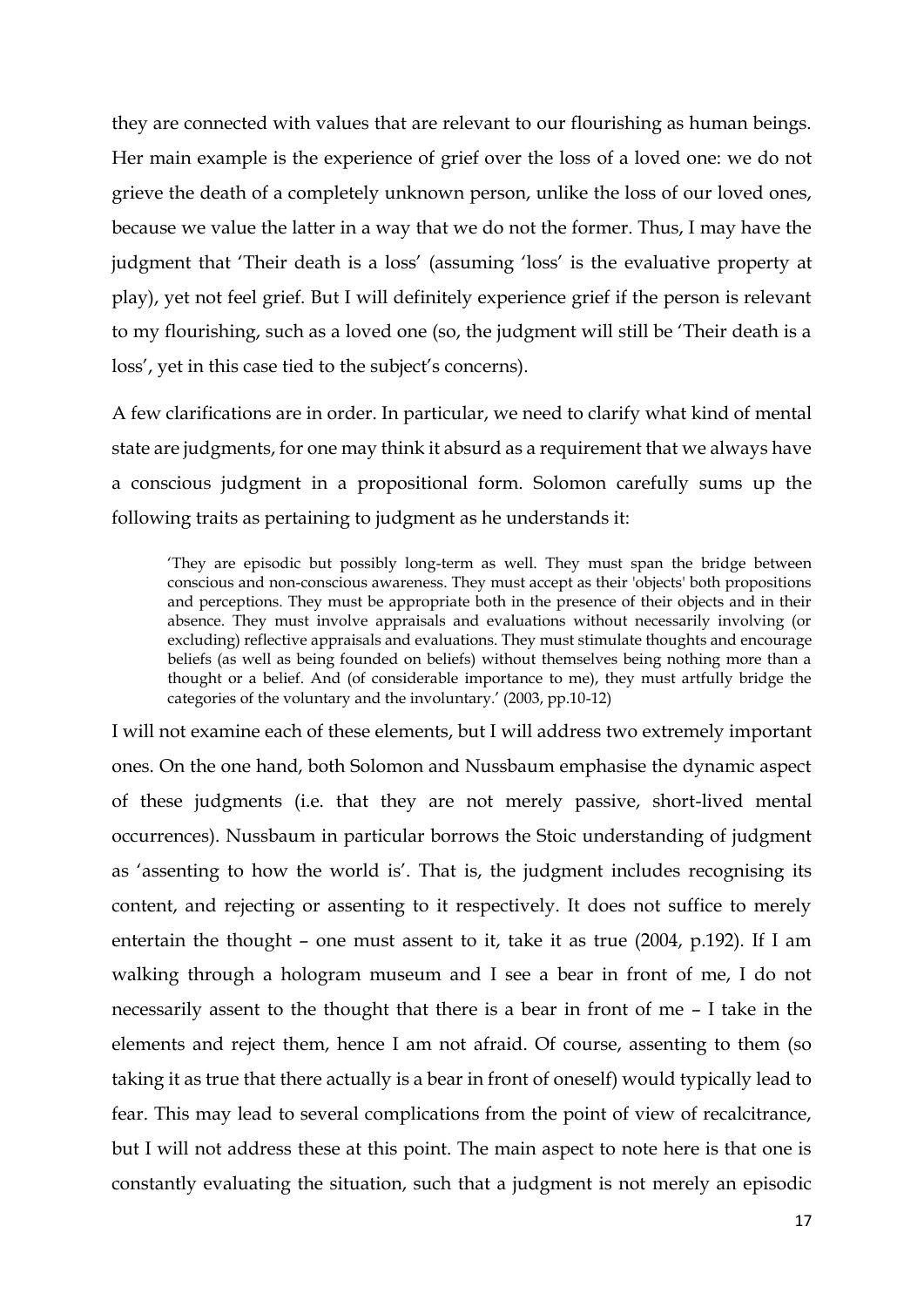occurrence: we do not judge 'X is p' for one second and then stop making that judgment. So long as we are still inhabiting the situation, we are still actively assenting to a certain state of facts, e.g. to the presence or absence of the bear.

On the other hand, judgments need not be conscious. In fact, many of them may be judgments we are not aware of, given the high-paced reactivity of some emotional episodes. At this point it is worth introducing Solomon's discussion of the word 'cognitive'. First, he discusses the apparent conflict between the two sides of the debate: feeling and cognition. He notes that the feeling side uses the slogan 'Emotion before cognition', to signify that we first experience a particular emotion and only then do we form certain judgments. However, he questions the very basis of the feeling/cognition dichotomy: to have a response to something, particularly an emotional response, there first needs to be some type of recognition (of whatever it is we are responding to). So, even if we may start from this minimal sense, recognition is a type of cognition and thus we should not distinguish so sharply between these elements. Furthermore, he adds that there are primitive pre-conceptual forms of cognition, so when we endorse cognitive views, we are not thereby confining ourselves to articulate cognition (p.2).

A final important thing to note from his discussion of 'cognition' is the fact that it need not exclude feelings. Indeed, one of the major flaws of the cognitive view has been the fact that it seems to completely leave out feelings, or the felt quality of our emotions. Solomon thinks that, while in other works he may have been guilty of this himself, he now understands cognition in a way that can incorporate feeling. Specifically, he notes that a significant amount of what is 'unhelpfully called affect' can be identified with the body, in particular with 'the judgment of the body', a concept he draws from Downing's work (2001). By that he means some of our 'body micropractices', explaining that a lot of our cognition is of a pre-linguistic nature (and not a precognitive one, as it often is mislabelled). While Solomon does not offer more detail regarding how 'body micropractices' are to be understood, he does offer two arguments to the effect that they can be meaningfully referred to as 'judgments'.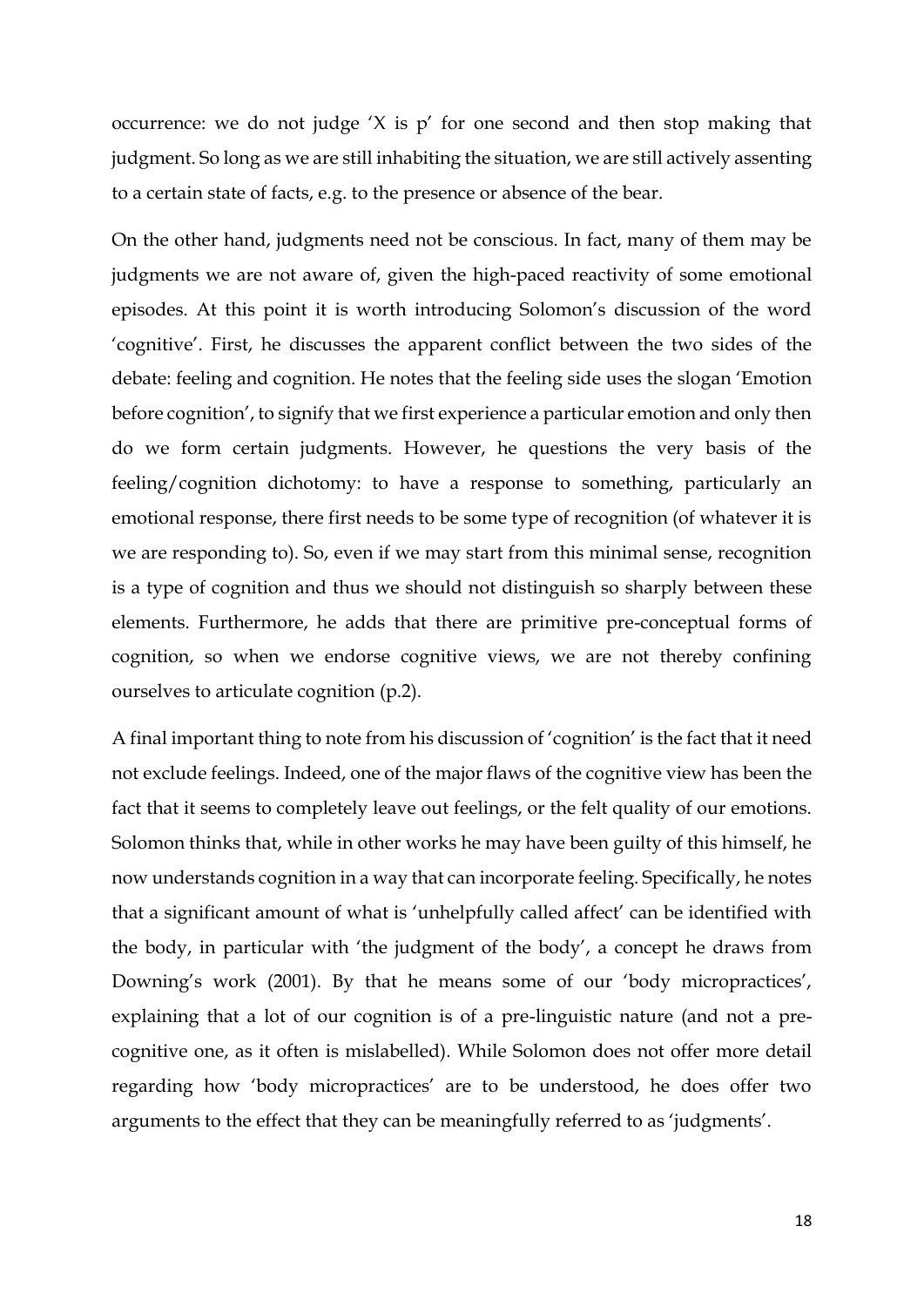The first one is a point he has already established: namely that judgments are not necessarily articulate or conscious, so there would be no problem in calling such bodily phenomena 'judgments'. The second one indicates how we are creatures who admit of both knowledge that and knowledge how, so our bodily judgments may well be of the latter type. That is, some of our emotional reactions can be seen from the point of view of habits and practices we perform, rather than ways of evaluating the world. He then cashes these out in terms of feelings of comfort and discomfort: for instance, shame is at least in part a feeling of discomfort with other people, of being rejected. That felt discomfort is, then, a bodily judgment to the effect that we in some sense do not belong with our group. So, this is an example of how judgmentalist views could incorporate feelings into their view, a challenge that will be addressed more in detail in the following section.

#### 3.2 Advantages and disadvantages of judgmentalist or evaluative accounts

<span id="page-19-0"></span>Deonna and Teroni (2012) carefully list some of the major benefits of a judgmentalist account. Firstly, it constitutes an effective way to organise the class of emotions, since it allows us to individuate emotion types in virtue of their evaluative properties. Thus, all instances of fear can be categorised as fear in virtue of them characterising their object as dangerous, anger in virtue of characterising them as unjust, etc. This goes hand in hand with another advantage, namely that it helps us specify the correctness conditions for an emotion. Emotions may be appropriate or not in a certain circumstance, yet other views (say, a feeling view) would be unable to tell us why. Judgmentalism, on the other hand, presents emotions as evaluations, which means that there is a straightforward way in which they may misevaluate their object. Thus, if misfortune strikes a joyful response in somebody, their emotion is inappropriate because it evaluates the situation as joyful, when in fact it is not a warranted evaluation (p.53).

Furthermore, judgmentalist views satisfy the intuition according to which emotions have a mind-to-world direction of fit; that is, emotions aim at matching the world, rather than making the world fit the mind. Lastly, these views can account for the links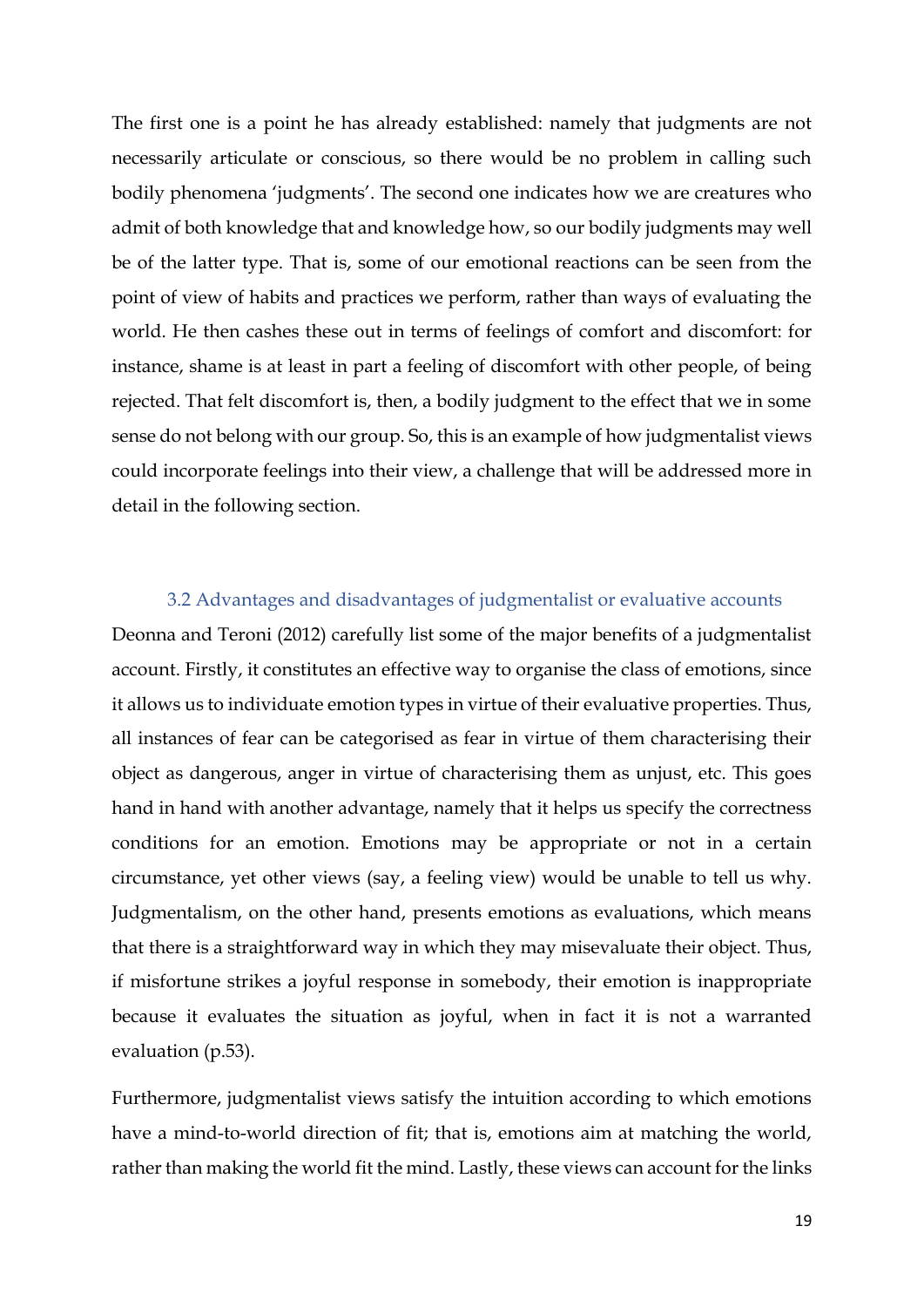between emotions and motivation, since we can track a clearer connection between a judgment of the existence of a property (e.g. dangerousness) and a motivational reaction to it (running away from the object) (ibidem). When cashing out this connection, however, Deonna and Teroni discuss these two options:

A first option is to endorse motivational internalism, according to which evaluative judgments are essentially motivating. This option seems problematic, since it is not straightforwardly true: one may evaluate something a certain way without being motivated to react to it in a particular way. Additionally, this kind of approach would make it difficult to account for the emotions that are not intimately connected to actions, for instance those that are directed at the past. An example would be regretting something one has said many years ago, even though the issue has long been sorted – the kind of shame that suddenly overcomes one when thinking about such long-gone instances. The second option is thus more plausible: the emotions can be regarded as reasons for certain desires without standing in a constitutive relation with them. Those emotions that are not intimately linked with action 'will for their part not engender any desire' (p.54).

Deonna and Teroni also discuss some serious objections to the view. Their discussion being a rather lengthy one, I will restrict myself to only the main issues and potential solutions to those. The main issue with judgmentalist views, then, is that evaluative judgments are neither necessary nor sufficient for an emotion. When it comes to the necessity claim, there are two ways to argue against it.

On the one hand, not having that judgment seems to be a common occurrence, as observed in cases of recalcitrance: my conscious evaluative judgment is that the spider is not dangerous, so how can it be that I both think it dangerous and not dangerous (ibidem)? One way to circumvent this issue is to conceive of the emotions as less committed types of attitudes towards the relevant proposition, for instance in the guise of construals or seeings as, which I will address in section 4. I will return to the issue of recalcitrance in section 6.

On the other hand, it also seems to be too demanding with regards to the cognitive capacities expected of the subject, since they must master the concepts that figure in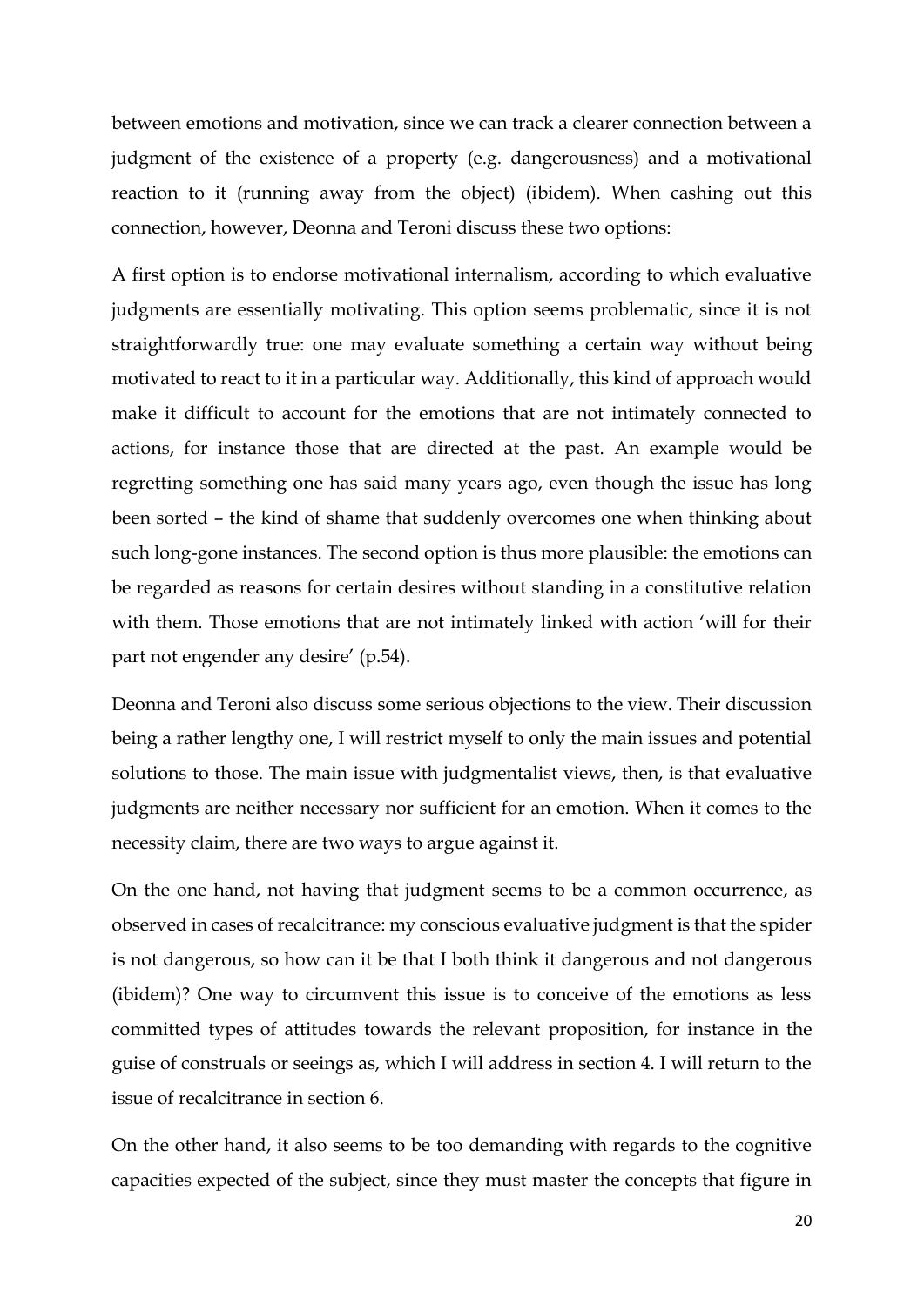the evaluations they hold. Animals and infants are thus a category of subjects who would fail to satisfy this criterion, yet we would still want to regard them as having emotions (p.55). However, it must be noted that judgmentalists have responded to both of these objections. Solomon, for instance, explicitly holds that the judgments need not be articulate or conscious, often manifesting itself in primitive, preconceptual formats. Thus, he can accept that infants and animals may not have the same wealth of emotions as human adults, yet that does not mean they do not experience the more basic emotions (2003, pp.2, 16).

When it comes to the sufficiency claim, we have briefly touched on it in the previous section: one can have an evaluative judgment without experiencing an emotion. Hence, it seems that something is missing, and that something seems to be the phenomenology. As we have already seen, not every judgmentalist would accept this as an issue: for Solomon, the feeling is already in the judgment. Furthermore, we can think of feelings outliving the emotion and of emotions outliving the feeling – thus, it is questionable whether they are an essential feature on their own (p.13).

At any rate, the issues surrounding the sufficiency claim have led to new approaches within judgmentalism, so called add-on strategies. Thus, theorists would include a new essential component to the emotion, namely a certain phenomenology. This is a good example of a hybrid theory, where more than one element is considered necessary for an emotion. An example of such a judgment plus feeling theory would be Aristotle's, for whom emotions are a certain type of evaluative judgment accompanied by pleasure or pain. For instance, in the *Rhetoric* he defines anger as: 'a desire accompanied by pain, for a conspicuous revenge for a conspicuous slight at the hands of men who have no call to slight oneself or one's friends' (1378a31-32). As Deonna and Teroni highlight, this solution is not free of difficulties. Particularly, it raises questions about the roles it assigns to the phenomenology and the evaluative element, which hearkens back to Prinz's 'problem of plenty' – what relation do these parts stand in (2012, p.57)? I will not discuss the possible solutions due to space considerations.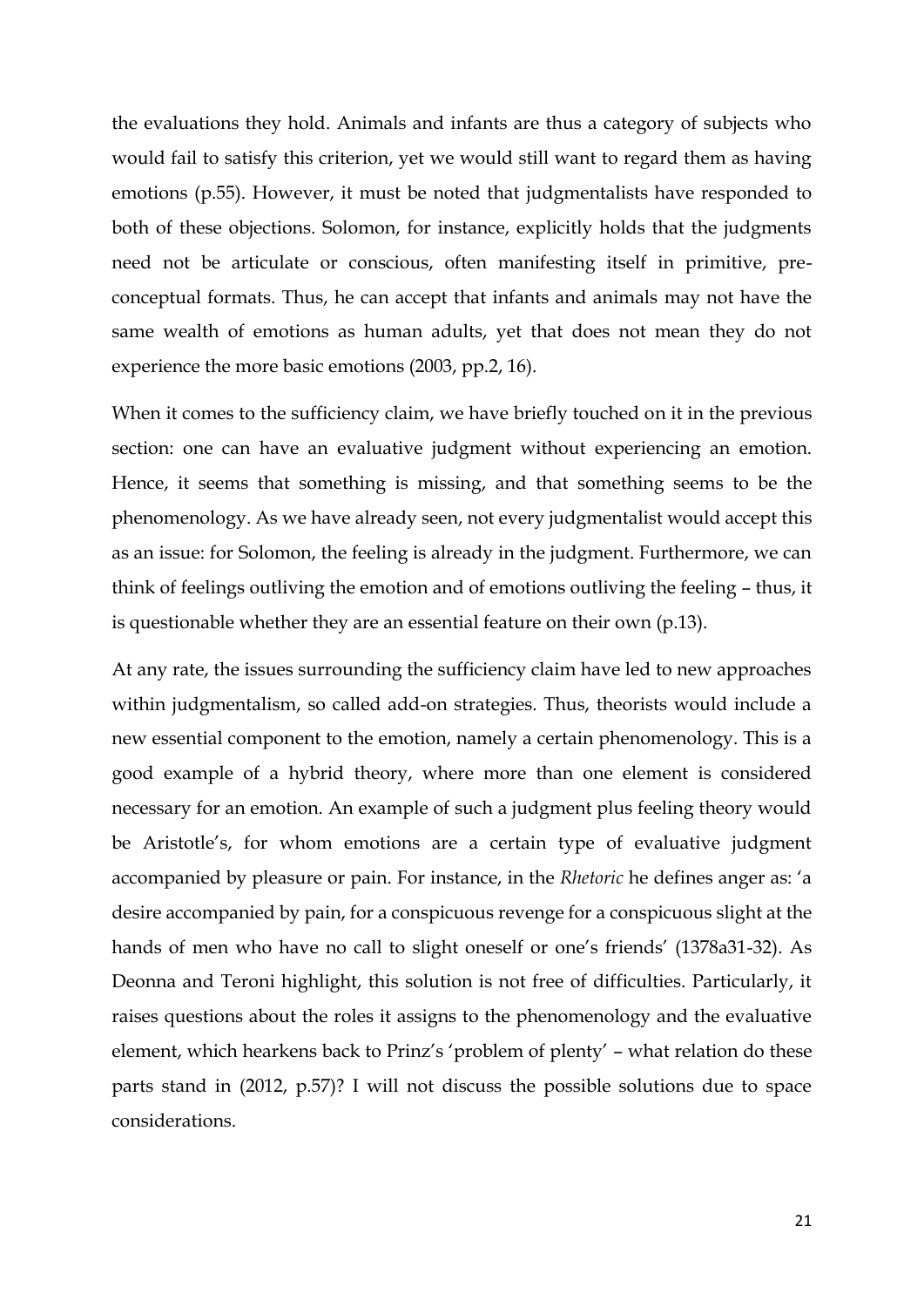Finally, Deonna and Teroni mention a different type of add-on strategy, which embodies the reverse of the strategy in the previous paragraph. Specifically, instead of adding feeling to the judgment component, some theorists such as Barrett (2006) add the judgment to the feeling element. That is, they argue something briefly as follows: first, we experience certain bodily feelings, that we then interpret via judgment in light of the circumstances, such that the interpretative act is what turns our initial feelings into full-blown emotions. These views (which are a hybrid version of judgmentalism) are more common within psychology, and I will not discuss them due to space constraints.

## 4. Perceptualism

<span id="page-22-0"></span>Perceptualism emerged as an alternative to judgmentalism and feeling theories, since it is considered a third way between them that 'promises the best of both worlds without the perils of either' (Salmela, 2011, p.1). In other words, Salmela notes that the attractiveness of this view is based on the fact that perception is a (prima facie) plausible notion 'for combining the most conspicuous dimensions of emotion, *intentionality* and *phenomenality*, in a way that is capable of escaping standard objections to both traditional cognitivism and noncognitivism' (p.1, original italics). So, in an attempt to characterise the emotions in a way that does justice to both their intentionality and phenomenality, a promising alternative emerged by borrowing from the philosophy of perception.

Before outlining how exactly one is to understand the recourse to perception, Deonna and Teroni highlight some initial merits of such views. In the first place, perceptual theories maintain the direction of fit generally thought to characterise the emotions: mind-to-world, i.e. aimed at describing the world, without assimilating the emotions to judgments, which we have seen to have a series of drawbacks. These views thus satisfy the intuition that the emotions play the important intentional role of 'revealing a world of values' (the values they reveal being normative values, i.e. what has so far been called 'formal properties', for example 'dangerousness' for fear). Related to this advantage is also the fact that perceptual views would thus allow us to individuate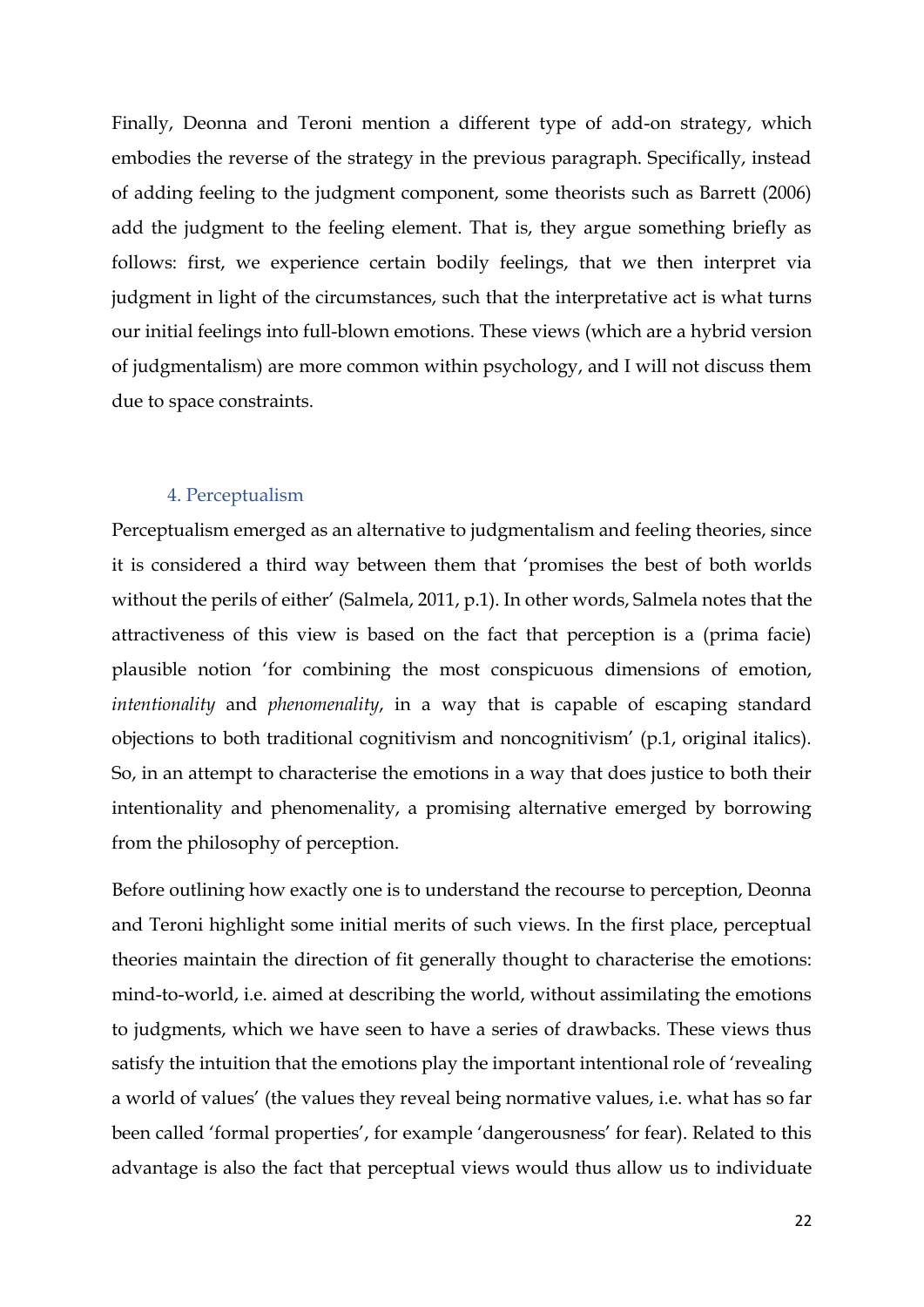emotions based on the values they reveal, which was a benefit of judgmentalist views that feeling theories struggled to account for. Further, perceptualism also respects the intuition about the phenomenology of emotions according to which 'emotions are a form of affective perception through which a world of evaluative properties is presented to us in an expertly salient way' (p.67).

Lastly, this view is also promising when it comes to resolving the challenge of recalcitrant emotions, for they could be likened to perceptual illusions. Just like I may know that the stick is straight, but perceive it as bent, I may also be afraid of a spider while thinking it is not dangerous (p.67). There will be a more extensive discussion of a perceptualist approach to recalcitrance in section 6, as well as in chapter 2, section 2.2.

However, how should one understand this recourse to perception? Is the claim that emotion *is* a type of perception, or rather merely *like* perception? There has been support for both views, the stronger and weaker types of perceptualism respectively. I will first discuss the strong view or, as Salmela calls it, 'emotion as a perceptual system' (2011, p.4). Then, after discussing reasons against such a strong view, I will move on to the weaker one, which argues that emotions work analogically to perception.

## <span id="page-23-0"></span>a) Strong perceptualism

To begin with, the stronger claim argues that 'emotions are, in essence, perceptual experiences of evaluative properties' (Tappolet, 2016, p.15). Or, as Salmela puts it, this view suggests that 'emotions constitute a distinct perceptual system that resembles traditional sense modalities in all relevant aspects' (2011, p.3). An example of such a view, and the one Salmela discusses in detail, is Prinz' view introduced in section 2.2. I will not discuss his view again, yet I will note that his view can be considered a strong perceptualist one in virtue of the fact that to him, the emotions are essentially perceptions of somatic changes, with the addition that they also highlight matters of concern for the subject in virtue of their function of being reliably caused by our respective elicitation factors (for Salmela's full discussion of Prinz, see pp.4-11).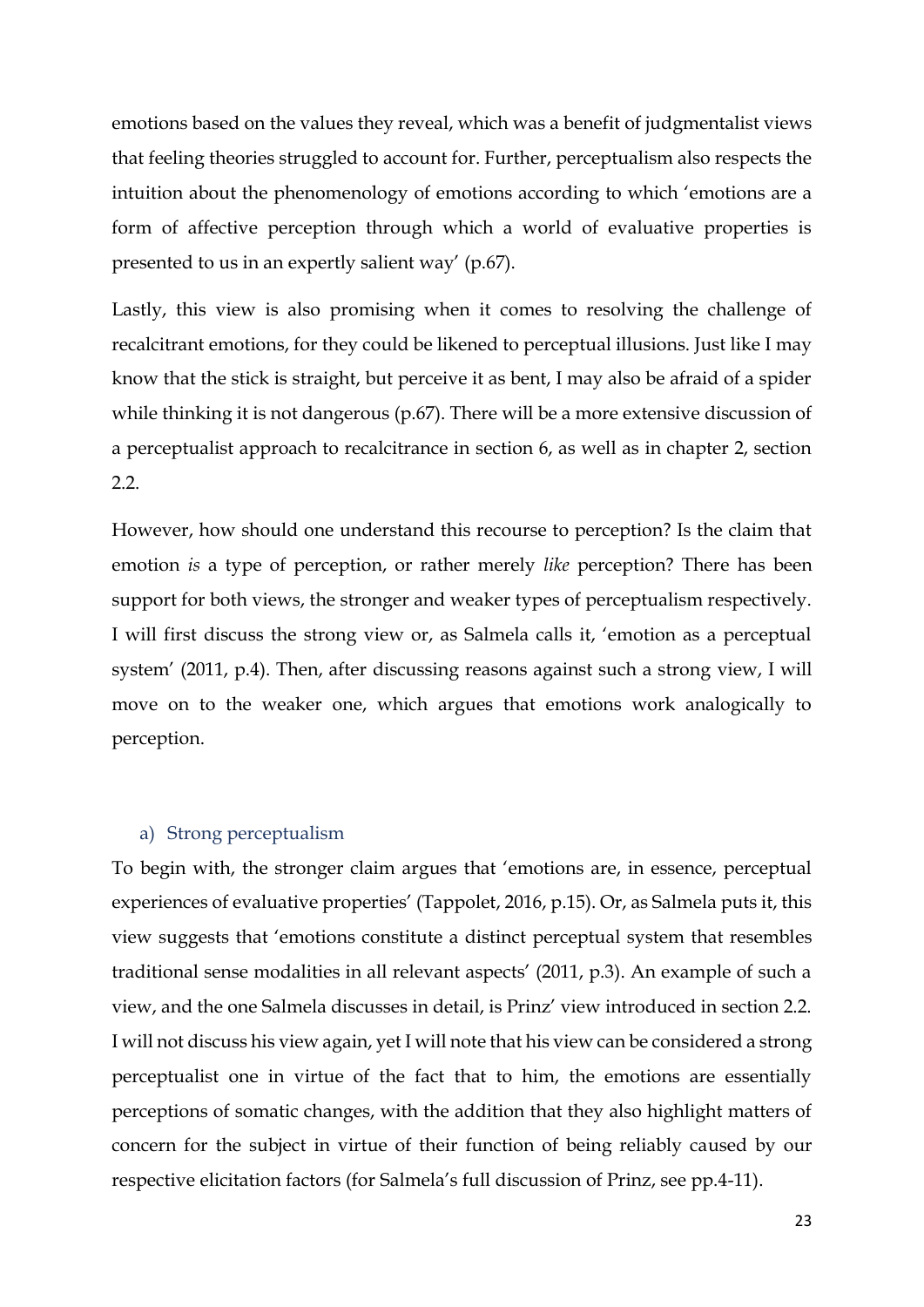Deonna and Teroni offer a list of compelling reasons against the strong view, of which I will mention the most noteworthy ones. An initial worry may be the fact that actual perception is associated with sensory modalities and organs, whereas emotions are not associated with any such bodily systems. There is, in other words, no emotional organ like the eye, nose, etc. (2012, p.68). However, Tappolet notes that this argument is not as problematic as it may seem at first. She begins by emphasising that whether specific organs are necessary for something to count as perception will depend on the view of perception one espouses. Then, should one still be inclined to consider sense organs a crucial aspect of perception, she notes that this would then exclude proprioception (the perception of our bodily movements and special orientation) from the ranks of perception. Further, even if proprioception is aided by joint receptors, these are not the same as sense organs. Lastly, she also argues that multimodal perception would struggle to be accounted for by such a rigid view of perception. As an example, she notes that speech perception may involve both vision and audition without having a dedicated sense organ. Thus, she concludes that 'that emotions do not depend on organs is only a reason to think that they are not sensory experiences; it is not a reason to think that they are not perceptual experiences' (2016, p.28).

A further objection is that the phenomenology of emotions, despite being prima facie closer to perception than to judgment, turns out to not be as easy to assimilate to the phenomenology of perception. First, emotions are valenced experiences, unlike perceptions, which are not essentially so (Deonna & Teroni, 2012, p.68). That is, emotions have either a positive quality (joy, elation, etc.), or a negative one (anger, sadness, etc.). Perceptions, on the other hand, are neutral – it is neither positive nor negative to see a vase qua perception of a vase. Whether one has personal connections to that vase such that the perception takes more of a positive valence, that is outside of the raw perception we are interested in. Anger is inherently negative, whereas perceptions such as seeing a table are not inherently valenced, though they may gain a valence depending on one's other mental states.

Connectedly, there is another concern related to the phenomenology, namely that perceptual experiences are transparent, unlike the emotions. What transparency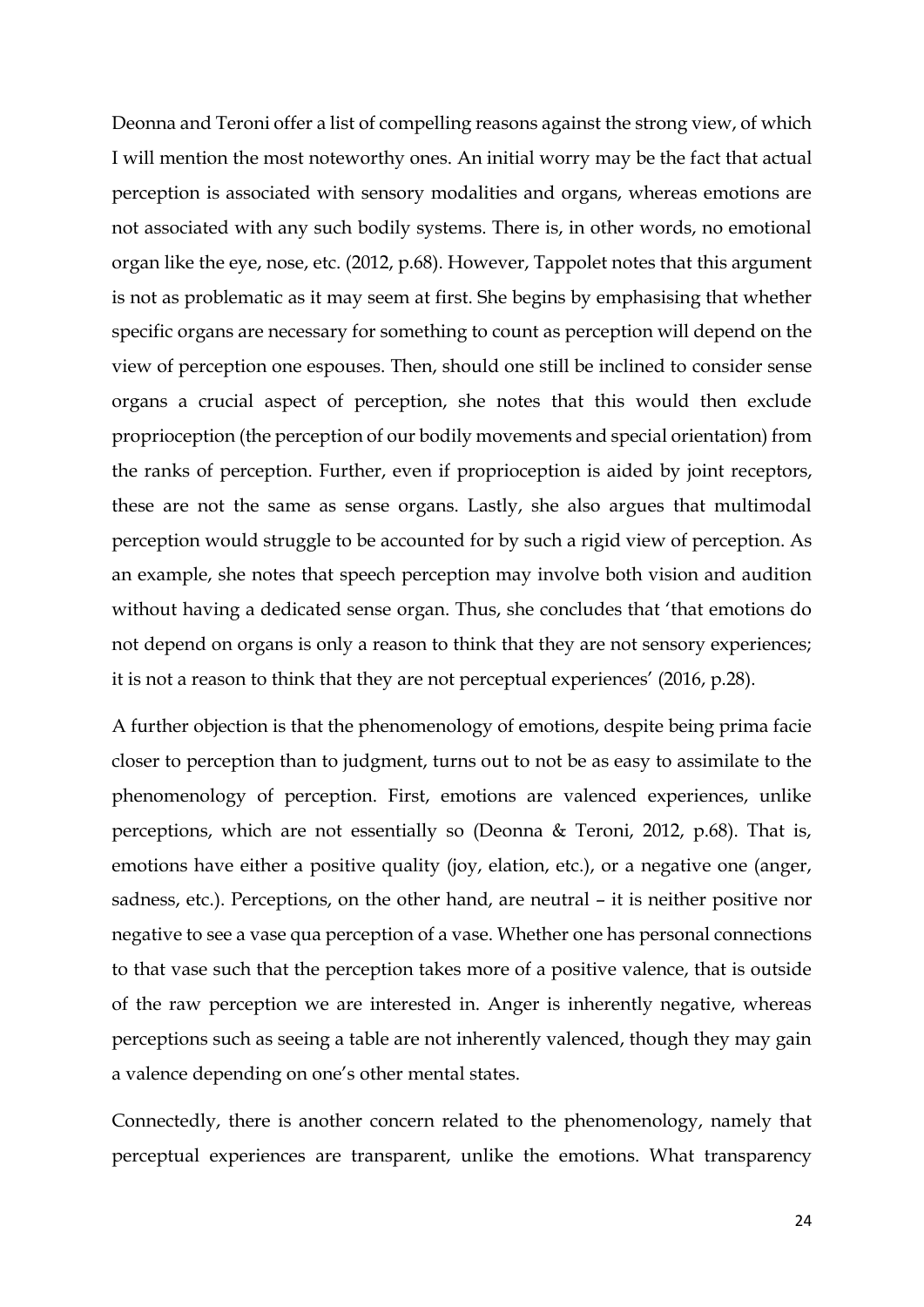means in this context is that the properties of the perceptual experience seem to be reducible to the properties of the object perceived. In other words, one cannot attend to a perceptual experience one is having without attending to the objects and properties perceived. For instance, if one attempts to describe one's perceptual experience of a vase, the description will be limited to the properties of the vase itself (it is blue, it is small, etc.), rather than properties specific to having a visual experience. When it comes to the emotions, on the other hand, describing the experience of fear will involve describing properties of one's emotional state, not necessarily those of the object. When I describe my fear, I describe what it feels like to me, I do not describe the spider in front of me (assuming, of course, that my aim is to convey what kind of state I am in, rather than leading the hearer to experience a similar state for themselves) (p.68).

Another issue with strong perceptualism is the fact that, as Deonna and Teroni highlight, perception requires its object to be present, whereas emotions do not. That is, we can have emotions directed at the past (say, nostalgia for how things used to be), at the future (being afraid for the future of our children), or even at fictional objects (being sad for Anna Karenina). On the other hand, we cannot perceive something that is absent (p.70). This objection will also turn, as Tappolet argued, on what conception of perception we choose to work with. As she claims, the mere fact that there are differences between (other) perceptions and emotions is not enough to rule them out from being perceptions (2016, p.28).

Now we can turn to what Deonna and Teroni deem 'the most serious objection' to strong perceptualism. Specifically, even though the emotions can access the evaluative properties they reveal, they are not independent ways of accessing the objects that exemplify those properties. For instance, while one's fear correctly identifies the dangerousness of the bear, it can only do so on the basis of first perceiving the bear via vision or audition. Alternatively, the offensiveness of a remark can only be identified after one remembers, hears, considers etc. the remark itself. In other words, one needs to rely on a cognitive base in order to access the evaluative properties of emotions, whereas perceptions simply identify their objects without mediation. Thus,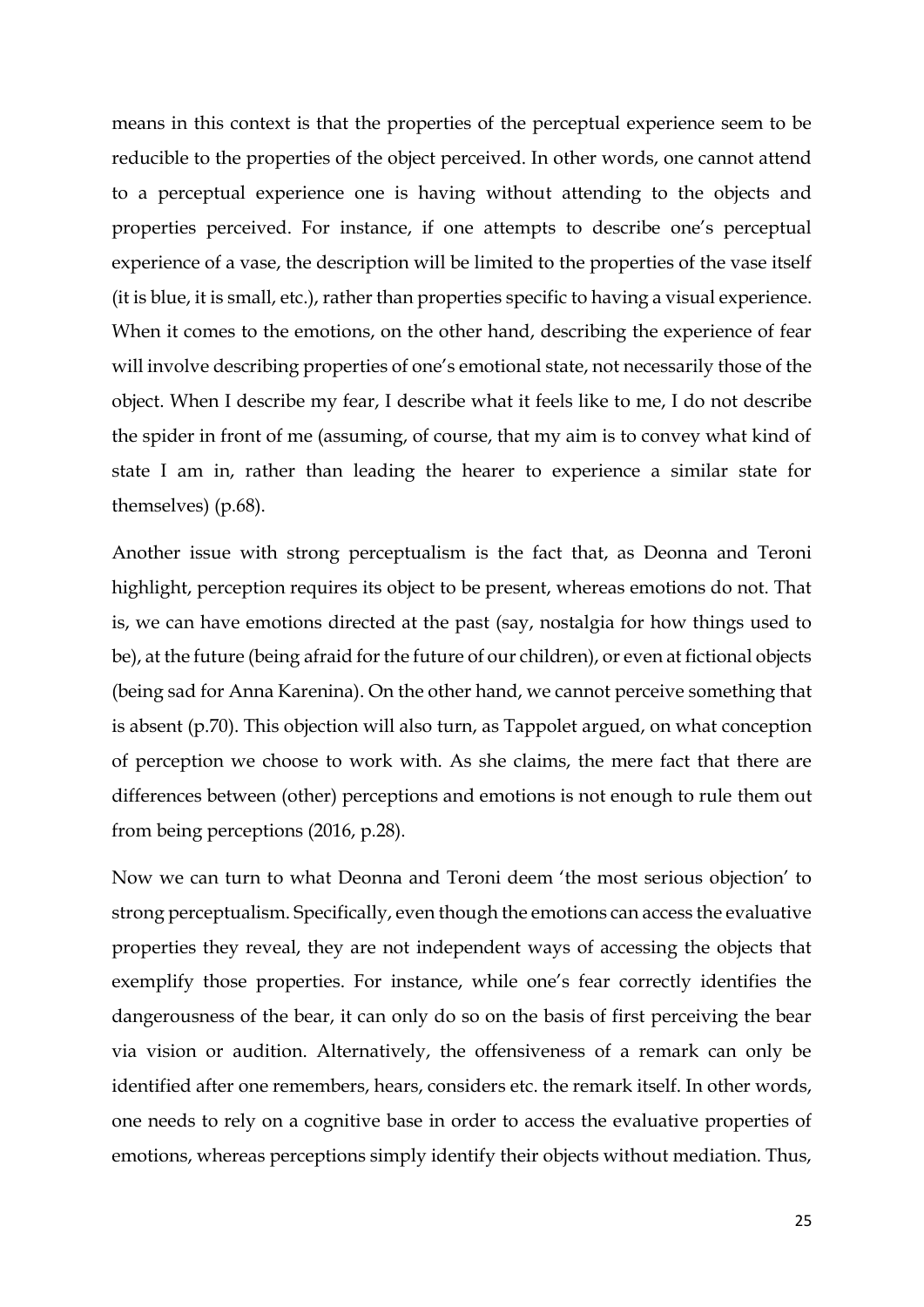such cognitive bases cause and, in some sense explain the occurrence of emotions, whereas there 'is no such comparable distinction between two psychological levels exemplifying causal and epistemic relations within the field of perception proper' (p.69).

Regarding the issue of cognitive bases, Tappolet offers a subtle response: sure, the emotions are not as 'open' to the world as perception, since they require a mediator to access it (cognitive bases). However, she urges us to look at the times when 'things go well', by which I take her to mean the situations in which emotions do not misfire (2016, p.30). Unlike perceptions, which misfire mainly due to their hardware (i.e. biological impediments), emotions importantly also misfire because of the cognitive bases (say, one falsely believes immigrants are evil and is therefore afraid of an innocent-looking foreigner). So, when things do 'go well', and our cognitive bases function properly, then why should the fact that they are mediated count as a reason against the openness of emotions?

Likewise, even if it seems odd that the emotions would afford us openness to things that are not present (past or future objects), unless one has an overly strict causal constraint on perception, then what is the problem with saying that the emotions afford us openness to non-present entities? In other words, her move is to shift the burden of proof: the anti-perceptualist must now explain why a different level of openness, even if mediated and therefore more susceptible to misfiring, is therefore to be excluded from the category of 'perception'. Yet, to appease the anti-perceptualist, Tappolet suggests an amendment: emotions could be seen as 'quasi-perceptions', rather than full perceptions – even though she notes this is more of a terminological, rather than substantial issue (ibidem). We will thus move on to weak perceptualism.

#### <span id="page-26-0"></span>b) Weak perceptualism

As already mentioned, weak perceptualism proceeds by analogy: by highlighting some similarities between the emotions and perception, we develop a clearer picture of what the emotions are. In this section I will briefly discuss some analogies and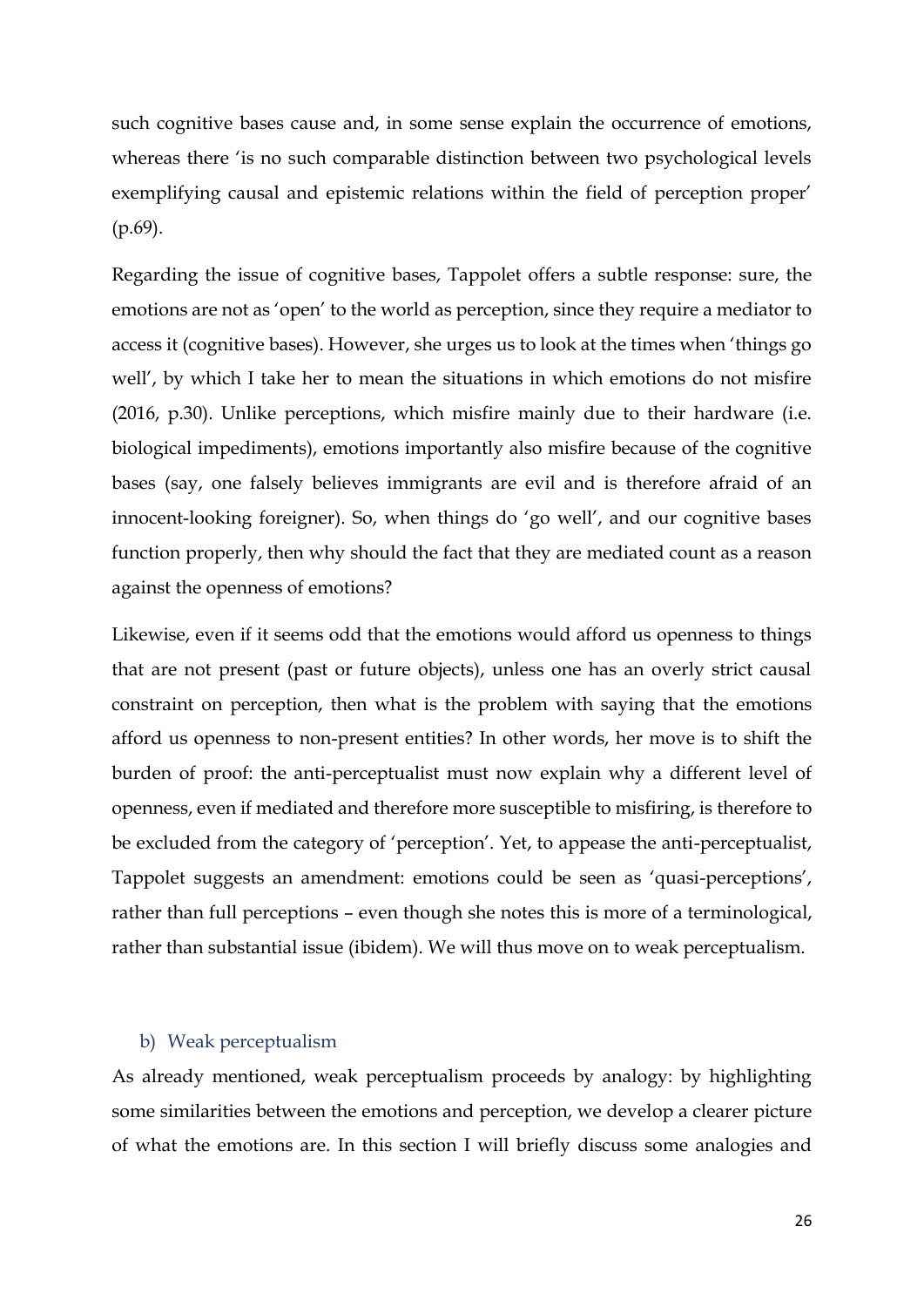disanalogies, and then introduce Roberts' construals account as an example of what a well-developed weak perceptualist view looks like.

First, I already noted some important similarities between perceptions and emotions in the previous section. As such, I will now briefly enumerate several other similarities, as listed by Tappolet (2016). First, they are both conscious states characterised by phenomenological properties. Second, they are automatic, in the sense that they are not directly subjected to our will (so, in other words, they are passive states). Third, they have correctness conditions: my perception of a blue vase is correct just in case the object I am perceiving is both blue and a vase, and my emotion is appropriate depending on its circumstances, such as grief at a funeral (pp.19-20).

Fourth, they both seem to be informationally encapsulated, i.e. other mental states have a limited impact on them (not in the sense of influence, as cognitive bases of course can be said to influence our emotions), but rather when our perception or our emotion is in competition with other mental states, it seems that both emotions and perceptions 'win' (or at least do not lose). That is, even though I know that the stick is straight, my perception remains unchanged, while even though I know that the spider is harmless, I will remain afraid (p.20).

There are, of course, other analogies, but I think these are the most noteworthy ones. Then, Tappolet also mentions a few disanalogies, some of them already discussed: the absence of analogous organs, the more complex phenomenology of emotions, the fact that they rely on cognitive bases, as well as other psychological factors such as moods, desires, etc., the fact that they are valenced, and the fact that perceptions are transparent. Furthermore, emotions are closely linked with motivation and action, unlike perception.

Lastly, and importantly, there are disanalogies concerning the rationality of emotions. First, experiencing (sensory) illusions (such as the Müller-Lyer illusion) is not seen as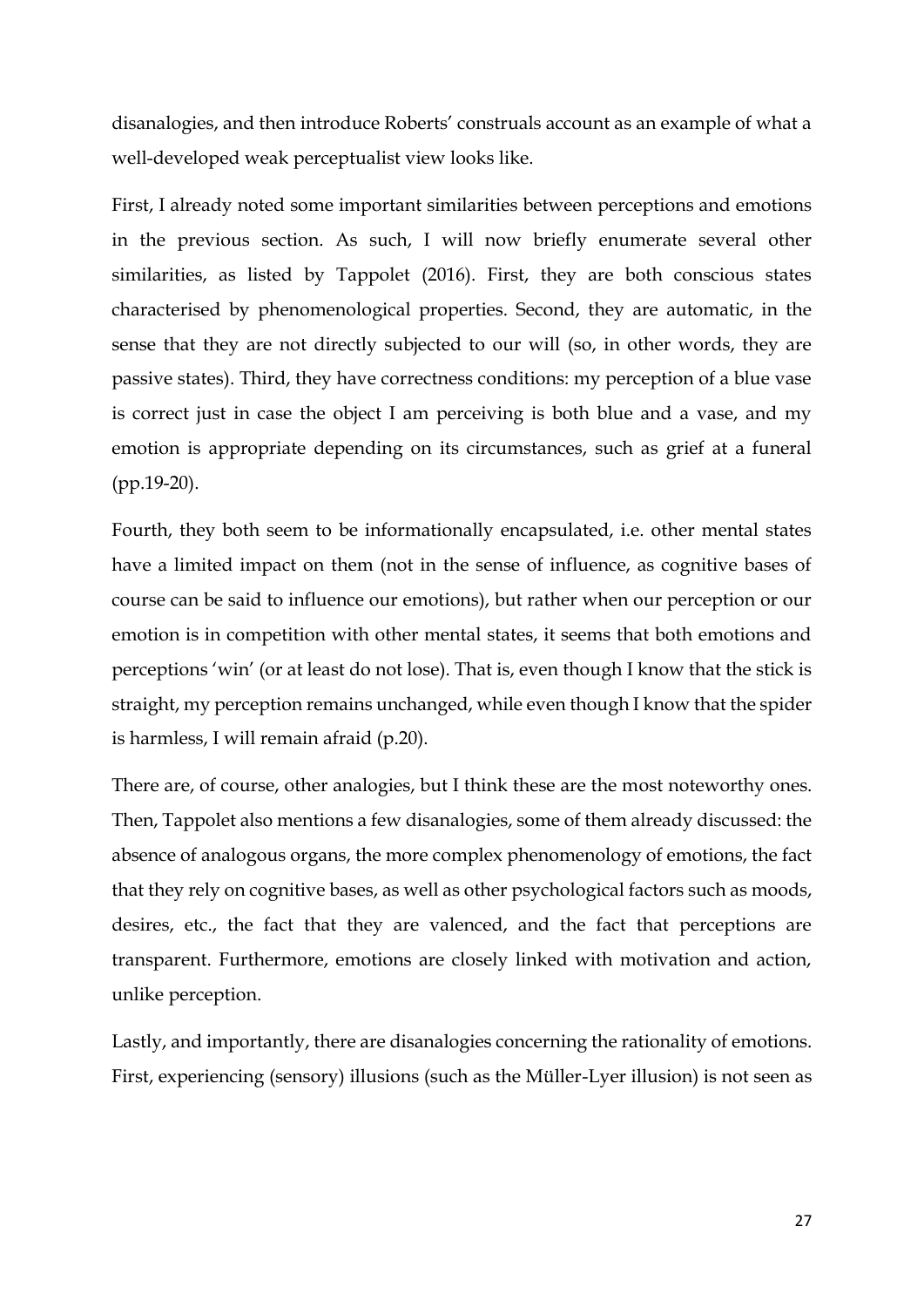irrational, while experiencing recalcitrant emotions is seen as irrational.<sup>10</sup> I will outline this issue in more detail in section 6, the section dedicated to recalcitrance. Second, we can ask why-questions about our emotions, but not our perceptions. Lastly, emotions grasp normative things (evaluative properties), whereas perception only grasps at properties such as shapes or colours (p.27).

I will now briefly discuss one view that falls under this category: Roberts' (1988) view of emotions as construals. According to Roberts, emotions are concern-based construals. First, by construals he understands a 'mental event or state in which one term is grasped in terms of something else'  $(p.190)$ .<sup>11</sup> To better grasp this claim, he talks about construing in relation to Wittgenstein's 'seeing as': 'construing seems to involve dwelling on or attending to or holding onto some aspect' (p.187). For instance, he discusses the duck-rabbit picture and how one is able to construe it both as a duck and as a rabbit; that is, one is able to perceive the picture in two different ways, depending on whether one focusses on the 'duckiness' or the 'rabbitness'. Likewise, the emotions are ways of construing objects in certain way, say as dangerous or offensive.

However, what makes it such that one construes objects one way over another, say dangerous over friendly? According to Roberts, the crucial aspect seems to be that concerns are involved. By 'concerns' he means desires and aversions, alongside the attachments and interests that many of our desires and aversions derive from (p.202). So, a concern about my safety will make it such that I will construe the bear as dangerous, rather than friendly. Concerns can be either biological (survival), or learned (wanting to study well), general or specific (wanting to do well in business or

<sup>&</sup>lt;sup>10</sup> Tappolet later provides an explanation for why this might be: briefly, the plasticity of our emotional dispositions makes it such that we ought to work on them. As such, it makes sense to apply rational criteria to our emotions, since it would lead us to identify whether there is something wrong with our emotional system (2016, p.38). However, Döring offers a compelling argument against this explanation, which is that even if one has, say, a fear of heights, as well as a desire to go hiking, this person is under no rational requirement to work on their fear of heights – they may simply find a new hobby (2014, p.127). Döring then provides an alternative explanation, which I discuss in Chapter 2, section 2.2.

 $11$  He clarifies that the 'in terms of' relation can have as items perception, thoughts, images, concepts. As Tappolet notes in fn.37, Roberts is mistakenly taken to be a quasi-judgmentalist. His view counts as perceptualist, however, since 'construals can be non-propositional and perceptual in a broad sense' (Tappolet, 2016).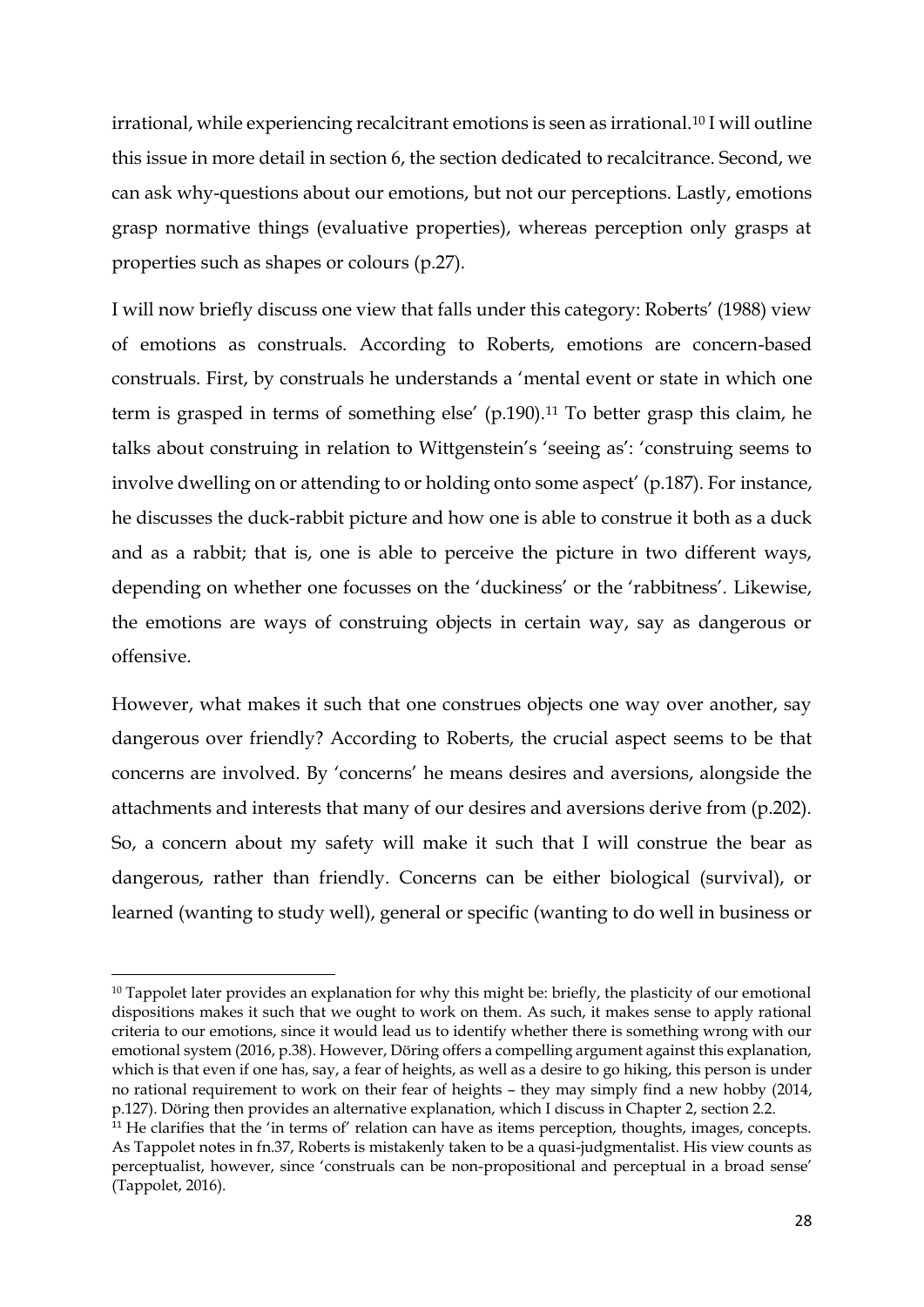wanting to do well in business x), ultimate or derivative (attachment for a family member can be seen as ultimate, since it would provide reasons for other concerns, such as taking care of them), and dispositional or occurrent (one can be disposed to be concerned about keeping one's home fire-free, and one can have an occurrent concern about it by keeping it in mind at a particular time) (ibidem).

Lastly, concerns must be serious. That is, they must be verisimilar in the sense that they have the appearance of truth for the construer, such that they do not necessarily affirm that construal, yet still experience it (p.201). Say, if I believe that a child does not know what they are saying when they are simply copying some offensive words, I will not construe their act as offensive because it does not appear as an offence to me.

We have thus seen one example of a weak perceptualist position. I will only highlight one issue with this view, since it bears on our discussion at large: the way it deals with recalcitrance. For Roberts, the difference between our reaction to perceptual illusions (not regarding them as irrational) and our reaction to recalcitrant emotions (seeing them as irrational and attempting to distance oneself from them) is due to the fact that emotions essentially involve concerns. Since our fear is permeated with deep-rooted personal concerns, attempting to distance ourselves from our emotion is like rejecting one part of ourselves, whereas there is no such inner conflict when it comes to perceptions. However, as Brady notes, this solution is not as helpful as it may seem, for, surely, we also have a concern that our visual perception represents the world accurately. The appeal to concerns to explain the gap between recalcitrant emotions and perceptual illusions thus seems to fail (Brady, 2007, pp.276-277).

# 5. Attitudinal and Motivational views

<span id="page-29-0"></span>The other significant strand in the philosophy of emotions is that of attitudinal and motivational views. As Scarantino (2014) highlights, emotions include an appraisal, a feeling, and a motivation, yet the majority of philosophers begin their inquiry from either of the first two. Consequently, judgmentalist and perceptualist views have dominated the discussion. However, Scarantino goes on to say that neither of these views can explain how emotions motivate us to act: there is no straightforward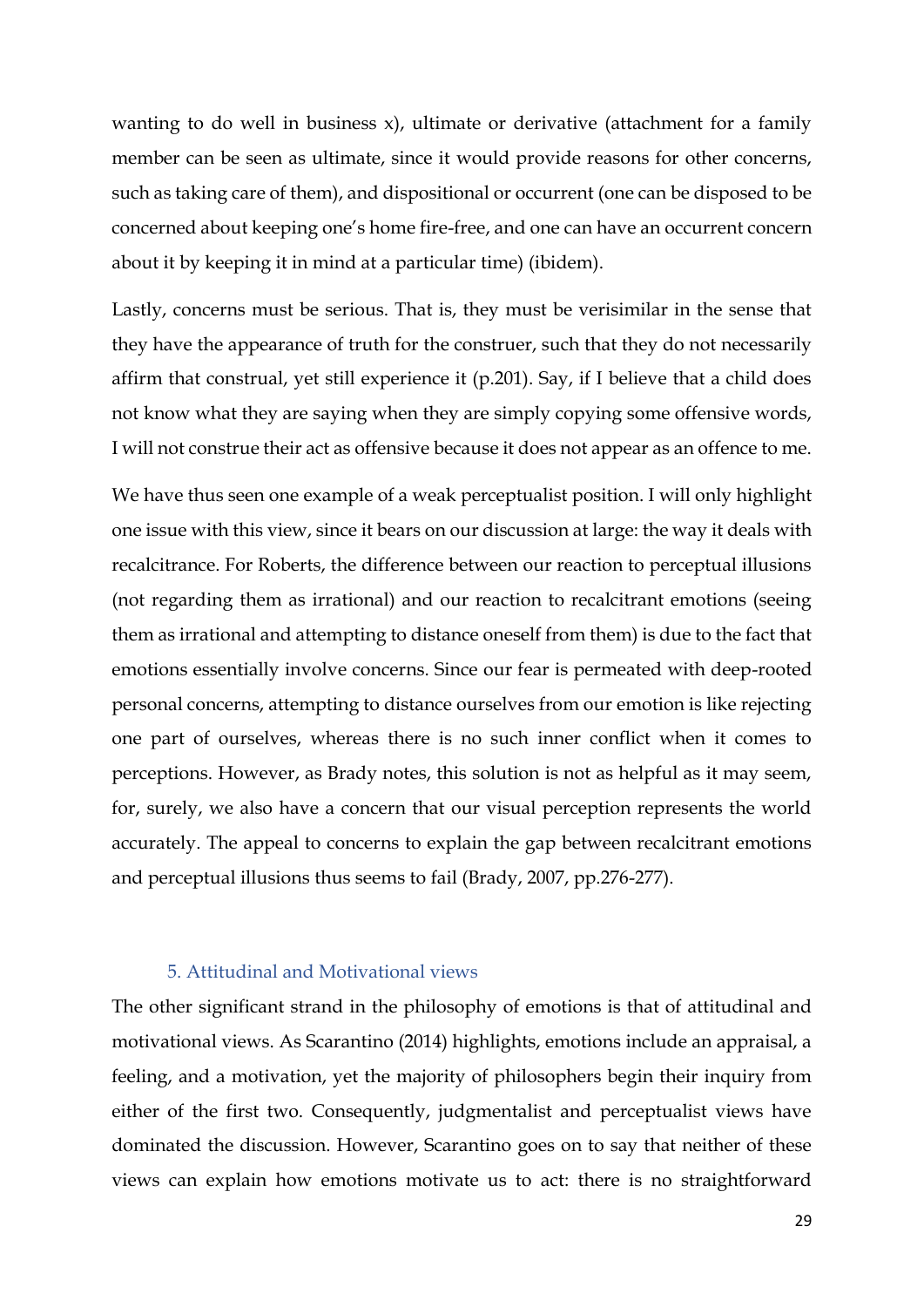connection between perceiving the world to be a certain way, or believing it to be that way, and taking a specific course of action. We therefore should consider beginning our inquiry from the motivational component as well (p.157).

According to Scarantino and de Sousa (2021), there are two main types of views within the motivational tradition: on the one hand, there are phenomenological views, such as Deonna and Teroni's, which equate the emotions to feelings of action readiness; on the other hand, there are non-phenomenological views, such as Scarantino's, which equate the emotions to 'causes of states of action readiness which may or may not be felt'. What they both agree on, then, is that 'the fundamental aspect of an emotion is the way it motivates the emoter to act'. In this section I will first provide a brief overview of Deonna and Teroni's account, followed by a summary of Scarantino's.

#### a) The Attitudinal View

<span id="page-30-0"></span>Deonna and Teroni (2012) begin by clearly distinguishing between attitudes and contents. Attitudes such as belief, desire, supposition and conjecture can all be about the same state of affairs. That is, one may believe that p, while another person merely supposes that p – since believing and supposing are different attitudes, the formal objects are different as well. The formal object of belief is truth (so, 'to believe is to take a proposition to be true'), and possibility is the formal object of supposition (supposing, then, is 'to take a state of affairs to be possible'). Thus, even though the content of these mental states is identical (p), they are nevertheless different mental states in virtue of their differing attitudes. Further, the conjunction of attitudes and content is what sets the correctness conditions of an attitude: since the formal object of belief is truth, the correctness conditions of my belief that p is for p to be true. If I suppose that p, the correctness conditions change to p just being possible (pp.76-77).

Emotions are also a type of attitude for Deonna and Teroni. If two people have different emotional reactions about one and the same object (say, a bear), the difference between their emotions is not to be located at the level of content, for that would imply their emotions are not about the same thing. One person would emote towards, say, a specific instance of dangerousness (if they are afraid), while another would emote towards an instance of funniness (if they are amused). Since we want to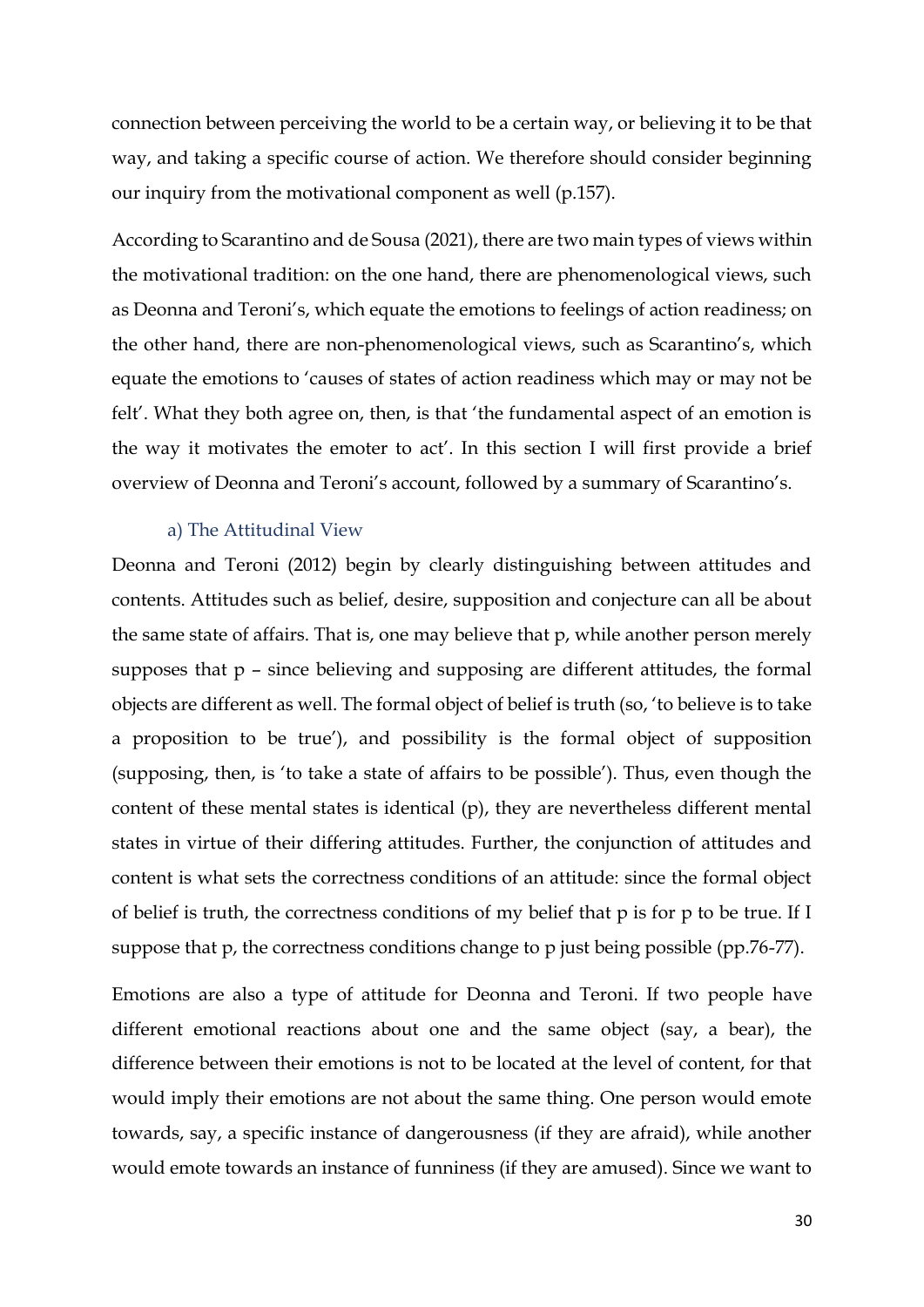say that the two emotions are about the same thing, it would make more sense to say that they are different attitudes towards the same content. Note, however, that this would imply that the formal object (dangerousness, etc.) is not in the content of the emotion. So, if evaluative properties are not in the content of the emotion, how are we to understand emotions as evaluative attitudes (p.77)? This will become clearer in what follows.

First, they clarify that there is not one main emotional attitude, emoting, which would be the attitude of taking something as (dis)valuable. They contend that there is no reason to think that such an attitude would have a psychological reality over and above that of its determinate instances. So, they conclude that, for each type of emotion, there corresponds a distinct type of evaluative attitude. They here also offer a quick taxonomy of the different types of attitudes: propositional or nonpropositional (such as episodic memory, sensory imaginings), occurrent or dispositional, as well as with or without a salient phenomenology (p.78).

In order to obtain a definition of what they take emotions to be, they look at a series of constraints for any such definition: emotions are often not directed at propositions, they are episodes, they have a salient experiential dimension, their phenomenology is best captured in terms of bodily feelings, and it is in virtue of their phenomenology that emotions relate to evaluative properties. Given these considerations, they conclude that 'the emotionally relevant bodily changes are experienced as distinct stances we adopt towards specific objects' (p.79). So, they argue that we should conceive of the emotions 'as distinctive types of bodily awareness, where the subject experiences her body holistically as taking an attitude towards a certain object' (ibidem). Thus, for them emotions are intimately connected with types of action readiness or felt action readiness.

Drawing on Frijda's work (1986), Deonna and Teroni emphasise how action readiness imbues the world with significance, i.e. that states of a (felt) readiness contribute essentially to the world being presented to the subject as significant in various ways (p.80). However, this does not mean that emotions are attitudes we take towards what we feel happens in our body, but rather that what we feel happening in our body is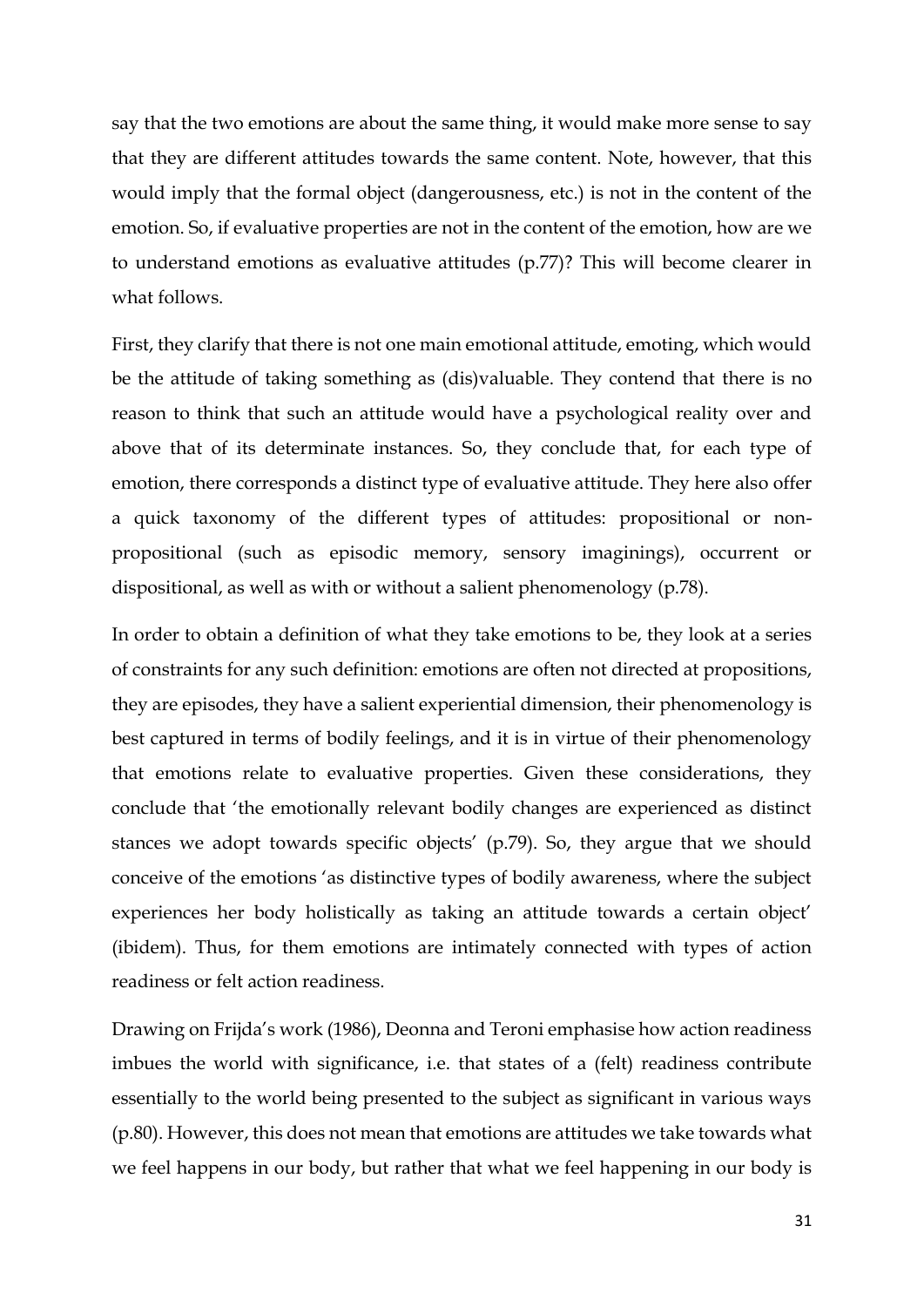itself an emotional attitude. To further clarify, by 'action readiness' they mean a broad range of actions we are ready to undertake, not just fight, flight or freezing. Even more minor tendencies such as focusing on an object rather than on another, smiling, blinking nervously, are all types of action readiness (ibidem).

Given this understanding, we can now ask the question again: in what sense do these states of felt action readiness make the emotions evaluative? In other words, how do these distinct felt bodily stances help account for the fact that emotions are only correct if their object exemplifies a specific evaluative property? To answer this question, Deonna and Teroni point out the following: our action readiness in any given circumstance (say, flight in the face of a bear) is correct if and only if the object does exhibit the evaluative property we associate with that emotion (p.81). That is, feeling oneself ready to run away from a bear, an action that would diminish the bear's impact on oneself, is correct if and only if the bear is dangerous. Thus, we can say that fear is experiencing the object as dangerous because of this intricate connection between the action tendency and the evaluative property necessary for making that particular action tendency correct or incorrect.

Before moving on to virtues of the theory, Deonna and Teroni make two observations: one, their approach treats bodily feelings as constitutive of the emotion, not as causes (the difference between their approach and James' being that their account illuminates how emotions are directed towards the world); two, emotions are stances towards objects, but not necessarily bodily attitudes. For instance, regret and pride are instances of felt attitudes that are not embodied. However, they think that it might still be possible to account for such emotions in terms of felt, yet not embodied attitudes. They suggest that their view has a more flexible architecture than the Jamesian one, which could facilitate such an endeavour. Furthermore, throughout their book they have questioned the viability of non-embodied accounts of emotions, which should foster optimism for their project (p.81).

As Scarantino and de Sousa (2021) highlight, this is the biggest challenge for both motivational and attitudinal theories: accounting for the states of action readiness distinctive of different emotions. Many emotions do not motivate actions at all, such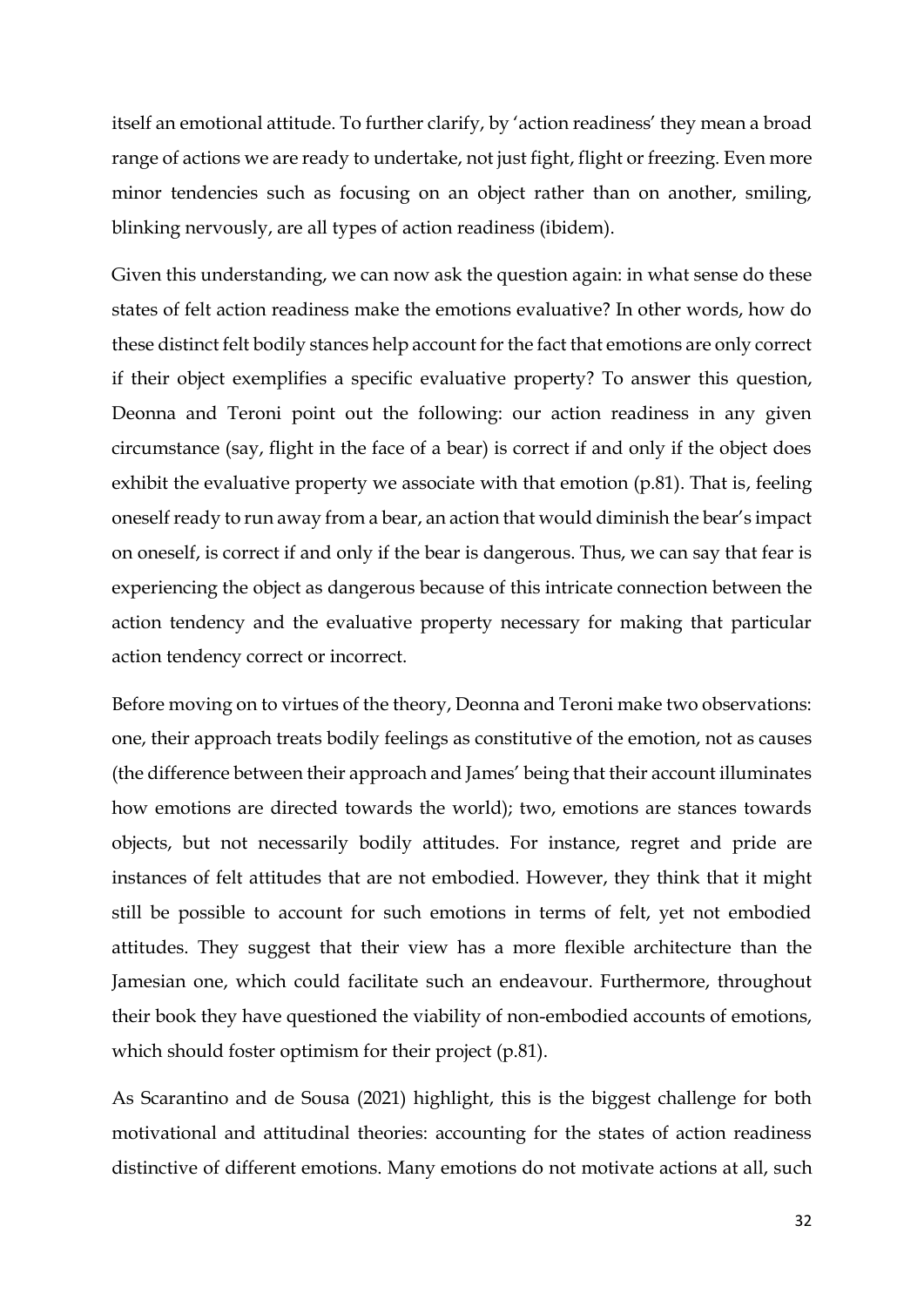as grief, depression, or even backward-looking emotions such as regret. Furthermore, there are emotions such as joy that have an open range of behavioural options, such that it would be difficult to pinpoint a particular action tendency that should be associated with it (and therefore fix its correctness conditions). Lastly, there is also overlap between the actions associated with different emotions, such that it becomes difficult to argue that one action pertains to one emotion over the other. So, Deonna and Teroni's contention that their view could find a way to account for such emotions seems to face a slew of difficulties.

However, they also note some of the virtues of their view. Unlike most feeling views, their account can individuate emotions, since the felt bodily attitude towards an object is only correct iff the objects exemplify a given evaluative property. This view can thus explain the variety of emotion types. Furthermore, it helps account for how subjects are motivated to act in specific ways and form specific desires. Specifically, they address how certain desires associated with certain emotions (such as the desire to climb up a tree when you see a bear) are best understood as caused by the emotion, rather than constituents of them. An additional advantage associated with this claim is that their view 'illuminates many of the relations between emotions and evaluative judgments', for example why an evaluative judgment is thought to imply that we are motivated to act in accordance with that judgment (p.83).

Relatedly, they state that 'the hallmark of a sincere evaluative judgment is being in the corresponding motivational state' (p.84). Thus, their view is better than other evaluative views that must commit to some type of motivational internalism. Another virtue of their view is that emotions are not about evaluative properties, which they consider a negative implication of perceptualism. Rather, emotions have evaluative conditions of correctness in virtue of being the attitudes they are.<sup>12</sup>

A further virtue of Deonna and Teroni's view is its ability to explain animal and infant emotions: they are able to feel their action tendencies, and so to have the particular emotional attitudes. What 'they do not have', add Deonna and Teroni, 'is the capacity

<sup>12</sup> See Rossi and Tappolet (2019, pp.550-551) for an argument against Deonna and Teroni's claim that the formal objects of emotions do not feature in the content of their tokens.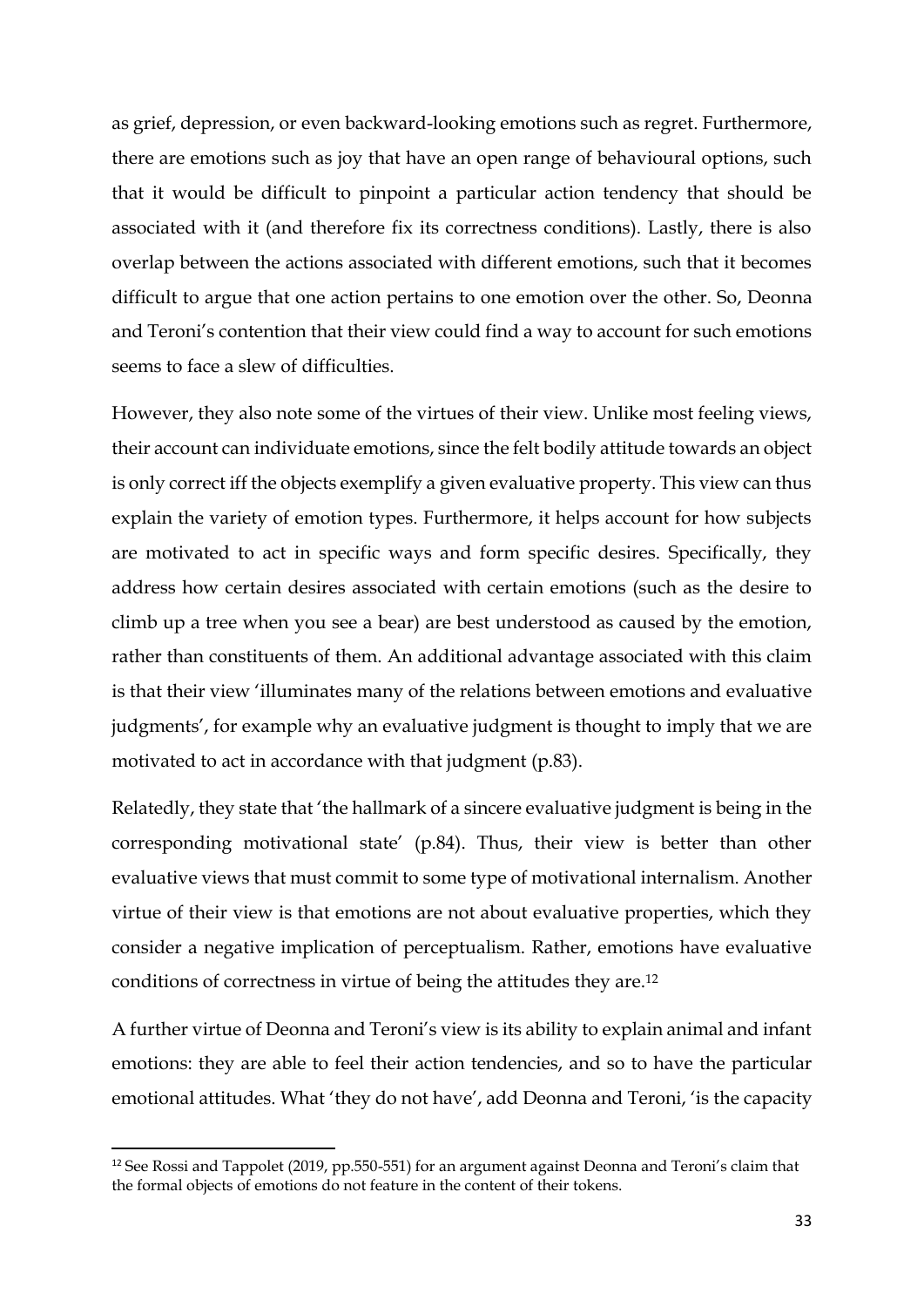to build on their emotional responses so as to come to understand that only some situations make them appropriate' (p.85). That is, they cannot yet make evaluative judgments, yet they can experience the emotion.

Lastly, and crucially for our purposes, they add that this explanation also provides us with the resources to address cases of irrational emotions (such as recalcitrance). It is, according to them, not difficult to see how one could come to adopt a given emotional attitude towards a certain object while aware that the situation in question does not make it appropriate. Not only that, but when compared with perceptualism, they note that their view offers a better account of emotions such as phobias or other 'emotional errors'. According to perceptualism, phobias, like perceptual illusions, are merely mistaken but are not irrational. On the attitudinal view, however, they 'might well be fully irrational in the sense of unjustified' (p.85). In other words, their account preserves the intuition that recalcitrant emotions are in some sense irrational (they fail their correctness conditions), unlike perceptualism, which arguably replaces the irrationality with faultiness akin to that of perceptual illusions.

#### <span id="page-34-0"></span>b) The Motivational View

As mentioned at the beginning of this section, Scarantino (2014) offers a nonphenomenological motivational account of the emotions. His starting point is the observation that three key features of emotional motivation are unaccounted for by competing accounts: impulsivity, flexibility, and bodily underpinnings. He therefore develops the 'Motivational Theory of Emotions' (henceforth MTE), which he shows to be able to account for these features. Further, he argues, MTE is also able to deal with the problem of intentionality and the problem of differentiation (p.156).

First, what are these three key features? To better illustrate the relevance of these features, he solely focuses on 'the most prototypical of emotional actions', i.e. impulsive emotional actions. These are intentional acts done in the heat of the moment, such as slapping someone out of anger. The first key feature is impulsivity, which has the following characteristics: it has a sense of urge, which encompasses both an expectation for gain after completion and a haste to fulfil it; additionally, it leads to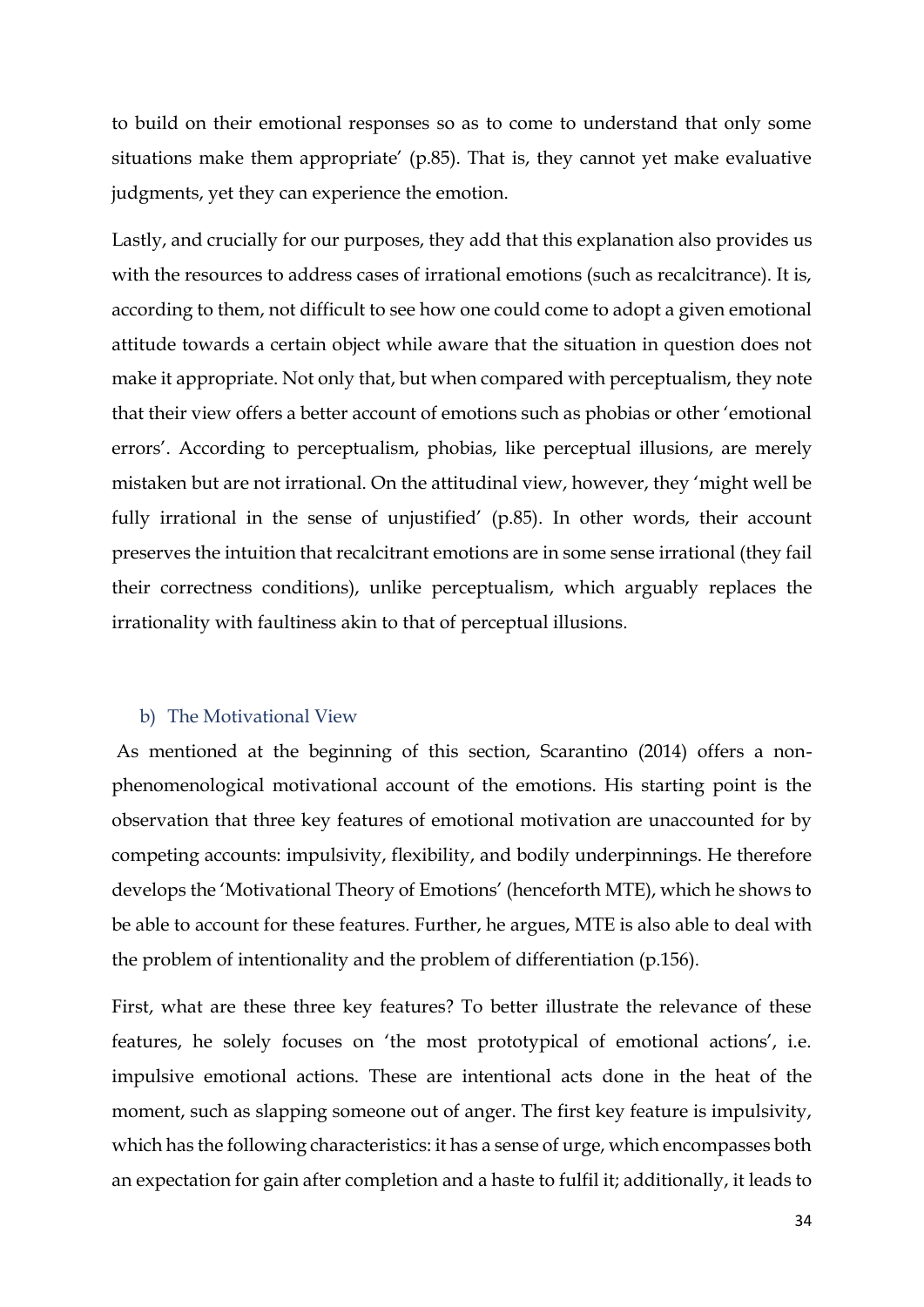us using only one part of the available cues that might indicate the adequacy of action, property which he calls short-sightedness. Short-sightedness is due to two potential sources, either reduced information gathering (since we are experiencing a sense of urgency, we will not have time or the drive to consult all the available sources of information), or information processing biases (pp.157-159).

The second key feature is flexibility, which stands for the fact that the same emotion can lead to a variety of different actions, depending on the circumstances. That is, we may run or hide in fear, or call the police, but we will not stop to take a nap or read a book, which shows that this flexibility is also constrained. Importantly, Scarantino also notes within this context how an account will have to also explain why some emotions do not lead to actions, while some even lead to actively refraining from action (such as grief or depression). The third key feature is that of bodily underpinnings, which means that when we act emotionally, we also have certain bodily changes we do not choose voluntarily, such as facial, vocal, and postural reactions (pp.159-160).

He then proceeds to show that neither cognitivism nor perceptualism can make sense of emotional actions, particularly of impulsive actions. However, due to space considerations I will not explore his arguments here, but I will instead discuss how his view accounts for this type of motivation.

His view relies of Frijda's (1986) conception of emotions as action tendencies, understood as states of readiness to execute a given kind of action, specifically the kind of action defined by the end result aimed at (in other words, a relational goal). In Frijda's conception, the sorts of action tendencies that emotions should be identified with have control precedence. That is, that particular action tendency 'seizes control of the emoter with respect to their mental or physical actions' (p.170). Those action tendencies acquire control precedence in virtue of two functional components. The first one, *precedence*, states that the action tendency takes precedence over other actions and states of action readiness and is also manifested by the fact that they interrupt other processes. The second one, *preparation*, states that we are not simply ready for action, but preparing for it. Furthermore, he points out that these processes tend to come in degrees, such that we can obtain higher or lower degrees of precedence and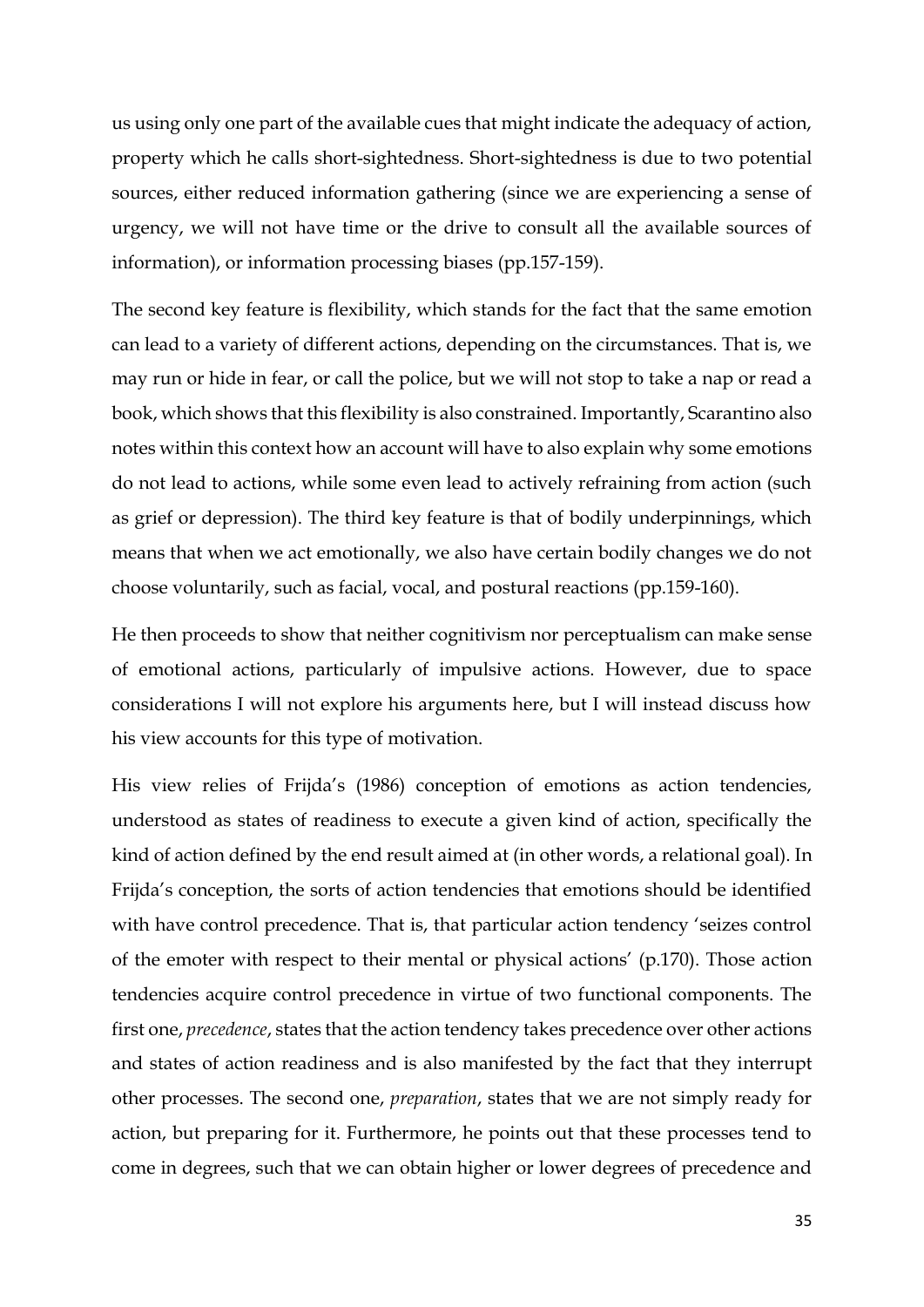preparation. Note this means that there may be some mental states that may fail to fully qualify as emotions or as non-emotions (ibidem).

Before accounting for impulsive emotional actions, he addresses the challenge of emotions that reduce willingness to act, such as grief and depression, as well as the challenge of energising emotions, such as existential joy, which do not have any particular relational goal. His solution to these challenges (which, as mentioned at the beginning of section 5, are the biggest challenge for motivational views) is to argue that the relational goals of joy and sadness are significantly less specific than those of other emotions such as fear. For instance, the relational goal of joy is to relate as such, to be creative, to play. As he puts it, 'the joyful person is ready to engage in an open range of actions, and actively prepares for this open engagement with the world with a generalized state of arousal' (p.171). The goal of sadness, on the other hand, is to not relate as such, or to disengage from the world in an undifferentiated fashion, in the sense that there is not much they would like to do. So, he concludes that there are both focused and unfocused action and inaction tendencies, and they all instantiate control precedence insofar as they are emotions (ibidem).

He then provides a thorough explanation of emotional impulsive acts. First, he states that emotional acts result from a two-level structure of control. The first level is constituted by the action and the inaction tendencies with control precedence, which are special purpose motivational structures. The second level is constituted by a set of general-purpose capacities, such as rational control, which determines if and how the prioritised (in)action tendency is manifested.13 There are two types of rational control that occur at the second level. On the one hand, there is compatibility control, which monitors whether the emotional relational goals and sub-goals are compatible with the emoter's other goals and value systems. For instance, reacting aggressively towards one's boss would conflict with one's goal of career security. On the other hand, there is executive control, which secures that the emotion's relational goal is translated into a set of sub-goals that is instrumentally adequate. For instance, once

<sup>13</sup> The basis for this two-level differentiation is Gallistel's (1980) empirical treatment of action, which points out that such structures of control are the primary means to achieve flexibility in the animal kingdom.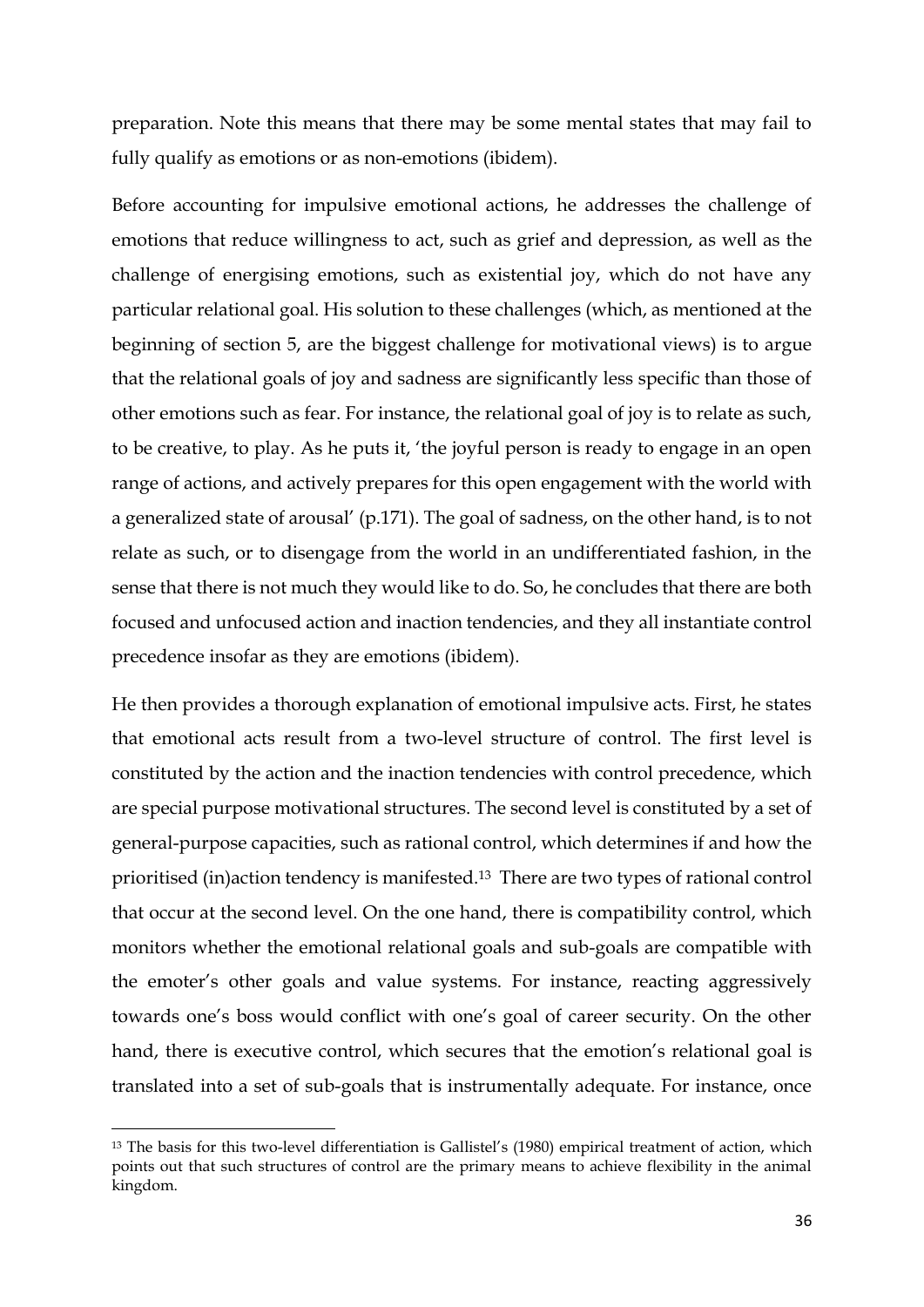one has decided to slap one's partner in anger, executive control ensures that the motor system and specific body motions involved in that action can happen successfully (p.172).

So, how does this two-level control structure explain impulsive actions? According to Scarantino, 'impulsive emotional actions come about whenever the interaction between rational control and a prioritized action tendency quickly leads to an intention-in-action, namely an intention to act now so as to achieve the relational goal of the action tendency' (p.173). In his words:

'The impulsivity and bodily underpinnings of prototypical emotional actions, follow directly from the fact that the intention-in-action is formed and acted upon while an action tendency with control precedence is up and running. As a result, impulsive emotional actions manifest urgency, namely a preference for early versus late action, partial informational access, because the investment in information gathering and its quality are constrained by the pre-existence of a prioritized action tendency, and bodily underpinnings, because one of the elements of control precedence is bodily preparation.' (ibidem)

Furthermore, the flexibility element is also explained by how a prioritised action tendency only determines an abstractly-described relational goal, allowing compatibility and executive control to then fill in the details.

I will now briefly outline how MTE deals with the challenges of intentionality and differentiation. First, he also endorses Prinz's teleosemantic framework of intentionality, according to which emotions represent in virtue of their reliable causation. However, Scarantino introduces the function of achieving a certain relational goal, namely an informational-cum-motivational one (the function of both informing and motivating). So, MTE argues that 'what explains intentionality is that they are (in)action tendencies or action reflexes with the informational-cummotivational function of achieving relational goals while correlating with core relational themes' (p.178).

When it comes to differentiating between different emotion types, MTE employs three different criteria. First, there are emotion-specific (in)action tendencies or action reflexes, such as attacking in the case of anger or disappearing in the case of shame. Secondly, there are emotion-specific core relational themes, such as offense for anger, or failure to live up to an ego ideal for shame. Thirdly, there are emotion-specific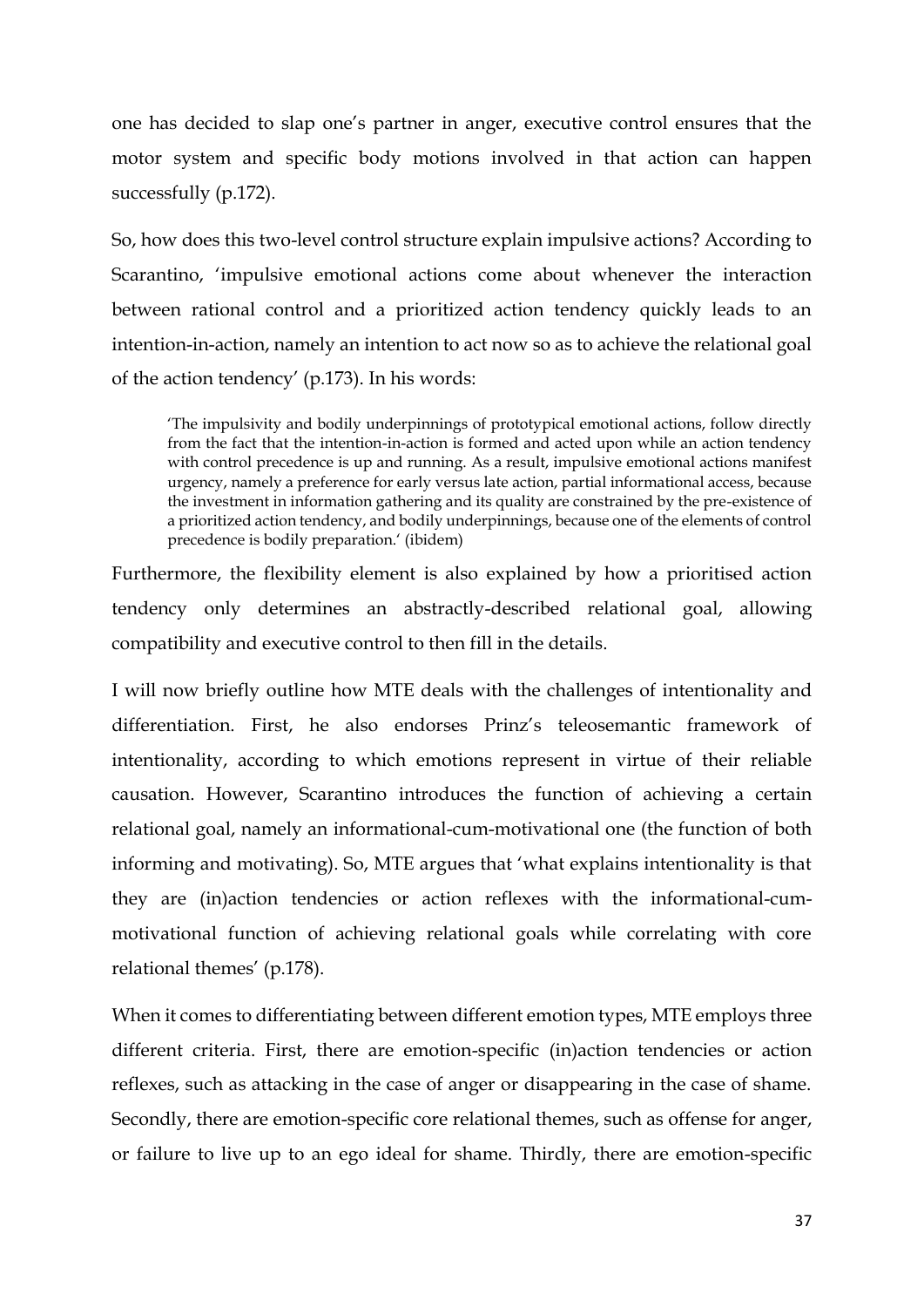relational goals, such as making up for a flawed behaviour for shame, or one's own safety for fear. These may, of course, sometimes overlap at the level of bodily changes, but there is a clear way for MTE to answer the challenge of differentiation.

#### 6. Recalcitrance

In this section I will firstly define recalcitrance and then explore the different ways in which the accounts of the emotions discussed thus far deal with this challenge.

Firstly, D'Arms and Jacobson (2003) define recalcitrance as follows: 'We will say that an emotion is recalcitrant when it exists despite the agent's making a judgment that is in tension with it' (p.129). As it will have transpired from the discussion up to this point, the topic of recalcitrance gained relevance in virtue of being a significant issue for judgmentalist accounts. To reiterate, if an emotion essentially consists in a judgment such as 'The spider is dangerous' (fear), then it becomes problematic to explain the phenomenon of recalcitrance. As D'Arms and Jacobson point out, if you believe that something is not dangerous, you consequently (or so long as you entertain the judgment) cannot be afraid of that thing. So, recalcitrance would be impossible on this view. But, of course, this is obviously false. They go on to argue that judgmentalists should not infer a belief in something's dangerousness merely because one is afraid of it, for that would make their claim about the necessity of belief into a tautology, as it would always be true that there is a belief that p whenever there is an emotion. The more plausible way for judgmentalists to incorporate the possibility of recalcitrance would be to conclude that those experiencing recalcitrance are being irrational in virtue of holding opposing judgments at the same time (p.129).

This solution is less than ideal. For one, as D'Arms and Jacobson note, it seems very implausible that we would have such an irrational mental state, given that we are often acutely aware of our conflicting judgment (those afraid of flying know very well that it is safer than cars). So, could we consciously endorse both p and non-p at the same time? Furthermore, that would also make our behaviour incoherent, for, despite our fear of flying, we still purchase tickets, are not afraid for our friends when they fly, or do not buy insurance whenever we fly. Given that recalcitrance is then a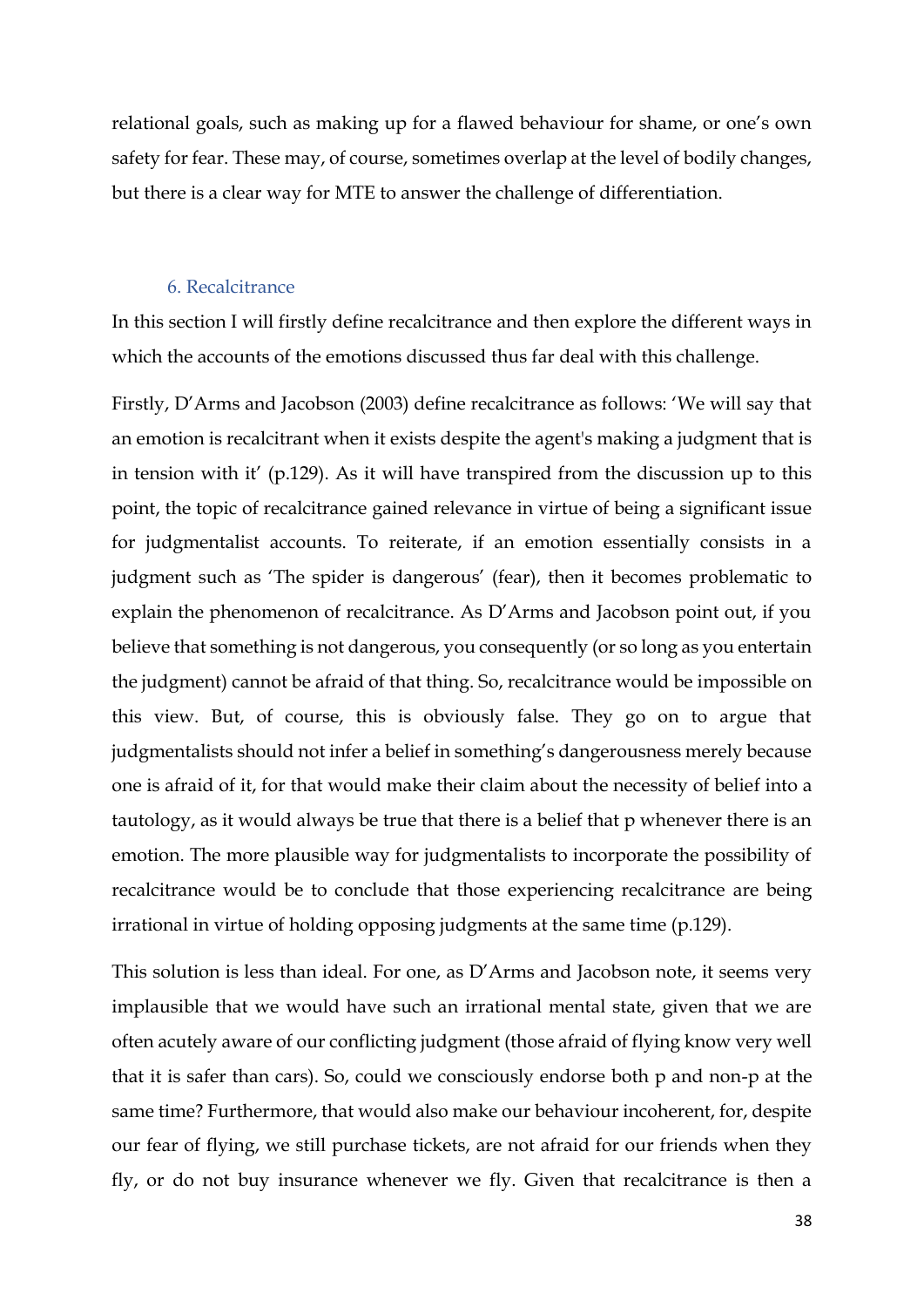significant challenge for judgmentalism, some authors have tried to change the theory to account for recalcitrance. 'Quasi-judgmentalism' is what D'Arms and Jacobson call such views that attempt to lessen the cognitive requirements of judgmentalism, while maintaining the key tenet about its content (for example Solomon's view discussed in 3.1).

Specifically, such views loosen the requirement that one's (emotional) thoughts must be affirmed by the agent. All that is required is the presence of some type of evaluative thoughts that are sometimes 'held in mind by intentional states of comfort or discomfort'. The example they provide of this kind of view is Roberts' construal view, since it involves, as they put it 'propositional attitudes short of beliefs' (p.131). They then attempt to show that quasi-judgmentalist views still struggle to account for recalcitrance.

Their strongest argument against quasi-judgmentalism relies on the conception of 'cognitive sharpenings', which they take to be 'types [of emotion] constructed by specifying a subclass of instances of an emotion, or other affective state, in terms of some thought that they happen to share' (p.137). Examples of this would be homesickness, or even what they call 'tenure rage', an emotion one could stipulate, and which consists of all the instances of losing one's opportunity for a tenure position and feeling angry about it. They contrast these emotions with what they call 'natural emotional kinds', which are roughly the same as the group that I referred to as 'basic emotions' at the beginning of this chapter. They prefer 'natural kinds' over 'basic emotions' due to the disagreements about which emotions these are in particular, but broadly they are emotions such as anger, fear, disgust, envy, guilt, etc. (p.138). Further, 'natural kinds' are defined in virtue of their evolutionary functionality for them.

The first part of the argument is to show that there are differences in the role that thought plays in cognitive sharpenings as opposed to their role in natural emotion kinds. To that aim they look at some empirical claims about how emotions evolved for their adaptive value to help us deal with 'fundamental life tasks,' 'universal human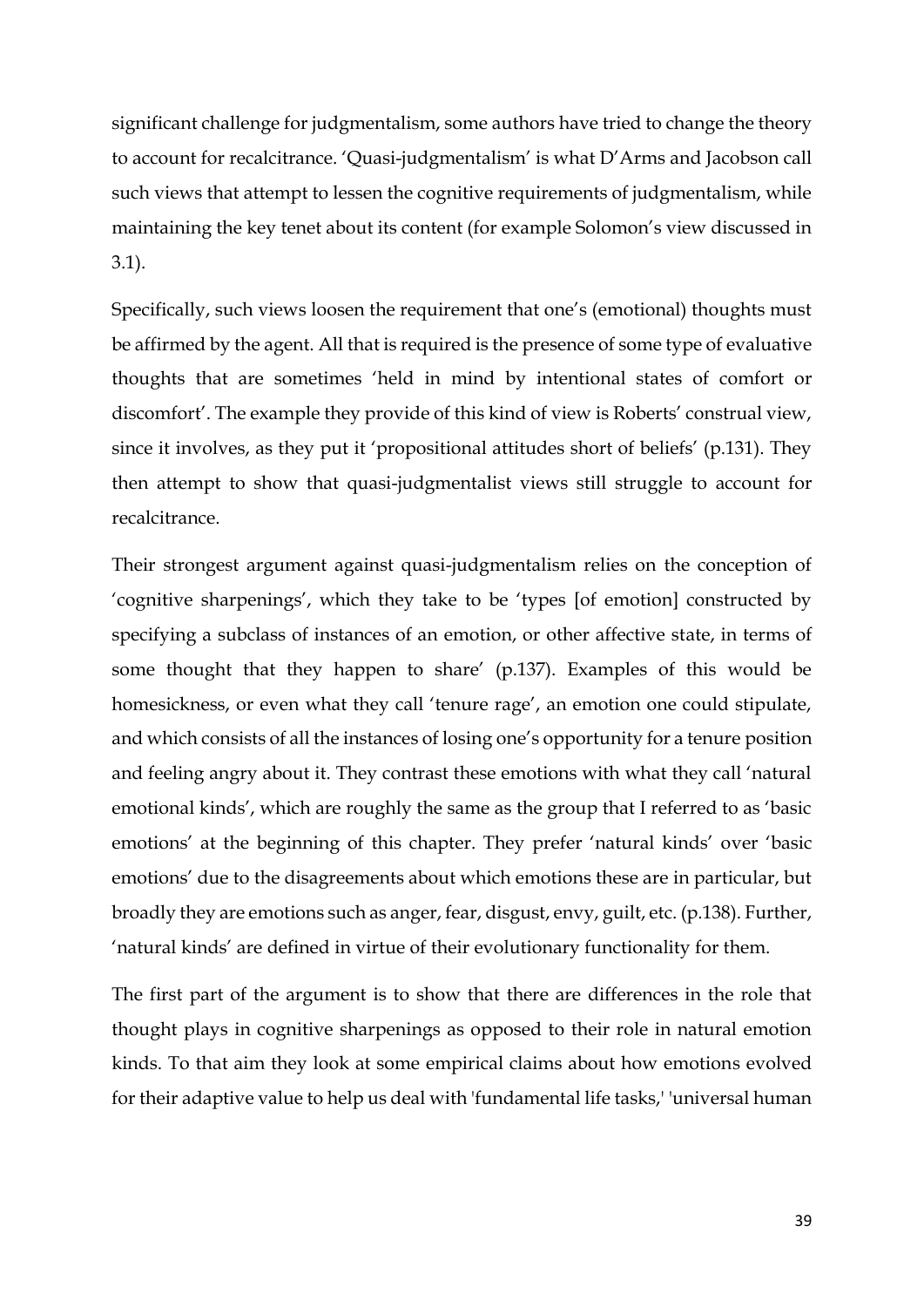predicaments,' or 'recurrent adaptive situations'.<sup>14</sup> Thus, they point out that one general view would be that natural emotion kinds are subserved by discrete, nonlinguistic mechanisms, unlike cognitive sharpenings (p.139). Further, and essentially, it seems that recalcitrance is more common with natural emotion kinds than with sharpenings. Indeed, it seems absurd that someone would feel homesick despite being at home, or that they would experience tenure rage despite having obtained a tenure position. This is problematic for quasi-judgmentalism, since they would presumably argue that all emotions are like cognitive sharpenings, since they all rely on beliefs. They thus do not have the resources to explain this distinction between natural kinds and shaperpenings, which seems quite plausible.

The second part of the argument relies on the idea of 'stable emotional recalcitrance', by which they mean 'a standing disposition to have recalcitrant bouts of a particular emotion' (p.140). That is, the phenomenon of having a recurrent fear of flying despite one's existing judgment about its safety, such that one would experience the same recalcitrance every time they fly. D'Arms and Jacobson note that quasi-judgmentalism may struggle to account for stable emotional recalcitrance: 'Why do the putatively constitutive thoughts of certain emotions continually reassert themselves despite their conflict with considered judgment?' (p.141). We (from a judgmentalist standpoint) may be prepared to accept occasional recalcitrance, yet stable recalcitrance does not make much sense on a judgmentalist picture. As they put it:

'Because the judgmentalist tradition is committed to defining the appraisals characteristic of emotional experience in terms of independently available concepts, it is forced to treat conflicts between an agent's emotions and her judgments as competing exercises of conceptual thought. (…) This makes emotional recalcitrance a strange sort of brute fact about certain concepts: that we tend to have recalcitrant, affect-laden thoughts involving them.' (p.142)

It thus seems that recalcitrance is a significant challenge for judgmentalism, such that being able to account for it would place competing views at an advantage. Feeling theories, as briefly hinted at, seem to have an easier time in answering this challenge, since they define emotions as essentially feelings, not judgments. We therefore avoid the unwanted charge of irrationality according to which we simultaneously hold two contradictory judgments. However, that is not to say that feeling theories do not have

<sup>&</sup>lt;sup>14</sup> They reference Ekman (1994), as well as Tooby and Cosmides (1990).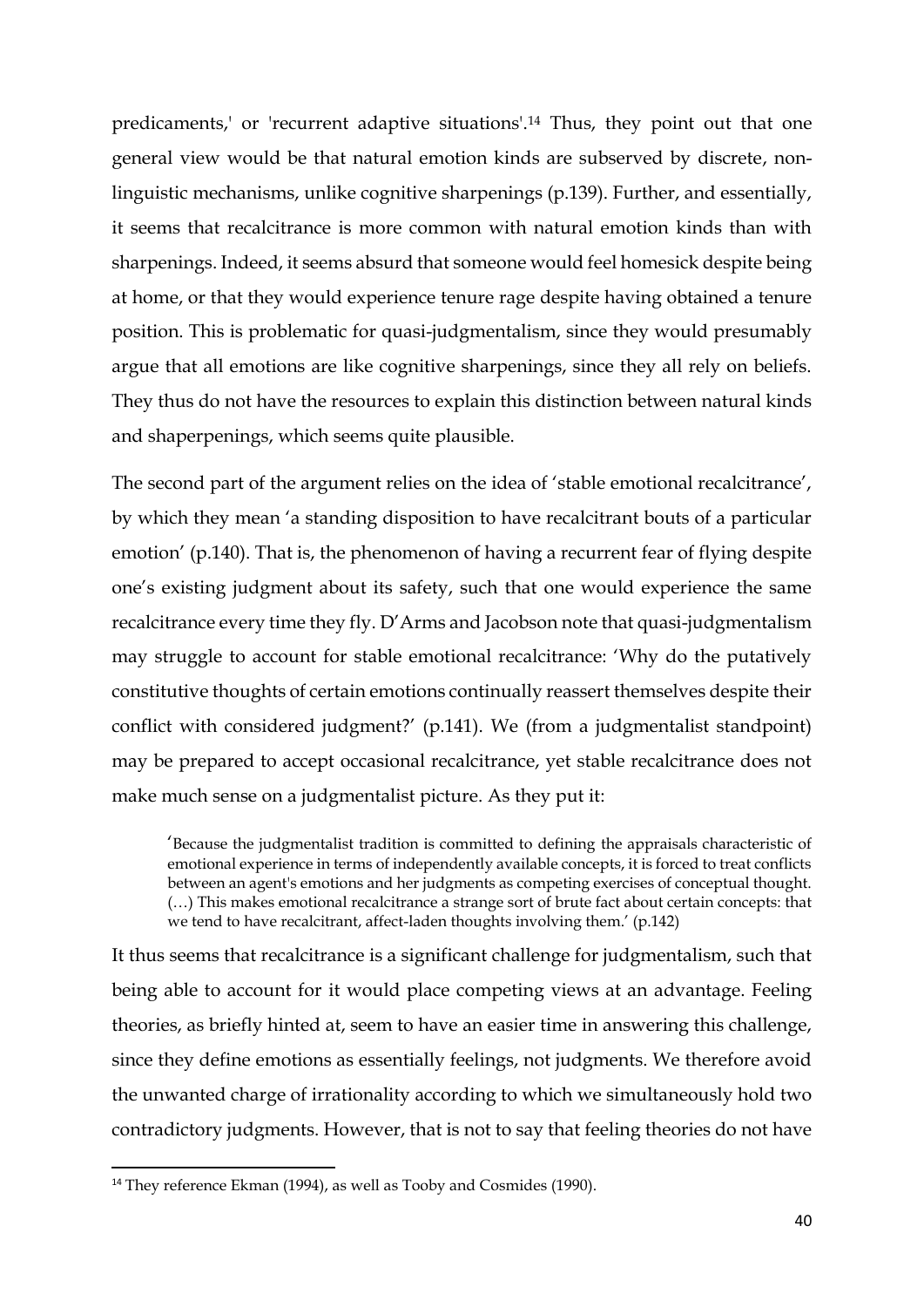to provide an account of recalcitrance: after all, why do we feel like we are being in some sense irrational if emotions were just, say, a feeling of bodily modification? My body may react in different ways to different environmental factors, but that does not mean I am irrational for reacting inappropriately. So what explains our perception of ourselves as irrational? If I feel hungry after having just eaten (too much), I will just assume something is off with my body, or my self-awareness, but not that I am irrational. So, even if feeling theories seem to have an advantage, they still need to account for why we consider recalcitrance a mark of irrationality and strive to be rid of those emotions.

Of course, more sophisticated feeling views such as Prinz's, which account for the intentionality of emotions by means of reliable causation, may have an easier way out. They could say that the core relational theme exemplified by an emotion is what conflicts with our beliefs – however, more would need to be said to construct a compelling picture.

Perceptualist theories, on the other hand, may seem to be prima facie better geared to account for recalcitrance. As already stated in section 4, emotions can be seen as conflicting with judgment just as perceptual illusions are. That is, perceptual illusions are a form of conflict between the content of the two mental states, yet it is not a contradiction, and thus not straightforward irrationality. The issue with this solution, however, is that, like feeling views, it then become mysterious why we would regard recalcitrant emotions as irrational, but not recalcitrant perceptions. We have already seen in 4b) one possible explanation offered by Roberts. In Chapter 2 section 2.2 I look at another attempt at explaining this, advanced by Döring.

When it comes to motivational views, it seems that much less has been said regarding their way of accounting for recalcitrance (perhaps due to the fact that they are more recent). Deonna and Teroni argue, as highlighted at the end of section 5a), that it is not difficult to see how, on their view one would simply come to have a particular attitude about a state of facts despite knowing it to be otherwise. This discrepancy between attitudinal stance and judgment allows them to avoid the severe charge of irrationality faced by judgmentalism. However, since on their view the correctness conditions of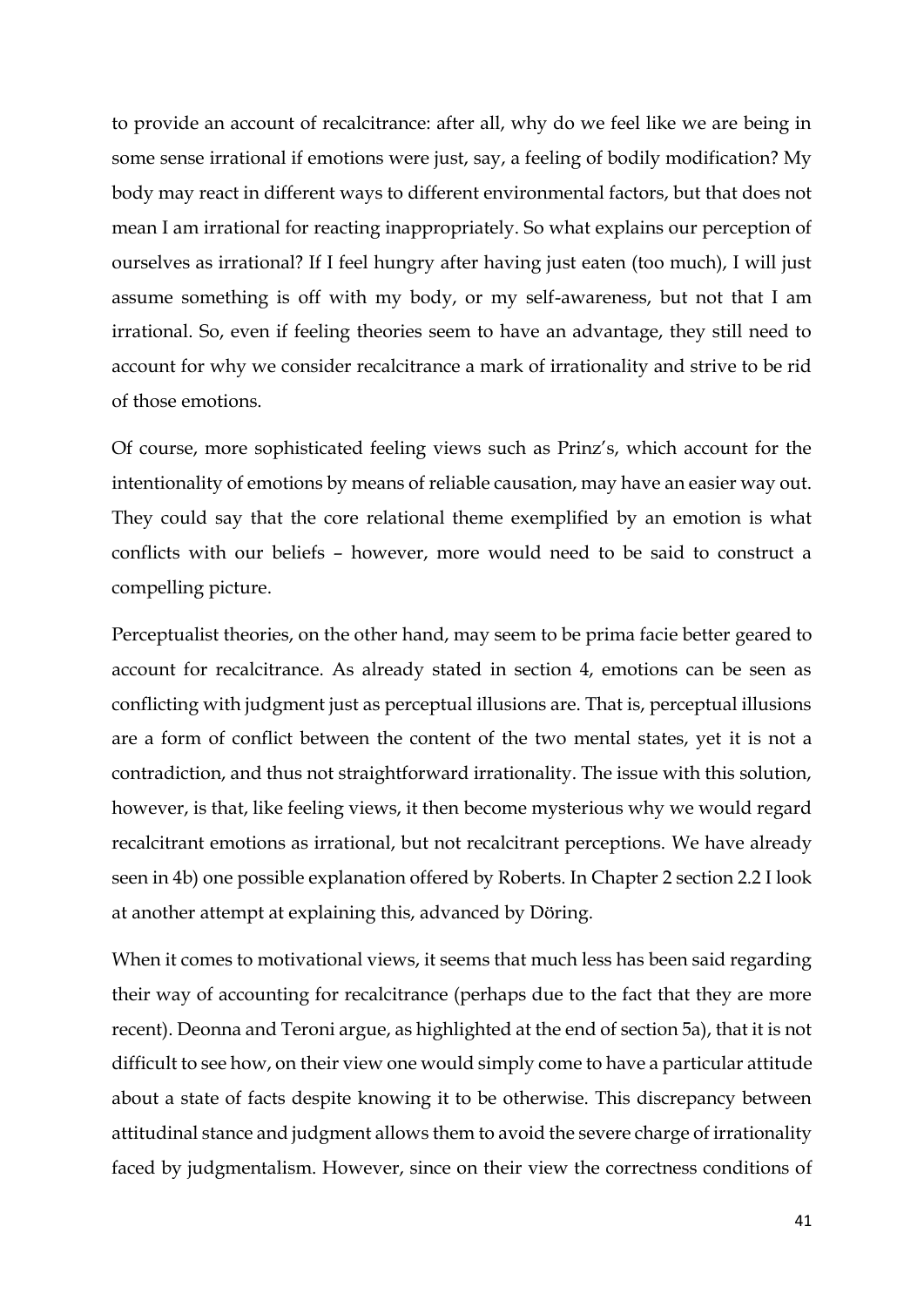an emotion derive from whether the object exhibits the property we associate with that particular emotion, i.e. with that particular bodily stance, then there is also a clear way in which recalcitrance is irrational. This seems promising, however it may still struggle with the updated challenge of recalcitrance I propose in Chapter 2 (that between weak and strong recalcitrance).

When it comes to non-phenomenological motivational views such as Scarantino's, presumably he would rely on the informational-cum-motivational function of our emotional action tendencies according to his MTE. Like feeling views, he endorses a teleosemantic picture of intentionality. Thus, he may argue that recalcitrant episodes are irrational, since the informational-cum-motivational function misfires, yet not as irrational as a judgmentalist would have to say. So, like Deonna and Teroni's attitudinal view, he may have found the right balance to explain the irrationality charge of recalcitrance. However, it also remains to be seen whether it can deal with the challenge of strong and weak recalcitrance in the next chapter.

Thus, it seems that, while introduced as a significant challenge for judgmentalist views of the emotions, recalcitrance still remains a challenge for any view of the emotions. Regardless of the view espoused, one still needs to find a way to account for both i) when we are recalcitrant, we are not fully irrational in the sense of espousing contradictory beliefs and ii) we are still in some sense irrational, because we regard recalcitrance as a form of irrationality worth eliminating. As such, in the following chapter I will introduce a new way of understanding recalcitrance that will not only satisfy both i) and ii), but also provide a way to answer the challenge of recalcitrance regardless of the view of emotions espoused. If recalcitrance is merely an illusion, as I will go on to argue, then none of these views would have to offer an account of it. Particularly, my account will be of most use to judgmentalist accounts, which suffer most due to this challenge.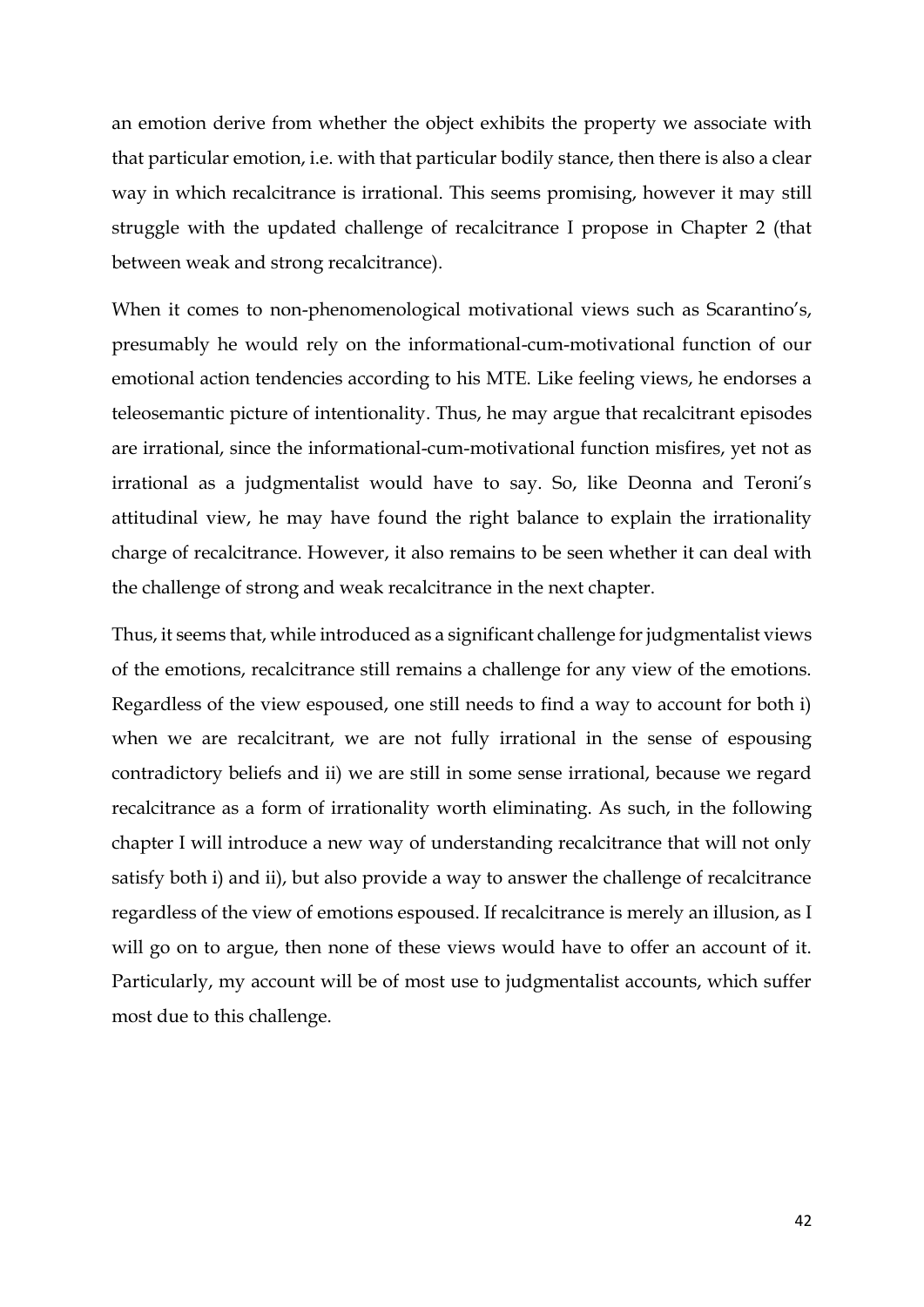# Chapter 2: Does (the conflict of) emotional recalcitrance exist? The challenge from strong and weak recalcitrance

# 1.1 Setting the stage

As we have seen in Chapter 1, the literature on emotions has a powerful test case to determine the strength of any one account: the issue of recalcitrance. To reiterate, emotional recalcitrance is the conflict between a judgment and an emotion. The first thing to note here is that, in order for any mental state to conflict with judgment, it seems to require some type of content that could be understood as conflicting with judgment. That does not imply the content needs to be propositional, but it needs to at least be evaluative in some sense (i.e. broadly pair the object with a value such as dangerous).

So, since recalcitrance seems to be an all-too-common experience, any view of emotions needs to account for it, and to do so within certain boundaries: if one regards emotions to be judgments, like judgmentalism, then the resulting state seems too irrational and exceptional or unusual (can we hold two contradictory beliefs at the same time?). However, if one regards emotions as something too far from judgment (e.g. perception), then the conflict would not seem rational enough (could a cough, a perception, a reflex, conflict with judgment?). Thinkers have been divided on this, some concluding that these emotions are irrational, while others have tried to challenge the nature of the conflict to preserve the intuition that these emotions may not be as irrational as one might think. I contend that the starting point is wrong: do we have good reason to think that recalcitrance, as defined above, really exists?<sup>15</sup>

Is there such a conflict in the first place, or is it merely apparent? Are there any reasons to doubt the existence of this conflict? I think we have several compelling reasons. First, the concept of recalcitrance rests on some tacit assumptions. Specifically, since the existence of recalcitrance is inferred from the (conscious) experience of conflictlike states, then integral to that experience is an assumption that the subject (at least

<sup>&</sup>lt;sup>15</sup> Of course, I do not argue that the experience of recalcitrance does not exist. Rather, I intend to investigate whether the conflict designated by this term really exists, or whether it is merely apparent.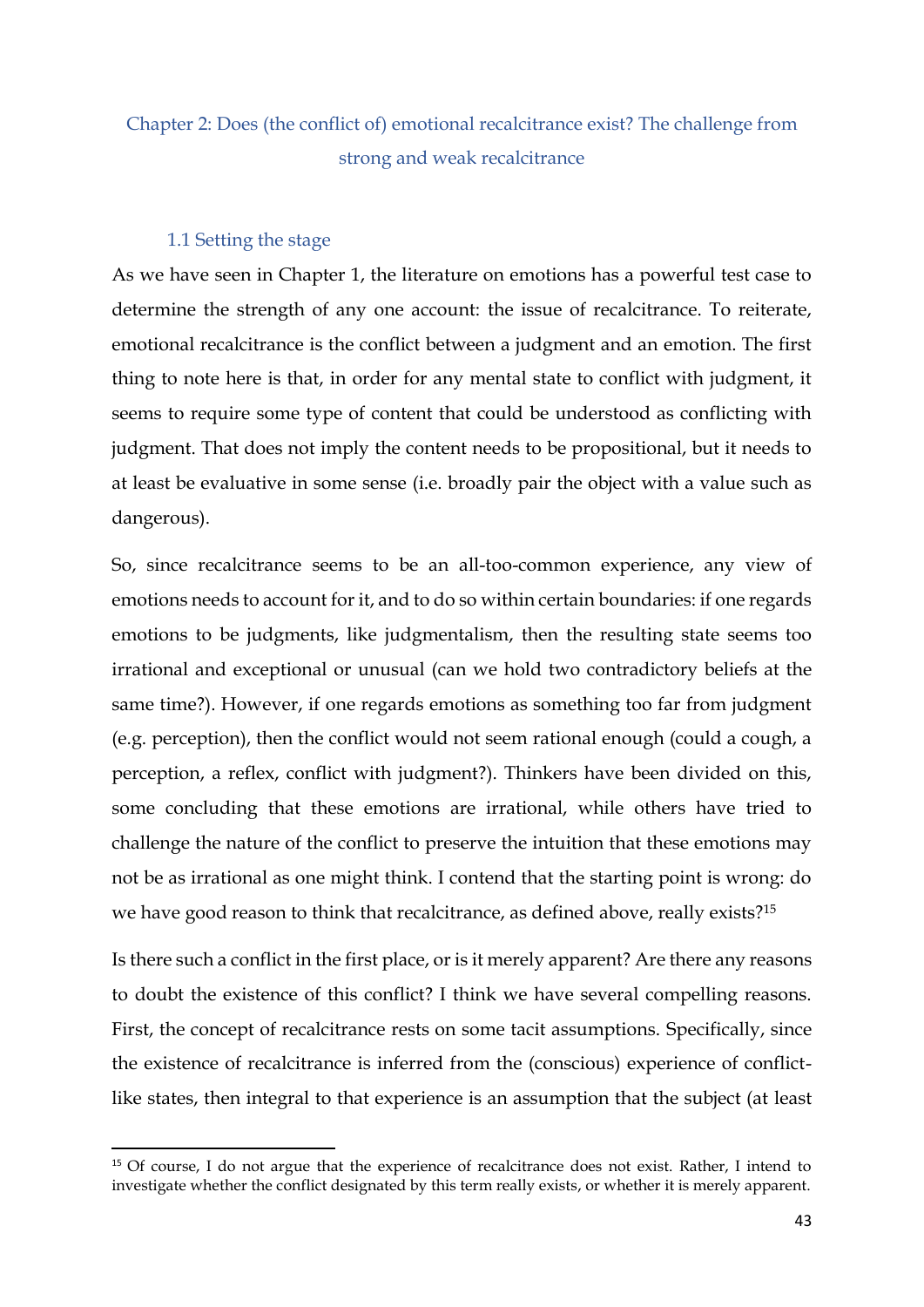roughly) is aware of the content of the conflicting mental states. After all, why would a subject keep telling themselves that the spider is harmless, if not because they assume they know what the content of the emotion is, i.e. that the spider is dangerous? So, the subject assumes they are (roughly) aware of the content of both states. It seems straightforward that in the case of beliefs we are likely aware of the nature of their content, i.e. I am usually not mistaken about my belief that p. However, awareness of the content of an emotion is far less straightforward. An emotion relies on both a formal and an intentional object (defined in 1.2), and the tacit assumption here is that we are aware of both: I supposedly know both *what* my emotion *is about*, and *what kind of evaluation* my emotion consists in.

One might here agree that we do not always know what our emotions are about, indeed certain emotions even require therapy to fully understand, but that is not the case for most of our regular emotions. So, since we are generally aware of the content of our emotions, why should we think that all recalcitrant emotions are emotions we do not understand? The reason is that recalcitrance involves persistence, *contra* the general understanding of it, and that persistence points to misunderstanding, as I shall argue. I will clarify this in what follows.

I contend that there is an ambiguity in how recalcitrance is defined, i.e. the state of conflict between one's better judgment and one's emotion. Particularly, there are conflicts between these states that are resolved immediately, with the emotions cooperatively responding to the beliefs: I am upset because I think that I got a low mark (say, 5 out of 10), but then I remember that the grading system for that particular task is different (5 is the maximum) and that I actually obtained the maximum mark. Upon analysing this conflict, my sadness disappears right away. It seems inappropriate to consider this emotion recalcitrant, even though I do have a belief state that conflicts with it, since it is *responsive* to it. To emphasise this point, compare this with beliefs: I acquire the belief that it is raining outside, but when I recall that actually there is a detailed hologram making it seem as if it is raining, my belief is revised. Both are instances of evidence-responsiveness (i.e. changing in order to reflect the evidence). If you think that the first case, that of the emotion being changed because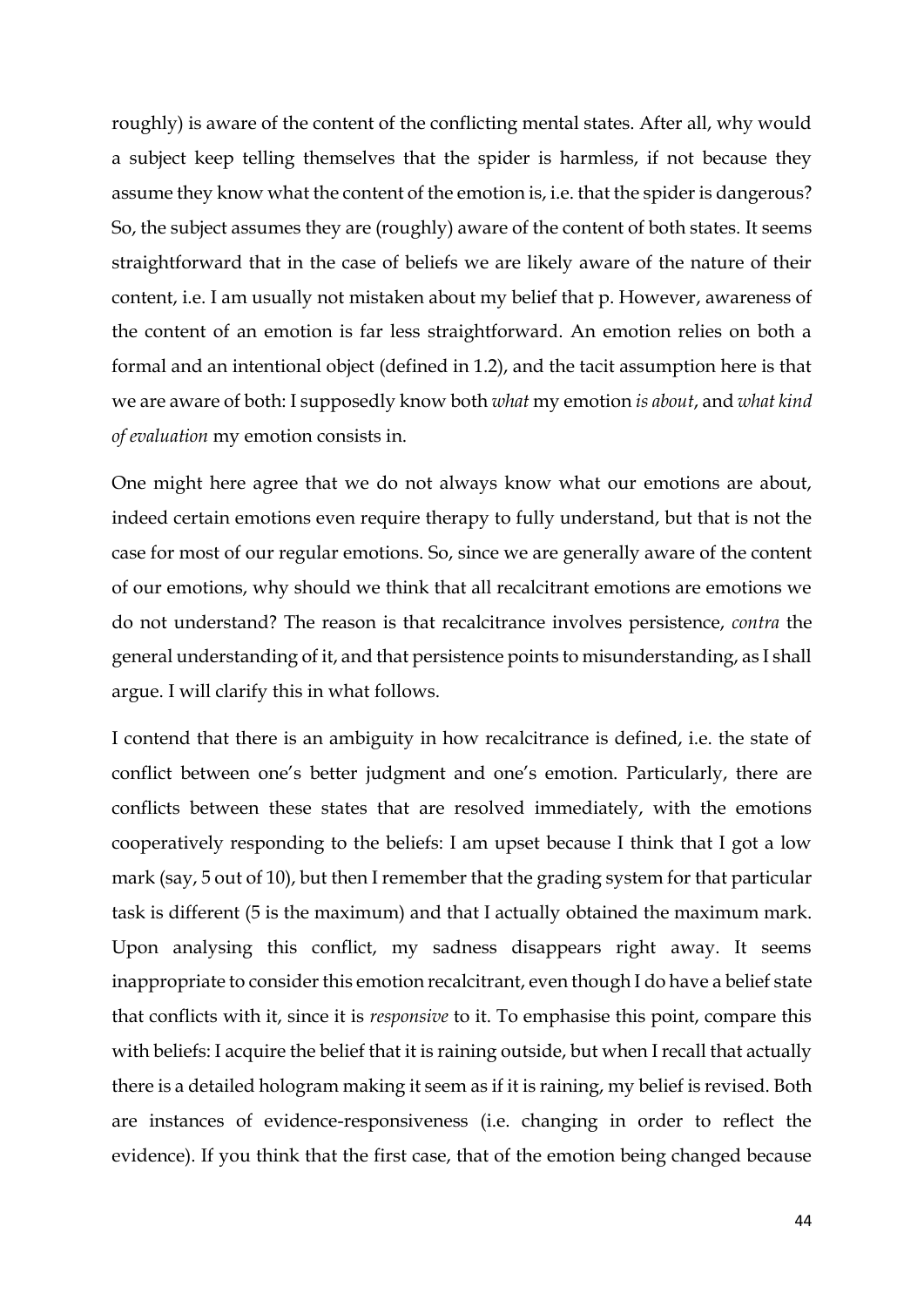of the contradictory belief, is a case of recalcitrance, then would that mean that the belief in the second case is also recalcitrant? Surely not. Even though in the belief case there are two mental states that conflict with each other, they are not both conscious (or transparent to the subject) at the same time, so we cannot conclude that it is a case of recalcitrance. It follows that for recalcitrance, we need both mental states to be conscious or transparent.

However, how should this transparency be understood? On the one hand, we have seen that evidence responsiveness seems to be immediate: once both states become conscious, one of them shifts to cohere with the other one. In one case I discard a belief, and in the other I stop experiencing an emotion. There may, of course, be some delay, but only for the sake of disambiguating both states. I may recall the belief that there is a different grading system, but I need a few moments to infer what that means regarding my outcome. So, once we understand both mental states, we are ready to shift towards coherence. If, on the other hand, my emotion does not respond to the belief, it seems like it will persist for longer, as captured by the semantic origin of 'recalcitrance': it is strongly uncooperative and resists change. It will thus take more than becoming aware of (what we take to be) the conflicting belief in order to eliminate the recalcitrance. This is what I think the relevant understanding of recalcitrance is, which I dub strong (evidence-unresponsive) recalcitrance, as opposed to the type described above, which, as I will call it, is merely weak (evidence-responsive) recalcitrance. More technically:

*Weak recalcitrance*: C is a case of weak recalcitrance if and only if the subject of C has an emotion E and a belief B such that (i) E conflicts with B, and (ii) E and B do not persist after the subject becomes aware of the conflict.

*Strong recalcitrance*: C is a case of strong recalcitrance if and only if the subject of C has an emotion E and a belief B such that (i) E conflicts with B, and (ii) E and B persist despite awareness of the conflict between them two.

Note that I consider strong recalcitrance to be all there is to recalcitrance (i.e. weak recalcitrance, despite definitionally fitting under the concept of recalcitrance, is not actually what is at stake when discussing this phenomenon). I will therefore only refer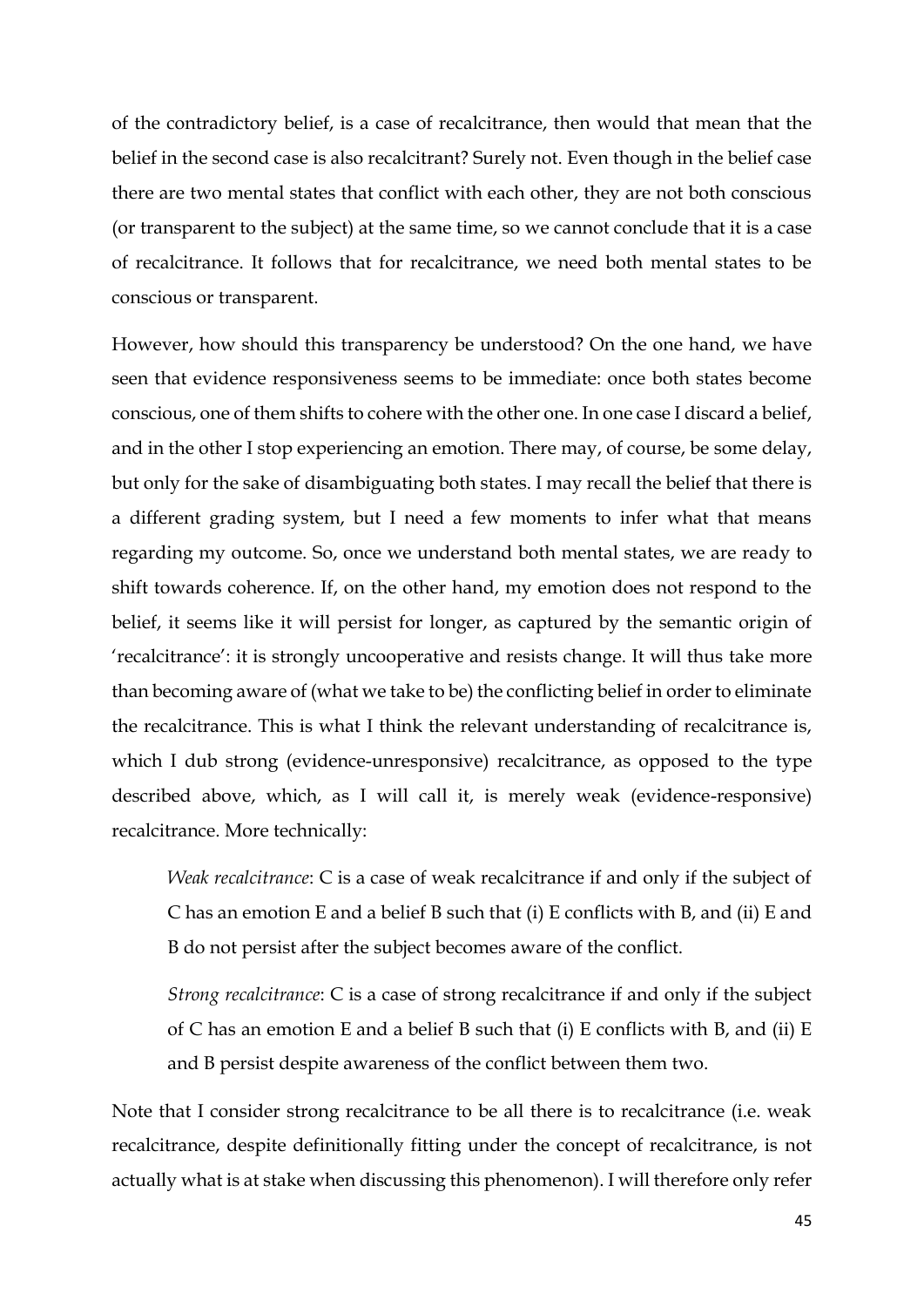to strong recalcitrance when I use the term 'recalcitrance' henceforth. One might point out that I fail to take into account the voices in the literature that would (presumably) also not consider weak recalcitrance a type of recalcitrance. Indeed, an example would be Döring, who defines recalcitrance as an emotion that 'persists despite…' (2015, p.1; 2014, p.1), thereby excluding weak recalcitrance from the definition by highlighting the temporal/persistent aspect of recalcitrance. However, the literature does not seem to offer a definite solution to this worry, since some definitions do mention the persistence of the conflict, while others do not. At the very least this indicates an uncertainty in the literature about whether the temporal element is relevant to the recalcitrance, so I deem the strong-weak distinction a useful one given the rather vague approaches to this topic. Furthermore, it seems that the majority does define recalcitrance merely in terms of the conflict, such as: Majeed (2020), Grzankowski (2017, 2020), D'Arms and Jacobson (2003, p.129), Brady (2007, p.1).

Given this distinction, then the question 'does recalcitrance exist' becomes 'does strong recalcitrance (or evidence-unresponsive emotions) exist?'. How would one go about answering this question? It seems to me that we must establish why these emotions are unresponsive, as well as clarifying what it is for them to be responsive. In other words, we must elucidate why emotions sometimes seem to resist conflicting beliefs. Once we establish why emotions are resistant, we will likely have an answer to whether (strong) recalcitrance exists or not. Indeed, I will argue that it does not. To that aim, I will assess several views from the literature to establish both whether they are satisfying accounts of recalcitrance and whether they have the resources to explain its unresponsive nature. Generally, it seems that there are two broad ways of accounting for recalcitrance and its purported irrationality:

- 1. Concede that it is irrational, and explain how it is so (perhaps by showing that there is something about its biology that makes it such);
- 2. Deny that it is irrational by casting doubt on the nature of the conflict involved (for instance regarding emotions as not *asserting* that the world is a certain way, but rather embodying a different attitude which would thus be incommensurable with our beliefs)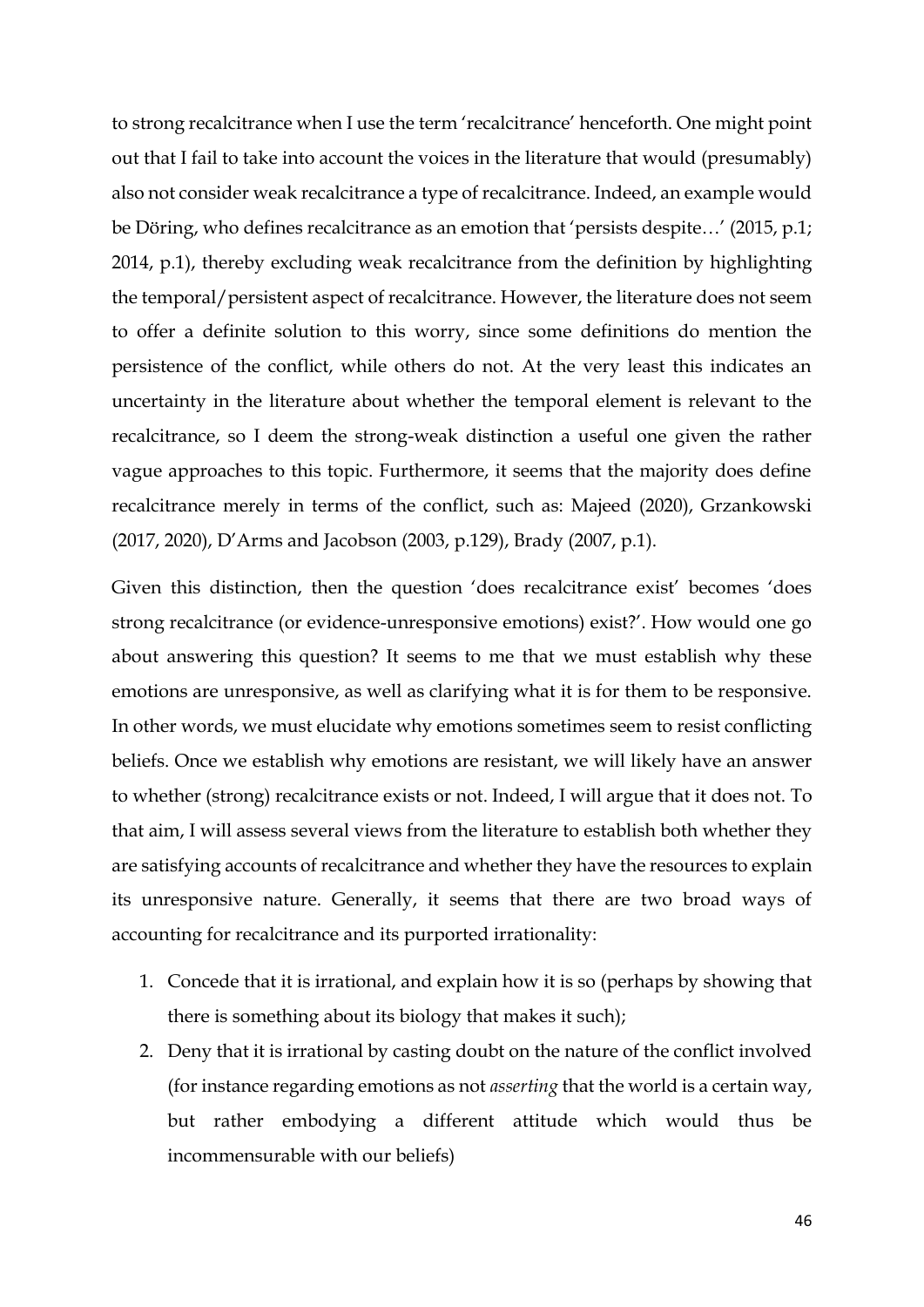My account would consist in a third option:

3. Deny that the emotion is irrational, but on the ground that the content of the emotion is misunderstood and so the conflict does not exist at all.

The conflict is actually between our belief and *our assumption about what the emotion means*: once we elucidate the content of the emotion, it is either consistent with our beliefs or otherwise evidence-responsive and thus changeable through other, more relevant beliefs. To anticipate, what we misunderstand is primarily the (intentional) object of the emotion. The structure of this chapter is the following: in 1.2 I further clarify certain key concepts, assumptions, and introduce relevant vocabulary; in section 2, I will focus on addressing and rejecting existing views of recalcitrance, specifically Majeed's in 2.1 and Döring's and Deonna and Teroni's in 2.2; then I will introduce my own account in section 3. If my response to the problem at hand succeeds, then any view of the emotions that can accommodate my account thereby does not need to explain recalcitrance, since it will possess the tools to explain why there is none.

## 1.2 Relevant terminology and key concepts

First I ought to clarify what I understand by 'changing one's emotional state', and by extension what it means for an emotion to resist beliefs. This is crucial, for there is a simple sense in which I can change my emotions: I can simply distract myself. Indeed, the empirical literature shows how shifting one's attention is a powerful tool in changing one's emotional state.<sup>16</sup> I could remain sad about my low mark, or I could focus on the party I will attend tonight and thereby cheer myself up. This is not the sense in which I understand changing one's emotional state in connection to recalcitrance. What I understand instead is an attempt to change the emotion by specifically addressing (what we take to be) its content. If I am sad about a low mark, for example, I may tell myself that that one mark means nothing, it is just a number etc. That is, we address the content of the emotion with *semantically related beliefs*. If it

<sup>16</sup> See Ochsner and Gross (2005).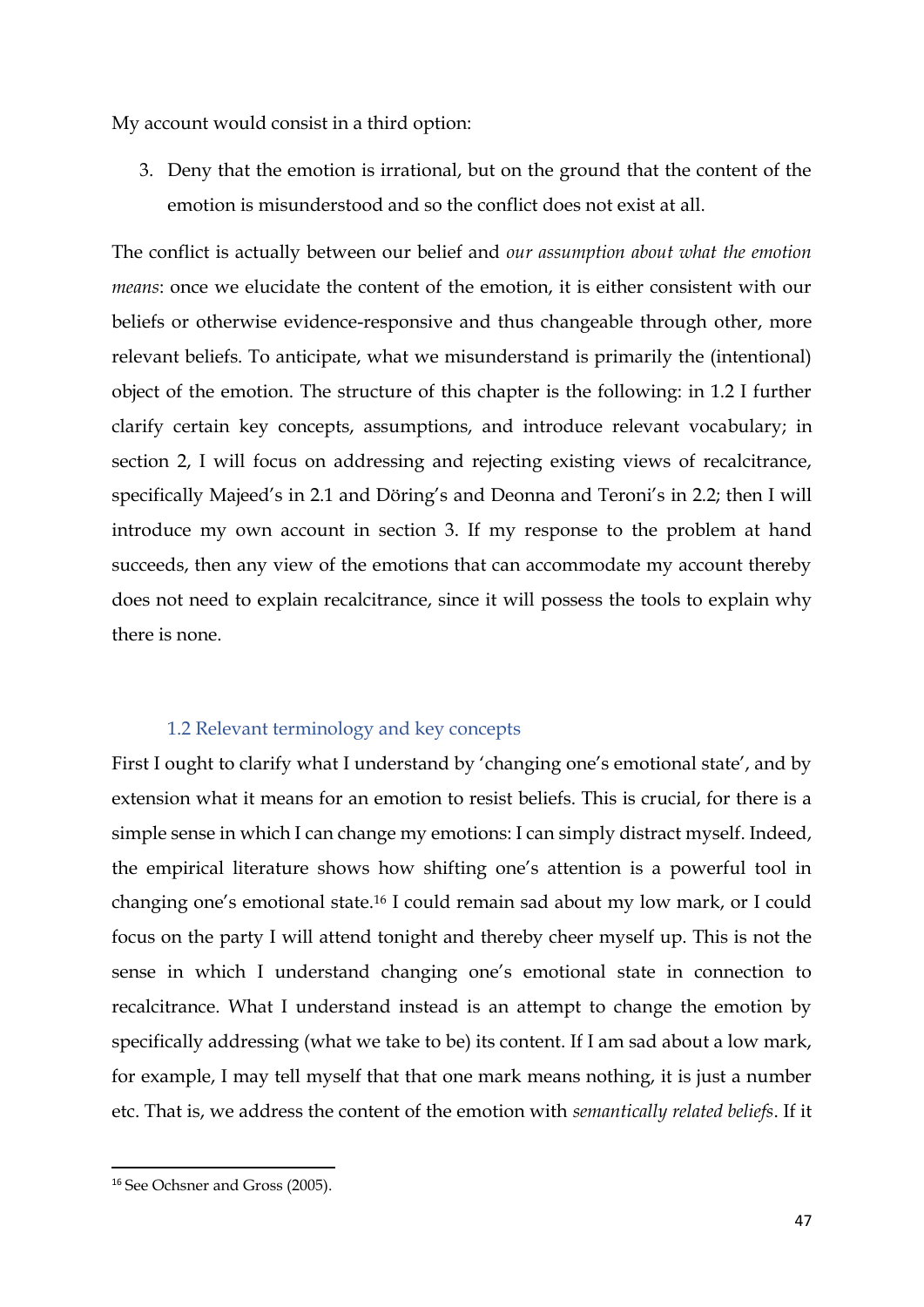works, then we have weak recalcitrance. If it does not, it seems that we have strong recalcitrance.

One might here think that the emotion could eventually vanish on its own, or that I may indirectly dissolve it by, say, attempting to change the state of facts, such as threatening the assessors in order to receive a higher mark (this would be loosely connected to its content). In the first case, the emotion is not 'resolved'; rather, our minds shifted attention to other things, our bodily states calmed down, but, importantly, if I later thought about that test again, then my emotion is likely to spring up again. As such, the actual content of the emotion has not been addressed, but its occurrence has been overwritten by other needs. I thus do not consider this a case of successfully changing one's emotion.

The second scenario is more complex. If my initial emotion is really connected with *having received* a low mark, then artificially changing the mark does not change the fact that I may deserve that low mark, even if it has been revised. As such, I may replace my sadness with the joy of success in eliminating the traces of that mark, but if I were to earnestly think about the initial object of the emotion, i.e. having my work being assessed as unsatisfactory, then my emotion will spring up again. So, this is also not what I understand by changing or addressing one's emotion. When inquiring how it is that we sometimes seem to have strong recalcitrance and fail to change the emotion, I mean how come it cannot be changed in the same way as the cases of weak recalcitrance, i.e. by reinforcing certain conflicting beliefs such that I stop experiencing the emotion.

Before moving on to the next sections and addressing views of recalcitrance, there are two concepts that are crucial for my discussion: emotions are generally taken to have both formal and intentional objects, as briefly discussed in Chapter 1. First, intentional objects are what the emotion is about. If I am angry at my partner, the intentional object of my anger is my partner. Second, formal objects are the properties emotions attribute to their intentional objects. For instance, if I am afraid of a dog, my fear conveys that the dog is dangerous, just like my anger at my partner conveys that they have wronged me in some sense.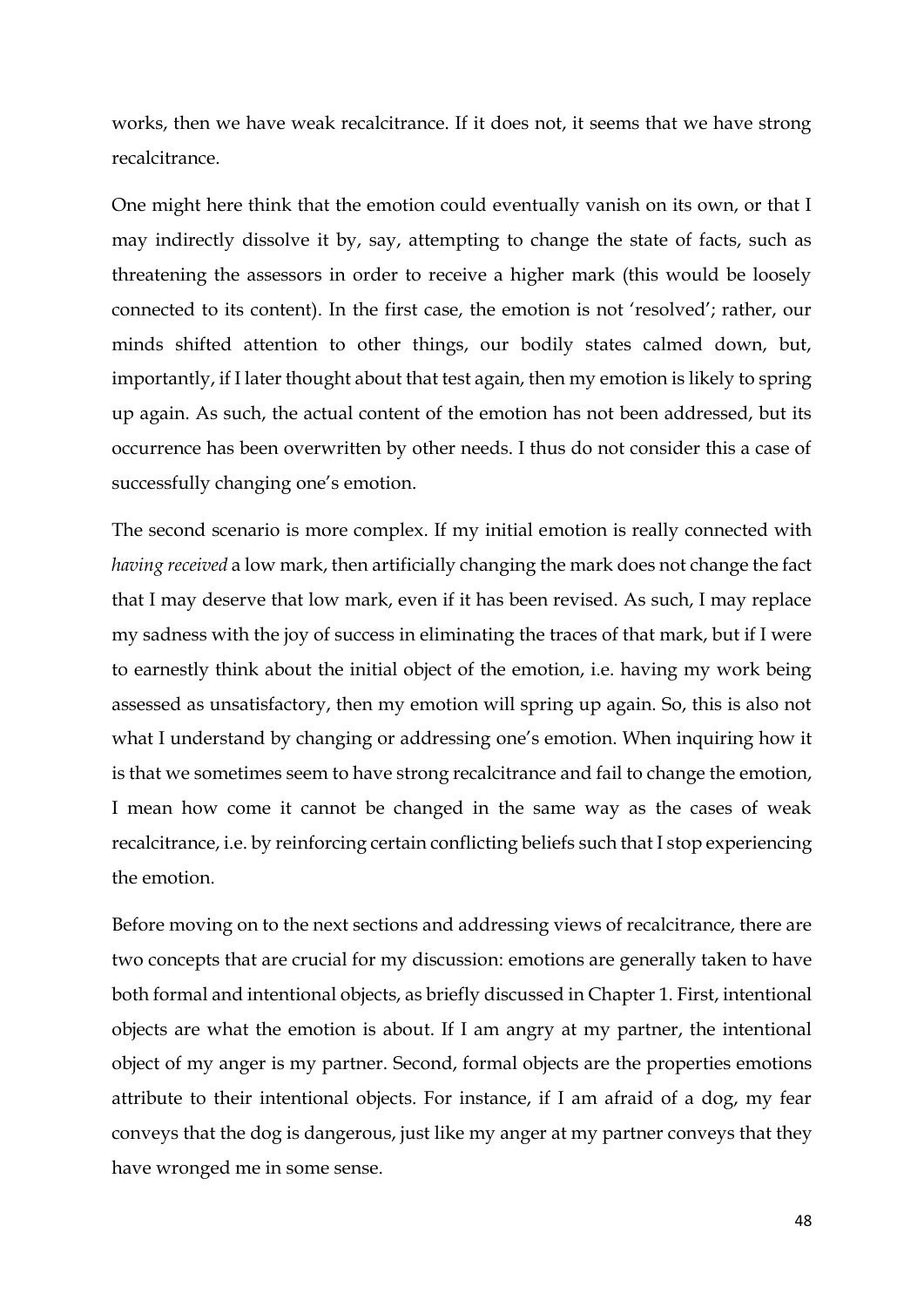Essentially, formal objects are what unifies different instances of the same emotion: my fear of the wolf, of failing an exam, of losing my keys are all a type of fear because they convey the same kind of property about their objects. Not only that, but formal objects also carry normative weight: if fear is taken to attribute a certain property to a certain object, then the fear is appropriate just in case the object does have that property (Deonna & Teroni, 2012, p.41).<sup>17</sup> For instance, if I am at a funeral and I feel joy about it (note the intentional object must be the funeral itself, not, say, something I remember), then my joy is not appropriate because it mischaracterises its object (as something joyful).<sup>18</sup>

Before further discussing the question at hand, I need to make explicit a certain assumption necessary for my project. Specifically, I need to assume that emotions are evaluative in some sense. In Deonna & Teroni's words, 'according to the idea that emotions are types of evaluations, having an emotion amounts to apprehending the object of the emotion in evaluative terms' (2012, p.40). That is to say, whenever we experience an emotion such as anger, we apprehend the object of our emotion (say a person who slapped you without a reason) as being unjust. That does not necessarily mean we form a conscious belief attributing that property to the object (although that is a possible view under an evaluationist assumption), but broadly that we somehow pair the object with a value.<sup>19</sup>

In other words, I need to assume that emotions do evaluate the world in some sense (i.e. attribute formal objects to it), and I need to do that because otherwise it becomes mysterious in what sense emotions conflict with judgments. If emotions are not saying anything about their object, i.e. if they have no formal objects, then how could they be in conflict with something that does attribute formal properties to objects, i.e.

<sup>&</sup>lt;sup>17</sup> This is a rather simplistic picture, yet at this point I primarily aim to show what formal objects are generally taken to mean. I will address emotional justification in Chapter 3.

<sup>&</sup>lt;sup>18</sup> Emotions are generally considered to have these two types of objects, but not every theory will endorse this. Some would argue that what unifies emotion types is a certain phenomenology or bodystate, such as the feeling tradition (Scarantino and de Sousa, 2018).

<sup>&</sup>lt;sup>19</sup> Thus, arguably all the views discussed in chapter one may fall under the scope of such an evaluationist assumption, with perhaps the exception of early feeling views such as the James-Lange one. Later views such as Prinz' integrate the idea of 'core-relational-themes', which are essentially types of formal objects, even though manifested differently.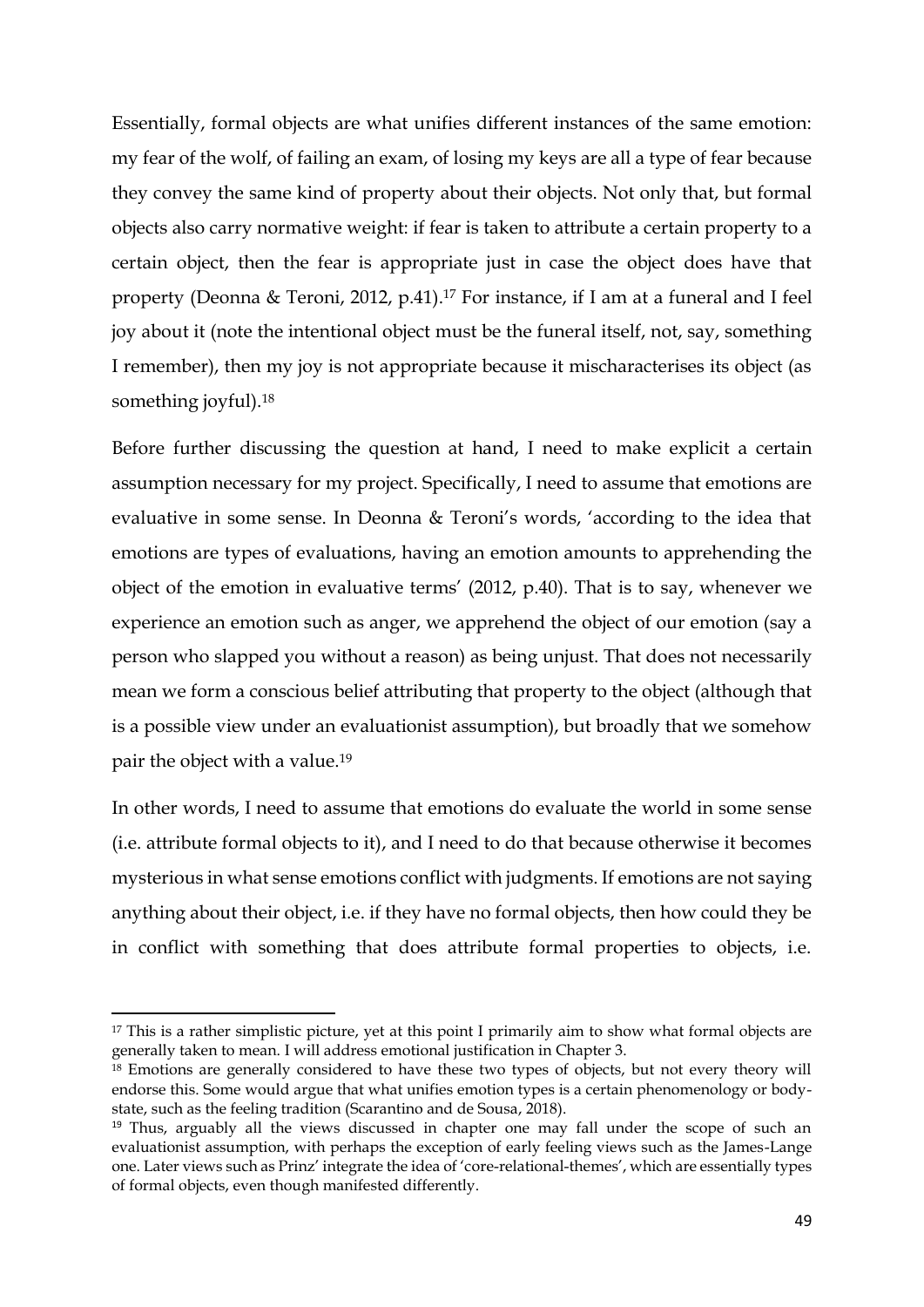judgments?<sup>20</sup> Two reasons to endorse this are, as stated above, that they individuate emotions and specify the correctness conditions and justification of an emotion. While there are reasons to doubt either of these claims, I will here assume them for the sake of the argument.

However, I think the more interesting reason to assume an evaluationist picture of the emotions is the mere existence of recalcitrant episodes. Why do we experience these conflicts if the emotions do not, in some sense, *say something* about their object? When our perceptions contradict our judgments, we do not feel as troubled by it, we do not feel like we are being irrational, and lastly, we are more willing to accept and not try to alter our perceptual state. For instance, I am more willing to accept that the stick is straight and I perceive it as bent (under water), than I am to accept that I know something is harmless yet fear it.<sup>21</sup> Likewise, we are more prone to regard people experiencing recalcitrant emotions as being irrational than we are when people are experiencing recalcitrant perceptions ('Why are you so afraid, you know flying is safer than driving' versus 'The stick is actually straight, but I agree it's difficult, perhaps impossible to see it'). So, I think the fact that we do think there is some type of rational conflict here, one that we even try to resolve, is a strong enough reason to want to take a closer look at this particular conflict and to therefore assume there must be some evaluative level to the emotion for the conflict to make sense at all.

 $20$  We should bear in mind, however, that I may not even need to make this assumption. According to Grzankowski (2020), it might be better to turn the structure of the discussion on its head and give primacy to the normative conflict, which can exist without us committing to any particular logical conflict. Briefly, in having contrasting attitudes we are automatically violating a norm (whether the norm of truth for judgments or that of fittingness for emotion). As such, the conflict already occurs at the normative level, which gives us a bit more freedom in how we choose to interpret the logical conflict we normally focus on when discussing recalcitrance.

<sup>&</sup>lt;sup>21</sup> Indeed, one might here insist on the idea that we are bothered by recalcitrant perceptions to the same extent, since we try intensely to change our perceptions in cases of illusions such as the hollow mask illusion, the black&blue or white&gold dress and so on. However, the relevant difference here is that we do not feel like we are being irrational if we fail to alter our perception, whereas we do so with our emotions. What is bothering us is not *that* we are experiencing the illusion, but that we could experience it differently if we tried. This is not the case with emotions, where arguably what is bothering us is the existence of what we take to be an inappropriate or wrong emotion.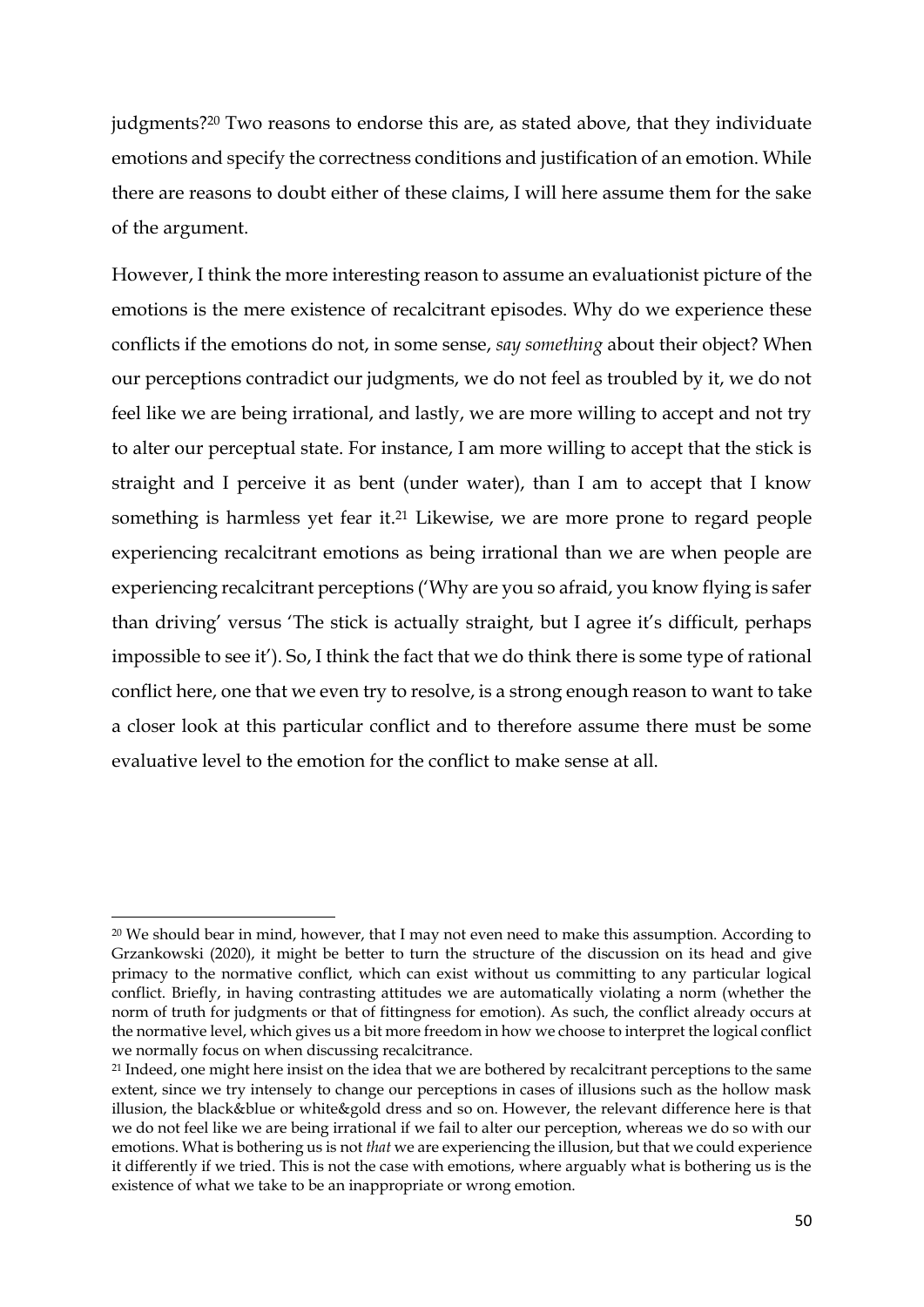# 2. Two different solutions

In this section I will address two ways of explaining recalcitrance and assess whether they manage to address the question of strong versus weak recalcitrance. These strategies correspond to the two main ways of dealing with recalcitrance and its irrationality highlighted in section 1.1. I will reject both and then offer a new account which will better deal with this challenge in section 3.

# 2.1 The problem is the emotion

An intuitive approach regarding this challenge (weak versus strong recalcitrance) is simple: we cannot determine *why* the emotion does not change in certain cases because it is an empirical matter. The solution, then, may have something to do with the way the emotion was generated.<sup>22</sup> Particularly, Majeed (2020) discusses some concepts that are relevant here. The first important distinction he makes is that of Greenspan between groundless emotions, so emotions that are not grounded in evaluative judgments of their objects, and grounded emotions. Majeed points out that this corresponds to a theory of pathways of emotional generation, which divides them as follows (p.5):

- 1. Thalamus-to-amygdala
- 2. Thalamus-to-cortex-to-amygdala

The first one is a quick process that does not require conscious experience of the stimuli, while the second one is much slower and involves conscious experience of the stimuli. Groundless emotions in Greenspan's sense can be accounted for thanks to the first type of pathway. However, the question arises whether that implies absolutely no perception of the stimuli. That is, one might argue that we still have unconscious perception of these stimuli, which would serve the role of cognitive bases (i.e. the information derived from other mental states that one needs for an emotion to be possible; e.g. one needs to think there is a bear in front of oneself in order to experience fear of the bear). The first type of pathway need not give rise to any recalcitrance in

<sup>22</sup> This is suggested by Döring as well, as I will outline at the end of 2.2.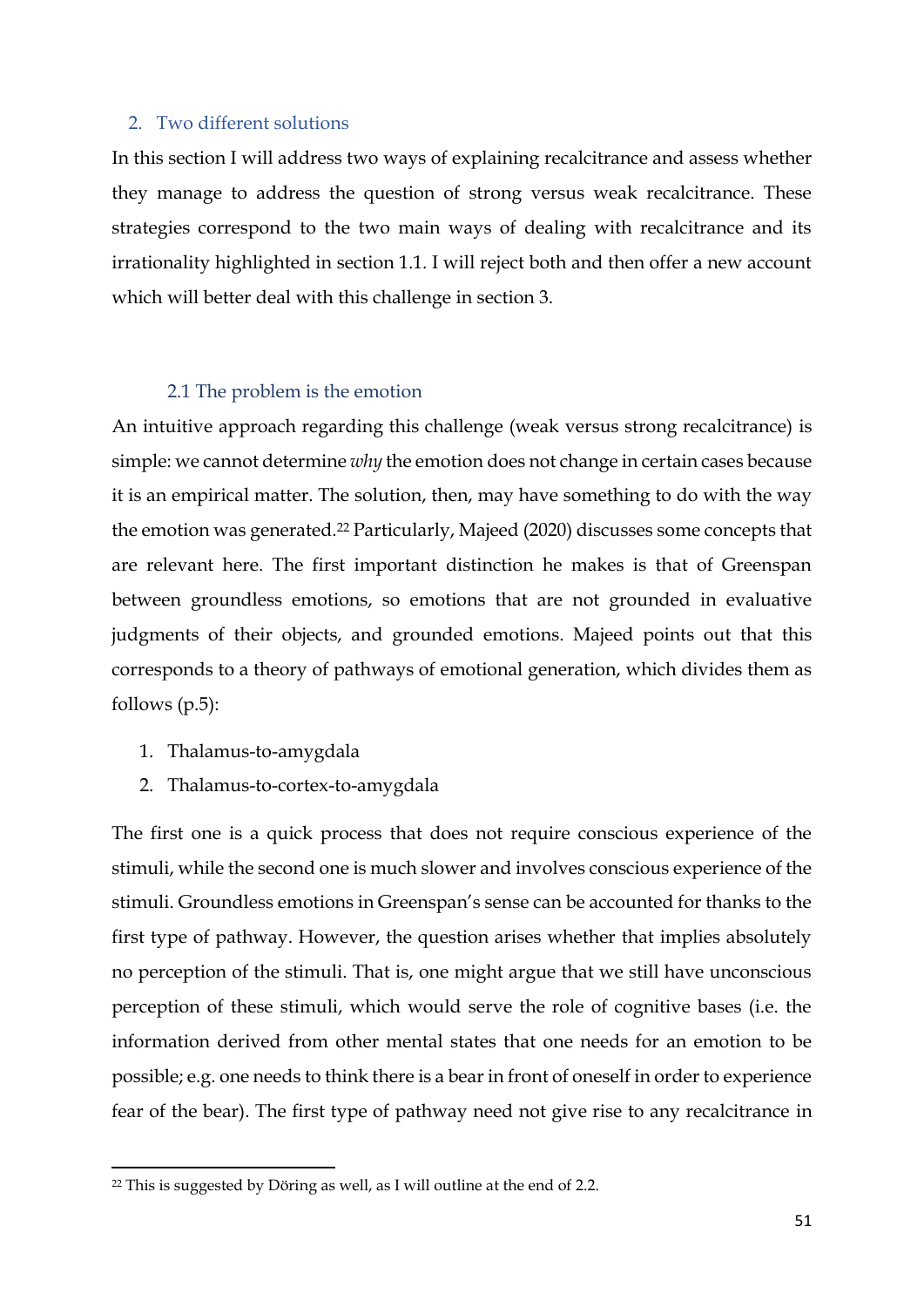the way we normally understand it: it is just a quick process that does not reveal any evaluation. This case is familiar to us: imagine somebody being presented with some stimuli and their body reacting before they even get a chance to think about what they are perceiving. That agent would often deny that they are feeling the emotion, even though they do experience some of the associated symptoms. That could be the conflict we associate with recalcitrance and, crucially, we would not consider this as irrational as the other cases of (grounded) recalcitrance.

Majeed uses this distinction to point out that recalcitrance is used as a blanket term for all such instances, despite there being evidence of different degrees of irrationality in these cases. For instance, we would not regard the person experiencing a (recalcitrant) groundless emotion just as irrational as somebody in a grounded case. While I agree that there should be a more nuanced approach to recalcitrance, I am not sure this distinction can help answer the question I have posed.

First, how could this distinction answer the challenge of strong and weak recalcitrance? The straightforward answer would be to say that the reason why we might fail to dispel recalcitrance (so, cases of strong recalcitrance) is that they are groundless cases. However, why should we think that this is the case? Firstly, what is there to guarantee that the way in which an emotion was developed determines how it can be changed? But even if we bite the bullet and accept that groundless emotions are all cases of strong recalcitrance, we still have a problem: they are not the *only* cases of strong recalcitrance (as Majeed himself would no doubt agree, since he argues that there can be instances of recalcitrance in both groundless and grounded cases).

Importantly, there are recalcitrant emotions that are clearly based on judgments. Imagine being in a group of people where somebody makes a subtle remark about you. You sense there is some offense there, but you need a moment to interpret their words to establish whether they are offensive (and subsequently feel anger). In other words, your emotion needs to engage with certain judgments to confirm whether this is an offence. Now, one of those beliefs may be that the person must be joking, thus obtaining recalcitrant anger. However, the crucial aspect is that this instance of recalcitrance is not groundless, since it engages with judgments. That is, there can be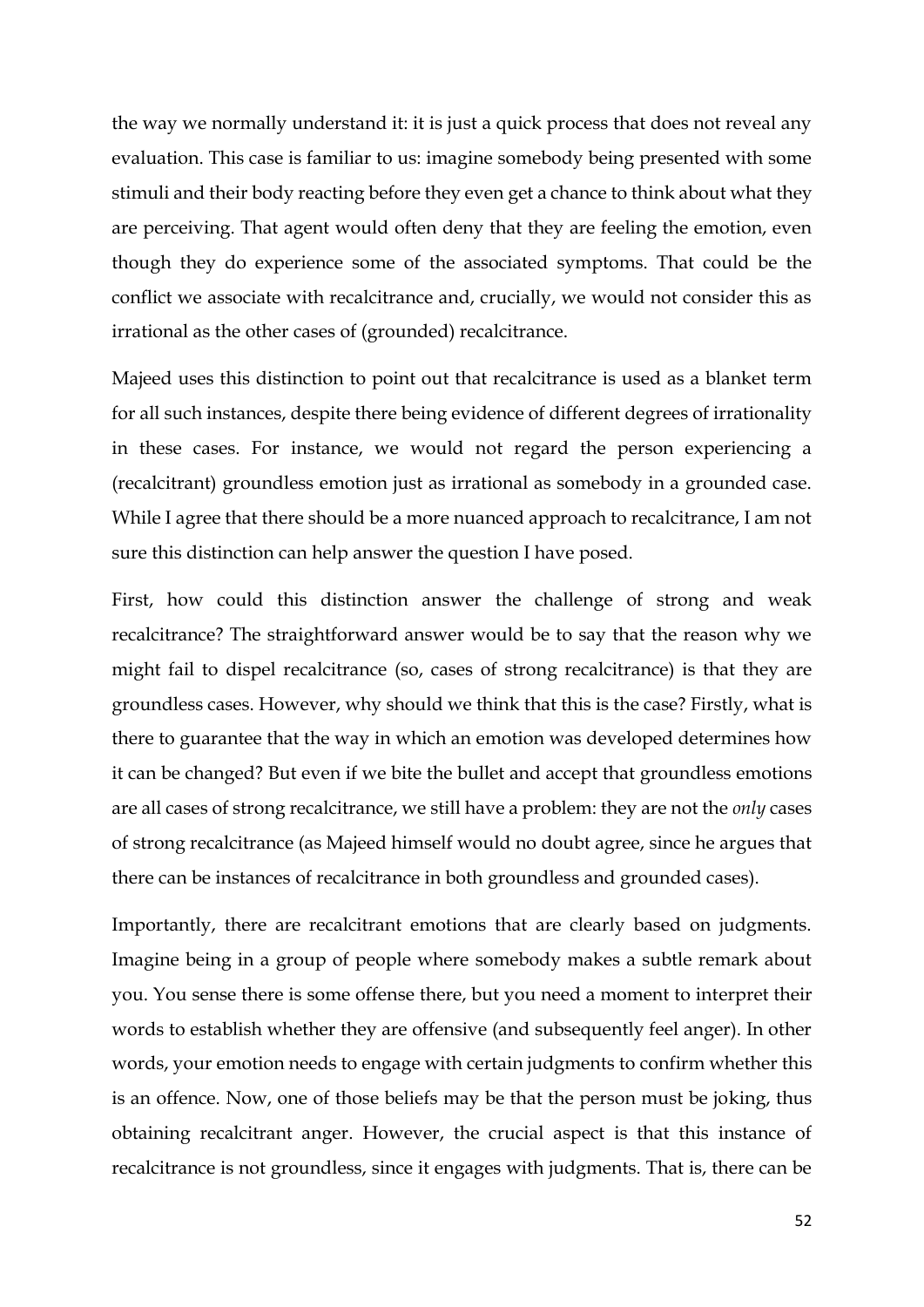emotions that are not groundless, yet recalcitrant. So, if Majeed's distinction were to solve our issue, we would be able to say that we cannot solve strong recalcitrance because they are cases of groundless emotions, whereas cases of weak recalcitrance are not. However, the distinction between groundless and grounded does not neatly map onto strong and weak recalcitrance, so it seems that his account fails to explain the difference.<sup>2324</sup>

This type of strategy, namely of dividing emotions into two classes and arguing that recalcitrance solely occurs in one of them, is similar to D'Arms and Jacobson's (2003) strategy mentioned in chapter 1, section 6. To reiterate, they divide emotions in 'natural emotional kinds', which are a group of basic emotions defined primarily by fulfilling their evolutionary function (such as fear, anger, etc.), and 'cognitive sharpenings', which are 'types [of emotion] constructed by specifying a subclass of instances of an emotion, or other affective state, in terms of some thought that they happen to share' (such as homesickness and tenure-rage) (p.137). Their point was that recalcitrance only occurs in cases of natural emotional kinds, since these emotions are not as thought-dependent as cognitive sharpenings (it would be odd to experience homesickness when at home, for instance). Then, they would presumably argue that weak recalcitrance concerns cognitive sharpenings, while strong recalcitrance concerns natural emotional kinds, which would persist because these emotions are not as thought-dependent. There are a few issues with this account.

First, it is not clear that these two categories really do exhibit different levels of thought-dependence. For instance, it would be just as absurd to be afraid of a bear that is clearly not there as feeling homesick when at home; clearly, then, both categories do essentially depend on some beliefs. Secondly, it is not that straightforwardly the case

<sup>&</sup>lt;sup>23</sup> Of course, this is not a rejection of all possible empirical explanations. Rather, this is a rejection of one of the better suited explanations for our issue since, as Döring suggests in section 2.2, it intuitively makes sense to inquire whether there is something particular about the development of the emotion. <sup>24</sup> Wilson interestingly suggests adding a further distinction within the thalamus-to-cortex-to-amygdala pathway, namely that between emotions processed through the (adaptive) unconscious and those through the conscious mind (2002, p.128). There might be a correlation between emotions processed through the unconscious and strong recalcitrance. However, since he acknowledges that even such unconsciously processed emotions can be made conscious, they also have the potential to be changed. This is consistent with the account I will provide in section 3 (indeed, it even seems to support it).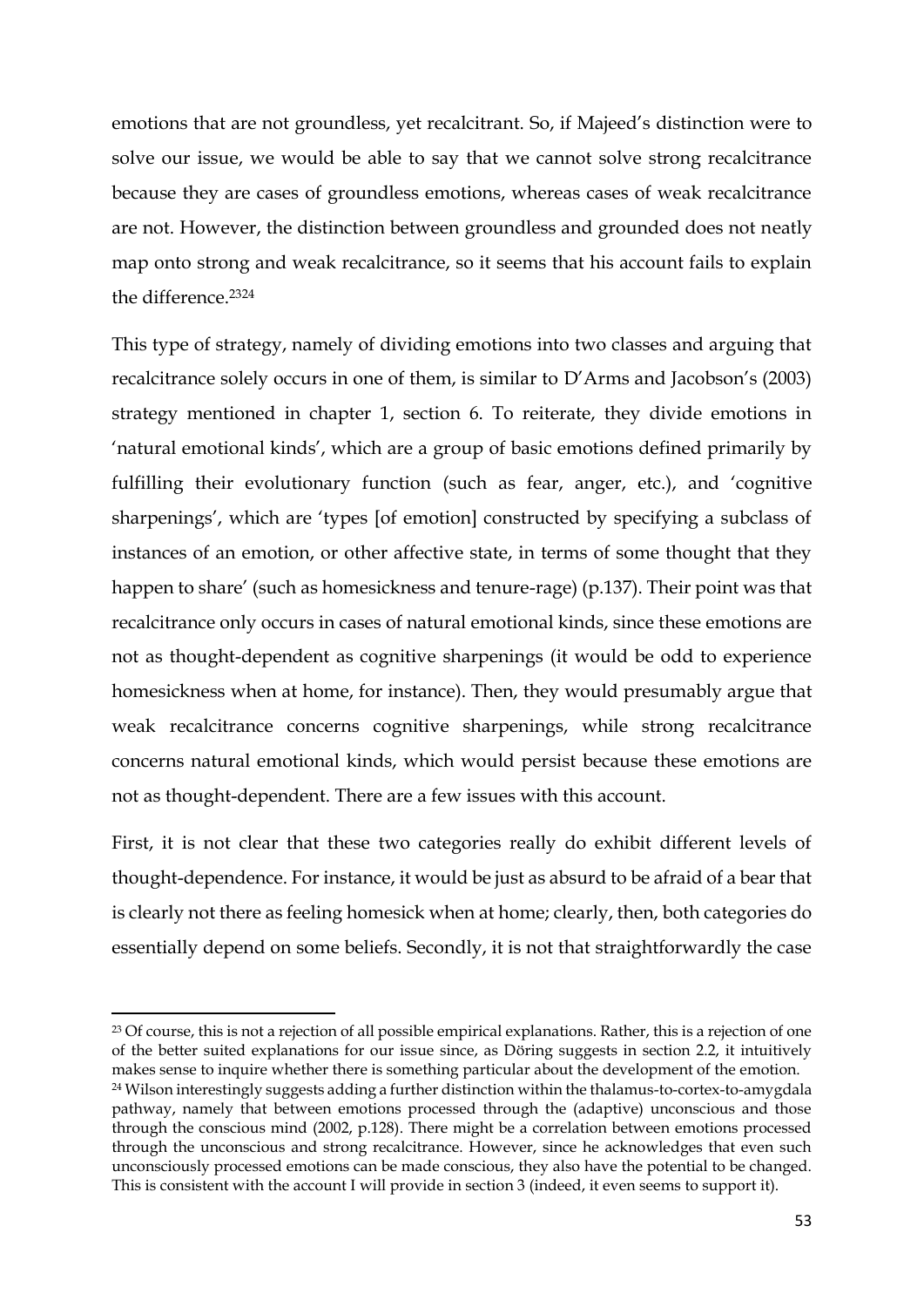that cognitive sharpenings cannot be recalcitrant. Take somebody who experiences tenure rage yet believes that them not obtaining that tenure-track position was fair: there would be a conflict between their emotion and their belief, just not the one about whether they did get that position or not. Thirdly, even if we accepted this division, it is not clear that its implications for the strong and weak recalcitrance challenge will work.

Saying that strong recalcitrance only occurs within natural emotional kinds does not itself explain the persistence; these emotions may be less thought-dependent than the other category, yet they are not therefore entirely thought-independent. So, why would they persist? Furthermore, we can think of a plurality of scenarios where natural emotions respond to evidence: learning that the realistic bear coming towards you is just a well-crafted costume, learning that your partner's forgetfulness about your birthday is an act in order to surprise you with a thoughtful present, are all thoughts that can lead to the cessation of a natural emotional kind (fear and anger respectively). Why would it work with only some of them? Would we therefore need to further divide this category into natural emotional kinds that respond to thoughts and those that do not? That would take us back to square one. This type of solution is thus not helpful towards solving our challenge.

# 2.2 The problem is the relation between the emotion and judgment

I will now discuss another way of explaining recalcitrance and establish i) whether it is a good account and ii) whether it helps explain the distinction between strong and weak recalcitrance. The account I will address has been introduced by Döring, a perceptualist whose aim in defining recalcitrance is to show that we are not being irrational for experiencing such states. She defends that conclusion by arguing that recalcitrance is a conflict, but not a contradiction between the two mental states – as is the analogous case of perceptual illusions, where arguably there is a conflict between what we *perceive* to be the case and what we *know* to be the case, yet we would not take this as evidence of self-contradiction. It is important to note that she is not trying to provide an account of strong versus weak recalcitrance, so whether her account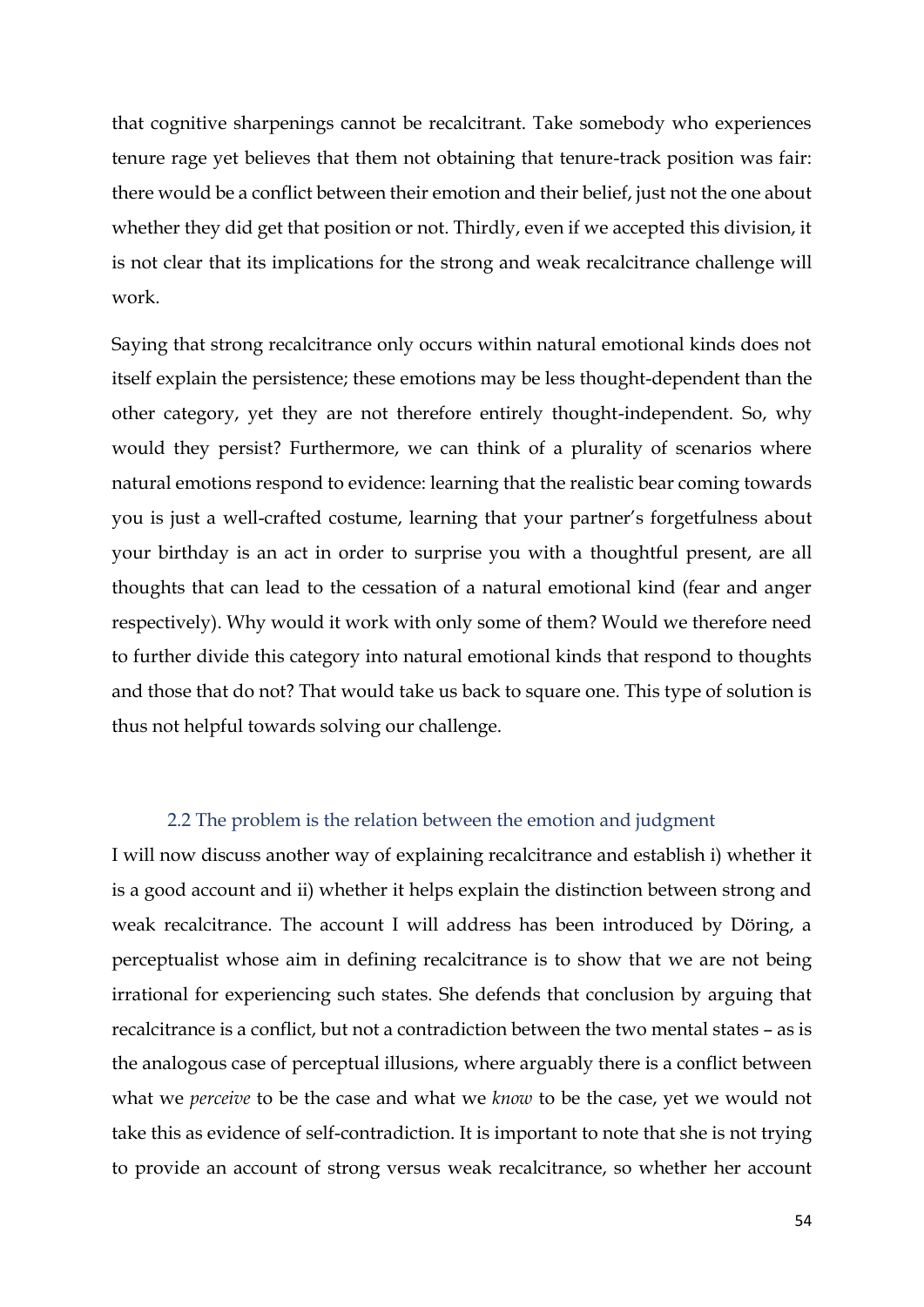deals with this question will be based on the inferences I draw from her account. However, she does mention the possibility of changing our emotions to match our judgments (which she calls *recalibration*), so I think her account has the prima facie potential to answer our question.

What, then, is Döring's account of recalcitrance? Her account differentiates between the judgment and the emotion by arguing that the emotion is experienced in a different *mode of presentation*. Specifically, she notes how emotions are experienced in what she calls a 'default' mode. The default mode is the state in which we immediately perceive something as true in the moment – and we do that by focusing on those salient features that present the object as (e.g.) fearful. By salient features she means those features of the objects that together can be taken to represent the property we associate with the emotion we are experiencing. So, when it comes to a scary gorilla, it would be its aggressive eyes, piercing teeth etc. that we are perceiving (2014, p.10).

So, she argues that the emotion is perceiving the object in a certain way (as having a certain property), where perception is verisimilar (2009, p.245). That is to say, the emotion is merely presenting something as if it were true, whereas the judgment is directly asserting that something is true (i.e. that something indeed has a certain property). So, our emotional attribution of the property 'dangerous' to the gorilla does not *contradict* our judgment's assertion that the gorilla is not dangerous. However, they are still *conflicting*, since they are presenting reality in two different ways, yet the conflict is not a rational one, just like in the case of perception. She thus obtains her account of 'conflict without contradiction'.

However, there still is some tension between our better judgment and our emotion. At this stage she provides what could be her answer to the weak versus strong types of recalcitrance. She notes that in some instances we seem to be able to calibrate our emotions or perceptions. She uses the example of perceiving the train one is on as moving, when it is in fact still – one could recalibrate the perception in light of the knowledge that a nearby train is the one actually in motion, and thus come to see one's train as standing still (2009, p.246). She claims we are doing the same thing when we successfully bring an emotion to match our judgments. Here she ends with the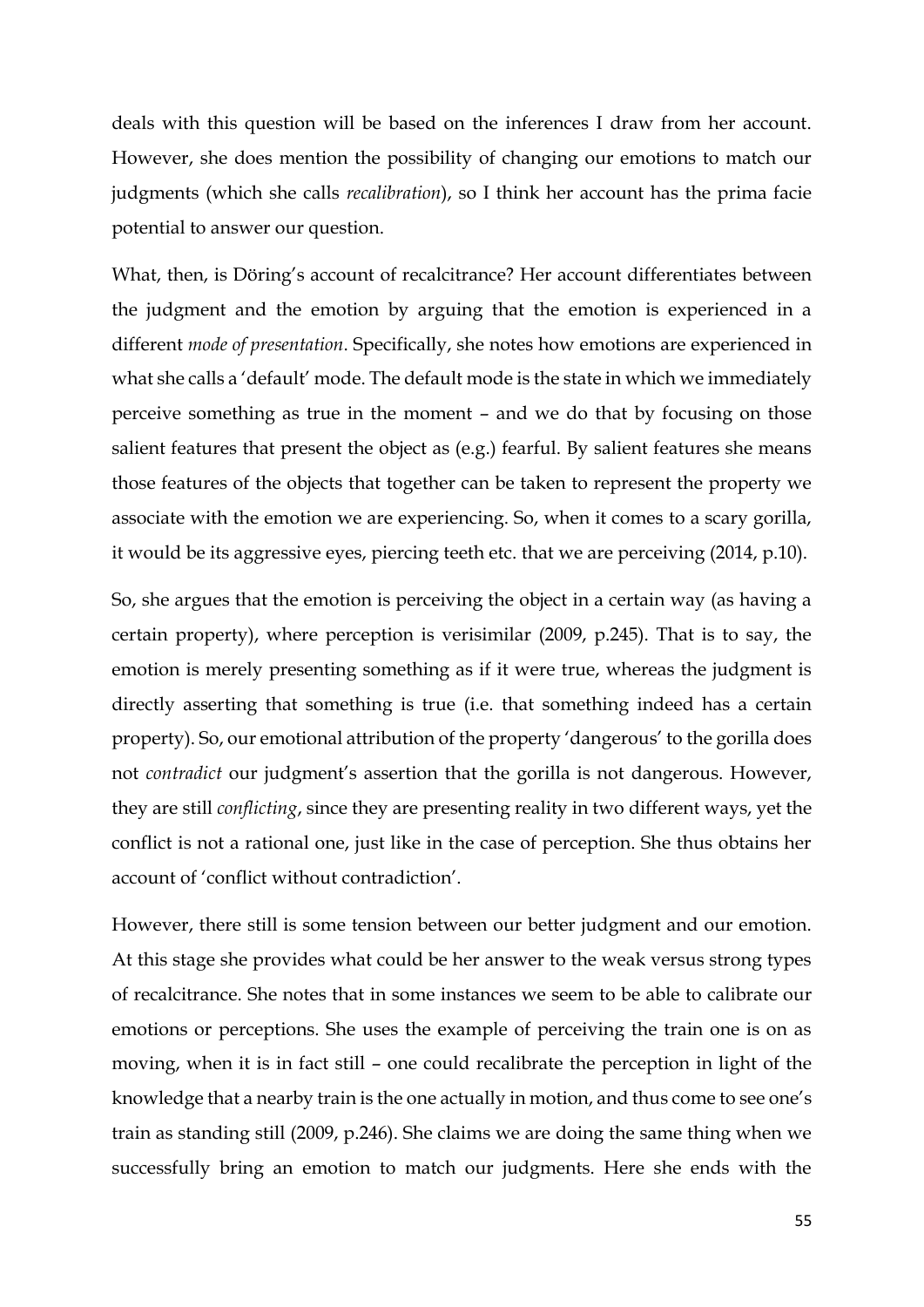following observation: 'if an emotion is revised in the light of better judgment and knowledge, this is not a matter of contradiction but of *calibration*' (ibidem, my emphasis).

Thus, she concludes with a distinction between emotions that can be calibrated, and emotions that remain recalcitrant – supposedly weak and strong respectively. At this point she is aware that this merely introduces further questions, and it does not help explain the difference between weak and strong cases. However, she is happy to have merely provided a framework that could begin to answer these questions. Her final suggestion is that maybe what grounds the difference 'is a matter solely of the malleability of the causal mechanisms underlying our emotions and perceptions'(ibidem);<sup>25</sup> at the same time, she admits a more interesting answer would have to do with the emotions' non-inferential content.

In other words, we *can* recalibrate our emotions, but we *do not have to*, since there is no contradiction. There may be a mismatch between the emotion and the judgment, just like there is one between the perception and judgment in cases of illusion, but that is not a problem. We can change this mismatch if we see fit (by calibrating). However, the cost of this conclusion may be too high: as indicated by 'the Helm objection', in eliminating the contradiction one also eliminates the conflict (Döring, 2009, p.245). The phenomenological claim we started from is that we experience a conflict that we perceive as a rational one; we think we are being irrational for being afraid of that spider or of flying, or for being angry at our partner when we know they did nothing wrong. Döring's account, like perceptualism in general, isolates the emotions from the judgment to such a degree that it is hard to see how we could come to regard recalcitrance as an irrational conflict, while not doing the same for perceptual illusions.

Döring has a reply. According to her, this phenomenological claim is just a wrong intuition. She attempts to explain this intuition away by placing it elsewhere: it is not the emotion itself that is irrational, but rather the action it gives rise to. That action is

<sup>25</sup> I addressed this type of solution in 2.1, which I reject.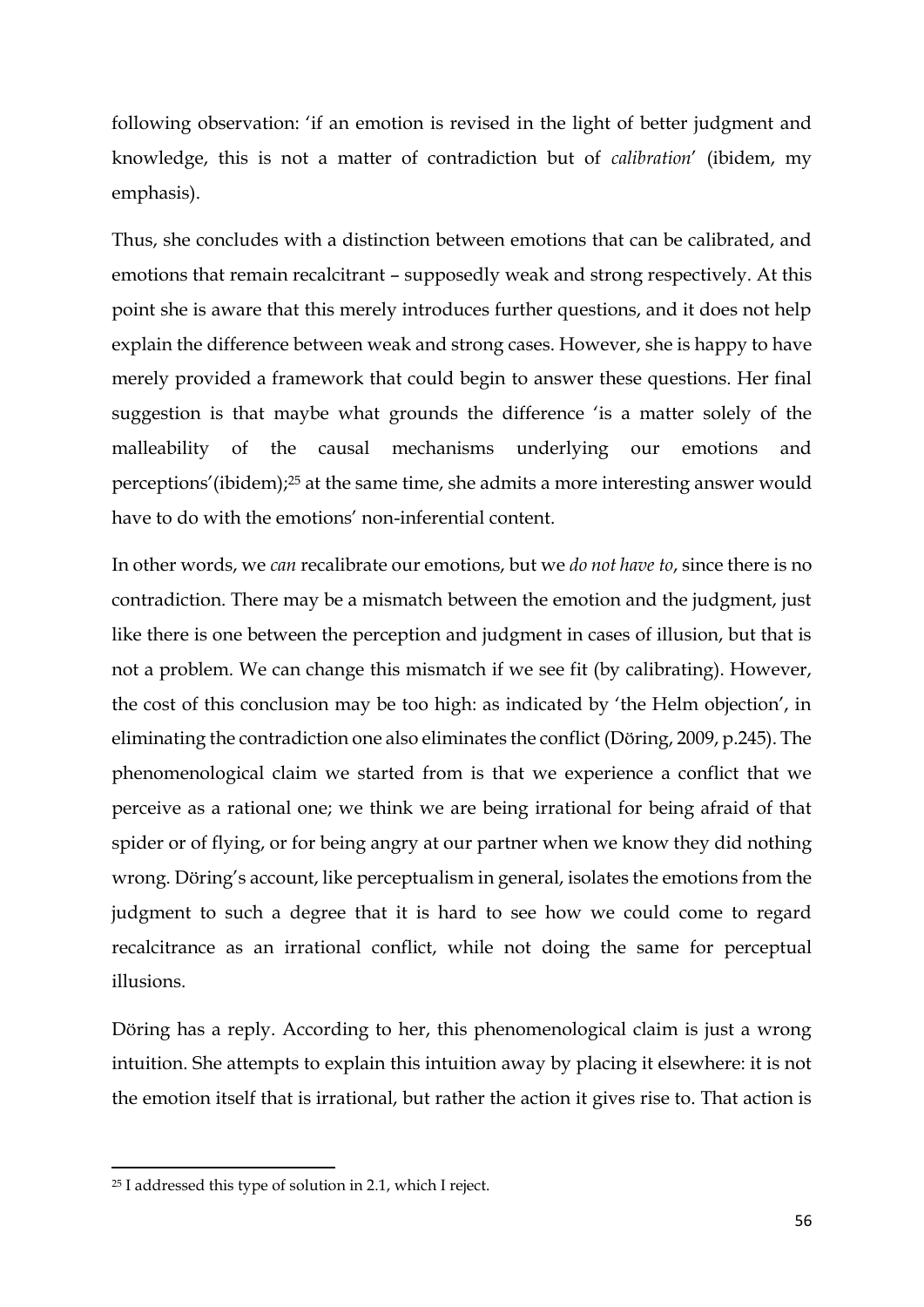opposed to whatever action would be necessary for the reasoned pursuit of my goals (2014, p.5). However, I think this argument fails for the following reasons.

Firstly, I think a charitable interpretation of her claim is that the problem is the *impulse to action*, which can be present regardless of whether we act on it or not. That is to say, the moment I experience fear, I also feel the need to run. However, that need to run contradicts the fact that I know I am safe and should remain there. I thus think that the conflict Döring is here indicating is that between those two calls to action, one stemming from reason and the other from our emotions, fighting to take over. I may even be walking towards the bear now, but I still receive this impulse to run – and that is what is keeping me in a state of irrational conflict.

I cannot argue against the fact that this conflict does, indeed, arise. However, I disagree that that is the *central* conflict of recalcitrance. On the one hand, we can clearly distinguish between the two conflicts: one is a conflict regarding what I should *experience* (I should not be afraid), while the other is a conflict about what I should *do*. On the other hand, one could think of a plurality of cases where there is no clear call to action: either from the emotion, or reason, or both. Consider the case of 'a sinking feeling', or 'feeling empty'; I could think I should be happy since nothing is wrong, yet still experience these forms of sadness. Neither the emotion, nor the judgment, would pull me towards any kind of action – the conflict is purely *about how I feel*. Consequently, I think her rejection of Helm's intuition fails, since it cannot be based in our calls to action. As such, the main issue with her account still stands: it diminishes the rational quality of the conflict.

That issue aside, does Döring give us the right tools to differentiate between strong and weak recalcitrance? First, she makes an empirical suggestion to the effect that maybe some developmental mechanisms might be more malleable than others (I addressed this in 2.1). Alternatively, she hints that the solution might be more philosophically interesting. For the reason already mentioned (namely diminishing the rational quality of the conflict), I think her account may not be the most accurate explanation of recalcitrance. Not only that, but it does not help answer our question. Specifically, she argues that the cases in which we fail to recalibrate our emotions are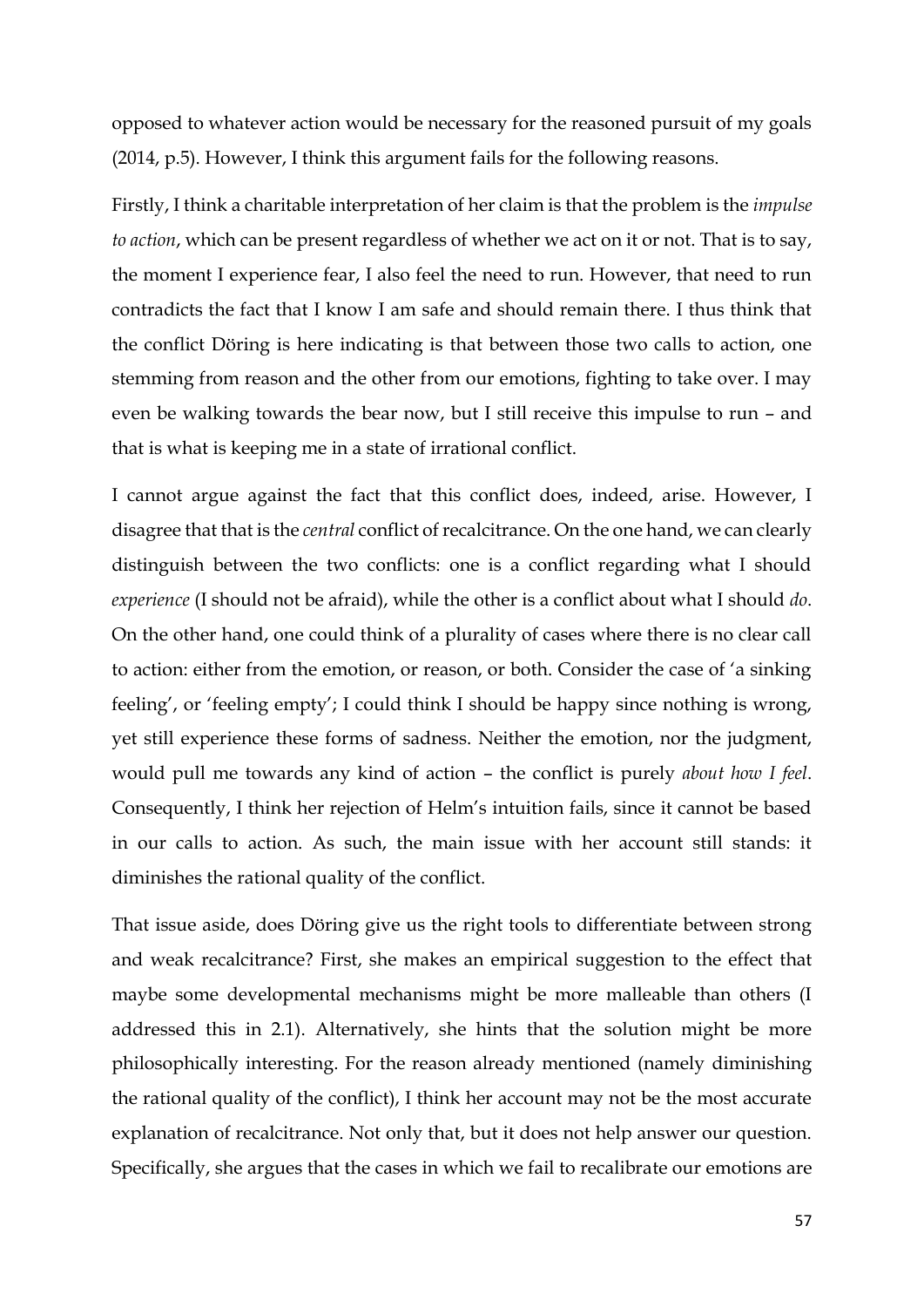cases of recalcitrance. As such, she defines strong recalcitrance as failure to calibrate, and so weak recalcitrance as success of calibration. This, however, does not have any explanatory power on its own: why do we sometimes fail to calibrate? We have merely restated the problem with a different vocabulary.

Döring's is only one of the accounts that argue for conflict without contradiction. Other accounts, such as Helm's, argue along similar lines that emotions and judgments do different things (Döring, 2009, p.241). Helm's claim is more about the attitudes towards the property attributed to the object: while a judgment asserts that something is a certain way, an emotion merely assents to it being that way. In the end, however, I think all these accounts suffer from the same issue, which is that in their attempt to say that we are not irrational in cases of recalcitrance, they are not saying enough about how we manage to sometimes avoid recalcitrance (weak recalcitrance).

Before introducing my account, I will briefly return to a question I raised at the end of chapter 1, section 6. Specifically, it seemed that attitudinal and motivational views offer interesting accounts of recalcitrance, which fit under the overall strategy of this section. First, attitudinal views such as Deonna and Teroni's (2012) understand emotions to be attitudes (examples of other attitudes are beliefs, suppositions etc.), such that their formal objects are not a part of their content. Comparatively, the formal object of belief is truth, yet truth is not a part of any particular belief; likewise, the formal object of fear is dangerousness, but dangerousness is not part of the content of the fear. The fear is simply a particular feeling of action readiness. To restate briefly, the evaluative aspect of emotions is explained as follows: instances of action readiness are correct iff their object really does exhibit a certain property, e.g. the readiness to flee is only correct if its object really is dangerous. Thus, we can say that there is an intricate connection between action tendencies and the evaluative properties necessary for making those particular tendencies correct.

We can then understand recalcitrance as follows: our emotional attitude towards the object is wrong, since it does not satisfy the correctness conditions of that particular attitude (e.g. my tendency to run or kill the spider is not correct because the spider is not dangerous). The emotion is in that sense irrational, since it fails its normative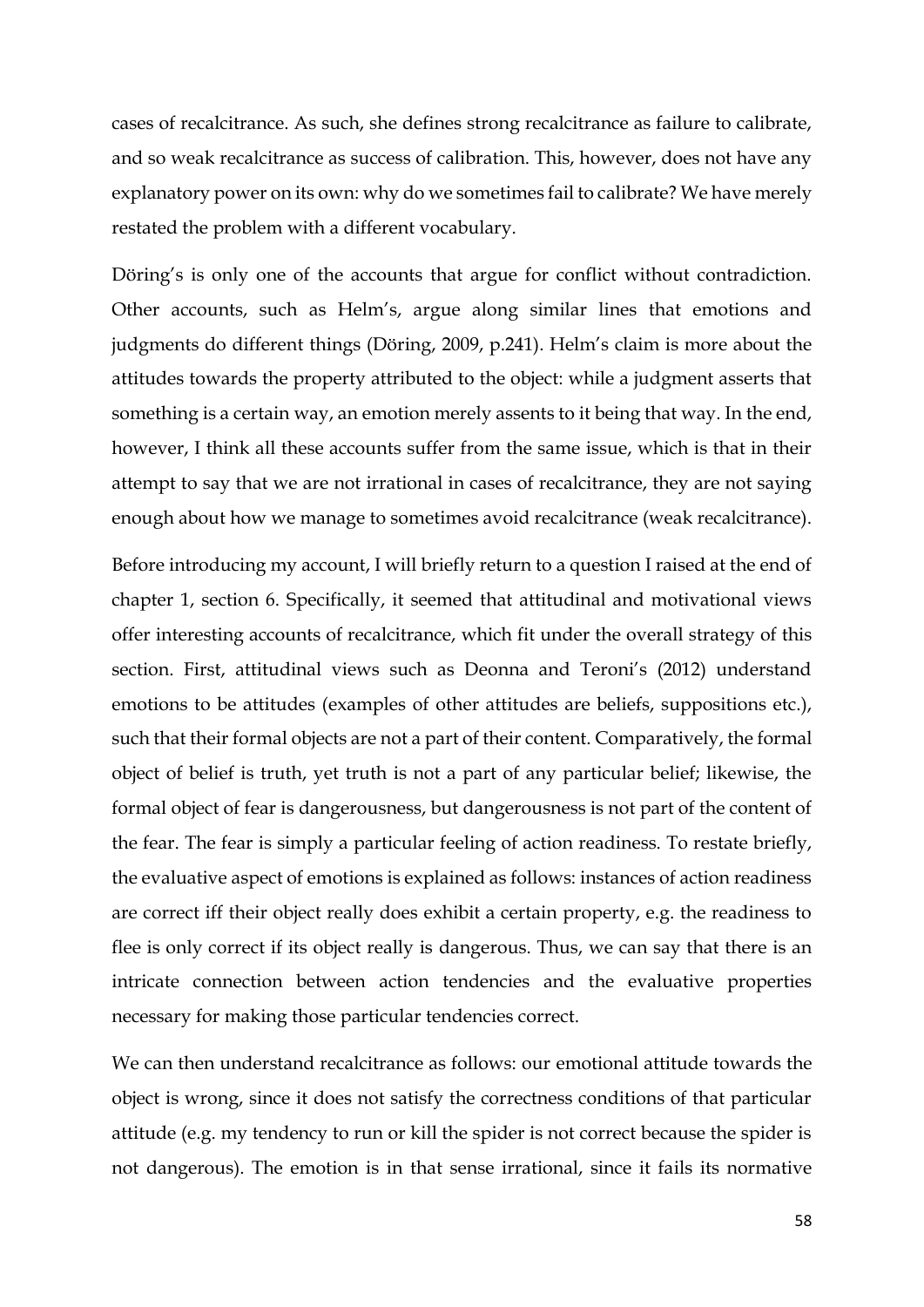criterion. However, it is not as irrational as two conflicting judgments would be, simply because there cannot be a conflict of content: after all, the formal property is not a part of the content of the emotional attitude, it is merely its correctness condition. There is thus no contradiction of content. As already stated, this solution seems promising, however it remains to see how it deals with the challenge of strong and weak recalcitrance.

I think that their account cannot differentiate between strong and weak recalcitrance, at least not given its current parameters. Specifically, they do not have the resources to explain why some attitudes are highly responsive to evidence, while others are not. It would seem that all they can say is that some attitudes misfire, i.e. they do not satisfy their correctness conditions, while others do so – it is, after all, normal for any function of an organism to not work perfectly every single time, just like our beliefs or assumptions are sometimes wrong as well. While it is true that we are not perfect machines, we can often tell a story as to why our beliefs misfired: we misunderstood the evidence, we judged on insufficient evidence, etc. However, there seems to be no satisfactory story when it comes to emotional recalcitrance. We can imagine a scenario in which we initially get scared of a gorilla, but then see that it is inside a cage and our fear subsides thanks to the evidence. Why did the evidence work in this scenario, yet it fails in a plurality of similar ones?

What is more, recalcitrant episodes tend to repeat themselves, and our emotions consistently misfire in highly similar situations. I will, for instance, be scared of every single medium- or large-sized spider I see – how come my attitudes reliably misfires in the same type of situation? Say I live in a very dangerous area full of thieves and I naively form the belief that X is a nice person because they smiled at me. After I get fooled by people smiling at me a couple of times, I will simply stop forming that erroneous belief, I will regulate my attitude such that it stops misfiring. How come our emotional attitudes do not seem to be as (consistently) responsive?

So, it seems that Deonna and Teroni's account can at most say that strong recalcitrance simply happens because it happens. There is no way to differentiate between strong and weak instances. I will not go into detail regarding Scarantino's motivational view,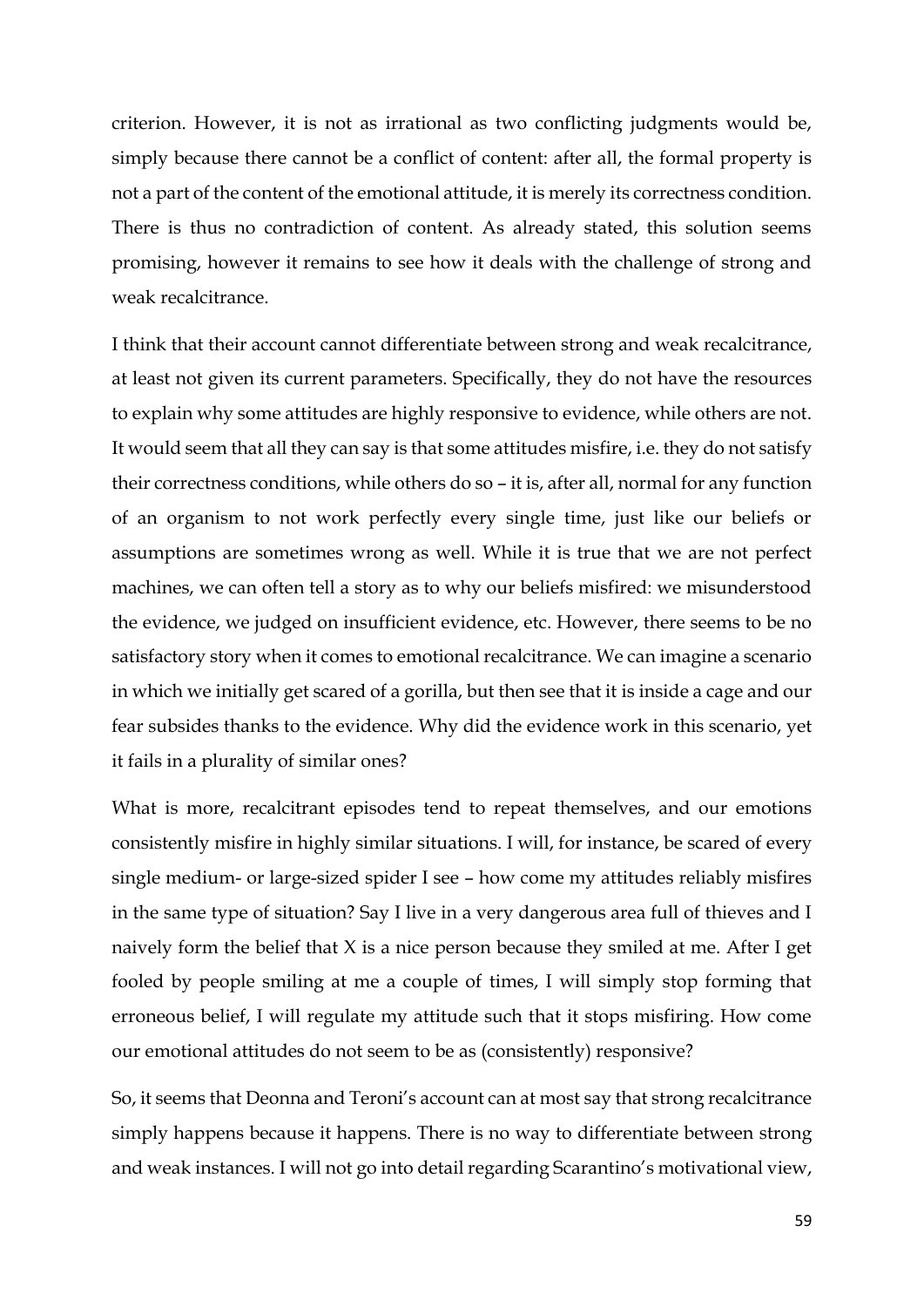as it would seem to suffer from the same issue. Saying that the informational-cummotivational function of the emotion misfires and thus fails its correctness condition, but is not thereby wholly irrational, is a promising response to the issue of recalcitrance. However, it would probably not have anything more to say regarding why it sometimes misfires and other times it does not, and how come it reliably misfires in similar circumstances. I thus conclude that these accounts also struggle to deal with the challenge of strong and weak recalcitrance, and I will proceed to outline my account.

#### 3. My solution

My account of recalcitrance rests on a more elaborate understanding of the objects of our emotions. At the beginning of this chapter, I briefly outlined the concept of intentional object, i.e. whatever our emotion is about. However, these objects can be qualified in more detail. As Roberts points out, an emotion's intentional object (the gorilla I am afraid of, the friend I am upset with etc.) is bound with certain contextual factors. We are angry *at* somebody, *for* something, done *in a certain way*, and *in a certain setting* (2003, p.61). For instance, I am angry at my partner for an offense (making fun of me) in an intentional way and in front of my friends. So, when asked what we are angry about, Roberts points out we provide this whole story. He also notes that whichever the story might be, we sometimes focus on some elements more than on others (say sometimes I may focus on the offense, other times on the offender) (ibidem).

I would like to take Roberts' observations a step further and broaden the concept of intentional object, which I will do via two main claims. My first claim is that these types of contextual elements that we attach to the intentional object (whether we understand them as a part of the intentional object itself or something structurally related to it) need not all be actual: they could also be modal. So, for instance, the gorilla in front of me is caged. Not only that, let us say the cage is made of thick glass and it could not even reach its claws out towards me to attack or break it in any way (and I know this). However, I am still afraid of it. Since I think that the gorilla is not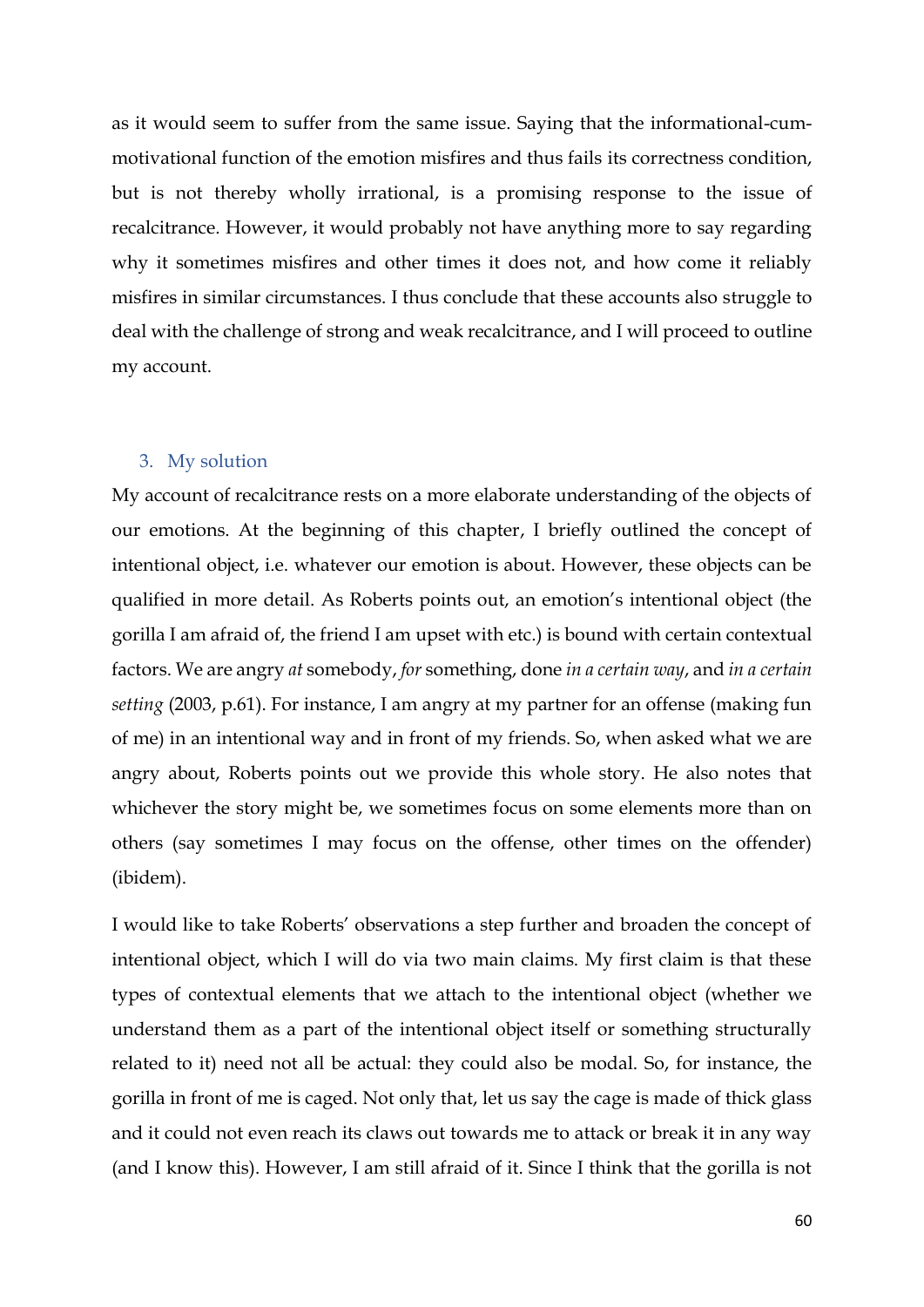going to harm me (it is not dangerous), my fear is recalcitrant. But am I therefore being irrational? That is yet to be shown.

According to the account I will now outline, what enables the recalcitrance is a misunderstanding of the intentional object. Specifically, the intentional object is more modal or counterfactual than we realise. First, the intentional object as normally understood is this gorilla in front of me. But which of its contextual factors am I focusing on? Currently, it is only standing there, doing nothing – so, what story is making me afraid? I argue that my fear is not about how the world is, but rather about *how it could be*. The world could have been such that somebody left the cage open, that the gorilla is stronger than we thought and breaks through the cage, that something hits the glass causing it to break and so on. These are all potential scenarios that could happen. So, I am not afraid of the gorilla because it is harming me, but rather because it *could* harm me.

Note that my claim is *about the modality of the intentional object*, not that of the formal object. That is, the emotion is predicating danger of the *possibility* of being attacked by the gorilla, so the formal object is the same as has been argued in the literature (dangerousness). What is different about my account, however, is that the intentional object encompasses a possible scenario, rather than merely the actual state of affairs. So, even if one may argue that dangerousness is already a modal property (i.e. it means that something *could* inflict harm), that does not affect my account, since I am arguing for the modality of the intentional object.

Consequently, we should rethink how we understand the content of the emotion that is purportedly in conflict with judgments. That is, the emotion is not simply saying that the gorilla is dangerous, but rather that *the possible scenario of the gorilla attacking me is dangerous* (for brevity, 'the gorilla could be dangerous', with the understanding that it is the intentional object that is modal, not the formal one). This also gives us an answer for why we stay recalcitrant: if our emotion attaches to a potential danger, telling ourselves that the object is not dangerous does not address the actual content of the emotion. It could still be the case that the gorilla is harmless in our context, but not if we also consider those counterfactual contexts. Likewise, saying that flying is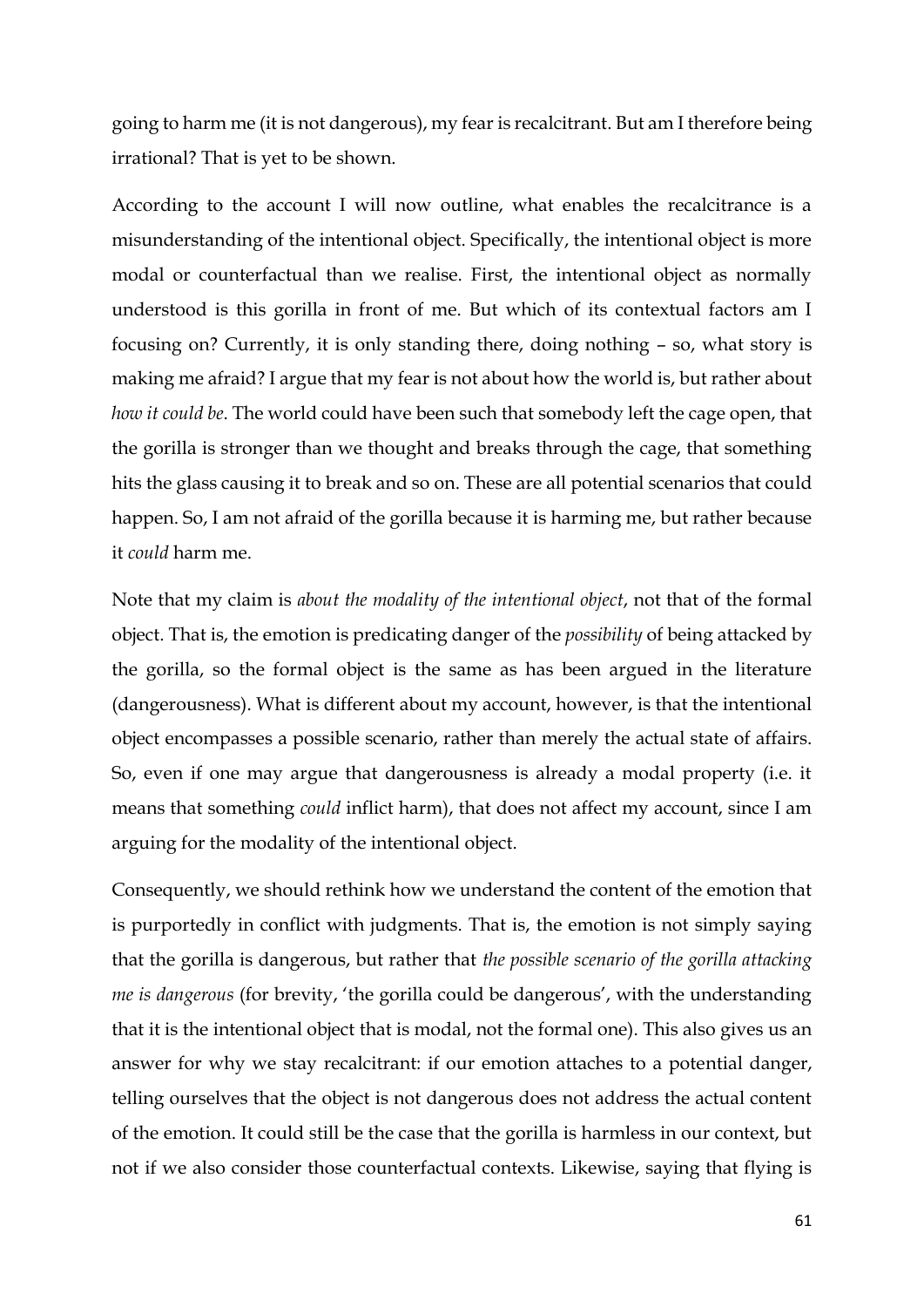safer than driving does not contradict the content that a crash is possible (which would, of course, be dangerous).

As such, we can see why the belief would fail to change the emotion: in a way, the emotion is right, since it captures those possibilities that our reason seems to exclude. That may be for a good reason, namely that they are highly unlikely, yet that will not change how harmful those unlikely scenarios would be (they have, after all extremely high stakes – death). Interestingly, Nussbaum points out that the judgments we are so sure of in these cases are themselves merely estimates. Sure, we may think we believe that the gorilla is harmless, but more accurately we seldom have such certainties and may actually believe that the gorilla is *likely* harmless. This lends further credence to my point about the conflict of recalcitrance being merely apparent (2001, p.32).

There is, as mentioned at the beginning of this section, a second part to my account. Intentional objects are not limited by possible or modal scenarios – they may encompass even more considerations. Take the following scenario: your partner does not reply to your texts, and you get angry. You then tell yourself 'Wait a minute, they're at work. Of course they cannot reply'. However, you remain angry. In this kind of scenario, it seems that simply analysing the modal aspects of the intentional object (your partner could have not replied intentionally) does not suffice to justify the emotion. Instead, I will argue that the emotion is actually about an implication of these contextual factors and not the facts themselves. The facts being as they are, there would indeed be no reason to remain angry. However, as we have already seen, our emotions are not solely directed upon the immediately given facts.

Indeed, upon discovering that p, our minds begin considering reasons, explanations, implications, etc. Our minds thus do not focus solely on what I call 'the core of the intentional object' (here, the unresponsiveness). In this case, I think it is plausible that what the emotion is about is a potential implication such as: if my partner does not reply to my texts, it might be because they do not care about me enough. Once our anger is about them not caring about us, it is useless for us to reinforce the beliefs about texting, for, the fact that they cannot text you right now does not nullify the possibility that they might not care about you.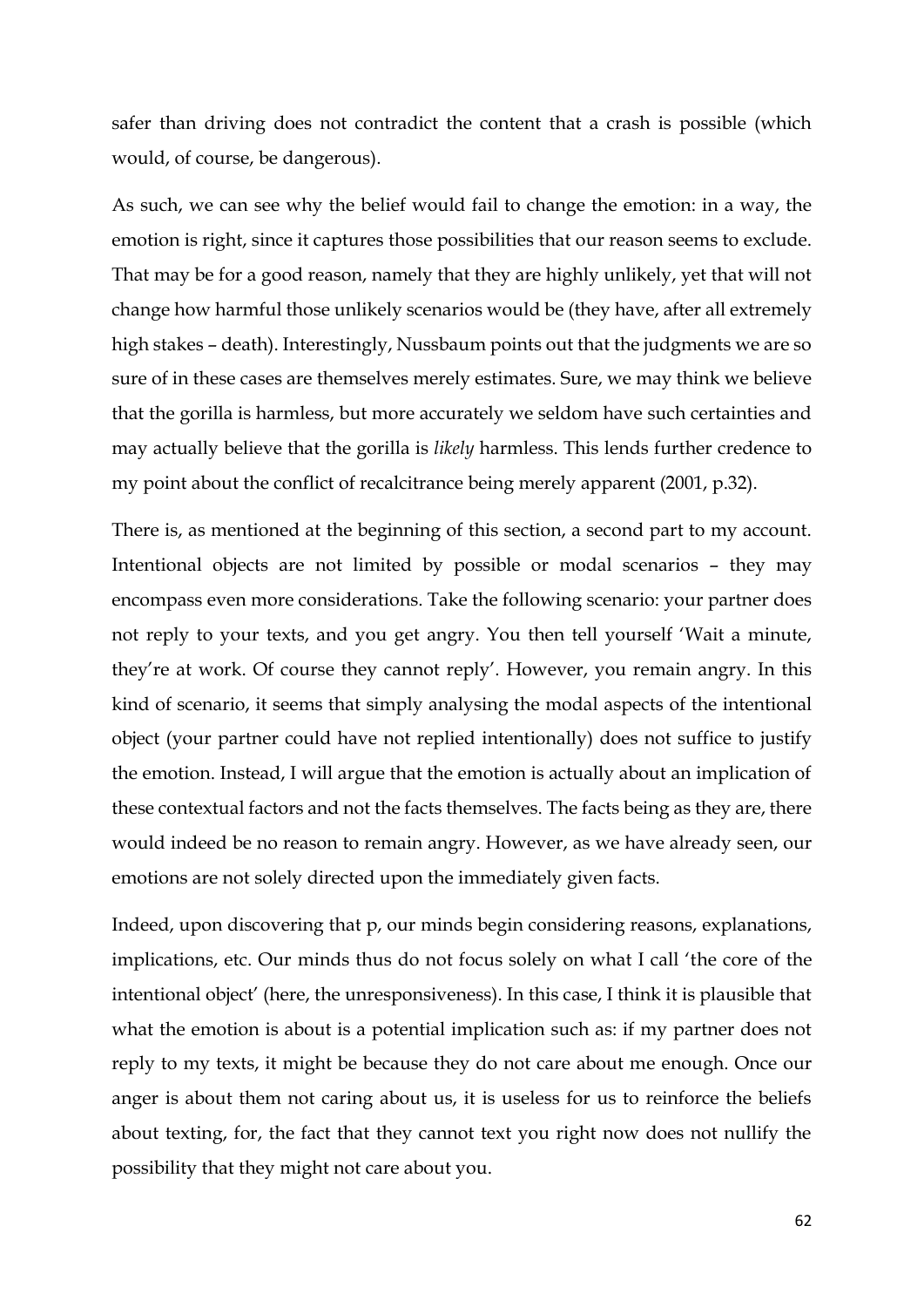So, once the (fallacious) belief about them not texting back is added to one's cognitive base, additional considerations such as implications and justifications are coactivated, making it such that our emotions now hold onto more than just the initial state of facts (partner not replying): they also encompass what our minds contribute on their own (why, what else could they be doing, what does that say about me/us, etc.).<sup>26</sup> Note that both the initial fact (or the apparent intentional object) and the implication (or actual intentional object) share their formal property of being unjust (at least from the subject's perspective). This fact is crucial, for it allows us to mistake one for the other. If the (only) implication of them not texting was, say, that they must be buying you a nice present, that would not be unjust and hence not warrant anger. If it did not warrant anger, and assuming there is no other relevant implication, then the emotion would have to be about them not texting back. If that were the case, however, I think we would not have a case of recalcitrance. If the emotion was really about texting, and we told ourselves 'they cannot text back', then the emotion should cease accordingly.<sup>27</sup> In the cases in which it does not, I argue it is because our beliefs address the apparent intentional object, not the actual one.

One may here think that my account implies that identifying the 'correct' intentional object of the emotion results in cessation of the emotion. However, that is not necessarily the case. It may, of course, happen in some cases. Nevertheless, given that the emotion actually does fit its object (e.g. anger at the prospect of being cheated on), then it may behave like a non-recalcitrant emotion. Since it is not in conflict with a particular belief, it is under no pressure to change simply because it addresses a possibility rather than an actuality. For a parallel, when we experience emotions about

<sup>&</sup>lt;sup>26</sup> One might here wonder whether there is a change of emotion or of intentional object, i.e. whether initially the emotion was about the absence of a text and then moved on to implications, or whether it was about the implications from the beginning. I think this will vary from case to case, sometimes the transition being instantaneous, and other times slower – however, this detail is not important for my claim, as all I need to establish is that by the time we experience the conflict of recalcitrance, the change will have already happened. That is, the emotion is already about the implications, regardless of how it transitioned to that point.

<sup>&</sup>lt;sup>27</sup> One caveat here is that this may look differently depending on the circumstances. That is, changing one's emotion is a complex phenomenon that requires the cooperation of all the parts of the emotion, so delays may happen. For instance, one's feeling (e.g. the anger) might vanish, yet the bodily reactions (say, increased heartbeat) may persist. At any rate, whether this claim is accurate seems to be an empirical matter, one which I mention in the concluding section seems to be supported by empirical research, yet more research needs to be done.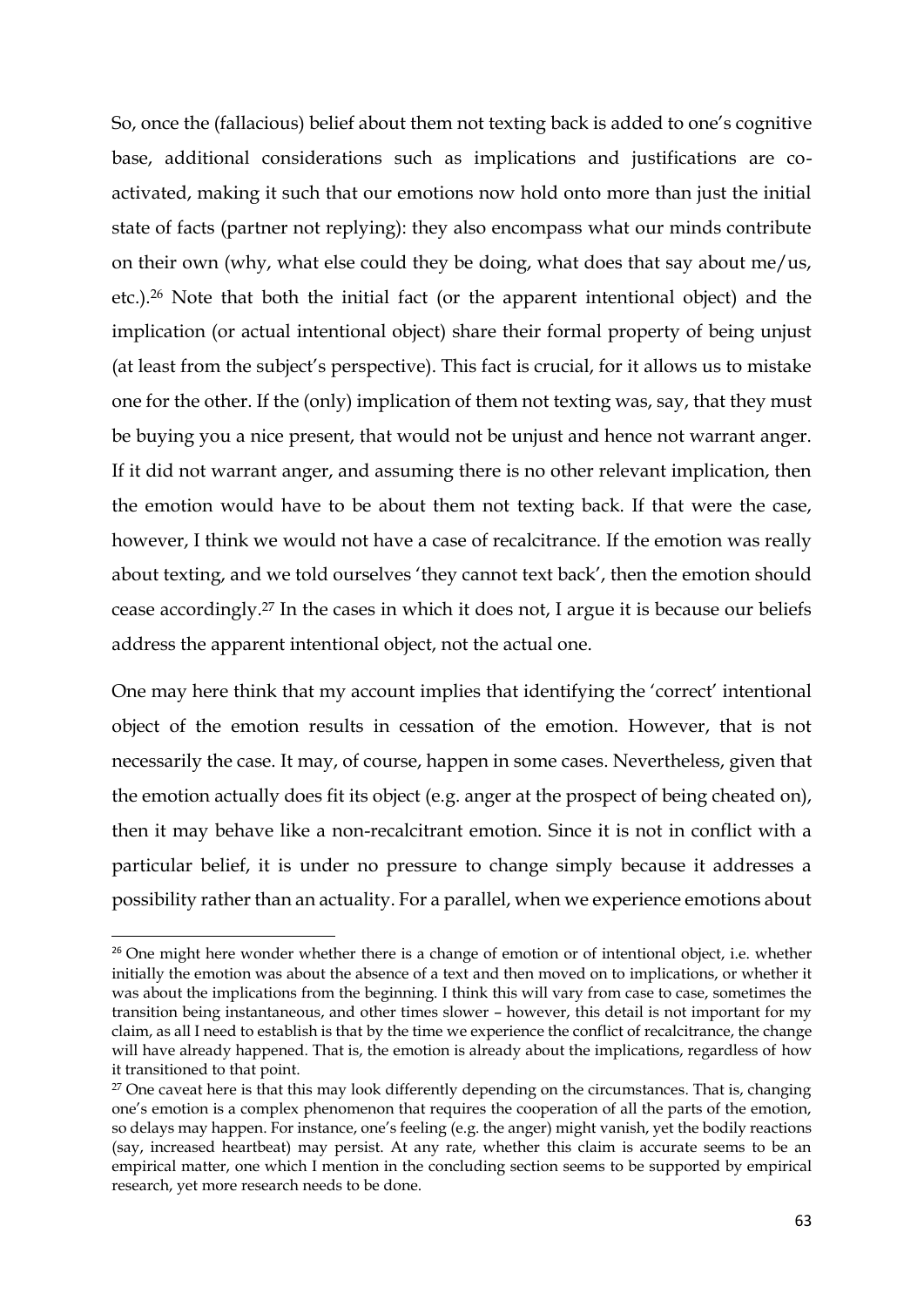fictional objects, being reminded that the characters are not real does not imply that our emotion must cease.

To summarise, my account postulates that, in experiencing recalcitrance, subjects are misunderstanding elements of their emotion because they are not always about actualities, but also about possibilities and implications. To put it visually, there is a web of interconnected thoughts, images, possibilities, considerations, implications, that gets activated together with the core of the intentional object – the emotion, then, may hold on to any of these elements, or perhaps even the set as a whole, such that we sometimes misinterpret which of these elements is central to the emotion (the core of the intentional object is not necessarily the centre of the emotion). In other words, one could argue that the content of an emotion is not p (where 'p' stands for 'x is f'), but rather ' $p^*$ ' (which stands for ' $x^*$  is f').

The conflict of recalcitrance is thus between our judgment  $(\neg p)$  and our interpretation of the emotion  $(p)$ , and not the actual content of the emotion  $(p<sup>*</sup>)$ . We can thus conclude that we are not irrational in experiencing those emotions, since the emotion is not in contradiction with the judgment ( $p^*$  and  $\neg p$ ); indeed, they are responding appropriately to their object (it will become clearer how in chapter 3). However, there still is a conflict because we rush and misinterpret that content, thereby failing to change the emotion (our intention prior to discovering the misunderstanding), which in turn makes us feel we are being irrational. This account also provides us with an explanation of why we sometimes are strongly recalcitrant: we simply fail to change an emotion because we misunderstand it. I will expand more on this account in Chapter 3.

#### 4. Concluding thoughts

In this chapter I have offered a new account of recalcitrance, one in which the conflict lies not between the emotion and the judgment, but between our misleading interpretation of the emotion and the judgment. This view is, as I have argued, preferable to the alternatives explored, one reason being that it better explains why we have a gap between strong and weak recalcitrance. The other views explored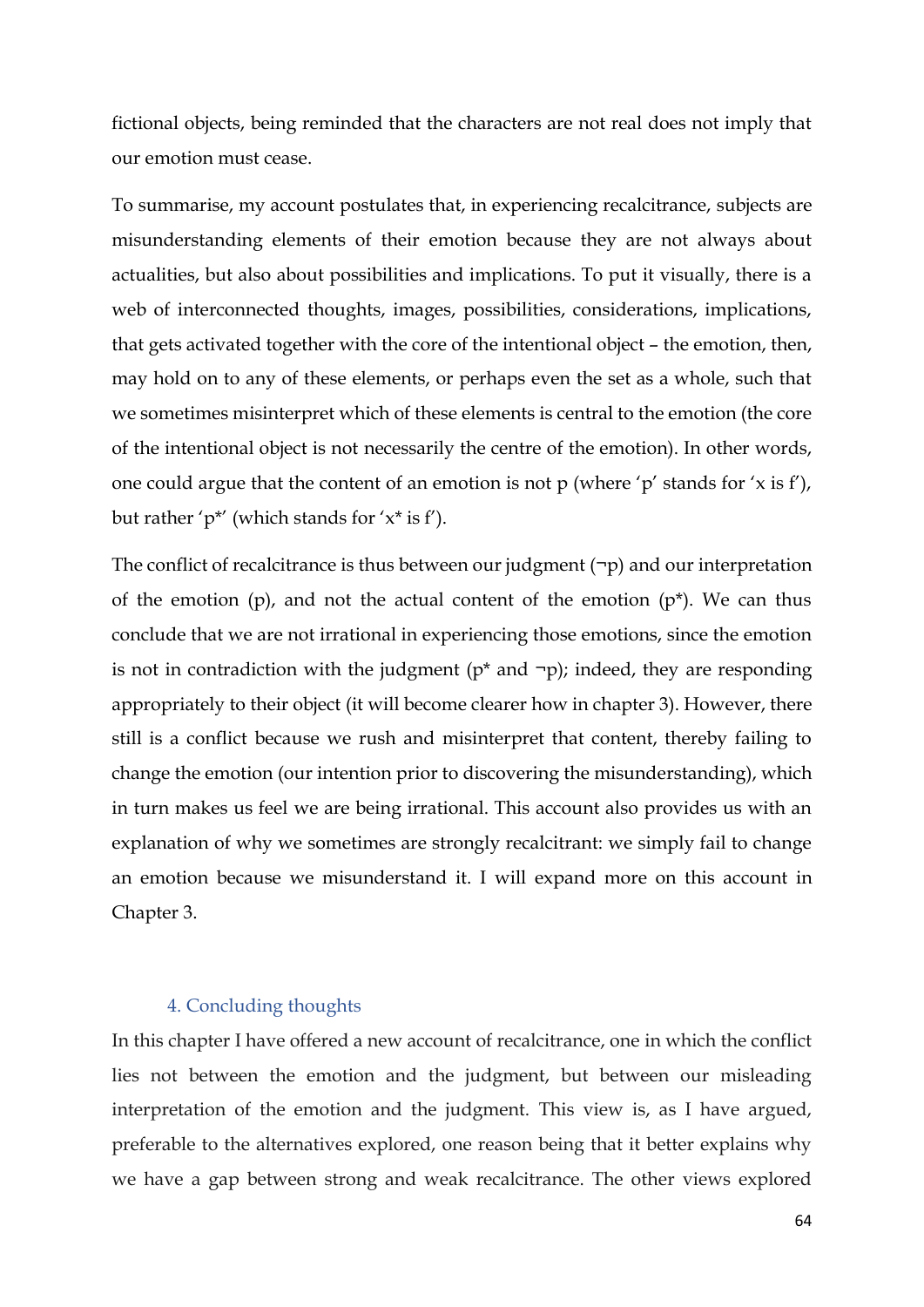cannot convincingly explain why this is the case. However, I must here note that I have only engaged with two types of answers, while there are numerous alternatives that I do not have the space to address here. Nevertheless, most voices in the literature solely focus on explaining why the conflict does not amount to contradiction, and they thus do not offer any psychological explanation of why recalcitrance persists in some cases and not others. As such, the issue of strong and weak recalcitrance is an interesting question worth further expanding on.

Furthermore, my account seems to be supported by some existing psychological accounts, which aim to ground a relationship between (covert) thoughts and emotions. One such example (though somewhat outdated) is psychoanalysis, where curing certain symptoms means better understanding what our emotions are *actually* about, as psychoanalysis discusses our pattern of sublimating and repressing certain thoughts. For a more recent development, however, we could look at CBT therapy, which seems to be effective according to recent studies (Tolin, 2010). This type of therapy instructs us to identify the patterns of thought associated with our unwanted emotions (such as anxiety). So, looking into the beliefs associated with our emotions and how we may sometimes compulsively focus on some worst-case scenarios is one way to change our emotional state, including recalcitrant states.

Importantly, some strands of CBT focus on eliminating unwanted emotions without judging them. That is, a patient is instructed to become aware of the emotion for what it is, without judging that it is wrong or mistaken in any way. The anxiety of an overlyanxious person may be appropriate given the subject's experiences; however, it may also become problematic and get in the way of accomplishing one's goals. Thus, therapy's goal to help relieve these emotions does not mean that the emotions themselves are wrong or irrational, but at the very least that they are unwanted for diverse reasons. As such, my account seems to be coherent with the empirical results in this field. This is also consistent with the discussion of rationality I conduct in chapter 3.

Finally, one might wonder what consequences my view has for the normativity of emotions. That is to say, when is an emotion appropriate or justified, since sometimes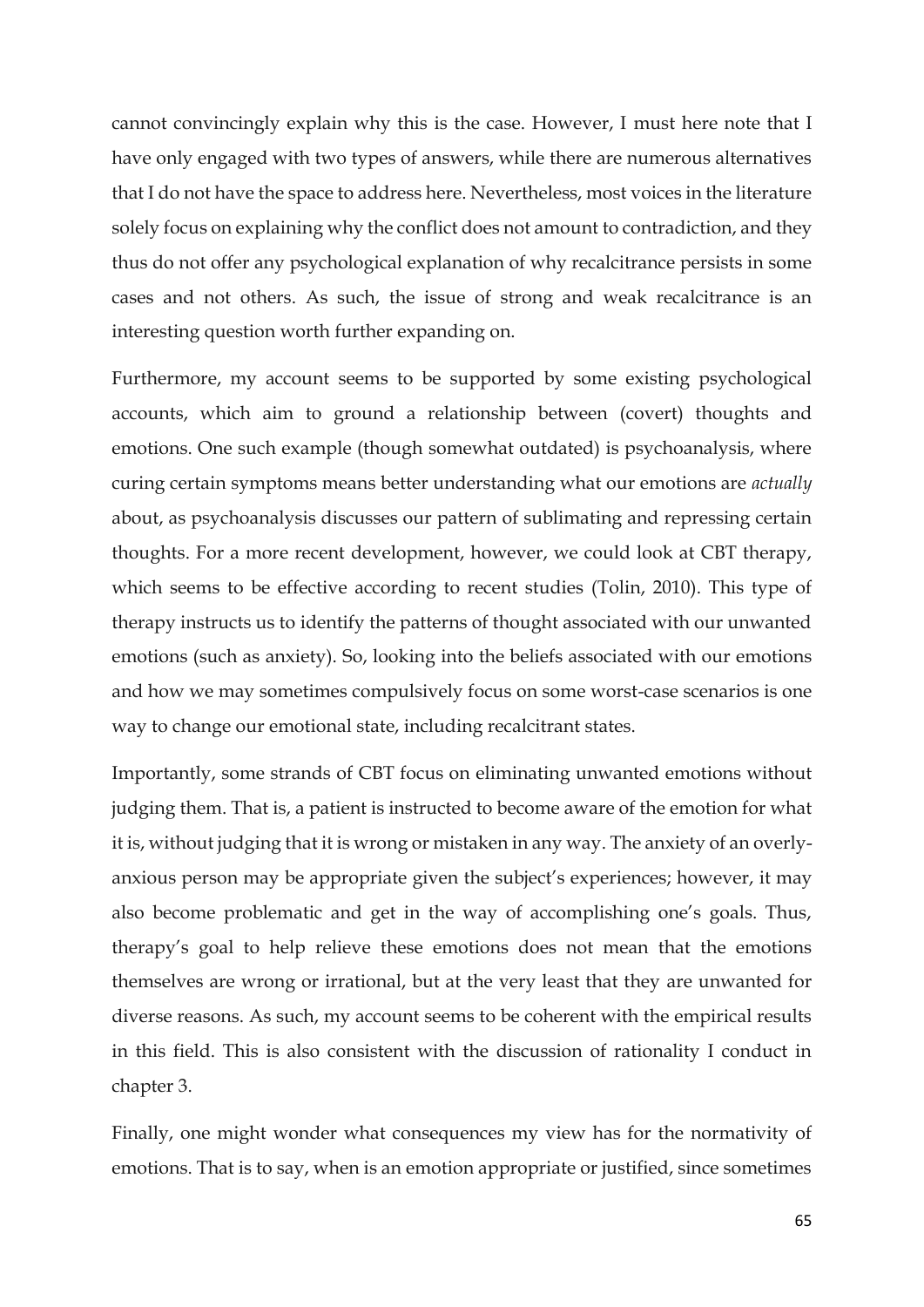they are directed at modal properties, or at implications and interpretations? My view could face the potential issue that one starts constantly considering, say, terrifying counterfactual scenarios and thus keeps experiencing a perpetual state of fear due to what they are imagining. Surely, that is not justified. But how can we avoid this conclusion while also maintaining that there is something that the emotion is getting right, since fear at a terrifying possibility does seem like an appropriate response? I will address this question at length in the third chapter of my thesis (in section 3), by making reference to conceptions of appropriateness as fittingness, warrant, coherence, as well as strategic norms.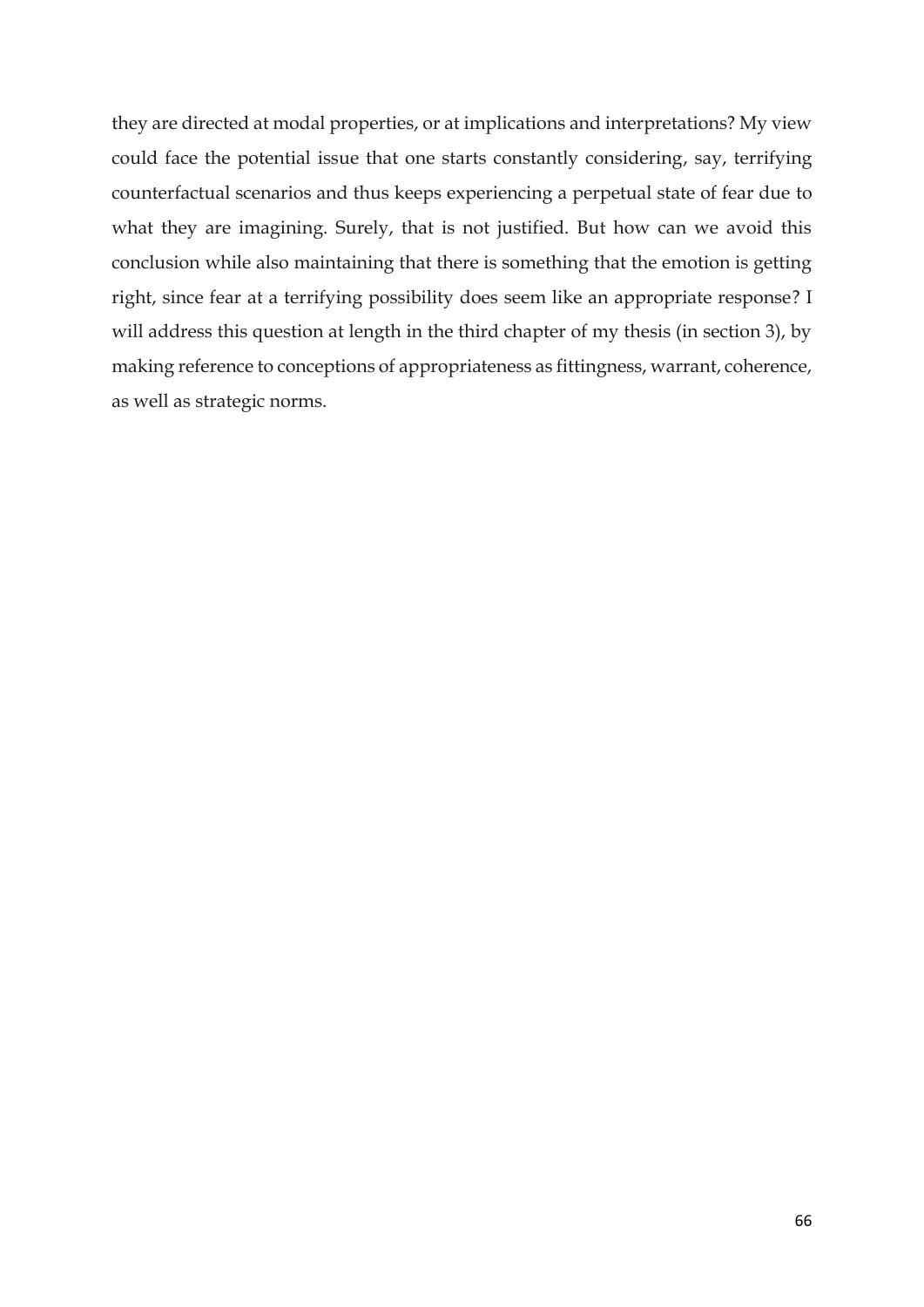# Chapter 3: The theory defended

We have seen in the previous chapter that the conflict between emotions and judgments considered to be the core of emotional recalcitrance is only apparent. That is, the conflict occurs between our judgment and our assumption or misguided interpretation of the content of the emotion. Thus, the emotion is not irrational in the sense of conflicting or contradicting our judgments. Indeed, given their intentional objects (the prospect of danger, or of not being loved), the reactions seem appropriate. However, we must carefully consider the limitations of that conclusion, to avoid licensing a host of intuitively irrational emotions. Therefore, in this chapter I will discuss possible issues with my account, which I will dispel by outlining a clear picture of emotional justification. That is, I will establish what it is that makes an emotion justified. First, I will clarify what the challenges are.

Before delving into the rationality issues, I will address a more immediate worry: that of introspection. Since my main claim is that recalcitrance is due to misunderstanding the content of our emotion, one might wonder whether that implies we are generally unable to understand our emotions. That would be a problematic implication, since it is questionable whether we really get things wrong so frequently (recalcitrance is quite frequent, after all). Not only that, but some recalcitrant episodes occur repeatedly: I am not only afraid of the harmless spider now, but virtually every single time I encounter a spider that is at least medium-sized. So, one would think that, given the repetitive aspects of some of these emotions, we would eventually come to understand their actual content. Yet, most instances of recalcitrance about the same type of object feel almost identical; of course, after years of being afraid of tiny spiders I may grow frustrated at my supposed irrationality, but I do not understand my state any better than the first time I was afraid of a spider. So, how is it that we are so utterly unable to identify the actual objects of our emotions? In other words, how does failure to introspect fit in with my account?

Another worry one might have concerns the extent to which emotions about possibilities, implications, etc. *can be* justified. Even if anger at the prospect of being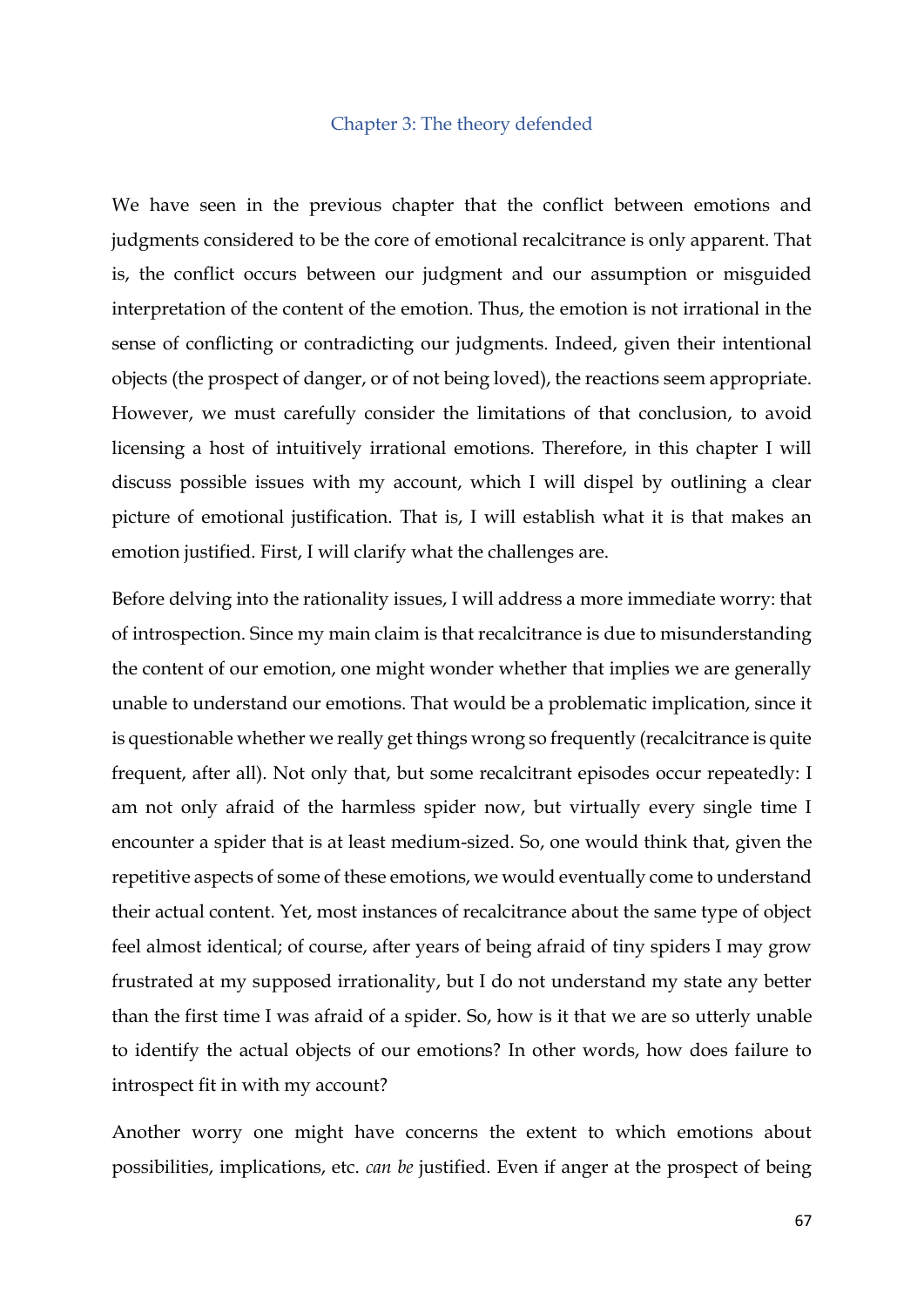cheated on is intuitively acceptable since it pairs the evaluation of injustice with (the possibility of) an act that we would agree to be unjust, there is a sense in which one might want to argue it is unfair towards one's partner. The partner would understandably argue that this is an irrational emotion – since they did nothing wrong, why should they be the target of anger over a mere possibility? In other words, would my account imply that such 'eccentric' emotions are justifiable? Can we make sense of the idea that emotions about possibilities can be justified at all?

Finally, there is the worry of continuous emotions (mentioned at the end of chapter 2). Assume we have agreed that emotions about possibilities can be justified; do any limitations follow? How are we to fix the justifiability norms for such 'broad' emotions, i.e. emotions about possibilities, implications, etc.? I could for instance imagine an asteroid falling on me and dying, and subsequently start feeling scared as a result of my imagination. Firstly, there seems to be something right with this emotion, in that fear would be the appropriate reaction if this kind of scenario were real. Secondly, however, there seems to be a sense in which this must not be justified (we are here assuming I do not have any evidence it will happen), since that would allow me to constantly imagine terrifying scenarios and thus constantly be afraid by my own counterfactual scenarios. I could be in a perpetual state of fear, joy, anger, by constantly imagining scenarios that would give rise to such emotions – but surely that would be unjustified? I call this the 'worry of continuous emotions'. As such, I think my account needs to be supplemented by a clear set of justification criteria to avoid this unintuitive implication.

This chapter will therefore have the following structure. In section 1, I briefly go over the problem of introspection. Then, before embarking on an exploration of justification criteria for emotions, there will be an intermezzo in which I briefly defend the idea that emotions about possibilities can be justified by comparing it with ideas from the literature on fictional emotions. Once that is established, I discuss different criteria for rationality in section 3. Section 3.a) deals with cognitive rationality, while 3.b) deals with practical rationality. In outlining these criteria I also find and explore a solution to the worry of continuous emotions.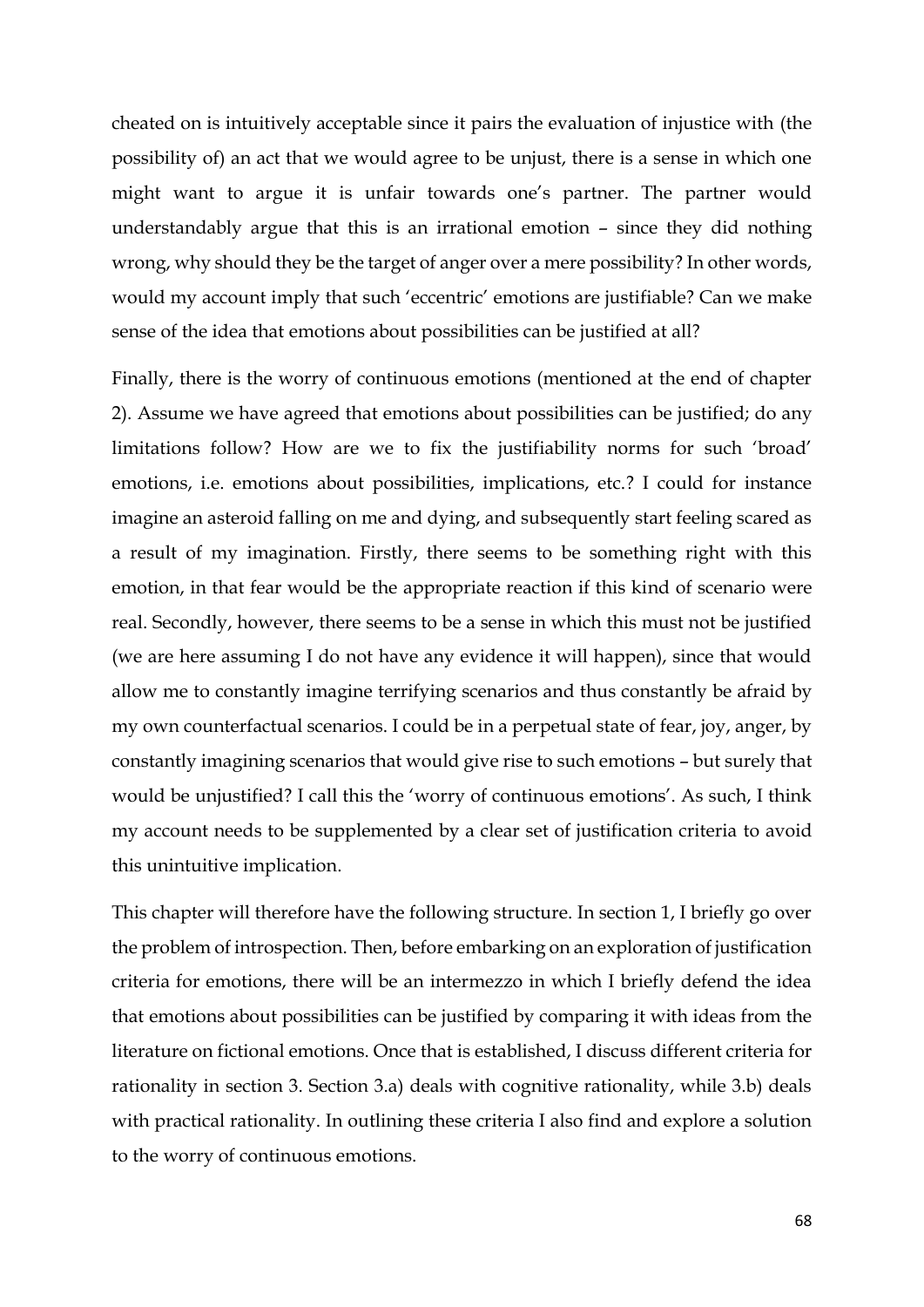## 1. The worry of introspection

A worry one might have about my proposal is the following: does it not have false implications about our abilities to introspect? That is, how come we are fairly frequently unable to understand the actual content of our emotions, especially despite their tendency to occur repeatedly? Firstly, introspection is defined as 'a means of learning about one's own currently ongoing, or perhaps very recently past, mental states or processes' (Schwitzgebel, 2019). So, I will first point out that most of the time we are not actually introspecting our emotions; we do not try to grasp more about our fear. Instead, we simply know we are afraid and proceed from that state of facts (i.e. we act on and think from the fact that we are afraid, without a need to question what the state is about; we run away, we try to calm ourselves down, etc.). As such, the fact that we do not always know the content of our emotions does not come as a surprise, since recognising *that* we are experiencing a certain emotion is generally the starting point of the subsequent acts and thoughts.

Additionally, even if one argues that we often do have the relevant knowledge about our emotions, that is consistent with my view. After all, we do manage to change our emotions in cases of weak recalcitrance, so their content is not entirely opaque to us. Of course, that is excluding cases where external factors influence whether or to what extent we manage (such as if something more emotionally powerful comes up, or when we are inebriated etc.). Furthermore, we are often unaware of a lot of the mental states underpinning our emotions, such as biases, trauma, or even other background beliefs we may hold. The fact that we may also be unaware of what exactly it is our emotion is doing is thus not an empirically problematic claim.

However, as with biases and trauma, we could also unveil some of these aspects of our mental states if we apply ourselves to it – indeed, psychological therapy often consists in finding out what our emotions are 'really' about (Wilson, 2002, pp.7-8, 121- 122). Note that uncovering the real object of an emotion does not mean we have to change it – often the aim is to accept them and learn to work around them. Discovering one tends to be anxious about a situation S because of negative past experiences does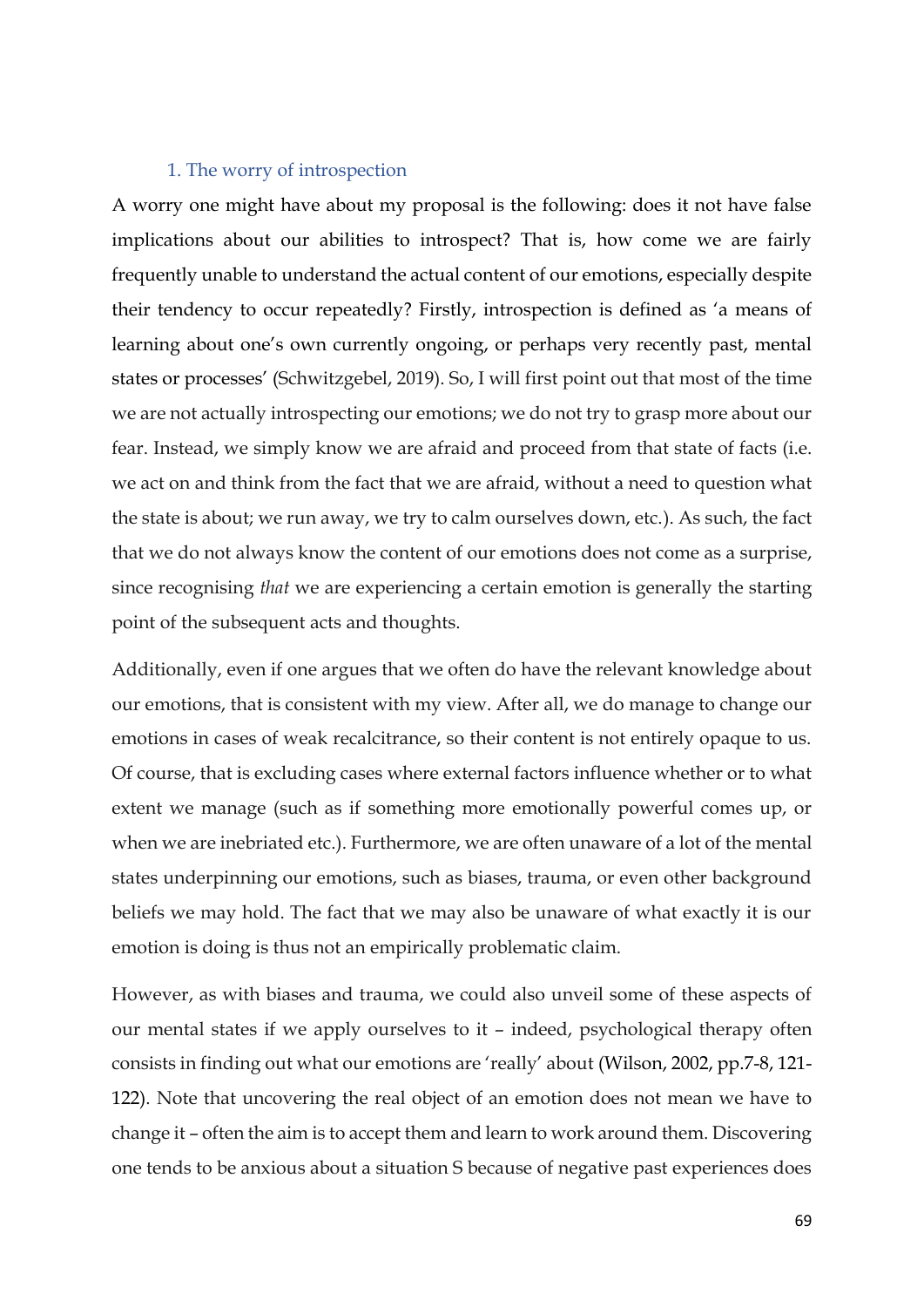not mean that the emotion is wrong. Indeed, it is doing its best to avoid repetition of those negative past events. However, this often will get in the way of one's other goals, so therapeutic instruction tends to build on understanding what the emotion is doing to learn to expect it and work around it.

I think a parallel with self-deception and self-handicapping might provide an insight into why we are often unable to identify the actual object of the emotion (at least initially). That is, the actual content of our emotions may be in some sense harmful, and a self-deceiving mechanism could potentially protect us from that unnecessary harm. Going back to the texting example from chapter 2, I think it would be more harmful to entertain the thought that your partner does not care about you than to focus on them not replying to your texts. This is not eliminating the fact that there is a problem, i.e. there is something to be angry about, yet you focus on a smaller version of the problem in order to cope with it. Alternatively, empirical research argues that a lot of our mental content is nonconscious simply for reasons of efficiency (ibidem, pp.8-9), thus covering the cases where the actual emotional content cannot be obviously considered 'harmful'.

## 2. Intermezzo: Emotions about possibilities?

As mentioned at the beginning of this chapter, one might worry that emotions about possibilities are unjustifiable. If one's partner simply gets angry over the possibility of being cheated on when absolutely nothing happened, then something seems amiss, and not the kind of emotion we should consider to be potentially justified. Likewise, if I start imagining asteroids falling on us while in the middle of class, and start feeling afraid, there is a clear sense in which I am doing something wrong – in other words, there seems to be something 'eccentric' and unnecessary about these emotions. Are these types of emotions justifiable at all?

An interesting starting point would be to compare these scenarios with fictional emotions, i.e. emotions about fictional objects or states of affairs (e.g. pity for Anna Karenina, anger at Darth Vader), since there is a similar puzzle in the literature. The 'Paradox of emotional response to fictions' (Liao and Gendler, 2020) highlights how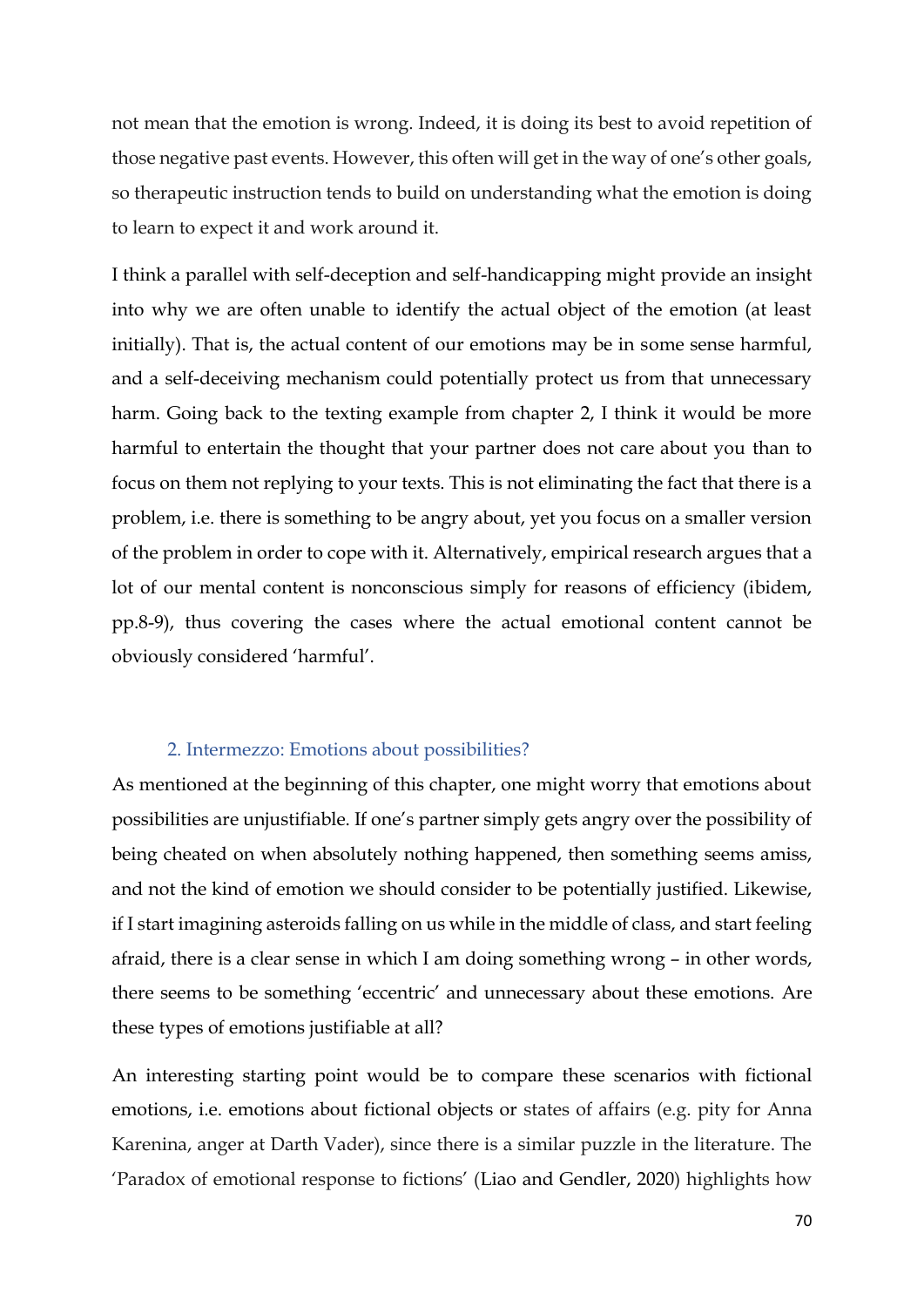one cannot have (genuine, ordinary) emotional responses to something one knows is not real, and yet we do have several emotional responses to fictional objects. That is, we are afraid at horror movies, we cry when watching Titanic, or are angry at a character in a novel – there is no question that we are emotionally involved in fiction. But are all these emotions irrational, simply because we know their objects are not real?

I do not wish to go into too much detail regarding this paradox, but I will highlight one answer that may be problematic for my account. Walton (1978) argues that fictional emotions are not full emotions. That is, he thinks they are what he calls 'quasiemotions', since they do not behave like 'full' emotions. For instance, when we are watching a horror film, we do not go running out of the cinema the moment we see a monster, which is what we would do if we ever saw such creatures in real life. When the screen shows a murder being committed, we do not call the police, which we would do if we saw that same situation happen in real life. So, fictional emotions do not come with the same behaviour tendencies and reasons for actions as non-fictional emotions.

Likewise, if I am imagining my partner cheating on me, that should not give me a reason to shout at them, punish them, or question them on their behaviour and intentions. So, we notice a way in which both fictional emotions and emotions about possibilities deviate from 'full emotions'. One may therefore infer that emotions about possibilities are also not full emotions, and that they therefore might not be liable to the same rationality criteria as regular emotions. One may even think that they are necessarily irrational, since they could be seen as implying that those possibilities are real, in the same sense in which a fictional emotion may imply that monsters in horror films are real.

Of course, there are also differences between fictional emotions and emotions about possibilities. For one, possibilities *could* come true (at least the kinds of possibilities we have been discussing so far). It may actually come to be that one's partner cheats, or that asteroids fall on Earth – but Anna Karenina will never exist (perhaps fortunately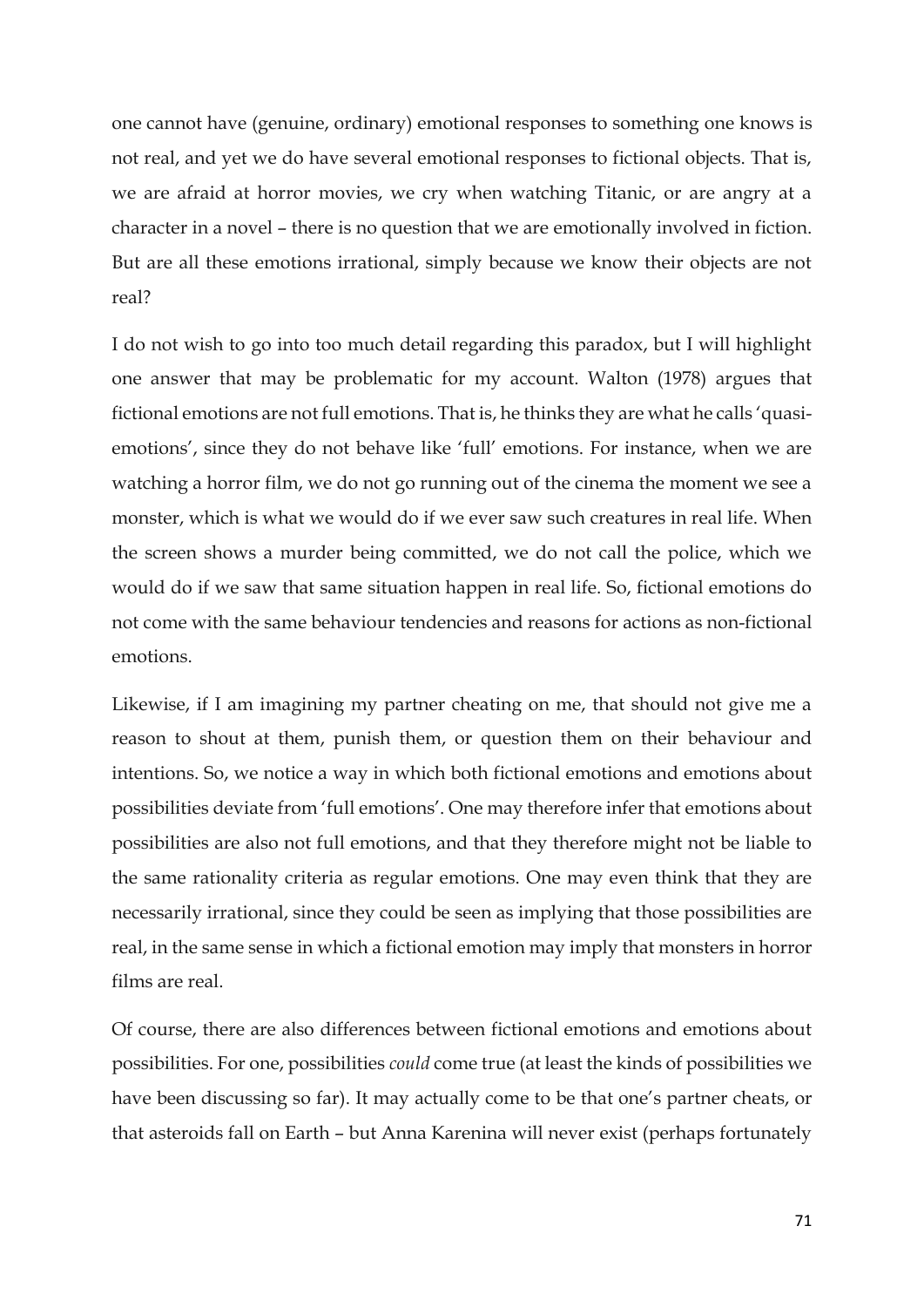for her). So, it makes sense that we would take these possibilities a little more seriously when it comes to justification criteria.

For one, it seems absurd to say that someone going to war and considering the possibility of dying in battle is irrational for experiencing fear of that possibility. Indeed, the situation is not real, but a rational agent presumably should consider such possibilities before acting in order to make the best possible decisions. Interestingly, Williamson (2016) argues that being able to imagine a certain scenario or imagine oneself perform a certain action can be an important epistemic source ('means to knowledge', p.1). Whether I can imagine myself living in a house is relevant to whether I buy it or not. Likewise, when I imagine what it would be like to, say, go on a date with a person, feeling butterflies in my stomach is a good reason for asking them out. Thus, emotions about possibilities can be a reliable epistemic source, so we should not dismiss them as irrational simply in virtue of their objects not being actual.<sup>28</sup>

Furthermore, even if one still believes that such emotions are not full emotions and therefore may have different normative criteria, that would not match our actual normative practices. Indeed, we seem to hold people accountable for the emotions they experience or do not experience as a response to hypothetical scenarios. For instance, imagine asking a bride-to-be to consider the possibility of her future spouse cheating on her, and she says she genuinely does not feel anything when she considers that possibility. 'Really?' one might inquire. 'You would not feel sad or angry?'. 'No,' she insists, 'even if I seriously imagine them kissing another person right now, I don't feel anything'. Would one not question her love for her spouse-to-be? Would one not think that she *should* feel anger or sadness? Alternatively, if you asked someone to imagine losing an important person in their life, and they experience joy at that prospect, would we not say their emotion is wrong or inappropriate? Thus, it seems

 $28$  This is consistent with a strand within the literature that argues that fictional emotions are not irrational because they play a crucial role in rational decision-making (Gendler and Kovakovich, 2005). Gendler and Kovakovich also discuss what they call 'simulated emotions', which are the emotions we undergo when we imaginatively engage with potential courses of action. That is, they are very similar with my emotions about possibilities, only they are actively used in rational decision making. Thus, there is a strong case for the justifiability of these emotions.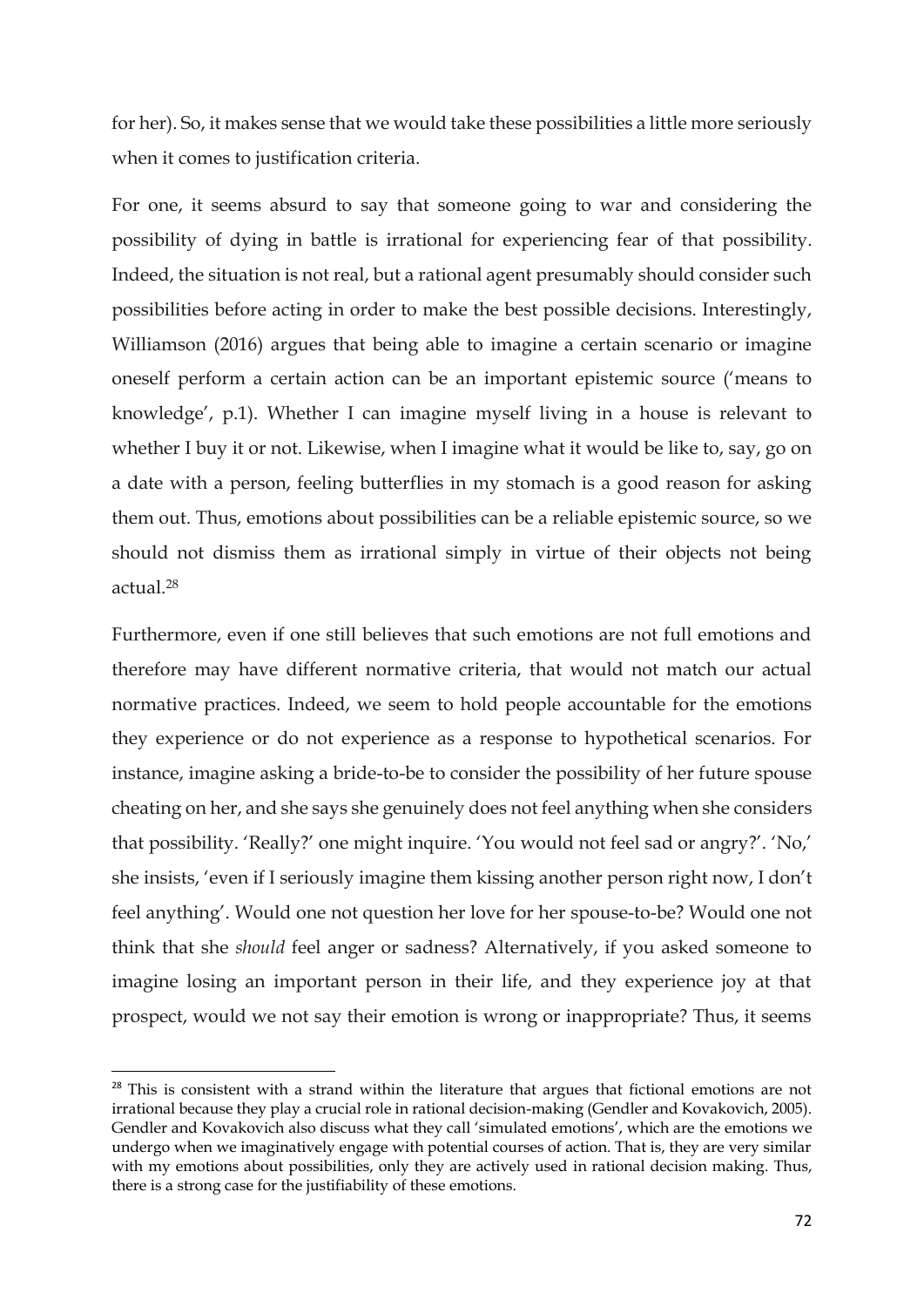to me that, regardless of the type of emotion they are (whether full or quasi-emotions), emotions about possibilities are still subject to normative criteria such that they can be either justified or unjustified.

We thus have an answer to our issue: emotions about possibilities can be justified and are not irrational by default. To further clarify in what ways they can be either justified or unjustified, I will devote the next section to exploring normative criteria for the emotions and to addressing the worry of continuous emotions.

### 3. Emotional justification and the worry of continuous emotions

When it comes to emotional justification, a series of diverse criteria has been offered in the literature. Consequently, my aim in this section is to outline a broad picture of what it takes for an emotion to be justified, so that we can then apply it to the worries discussed in the previous section. My strategy for offering such a picture will be to first go over Scarantino and de Sousa's (2021) taxonomy of emotional rationality, which I will discuss in tandem with Majeed's (2020) norms for emotional justification. There is a broad overlap between the two taxonomies, yet there are also interesting differences.

According to Scarantino and de Sousa (2021), an initial distinction should be made between cognitive and practical rationality; cognitive rationality is concerned with the ways in which an emotion construes the world and its objects, whereas practical rationality looks at how emotions play a role in relation to our goals, regardless of how we define them. I will begin with cognitive rationality in section a), and then address practical rationality in section b).

### a) Cognitive rationality

When it comes to cognitive rationality, Scarantino and de Sousa (2021) distinguish between three different types: rationality as fittingness, as warrant, and as coherence. Rationality as fittingness obtains just in case the object of our emotion truly has the property the emotion is attributing to it. For instance, if one is swimming with a shark,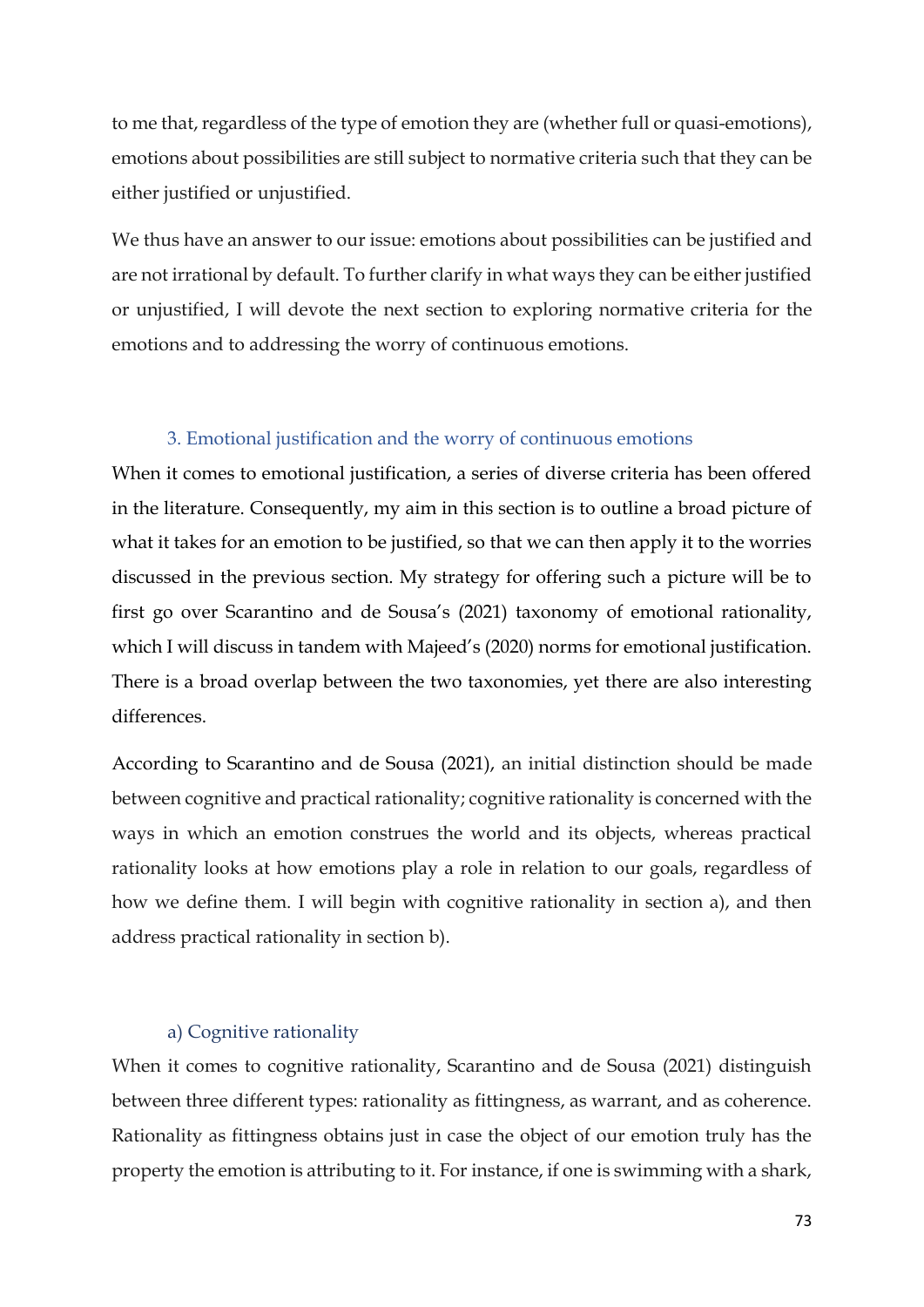then fear is a fitting reaction because sharks are dangerous. Majeed (2020) would presumably align this type of rationality with the principle of cognitive rationality, according to which an emotion is rational if it accurately represents the world it is trying to portray. When it comes to rationality as warrant, Scarantino and de Sousa (2021) emphasise that what matters is whether the object displays the relevant properties, not whether they are actually possessed. For instance, if one is swimming with a fake shark, then one would be warranted in experiencing fear, because the fake shark exhibits the property of dangerousness, even though it does not have it.

Lastly, Scarantino and de Sousa also discuss rationality as coherence under the category of cognitive rationality. Coherence demands that our emotion is coherent with our representations of what the world is like. Recalcitrance would be a typical example of an emotion that does not reach rationality as coherence – at least on the traditional understanding of recalcitrance. This type of rationality matches one of Majeed's (2020) principles for emotional justification, namely 'The consistency principle', which essentially states that we ought not to judge both p and ¬p.

Interestingly, Majeed has an additional principle that would roughly be aligned with the idea of rationality as coherence, namely 'Axiological rationality'. According to this principle, a subject is rational if the emotion fits some paradigm scenario, by which is meant 'the historic origins of an individual's experience of and capacity for the emotions involved'. Essentially, paradigm situations provide the objects of one's emotions and capacities for the emotions involved. That is, an emotion must also fit our personal histories in terms of development of our emotional dispositions. Say, if somebody is raised in a family of tamers, they would not develop the same fear reactions as most people in relation to tigers and lions, such that if at some point they do experience fear when facing a lion, that would be considered irrational (barring, of course, exceptional circumstances).

Having established some of the main types of cognitive rationality an emotion could be subjected to, I will now assess whether the emotions I discuss, namely the broad p\* emotions with complex intentional objects, satisfy these forms of rationality or principles.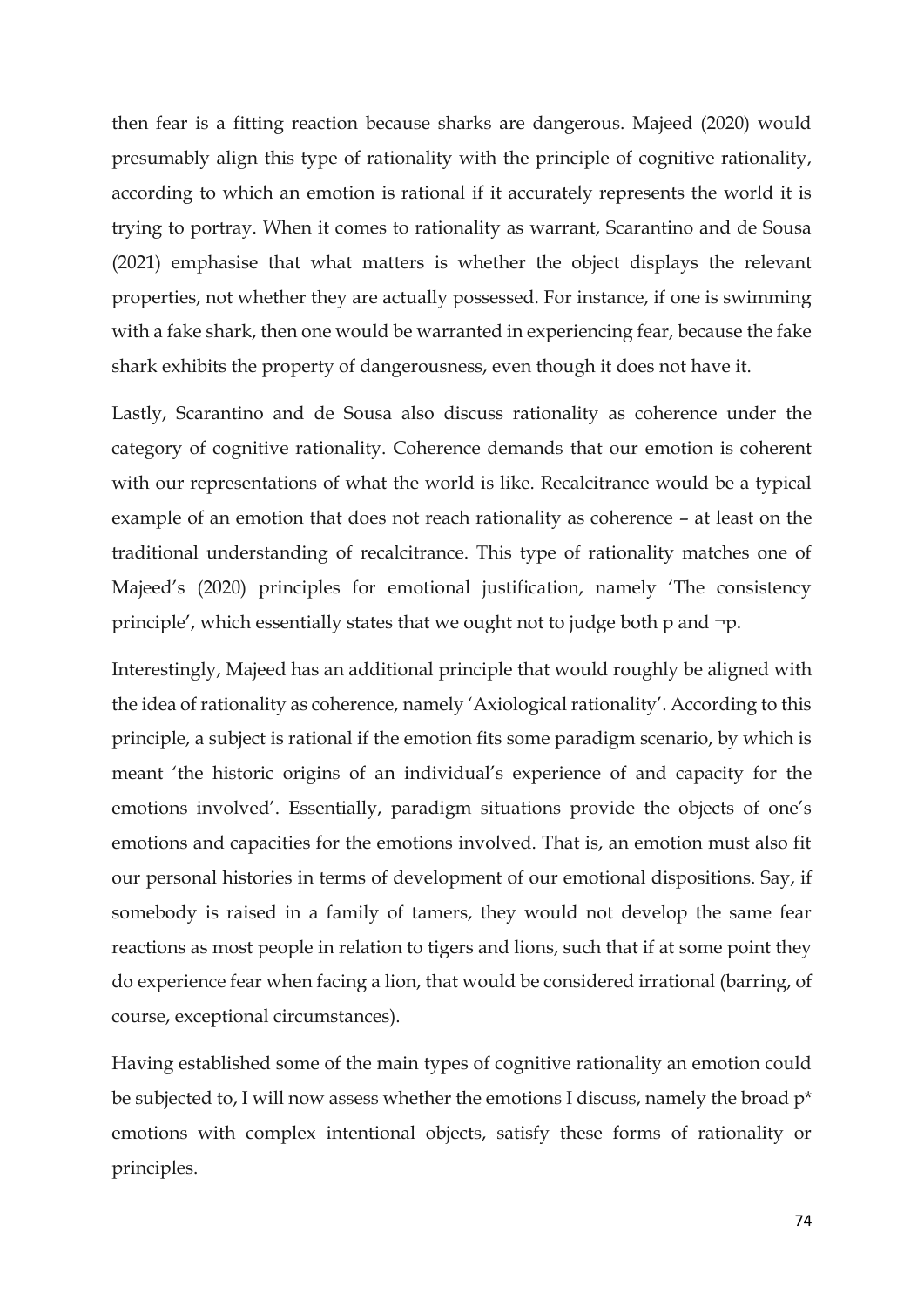First, there is rationality as fittingness. Herein lies an opportunity to obtain more clarity regarding my account: on the face of it, one might say that a recalcitrant emotion does not fit its object. Indeed, our belief seems to contribute to that conviction (flying is safe, you have no reason to be afraid). However, the intentional object is not merely the spider in front of us, or the person we are angry with: instead, it is about a web of mental states connected to that core. So, whether recalcitrant emotions are fitting depends on whether the complex intentional object (p\*) bears that property, not just the core. So, if we ask whether the possibility of being cheated on is unjust, or whether the possibility of being attacked by the currently encaged bear is dangerous, I would say that they are. I think that somebody who considers the possibility of losing their perfectly healthy parents is responding appropriately by feeling afraid or grieving. Yet one might disagree and push for a rigid understanding of fittingness, on which an emotion is only fitting if the object is actual or real.

However, fictional emotions, briefly discussed in section 2, are also arguably not fitting on such a rigid reading of fittingness, since they are, after all, not about real objects. But we do not consider fictional emotions irrational, specifically not unfitting.<sup>29</sup> If somebody is afraid of the monster in the horror movie, the fear fits its object. If one feels amused by a violent scene in which, say, a puppy gets hurt, we would consider that highly unfitting. I thus reject a rigid interpretation of fittingness conditions on which what matters is only the core of the intentional object, or 'what is actually there'. What matters is what the emotion is about, regardless of whether it is real or present. Thus, I would argue that recalcitrant emotions fit their complex p\* objects (anger at the possibility of being cheated on, fear at the prospect of being robbed on the street). Assuming that fictional emotions are fitting, then so are the

<sup>&</sup>lt;sup>29</sup> Some authors argue that they are always irrational because they imply believing in the existence of such fictional objects (Liao and Gendler, 2020). However, there has also been increased support for the idea that fictional emotions are not irrational, particularly thanks to their role in rational decision making (Gendler and Kovakovich, 2005). Due to space considerations, I will here assume this latter position. Nevertheless, I will also point out that it would be a dubious conclusion to think that fictional emotions are irrational, given how common they are in our day to day lives: we do not just tolerate them, we seek them out, which we arguably would not do if they were irrational. Furthermore, we do not consider each other irrational for experiencing such emotions; indeed, we even find it unusual for somebody to experience no emotion while watching particularly touching films.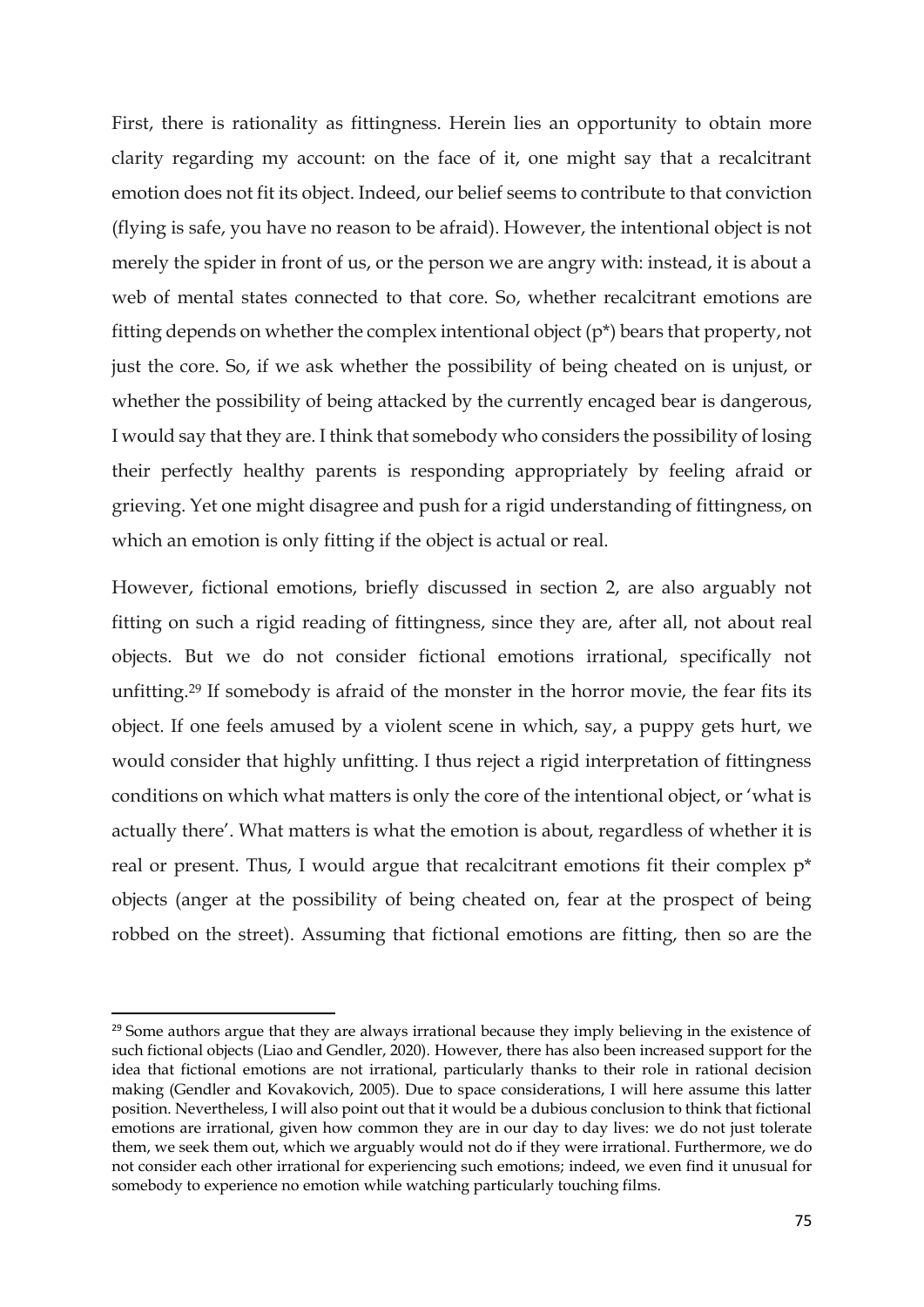emotions I have been discussing throughout my work. This, then, is the source of the intuition that the emotion does *some thing* right.

Then there is rationality as warrant, which is met if 'the object displays the relevant properties', as described above. Of course, one might here wonder what it is for something to 'display' properties such as dangerousness or injustice – surely one cannot simply look at a shark and spot dangerousness on its teeth. Thus, I argue that a more accurate way to understand rationality as warrant is the following: there is rationality as warrant if the subject perceives the object as bearing the relevant properties. That way, even if one has an illusion of a shark, one is still warranted in being afraid even if there is nothing that could possibly display the property of dangerousness.

When it comes to the broad emotions endorsed by my account, those alternative scenarios or implications included in p\* seem possible to the subject. One is afraid on a plane because a crash is not only theoretically possible, but it may be something they can imagine – its possibility is, in a sense, palpable. One is afraid of the possibility of not being loved by one's partner because that is a very possible and harrowing scenario. Consequently, these emotions are warranted for the agent; even if they are about alternative scenarios or implications, they are real possibilities for the subject, just like a fake shark looks like a real shark for an unknowing subject.

Lastly, rationality as coherence. As already established, recalcitrance does not fail to meet this standard of rationality, as the conflict of recalcitrance is actually between p\* and ¬p. Furthermore, as mentioned in Chapter 2 section 3, Nussbaum notes that the belief involved is also often not a  $\neg p$ , but rather something along the lines of 'unlikely that p' (2001, p.32). We do not believe, for instance, that there is no chance that the plane would crash; it being safer than cars does not mean it is absolutely safe, but rather that the likelihood of it being unsafe is very small. Thus, not only is there no incoherence here according to my view, but if we accept Nussbaum's suggestion, the coherence becomes even more apparent: 'the plane is unlikely to crash' (previously ¬p) and 'there is a small chance that it will crash' (p\*), are very obviously consistent. I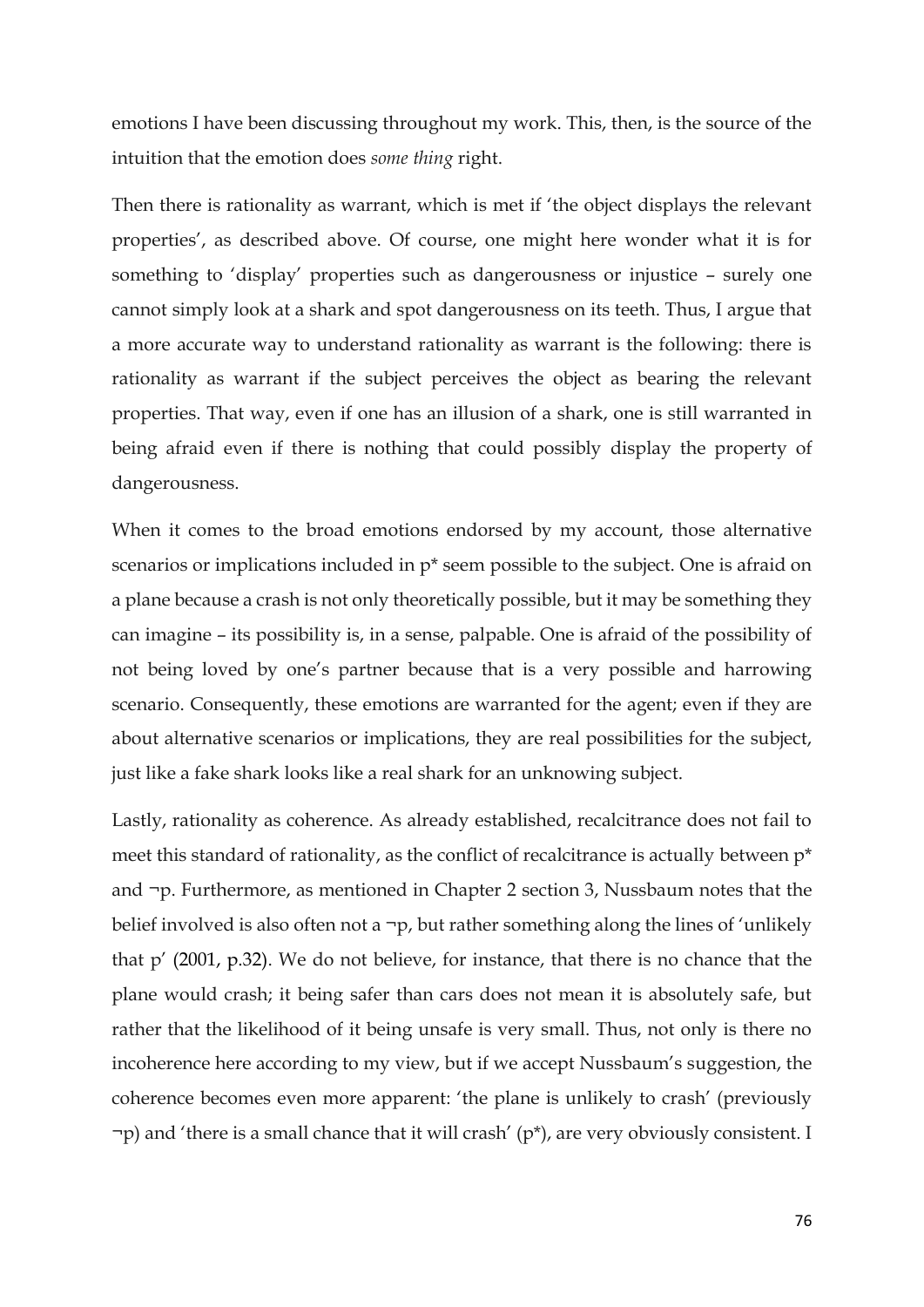will not address axiological rationality here, as it seems to be subject-dependent and not make a difference to our current discussion.

## b) Practical rationality

According to Scarantino and de Sousa (2021), practical rationality (or strategic, as they call it) concerns the ability of an emotion 'to lead to actions that promote the agent's interests and properly relate to other processes that affect actions, notably decisionmaking'. Further, they distinguish two components of this type of rationality. On the one hand, an emotion is *instrumentally* rational insofar as it leads an agent to 'select means conducive to the agent's ends'.

On the other hand, it is *substantively* rational if it leads an agent 'to pursue ends that align with the agent's interests all things considered'. An example of instrumental irrationality would be panicking when diving because one's oxygen resources are running low. The panic makes the person forget that breathing heavily and swimming faster depletes the oxygen quicker, and they also forget the fastest route to reach the surface. They thus start to move frantically in all directions and completely deplete their oxygen. So, even though the emotion maintains the aim of safety, it chooses the wrong means towards it, as it exposes one to even more danger.

When it comes to substantive strategic irrationality, Scarantino and de Sousa note that it could be applied to both emotion types and tokens. For instance, grief could be argued to exhibit this type of irrationality, since it involves an unsatisfiable desire that the person were still alive, so it simply cannot lead to satisfying any of our aims. However, more commonly there are tokens of this type of irrationality, for instance getting angry during a job interview, which would negatively influence the outcome and thus stand against one's interest.

Majeed (2020) offers an alternative way to look at practical rationality, which he calls 'strategic rationality'. According to him, a subject exhibits strategic rationality if their emotion fulfils its function. Emotions are known to enhance our attention of certain features of our background; therefore, they fulfil their function if they make us focus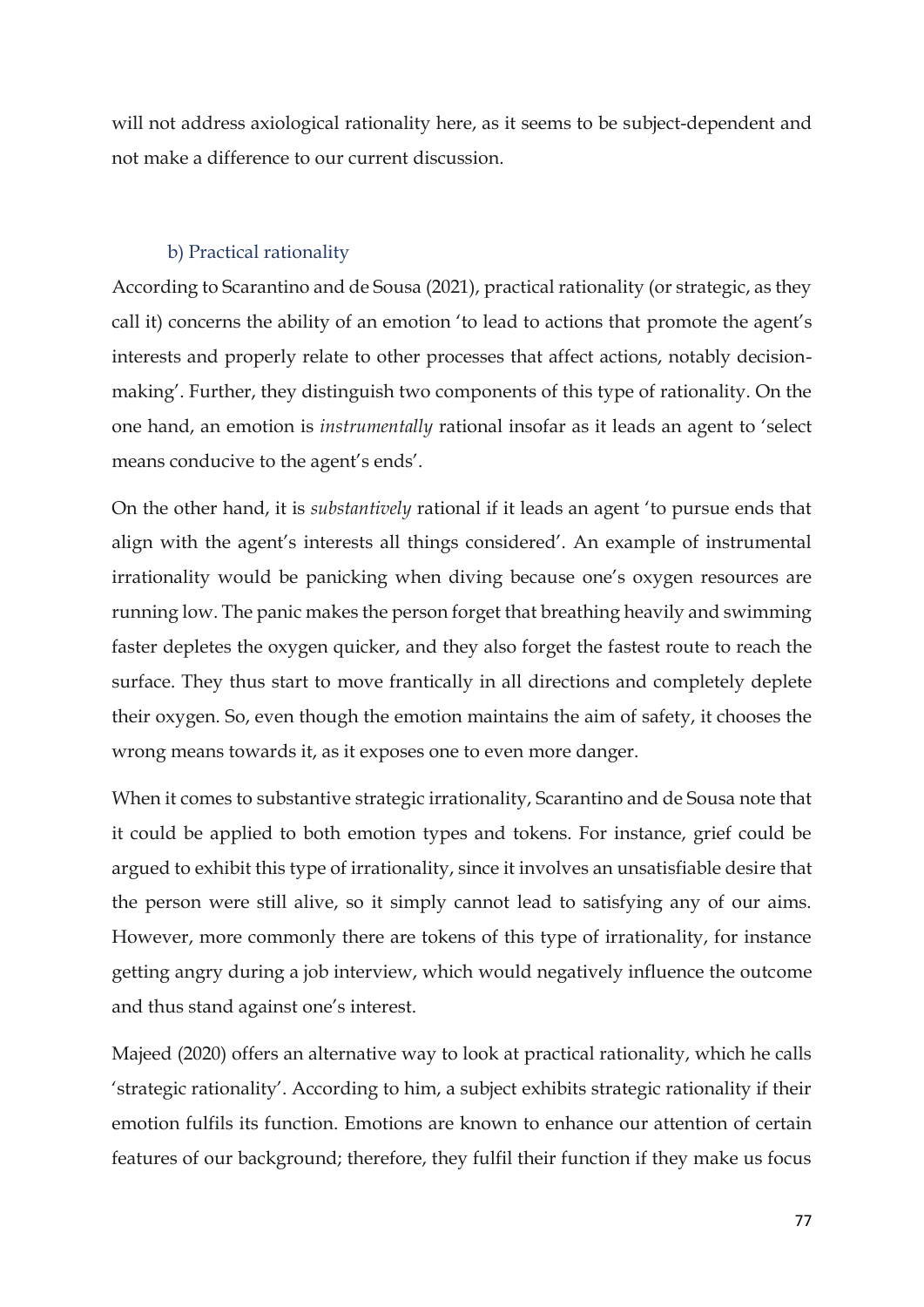on the elements in our environment that are relevant to our goals (p.16). This highlights *how* our emotions can satisfy or fail to satisfy both instrumental and substantive strategic rationality – the diver is focusing on the lack of oxygen, instead of the most efficient way to reach safety, and the interviewee is focusing on the injustice rather than their goal. Thus we understand how our emotions may exhibit practical irrationality.

Lastly, Majeed also proposes the enkratic principle, which 'requires of you (whatever person you are) that, if you believe at t that you yourself ought to φ, then you intend at t to  $\varphi'$  (p.13). Note that in order to meaningfully employ this principle in our discussion, we would need to endorse a theory of emotions on which they have motivational force, i.e. they incline us to act in certain ways. Here he provides Döring's explanation that recalcitrance would fail to satisfy this criterion, since it would motivate us to act akratically. The example she provides is that, if we believe we ought to go hiking because it would be good for us, if we have a recalcitrant fear of heights, we would be inclined to act akratically due to that emotion (ibidem). In this work I have not taken a stance on emotional motivation, but if we do accept this principle for the emotions, it looks like recalcitrant emotions will be irrational from this standpoint, as will become clear in what follows.

So, how do the complex emotions I have been discussing fare from the point of view of practical rationality? Arguably, in the majority of cases they would not satisfy this criterion, especially in the continuous emotion case I introduced at the end of section 2. Even if fear may fit the prospect of an asteroid falling on oneself, and it may also match one's aim at safety, it would fail to secure the right means towards it (not only is it difficult to defend oneself against such a situation, but it may arguably be impossible, depending on the size of the asteroid). Further, I would argue that such emotions also do get in the way of our interests all-things-considered, since they would have us focus on less likely situations. Sure, I may prepare myself by constantly keeping up to date with the asteroids passing by earth, but by looking at the sky and in the news, I fail to, say, keep up with local knife crime or thieves, or earthquakes and fires, which are more likely to affect me. Of course, that may also distract from more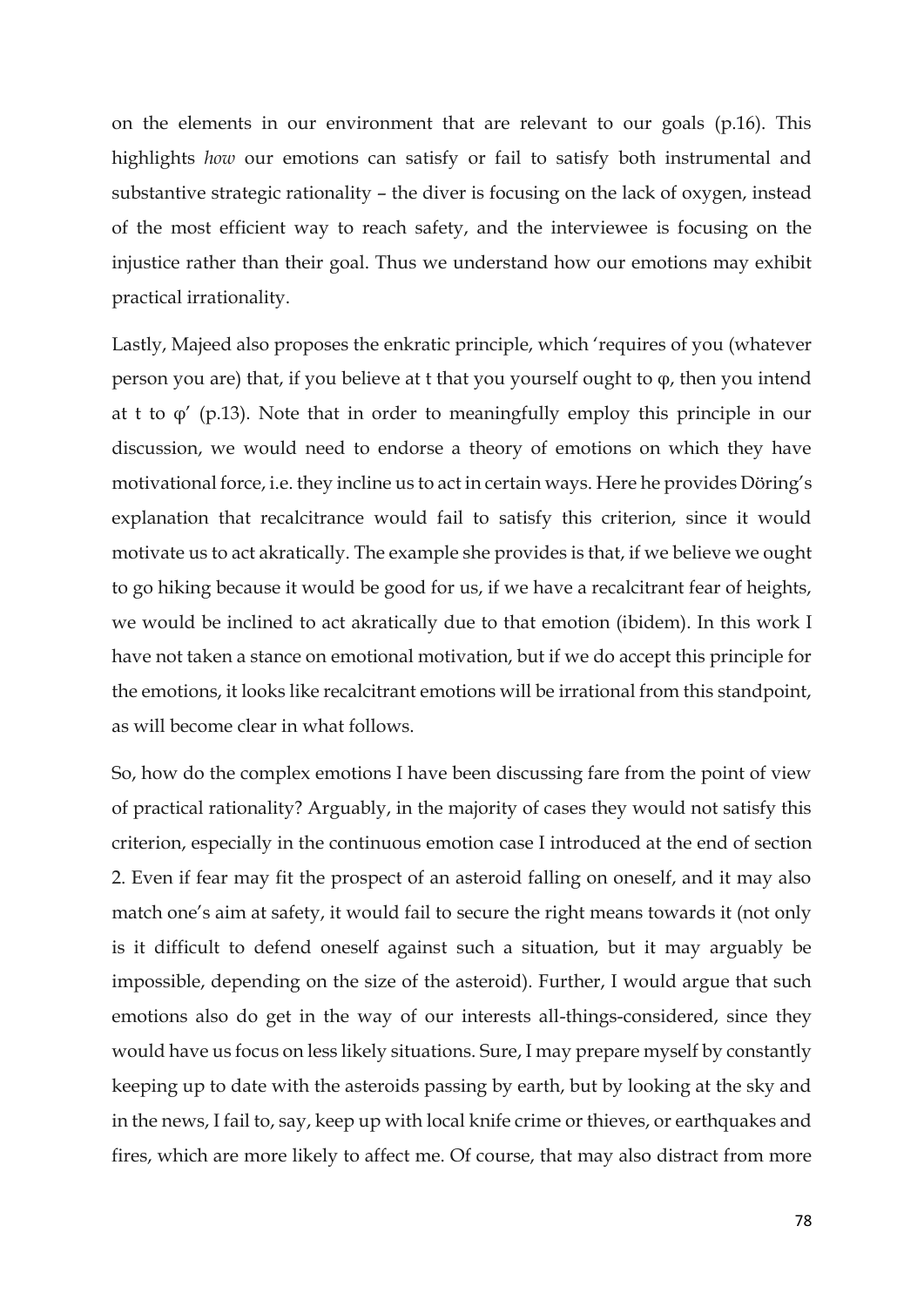immediate goals such as doing one's best at work, feeding oneself healthily etc. Thus, these emotions fail to secure both instrumental and substantive strategic rationality.

That is not to say, however, that they will go against practical irrationality in every single scenario. In the example with getting angry at one's partner despite learning that they did not actually cheat on the subject, the anger seems to convey or express how important or valuable the partner is to the subject. Indeed, by getting angry over the mere prospect of being cheated on can be seen as making the other person aware of the dangers of doing something of that sort. Of course, that may not be the best means towards that end, and it may backfire depending on the partner, but at the very least it does convey that information. Imagine a couple in an open relationship, and one partner casually tells the other that they were with another partner that day. If the person being told this gets angry, despite knowing they have no reason to given the terms of their relationship, that would inform both the subject and the partner that maybe an open relationship is not suitable for them. It may lead to a discussion of their current relationship status, and it could potentially lead to a better agreement.

Thus, we can say that in the majority of cases complex emotions (i.e. the emotions with broad intentional objects discussed in my account) fail to live up to practical rationality criteria, although there may be a couple of exceptions. When it comes to the dilemma we started from, namely that it does not seem that continuous emotions are fully irrational, yet there seems to be something irrational about them, we have found a solution: what these emotions are getting right is that they fit, cohere with, and are warranted by their object, yet they are not practically rational. Further, if one disagrees with my argument for the fittingness and warrant of such emotions by claiming that fittingness and warrant should only be about the core of an intentional object, rather than the whole package, my argument as a whole still stands because there still is rationality as coherence – so, the emotion is, indeed, getting some things right.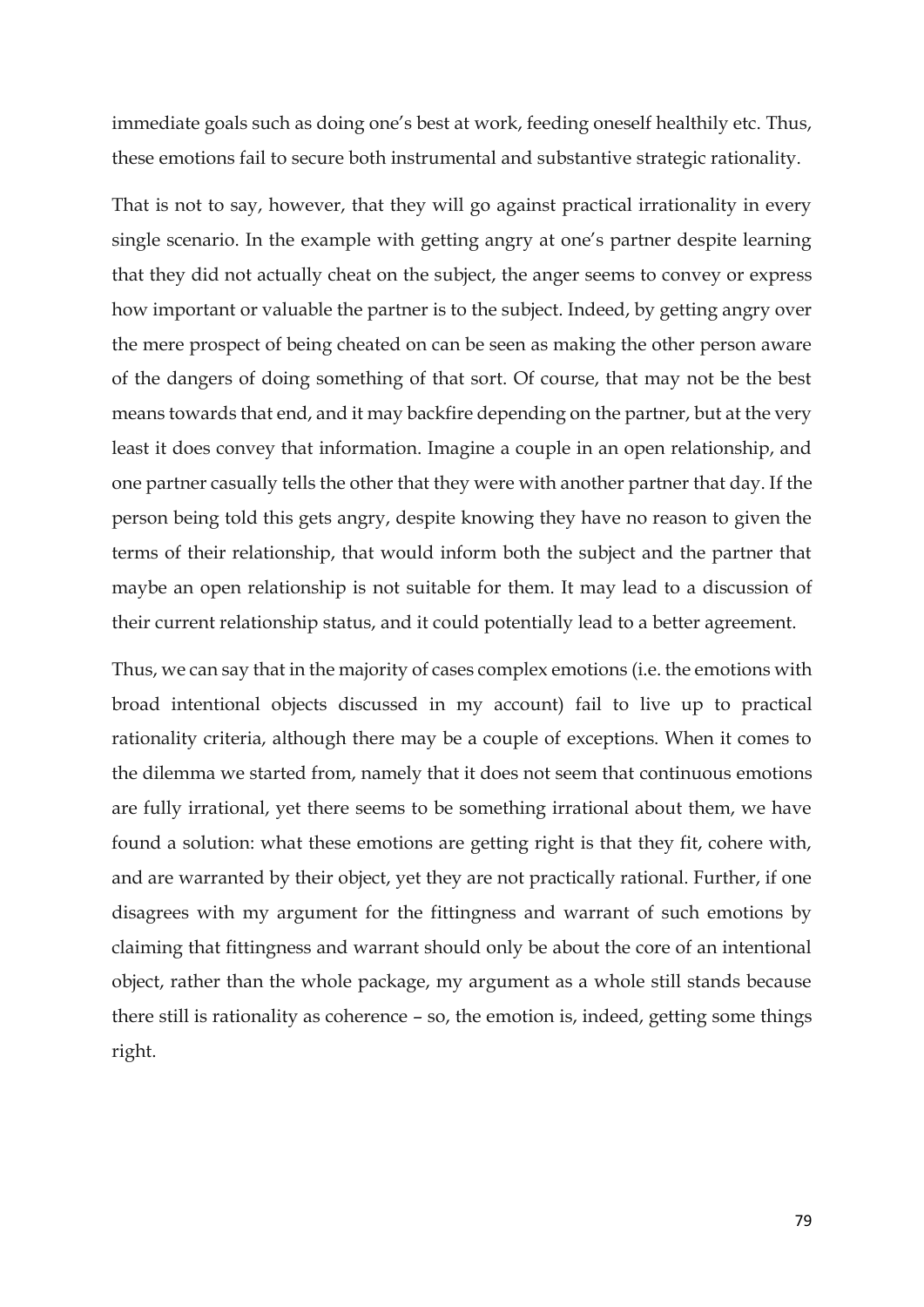# 4. Conclusion

In this chapter, I have addressed potential worries one might have for my account. First, I showed that my account does not have implausible implications for introspection, as it does not imply we are generally unable to understand our emotions, but rather that we sometimes only assume their content. Second, I have defended the idea that emotions about possibilities, implications, etc. can be justified. Lastly, I have discussed the worry of constant emotions by establishing clear justification norms for emotions. The complex emotions discussed under my account do fit, cohere with, and are warranted by their objects, but they are not conducive to practical irrationality. Thus, we satisfy the intuition that continuous emotions are partly justified and partly unjustified.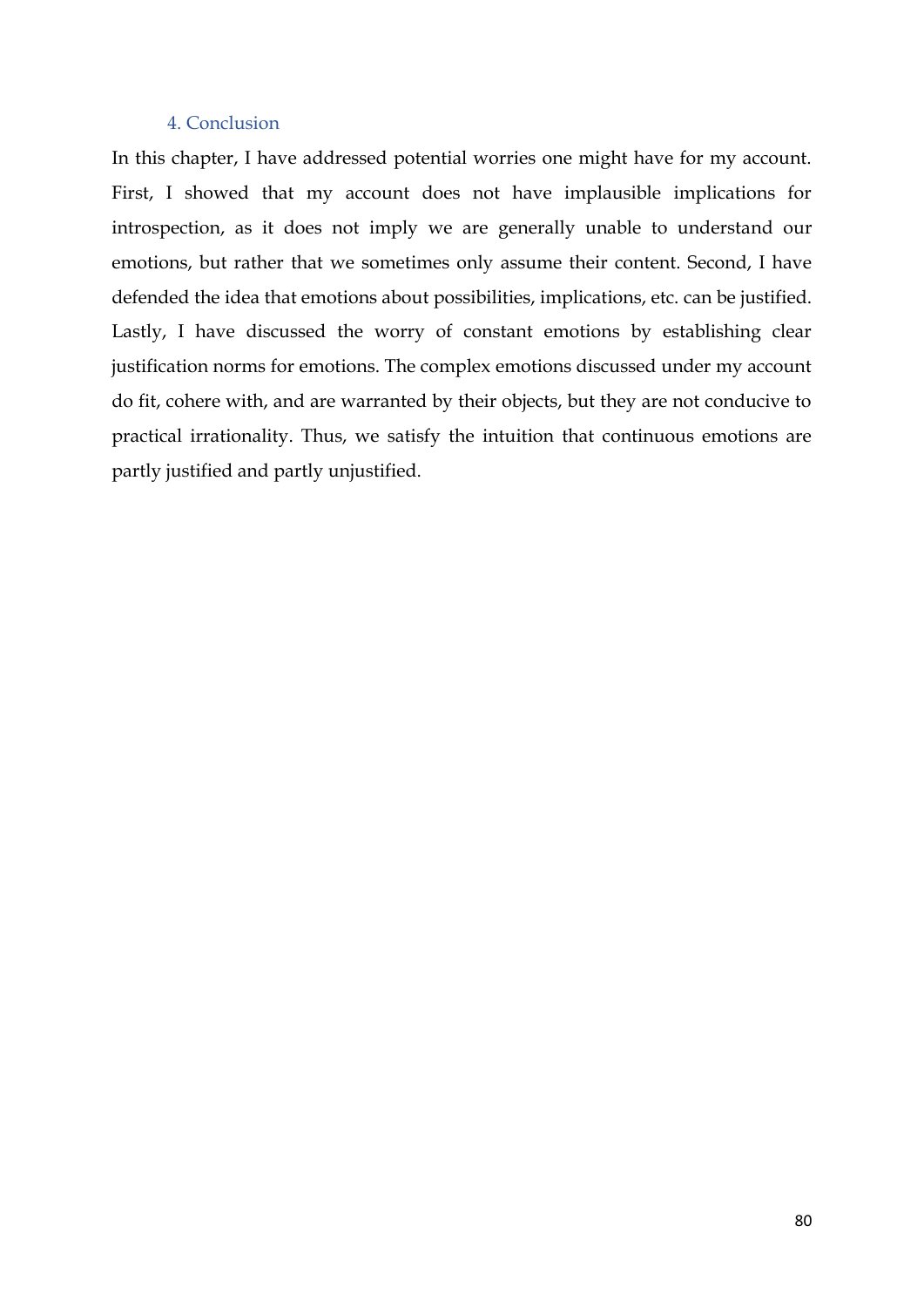#### Conclusion

This work aimed to challenge the idea that recalcitrant emotions are irrational by challenging the existence of the conflict supposed to be at its core. That is, I set out to explore whether the purported conflict between emotions and beliefs central to recalcitrance really exists – and I have shown that it does not. By focusing on the seeming evidence-unresponsiveness of these emotions, compared to the evidenceresponsive nature of non-recalcitrant emotions, I developed an account that explains how recalcitrant emotions are not, after all, evidence-unresponsive. Instead, they cannot respond to the evidence provided simply because they are about a different object entirely. Thus, I have developed an account according to which the intentional object of our emotions, particularly recalcitrant ones, is broader than we might think: it includes a plurality of mental states related to the core of the intentional object, such as related possibilities, or implications etc.

By introducing the distinction between strong and weak recalcitrance, my discussion deviated from how recalcitrance has generally been approached in the literature. As we have seen in chapter 1, different views provide different answers to the challenge of recalcitrance. Instead of defining the emotions in a way that would satisfy the challenge of recalcitrance, this work looked at the necessary conditions for recalcitrance (evidence-unresponsiveness) in a way that tried to assume as little as possible about what the emotions are. Consequently, by deviating the discussion away from the literature and focusing on a new puzzle, i.e. the challenge from strong and weak recalcitrance, I have developed an account that can subsequently be integrated with most views of emotions.

In other words, my account is consistent with most of the existing views of emotions, and it is especially useful for judgmentalism, as it would help it avoid the unwanted conclusion that we are highly irrational whenever we experience recalcitrance. Not only that, but it nicely fits with existing views of emotional justification: emotions about possibilities can seem normatively ambiguous, as there are reasons why we might consider them both appropriate and inappropriate. However, I have shown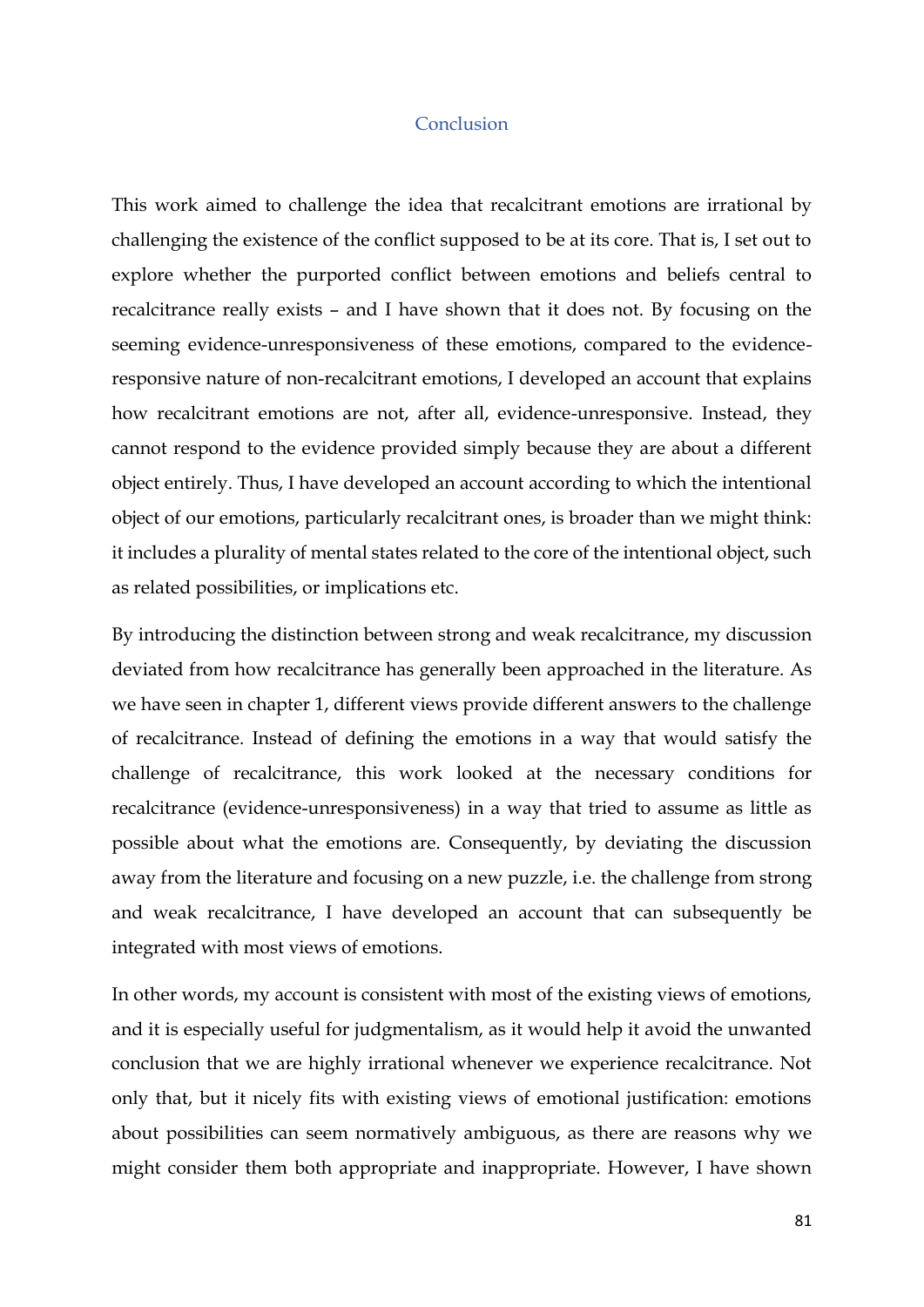why that might be: these emotions fit, cohere with, and are warranted by their objects, but they may fail to satisfy criteria of practical rationality.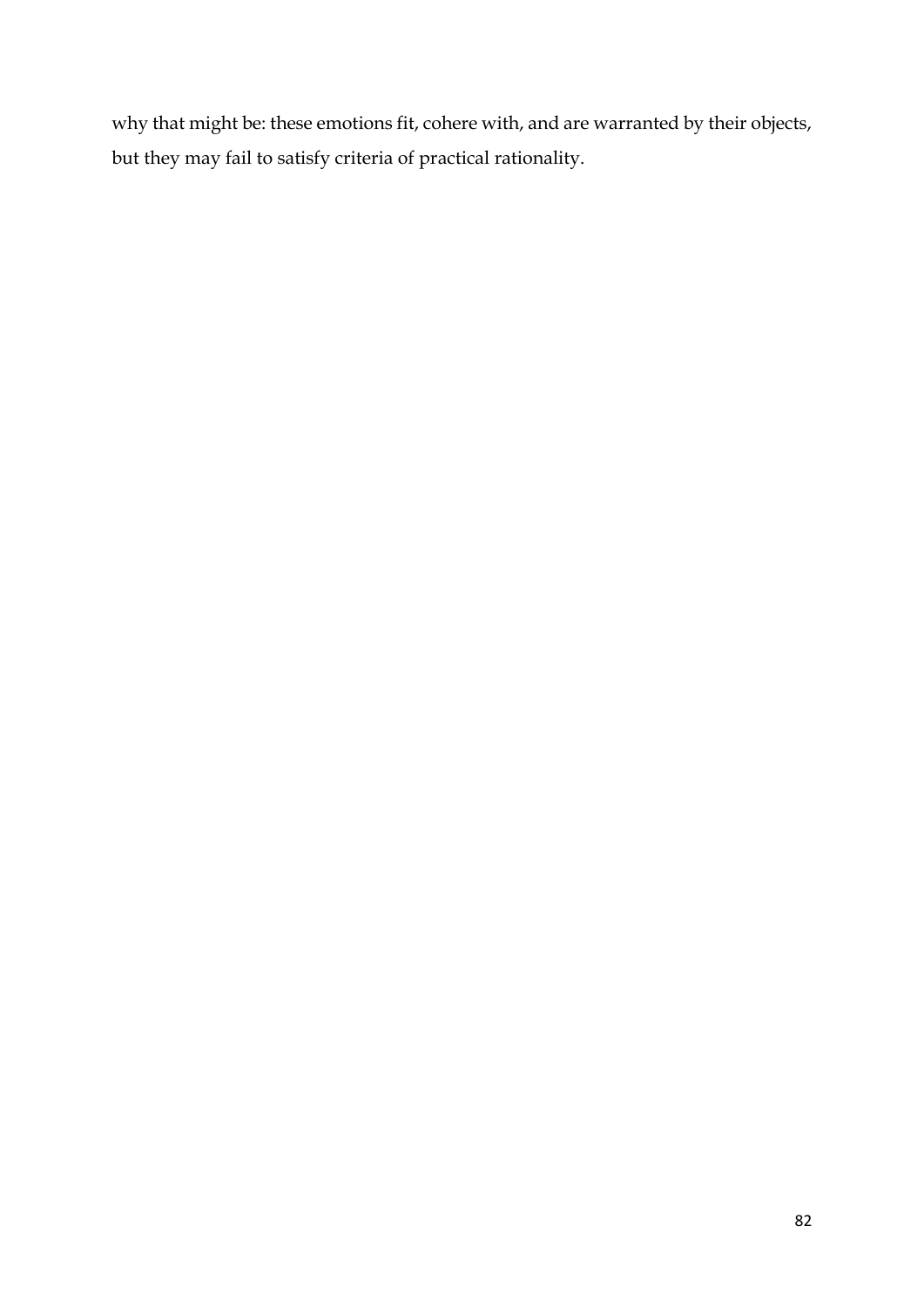# Bibliography

- Arkin, R. M., & Oleson, K. C. (1998). Self-handicapping. In J. M. Darley & J. Cooper (Eds.), Attribution and social interaction: The legacy of Edward E. Jones (pp. 313–371). American Psychological Association. [https://doi.org/10.1037/10286-006.](https://doi.org/10.1037/10286-006)
- Aristotle (1985). *Rhetoric*. Translated by: Rhys Roberts. In (eds.) Barnes: Complete Works

of Aristotle. Volume 2. Princeton University Press.

• Barrett, L. F. (2006). Emotions as natural kinds? *Perspectives on psychological science.* 1.

Pp.28-68.

• Brady, M. S. (2007). Recalcitrant Emotions and Visual Illusions. American Philosophical

Quarterly. Vol. 44. No. 3. pp. 273-284.

- Cannon, W. B. (1927). The James-Lange Theory of Emotions: A Critical Examination and an Alternative Theory. American Journal of Psychology 39, 106-24.
- D'Arms, J. and Jacobson, D. (2000). The Moralistic Fallacy: On the 'Appropriateness' of Emotions. Philosophy and Phenomenological Research, 61(1): 65–90. doi:10.2307/2653403
- D'Arms, J. and Jacobson, D. (2003). The significance of recalcitrant emotion. Royal Institute of Philosophy Supplements 52. Pp.127-145.
- Deonna, J.A. & Teroni, F. (2012). The Emotions. A philosophical introduction. Routledge.
- Dow, J. (2009). Feeling Fantastic? Emotions and Appearances in Aristotle. Oxford Studies in Ancient Philosophy. 37:143-175.
- Döring, S.A. (2009). The Logic of Emotional Experience: Noninferentiality and the Problem of Conflict Without Contradiction. Emotion Review Vol. 1, No. 3, pp.240–247.
- Döring, S.A. (2014). Why Recalcitrant Emotions Are Not Irrational. In: Emotion and Value eds. Roeser, S. and Todd, C.
- Downing, G. (2001). 'Emotion Theory Revisited'. In: Heidegger, Coping, and Cognitive Science: a Festschhrift for Hubert Dreyfus. Vol. 2. M.I.T. Press. pp. 245-70.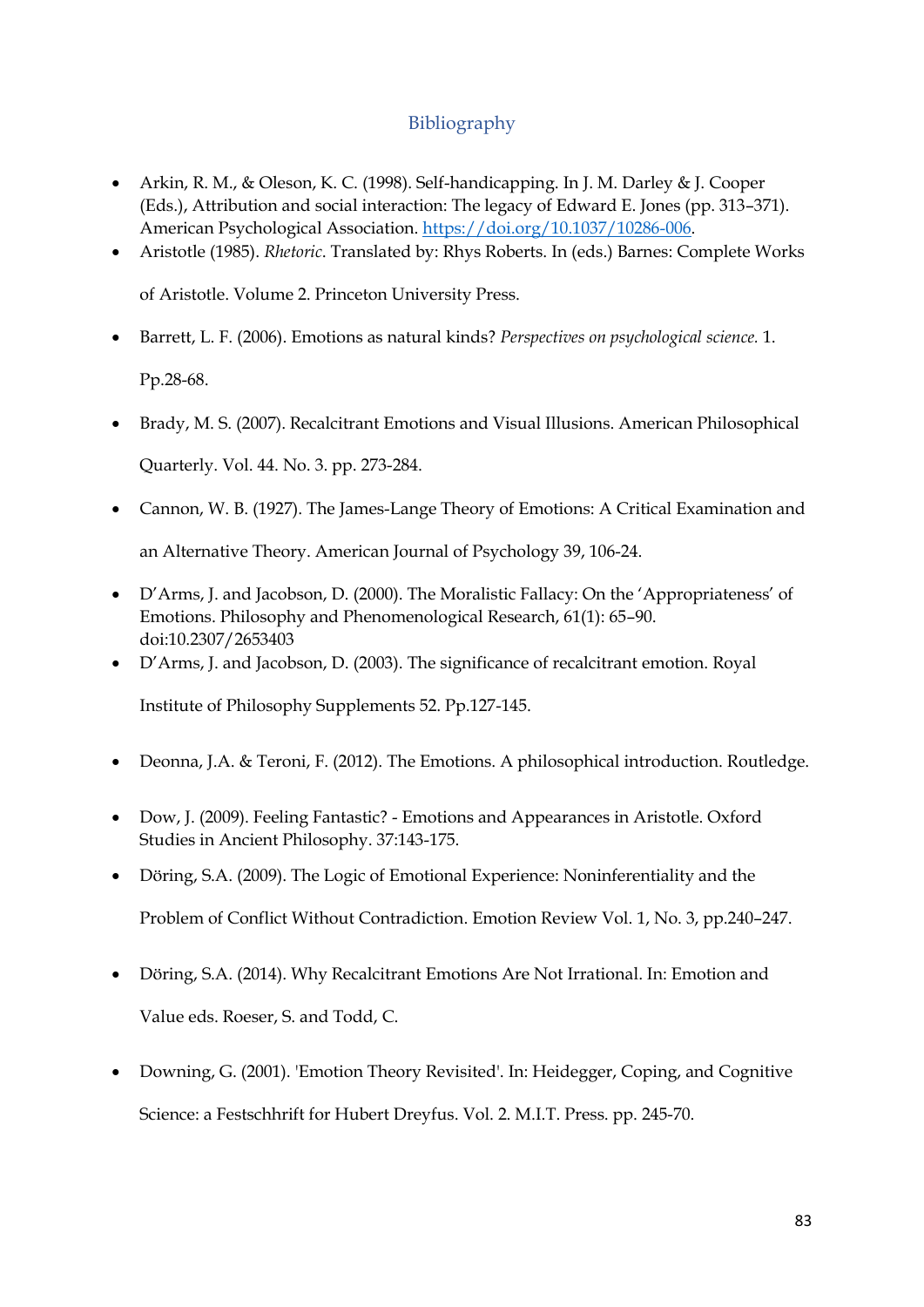- Ekman, P. (1994). 'All Emotions are Basic'. In Ekman, P. and Davidson, R. J. The Nature of Emotion: Fundamental Questions. New York: Oxford University Press.
- Frijda, N. H. (1986). The Emotions. Cambridge: Cambridge University Press.
- Gallistel, C. R. 1980. The Organization of Action: A New Synthesis. Hillsdale, NJ:

Lawrence Erlbaum Associates, Inc.

- Gendler, T. S. and Kovakovich, K. (2005). Genuine Rational Fictional Emotions. In: Kieran: 241–253.
- Grzankowski, A. (2020) Navigating recalcitrant emotions. Journal of Philosophy. ISSN

0022-362X. (In Press).

- Harris, R. N., & Snyder, C. R. (1986). The role of uncertain self-esteem in selfhandicapping. Journal of Personality and Social Psychology, 51(2), 451–458.
- Liao, S. and Gendler, T. (2020). Imagination. In: The Stanford Encyclopedia of Philosophy. Edward N. Zalta (ed.), URL = <https://plato.stanford.edu/archives/sum2020/entries/imagination/>.
- Majeed, R. (2020). What Not to Make of Recalcitrant Emotions. Erkennen.

[https://doi.org/10.1007/s10670-019-00216-0.](https://doi.org/10.1007/s10670-019-00216-0)

- Nussbaum, M. (2001). Upheavals of Thought: The Intelligence of Emotions. Cambridge University Press.
- Nussbaum, M. (2004). Emotions as judgments of value and importance. In Robert C. Solomon (ed.), *Thinking About Feeling: Contemporary Philosophers on Emotions*. Oxford University Press.
- Ochsner, K. N. and Gross, J. J. (2005). The cognitive control of emotion. TRENDS in Cognitive Sciences. Vol.9. No.5.
- Plutchik, R. (1980). Emotion: A Psychoevolutionary Synthesis. New York: Harper and Row.
- Prinz, J. (2004a). Embodied Emotions. In Robert C. Solomon (ed.), *Thinking About Feeling: Contemporary Philosophers on Emotions*. Oup Usa.
- Prinz, J. (2004b). *Gut Reactions: A Perceptual Theory of Emotion*. Oup Usa.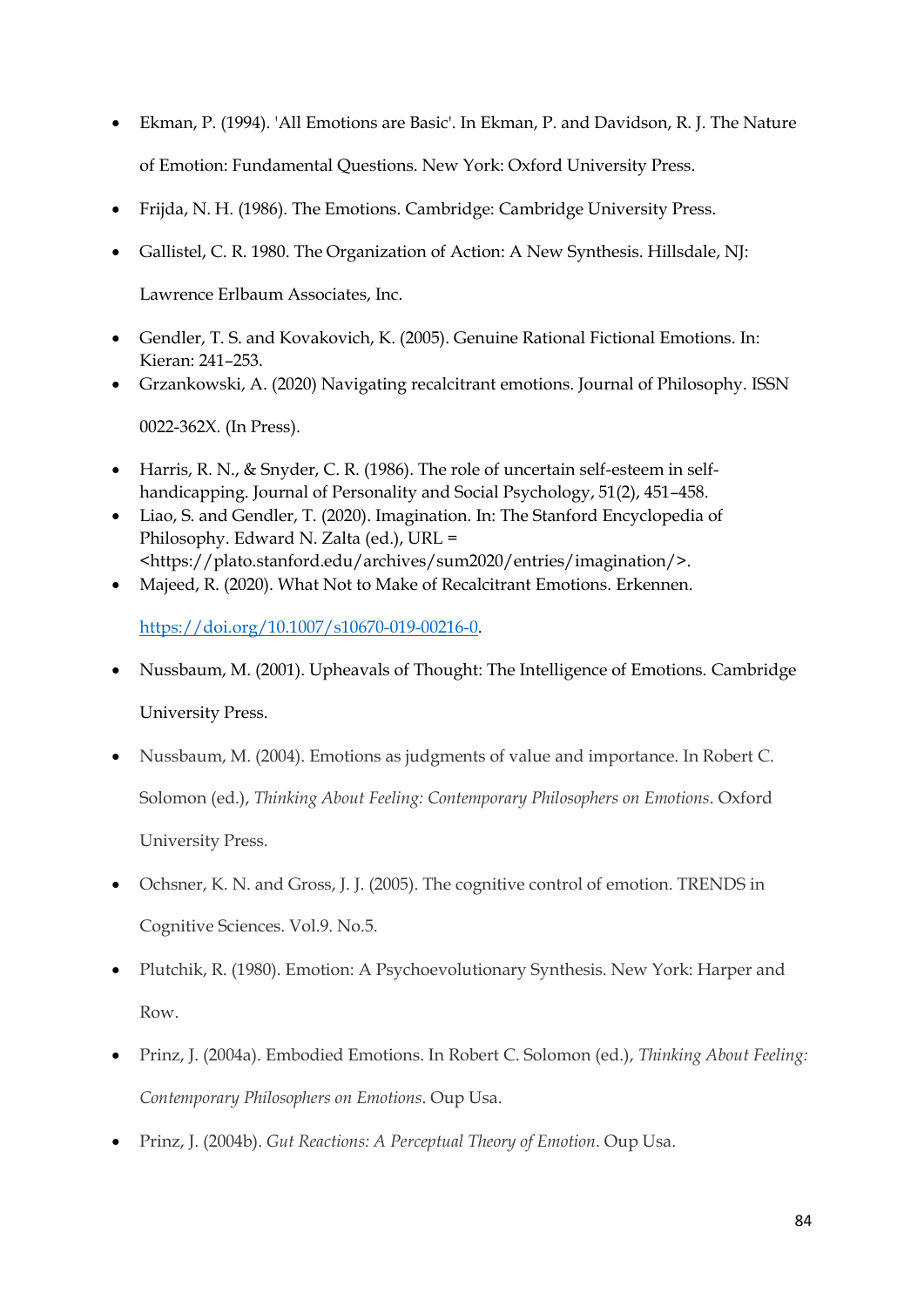- Roberts, R. C. (1988). What an emotion is: A sketch. Philosophical Review 97 (April):183- 209.
- Roberts, R.C. (2003). Emotions. An Essay in Aid of Moral Psychology. Cambridge University Press.
- Rossi, M. and Tappolet, C. (2019). What kind of evaluative states are emotions? The attitudinal theory vs. the perceptual theory of emotions. Canadian Journal of Philosophy. Vol. 49. No. 4. 544–563.
- Salmela, M. (2011). Can Emotion be Modelled on Perception? Dialectica 65 (1):1-29.
- Scarantino, A. (2014). The Motivational Theory of Emotions. In: D'Arms, J. and Jacobson, D. (eds). Moral Psychology and Human Agency: Philosophical Essays on the Science of Ethics. Oxford Scholarship Online.
- Scarantino, A. and de Sousa, R. (2021). "Emotion". In: *The Stanford Encyclopedia of Philosophy.* Edward N. Zalta (ed.), URL = <https://plato.stanford.edu/archives/sum2021/entries/emotion/>.
- Schwitzgebel, E. (2019), "Introspection", *The Stanford Encyclopedia of Philosophy.* Edward N. Zalta (ed.), URL =

<https://plato.stanford.edu/archives/win2019/entries/introspection/>.

- Solomon, R. C. (1977). The Rationality of Emotions. In: Solomon, R. C. (2003). Not Passion's Slave: Emotions and Choice. DOI: 10.1093/0195145496.001.0001.
- Solomon, R. C. (2003). I. Emotions, Thoughts and Feelings: What is a 'Cognitive Theory' of the Emotions and Does it Neglect Affectivity?. Royal Institute of Philosophy. Supplement 52:1-18.
- Tappolet, C. (2016). Emotions, Value, and Agency. Oxford University Press UK.
- Tolin, D.F. (2010). Is cognitive-behavioral therapy more effective than other therapies? A meta-analytic review. Clin Psychol Rev. 30(6):710-20. doi: 10.1016/j.cpr.2010.05.003.